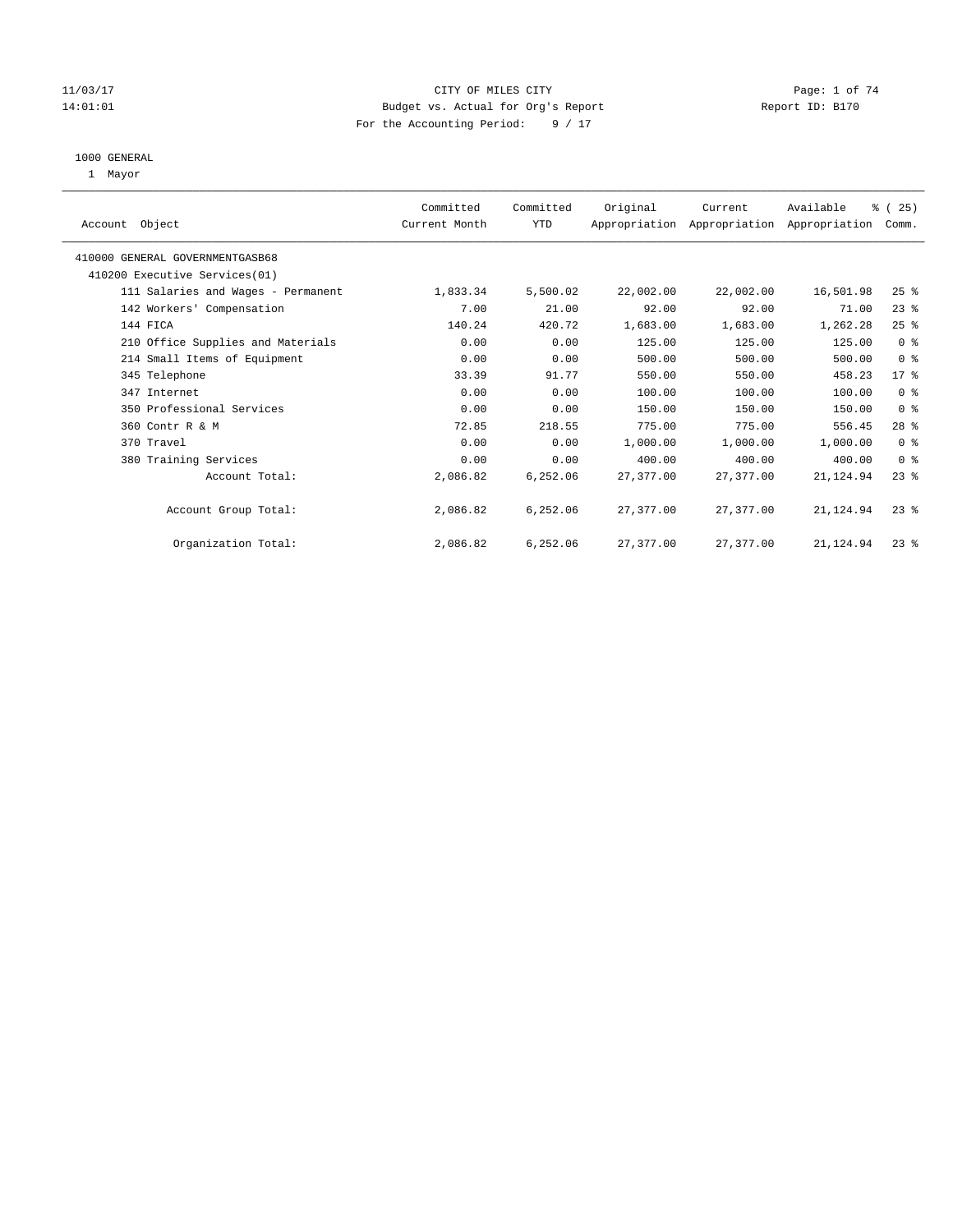#### 11/03/17 CITY OF MILES CITY Page: 2 of 74 14:01:01 Budget vs. Actual for Org's Report Report ID: B170 For the Accounting Period: 9 / 17

#### 1000 GENERAL

2 City Council

| Account Object                           | Committed<br>Current Month | Committed<br><b>YTD</b> | Original   | Current<br>Appropriation Appropriation Appropriation | Available  | % (25)<br>Comm.                    |
|------------------------------------------|----------------------------|-------------------------|------------|------------------------------------------------------|------------|------------------------------------|
| 410000 GENERAL GOVERNMENTGASB68          |                            |                         |            |                                                      |            |                                    |
| 410100 Legislative Services(02)          |                            |                         |            |                                                      |            |                                    |
| 111 Salaries and Wages - Permanent       | 2,666.72                   | 7,091.04                | 32,000.00  | 32,000.00                                            | 24,908.96  | $22$ $%$                           |
| 142 Workers' Compensation                | 10.24                      | 27.20                   | 100.00     | 100.00                                               | 72.80      | $27$ $%$                           |
| 144 FICA                                 | 204.00                     | 542.40                  | 1,837.00   | 1,837.00                                             | 1,294.60   | $30*$                              |
| 145 PERS                                 | 28.24                      | 75.09                   | 254.00     | 254.00                                               | 178.91     | $30*$                              |
| 220 Operating Expenses                   | 0.00                       | 72.36                   | 200.00     | 200.00                                               | 127.64     | 36%                                |
| 370 Travel                               | 0.00                       | 0.00                    | 500.00     | 500.00                                               | 500.00     | 0 <sup>8</sup>                     |
| 380 Training Services                    | 50.00                      | 50.00                   | 500.00     | 500.00                                               | 450.00     | $10*$                              |
| Account Total:                           | 2,959.20                   | 7,858.09                | 35, 391.00 | 35, 391.00                                           | 27,532.91  | $22$ %                             |
| 410105 Safety Culture-Supplies           |                            |                         |            |                                                      |            |                                    |
| 230 Repair and Maintenance Supplies      | 0.00                       | 0.00                    | 500.00     | 500.00                                               | 500.00     | 0 <sup>8</sup>                     |
| Account Total:                           | 0.00                       | 0.00                    | 500.00     | 500.00                                               | 500.00     | $0 \text{ }$ $\text{ }$ $\text{ }$ |
| Account Group Total:                     | 2,959.20                   | 7.858.09                | 35,891.00  | 35,891.00                                            | 28,032.91  | $22$ $%$                           |
| 470000 Housing and Community Development |                            |                         |            |                                                      |            |                                    |
| 470300 Ecomonic Development              |                            |                         |            |                                                      |            |                                    |
| 350 Professional Services                | 0.00                       | 15,808.75               | 15,995.00  | 15,995.00                                            | 186.25     | 99 <sup>8</sup>                    |
| Account Total:                           | 0.00                       | 15,808.75               | 15,995.00  | 15,995.00                                            | 186.25     | 99 <sup>8</sup>                    |
| Account Group Total:                     | 0.00                       | 15,808.75               | 15,995.00  | 15,995.00                                            | 186.25     | 99 <sup>8</sup>                    |
| Organization Total:                      | 2,959.20                   | 23,666.84               | 51,886.00  | 51,886.00                                            | 28, 219.16 | $46*$                              |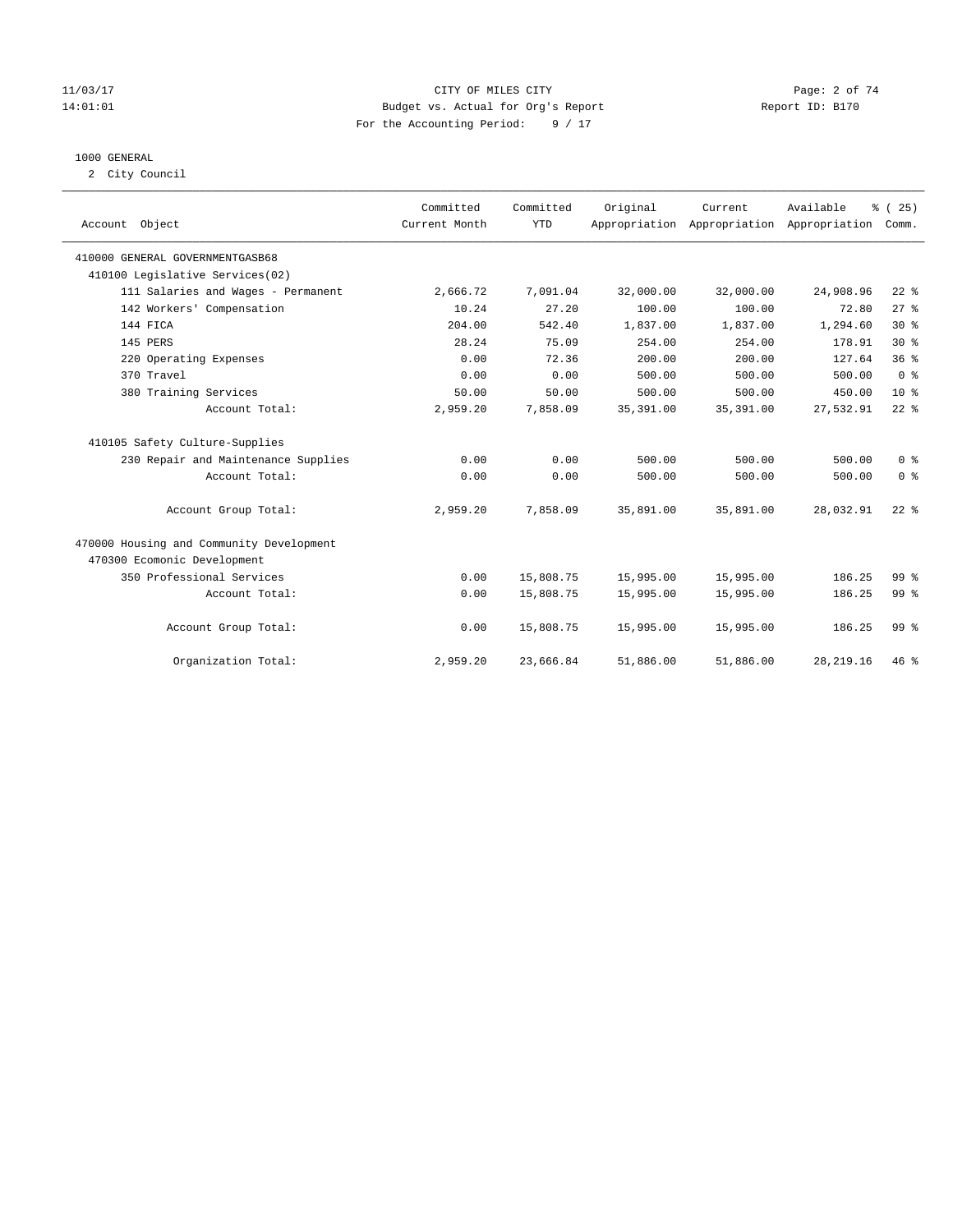#### 11/03/17 CITY OF MILES CITY Page: 3 of 74 14:01:01 Budget vs. Actual for Org's Report Changer Report ID: B170 For the Accounting Period: 9 / 17

### 1000 GENERAL

3 City Clerk

|                                            | Committed     | Committed  | Original   | Current    | Available                                       | % (25)          |
|--------------------------------------------|---------------|------------|------------|------------|-------------------------------------------------|-----------------|
| Account Object                             | Current Month | <b>YTD</b> |            |            | Appropriation Appropriation Appropriation Comm. |                 |
| 410000 GENERAL GOVERNMENTGASB68            |               |            |            |            |                                                 |                 |
| 410500 Financial Services(03)              |               |            |            |            |                                                 |                 |
| 111 Salaries and Wages - Permanent         | 8,957.34      | 29, 211.42 | 128,631.00 | 128,631.00 | 99, 419.58                                      | $23$ %          |
| 131 VACATION                               | 1,309.46      | 2,478.06   | 2,200.00   | 2,200.00   | $-278.06$                                       | $113*$          |
| 132 SICK LEAVE                             | 475.41        | 1,000.47   | 700.00     | 700.00     | $-300.47$                                       | $143$ %         |
| 133 OTHER LEAVE PAY                        | 237.14        | 575.58     | 11,038.00  | 11,038.00  | 10,462.42                                       | 5 <sup>°</sup>  |
| 141 Unemployment Insurance                 | 27.47         | 84.52      | 215.00     | 215.00     | 130.48                                          | 39 <sup>8</sup> |
| 142 Workers' Compensation                  | 123.56        | 380.19     | 1,754.00   | 1,754.00   | 1,373.81                                        | $22$ %          |
| 143 Health Insurance                       | 2,107.45      | 6,322.27   | 24,874.00  | 24,874.00  | 18,551.73                                       | 25%             |
| 144 FICA                                   | 839.94        | 2,584.53   | 10,933.00  | 10,933.00  | 8,348.47                                        | $24$ %          |
| 145 PERS                                   | 929.95        | 2,817.65   | 12,105.00  | 12,105.00  | 9,287.35                                        | $23$ $%$        |
| 196 CLOTHING ALLOTMENT                     | 0.00          | 517.50     | 525.00     | 525.00     | 7.50                                            | 99 <sub>8</sub> |
| 210 Office Supplies and Materials          | 0.00          | 21.92      | 2,200.00   | 2,200.00   | 2,178.08                                        | 1 <sup>°</sup>  |
| 214 Small Items of Equipment               | 0.00          | 0.00       | 2,800.00   | 2,800.00   | 2,800.00                                        | 0 <sup>8</sup>  |
| 220 Operating Expenses                     | 935.52        | 1,570.47   | 3,000.00   | 3,000.00   | 1,429.53                                        | $52$ $%$        |
| 230 Repair and Maintenance Supplies        | 1.44          | 1.44       | 0.00       | 0.00       | $-1.44$                                         | $***$ 8         |
| 311 Postage, Box Rent, Etc.                | 803.36        | 341.28     | 3,600.00   | 3,600.00   | 3,258.72                                        | 9 <sup>°</sup>  |
| 320 Printing, Duplicating, Typing &        | 0.00          | 0.00       | 175.00     | 175.00     | 175.00                                          | 0 <sup>8</sup>  |
| 330 Publicity, Subscriptions & Dues        | 0.00          | 0.00       | 2,200.00   | 2,200.00   | 2,200.00                                        | 0 <sup>8</sup>  |
| 334 Memberships, Registrations & Dues      | 0.00          | 2,925.30   | 3,200.00   | 3,200.00   | 274.70                                          | $91$ %          |
| 345 Telephone                              | 54.89         | 156.47     | 750.00     | 750.00     | 593.53                                          | $21$ %          |
| 347 Internet                               | 19.50         | 58.50      | 250.00     | 250.00     | 191.50                                          | 23%             |
| 350 Professional Services                  | 1,522.01      | 5,524.02   | 38,500.00  | 38,500.00  | 32,975.98                                       | 14 %            |
| 360 Contr R & M                            | 4,774.09      | 11,680.22  | 12,000.00  | 12,000.00  | 319.78                                          | 97 <sup>8</sup> |
| 370 Travel                                 | 0.00          | 50.00      | 1,700.00   | 1,700.00   | 1,650.00                                        | 3 <sup>8</sup>  |
| 380 Training Services                      | 286.71        | 336.71     | 1,400.00   | 1,400.00   | 1,063.29                                        | $24$ %          |
| 382 Books                                  | 0.00          | 0.00       | 200.00     | 200.00     | 200.00                                          | 0 <sup>8</sup>  |
| 390 Other Purchased Services (Recorded     | 0.00          | 28.00      | 150.00     | 150.00     | 122.00                                          | 19 <sup>°</sup> |
| 513 Liability                              | 0.00          | 56,846.68  | 56,847.00  | 56,847.00  | 0.32                                            | $100*$          |
| 521 Surety Bonds for Officials & Employees | 0.00          | 890.00     | 890.00     | 890.00     | 0.00                                            | $100*$          |
| 555 Bank Service Charges                   | 0.00          | 0.00       | 60.00      | 60.00      | 60.00                                           | 0 <sup>8</sup>  |
| Account Total:                             | 23, 405. 24   | 126,403.20 | 322,897.00 | 322,897.00 | 196,493.80                                      | 39 <sup>8</sup> |
| 411101 Labor Negotiations                  |               |            |            |            |                                                 |                 |
| 350 Professional Services                  | 0.00          | 612.50     | 10,000.00  | 10,000.00  | 9,387.50                                        | 6 %             |
| Account Total:                             | 0.00          | 612.50     | 10,000.00  | 10,000.00  | 9,387.50                                        | 6 %             |
| Account Group Total:                       | 23, 405. 24   | 127,015.70 | 332,897.00 | 332,897.00 | 205,881.30                                      | 38 <sup>8</sup> |
| Organization Total:                        | 23, 405. 24   | 127,015.70 | 332,897.00 | 332,897.00 | 205,881.30                                      | 38 %            |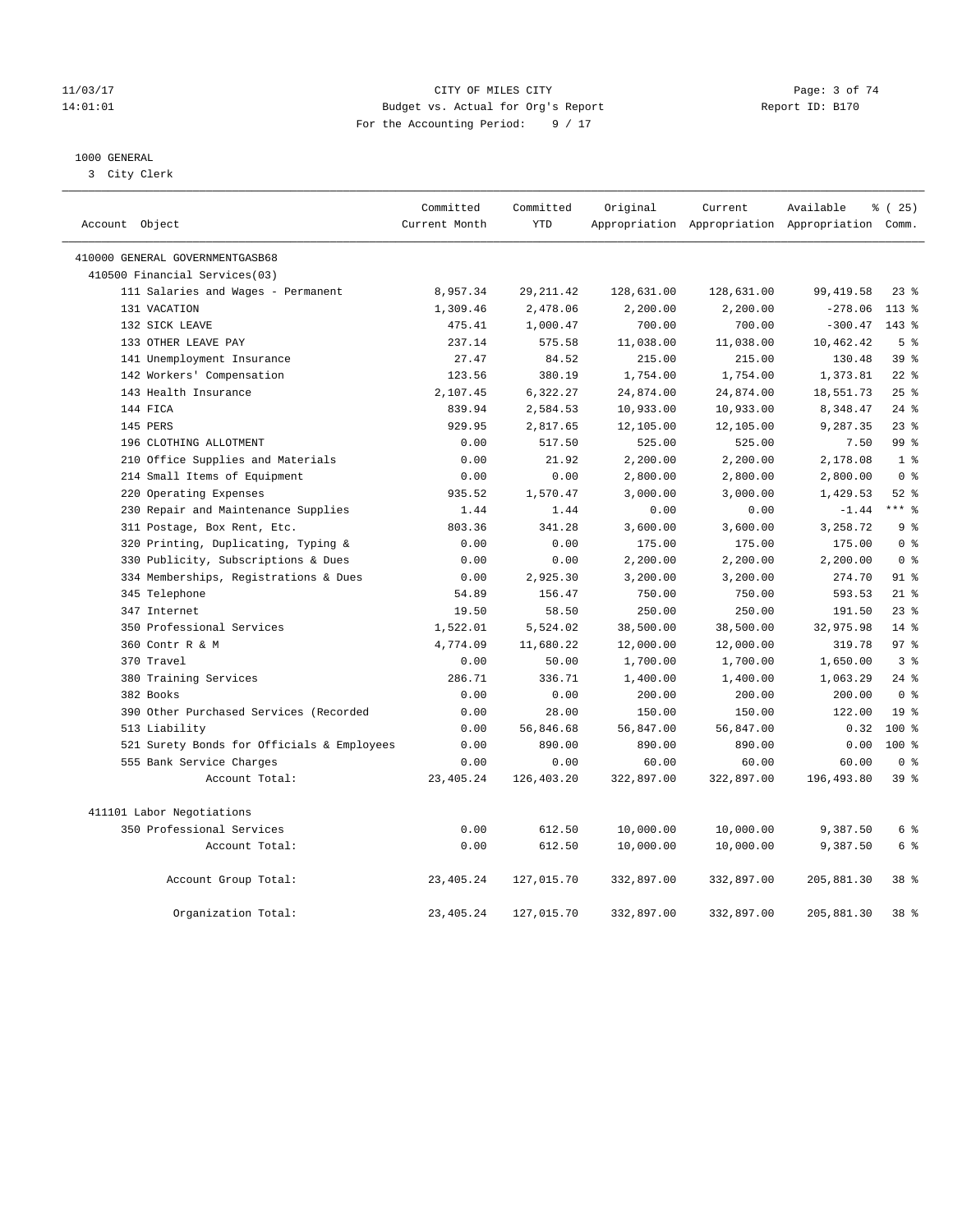#### 11/03/17 CITY OF MILES CITY Page: 4 of 74 14:01:01 Budget vs. Actual for Org's Report Report ID: B170 For the Accounting Period: 9 / 17

### 1000 GENERAL

4 Attorney

| Account Object                     | Committed<br>Current Month | Committed<br><b>YTD</b> | Original   | Current    | Available<br>Appropriation Appropriation Appropriation | % (25)<br>Comm.    |
|------------------------------------|----------------------------|-------------------------|------------|------------|--------------------------------------------------------|--------------------|
| 410000 GENERAL GOVERNMENTGASB68    |                            |                         |            |            |                                                        |                    |
| 411100 Legal Services(04)          |                            |                         |            |            |                                                        |                    |
| 111 Salaries and Wages - Permanent | 7,716.57                   | 24,583.43               | 101,909.00 | 101,909.00 | 77,325.57                                              | $24$ $\frac{6}{5}$ |
| 131 VACATION                       | 48.51                      | 177.87                  | 3,000.00   | 3,000.00   | 2,822.13                                               | 6 %                |
| 132 SICK LEAVE                     | 64.68                      | 194.04                  | 1,500.00   | 1,500.00   | 1,305.96                                               | $13*$              |
| 133 OTHER LEAVE PAY                | 0.00                       | 0.00                    | 94.00      | 94.00      | 94.00                                                  | 0 <sup>8</sup>     |
| 141 Unemployment Insurance         | 19.58                      | 62.79                   | 160.00     | 160.00     | 97.21                                                  | 39 <sup>°</sup>    |
| 142 Workers' Compensation          | 45.26                      | 143.82                  | 649.00     | 649.00     | 505.18                                                 | $22$ %             |
| 143 Health Insurance               | 714.70                     | 2,144.10                | 8,577.00   | 8,577.00   | 6,432.90                                               | 25%                |
| 144 FICA                           | 593.47                     | 1,904.06                | 8,140.00   | 8,140.00   | 6,235.94                                               | $23$ $%$           |
| 145 PERS                           | 663.18                     | 2, 113.72               | 9,013.00   | 9,013.00   | 6,899.28                                               | $23$ $%$           |
| 196 CLOTHING ALLOTMENT             | 0.00                       | 150.00                  | 100.00     | 100.00     | $-50.00$                                               | $150*$             |
| 210 Office Supplies and Materials  | 248.88                     | 281.86                  | 1,000.00   | 1,000.00   | 718.14                                                 | $28$ %             |
| 214 Small Items of Equipment       | 119.00                     | 428.99                  | 500.00     | 500.00     | 71.01                                                  | 86 <sup>8</sup>    |
| 220 Operating Expenses             | 91.64                      | 317.69                  | 2,000.00   | 2,000.00   | 1,682.31                                               | 16 <sup>8</sup>    |
| 311 Postage, Box Rent, Etc.        | 22.13                      | 88.27                   | 500.00     | 500.00     | 411.73                                                 | 18 <sup>8</sup>    |
| 345 Telephone                      | 7.23                       | 13.25                   | 120.00     | 120.00     | 106.75                                                 | 11 <sup>°</sup>    |
| 350 Professional Services          | 100.00                     | 1,590.75                | 5,000.00   | 5,000.00   | 3,409.25                                               | $32$ $%$           |
| 360 Contr R & M                    | 0.00                       | 0.00                    | 207.00     | 207.00     | 207.00                                                 | 0 <sup>8</sup>     |
| 370 Travel                         | 0.00                       | 0.00                    | 700.00     | 700.00     | 700.00                                                 | 0 <sup>8</sup>     |
| Account Total:                     | 10,454.83                  | 34,194.64               | 143,169.00 | 143,169.00 | 108,974.36                                             | $24$ %             |
| Account Group Total:               | 10,454.83                  | 34,194.64               | 143,169.00 | 143,169.00 | 108,974.36                                             | $24$ %             |
| Organization Total:                | 10,454.83                  | 34, 194.64              | 143,169.00 | 143,169.00 | 108,974.36                                             | $24$ %             |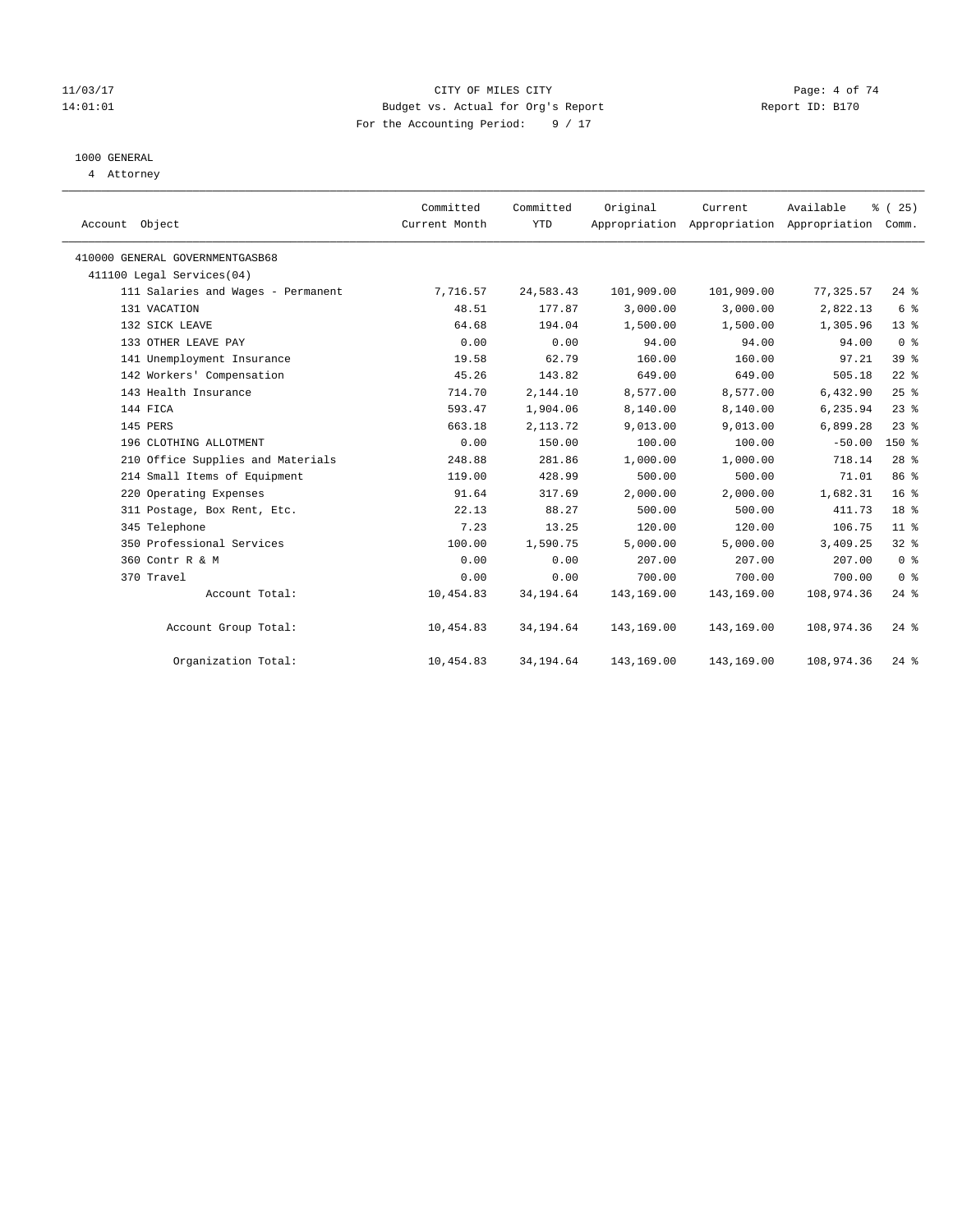#### 11/03/17 CITY OF MILES CITY Page: 5 of 74 14:01:01 Budget vs. Actual for Org's Report Report ID: B170 For the Accounting Period: 9 / 17

————————————————————————————————————————————————————————————————————————————————————————————————————————————————————————————————————

### 1000 GENERAL

5 Police

|                                            | Committed     | Committed   | Original     | Current      | Available                                       | % (25)          |
|--------------------------------------------|---------------|-------------|--------------|--------------|-------------------------------------------------|-----------------|
| Account Object                             | Current Month | YTD         |              |              | Appropriation Appropriation Appropriation Comm. |                 |
| 420000 PUBLIC SAFETY-GASB68                |               |             |              |              |                                                 |                 |
| 420140 Crime Control and Investigation(05) |               |             |              |              |                                                 |                 |
| 111 Salaries and Wages - Permanent         | 60,576.52     | 168,284.77  | 787,818.00   | 787,818.00   | 619,533.23                                      | $21$ %          |
| 121 OVERTIME-PERMANENT                     | 8,172.45      | 21,667.76   | 21,500.00    | 21,500.00    | $-167.76$                                       | 101 %           |
| 131 VACATION                               | 2,031.98      | 16,749.71   | 30,000.00    | 30,000.00    | 13,250.29                                       | 56 %            |
| 132 SICK LEAVE                             | 4,009.79      | 8,860.00    | 7,500.00     | 7,500.00     | $-1,360.00$                                     | 118 %           |
| 133 OTHER LEAVE PAY                        | 1,836.75      | 4,282.35    | 22,765.00    | 22,765.00    | 18,482.65                                       | 19 <sup>°</sup> |
| 134 HOLIDAY PAY                            | 0.00          | 619.30      | 21,500.00    | 21,500.00    | 20,880.70                                       | 3 <sup>8</sup>  |
| 141 Unemployment Insurance                 | 206.29        | 566.25      | 1,368.00     | 1,368.00     | 801.75                                          | 41 %            |
| 142 Workers' Compensation                  | 3,521.30      | 9,682.56    | 42,744.00    | 42,744.00    | 33,061.44                                       | 23%             |
| 143 Health Insurance                       | 11,433.80     | 33,586.70   | 137,238.00   | 137,238.00   | 103,651.30                                      | $24$ %          |
| 144 FICA                                   | 1,229.15      | 3,380.67    | 12,857.00    | 12,857.00    | 9,476.33                                        | 26%             |
| 145 PERS                                   | 76.28         | 246.21      | 0.00         | 0.00         | $-246.21$                                       | $***$ $_{8}$    |
| 146 Police Pension                         | 9,572.68      | 27,594.93   | 105,000.00   | 105,000.00   | 77,405.07                                       | $26$ %          |
| 196 CLOTHING ALLOTMENT                     | 5,878.20      | 5,878.20    | 12,960.00    | 12,960.00    | 7,081.80                                        | 45 %            |
| 210 Office Supplies and Materials          | 1,422.31      | 2,253.36    | 7,000.00     | 7,000.00     | 4,746.64                                        | $32$ $%$        |
| 214 Small Items of Equipment               | 596.13        | 626.10      | 10,500.00    | 10,500.00    | 9,873.90                                        | 6 <sup>°</sup>  |
| 220 Operating Expenses                     | 904.33        | 6,200.70    | 15,000.00    | 15,000.00    | 8,799.30                                        | 41 %            |
| 226 Clothing and Uniforms                  | 37.29         | 97.14       | 500.00       | 500.00       | 402.86                                          | 19 <sup>°</sup> |
| 227 Firearm Supplies                       | 69.90         | 69.90       | 4,800.00     | 4,800.00     | 4,730.10                                        | 1 <sup>°</sup>  |
| 230 Repair and Maintenance Supplies        | 688.60        | 2,340.66    | 10,000.00    | 10,000.00    | 7,659.34                                        | 23%             |
| 231 Gas, Oil, Diesel Fuel, Grease, etc.    | 2,084.60      | 6,040.14    | 25,000.00    | 25,000.00    | 18,959.86                                       | $24$ %          |
| 311 Postage, Box Rent, Etc.                | 134.85        | 241.62      | 1,000.00     | 1,000.00     | 758.38                                          | $24$ %          |
| 330 Publicity, Subscriptions & Dues        | 0.00          | 0.00        | 300.00       | 300.00       | 300.00                                          | 0 <sup>8</sup>  |
| 334 Memberships, Registrations & Dues      | 0.00          | 280.00      | 2,708.00     | 2,708.00     | 2,428.00                                        | $10*$           |
| 345 Telephone                              | 315.59        | 938.37      | 4,500.00     | 4,500.00     | 3,561.63                                        | $21$ %          |
| 347 Internet                               | 65.66         | 196.98      | 800.00       | 800.00       | 603.02                                          | 25%             |
| 350 Professional Services                  | 2,712.25      | 6,539.55    | 18,500.00    | 18,500.00    | 11,960.45                                       | 35%             |
| 360 Contr R & M                            | 27.00         | 94.50       | 400.00       | 400.00       | 305.50                                          | $24$ %          |
| 366 R&M Vehicles - Police/Animal Control   | 7,834.96      | 8,867.27    | 17,000.00    | 17,000.00    | 8,132.73                                        | $52$ $%$        |
| 370 Travel                                 | 799.50        | 1,105.35    | 4,500.00     | 4,500.00     | 3,394.65                                        | 25%             |
| 380 Training Services                      | 2,180.00      | 3,119.00    | 9,000.00     | 9,000.00     | 5,881.00                                        | 35%             |
| 512 Insurance on Vehicles & Equipment      | 0.00          | 1,251.30    | 1,252.00     | 1,252.00     | 0.70                                            | $100*$          |
| 700 Grants, Contributions & Indemnities    | 0.00          | 4,000.00    | 3,351.00     | 3,351.00     | $-649.00$                                       | $119$ %         |
| Account Total:                             | 128, 418.16   | 345,661.35  | 1,339,361.00 | 1,339,361.00 | 993,699.65                                      | $26$ %          |
| 420160 Communications-Dispatch             |               |             |              |              |                                                 |                 |
| 111 Salaries and Wages - Permanent         | 20,814.18     | 58, 541. 15 | 250,259.00   | 250,259.00   | 191,717.85                                      | $23$ %          |
| 121 OVERTIME-PERMANENT                     | 1,749.90      | 4,150.03    | 7,000.00     | 7,000.00     | 2,849.97                                        | 59 %            |
| 131 VACATION                               | 834.92        | 3,811.76    | 12,000.00    | 12,000.00    | 8,188.24                                        | $32$ %          |
| 132 SICK LEAVE                             | 494.96        | 745.04      | 4,500.00     | 4,500.00     | 3,754.96                                        | $17 - 8$        |
| 133 OTHER LEAVE PAY                        | 325.28        | 325.28      | 6,208.00     | 6,208.00     | 5,882.72                                        | 5 <sup>°</sup>  |
| 134 HOLIDAY PAY                            | 0.00          | 0.00        | 12,620.00    | 12,620.00    | 12,620.00                                       | 0 <sup>8</sup>  |
| 141 Unemployment Insurance                 | 62.72         | 171.15      | 439.00       | 439.00       | 267.85                                          | 39 %            |
| 142 Workers' Compensation                  | 1,073.33      | 2,969.53    | 14,265.00    | 14,265.00    | 11,295.47                                       | $21$ %          |
| 143 Health Insurance                       | 3,577.35      | 10,732.05   | 51,464.00    | 51,464.00    | 40,731.95                                       | $21$ %          |
| 144 FICA                                   | 1,915.85      | 5,226.39    | 22,383.00    | 22,383.00    | 17,156.61                                       | $23$ %          |
| 145 PERS                                   | 2,051.37      | 5,723.45    | 24,782.00    | 24,782.00    | 19,058.55                                       | $23$ %          |
| 196 CLOTHING ALLOTMENT                     | 875.00        | 895.84      | 2,000.00     | 2,000.00     | 1,104.16                                        | 45 %            |
| 210 Office Supplies and Materials          | 186.40        | 502.08      | 3,500.00     | 3,500.00     | 2,997.92                                        | 14 %            |
|                                            |               |             |              |              |                                                 |                 |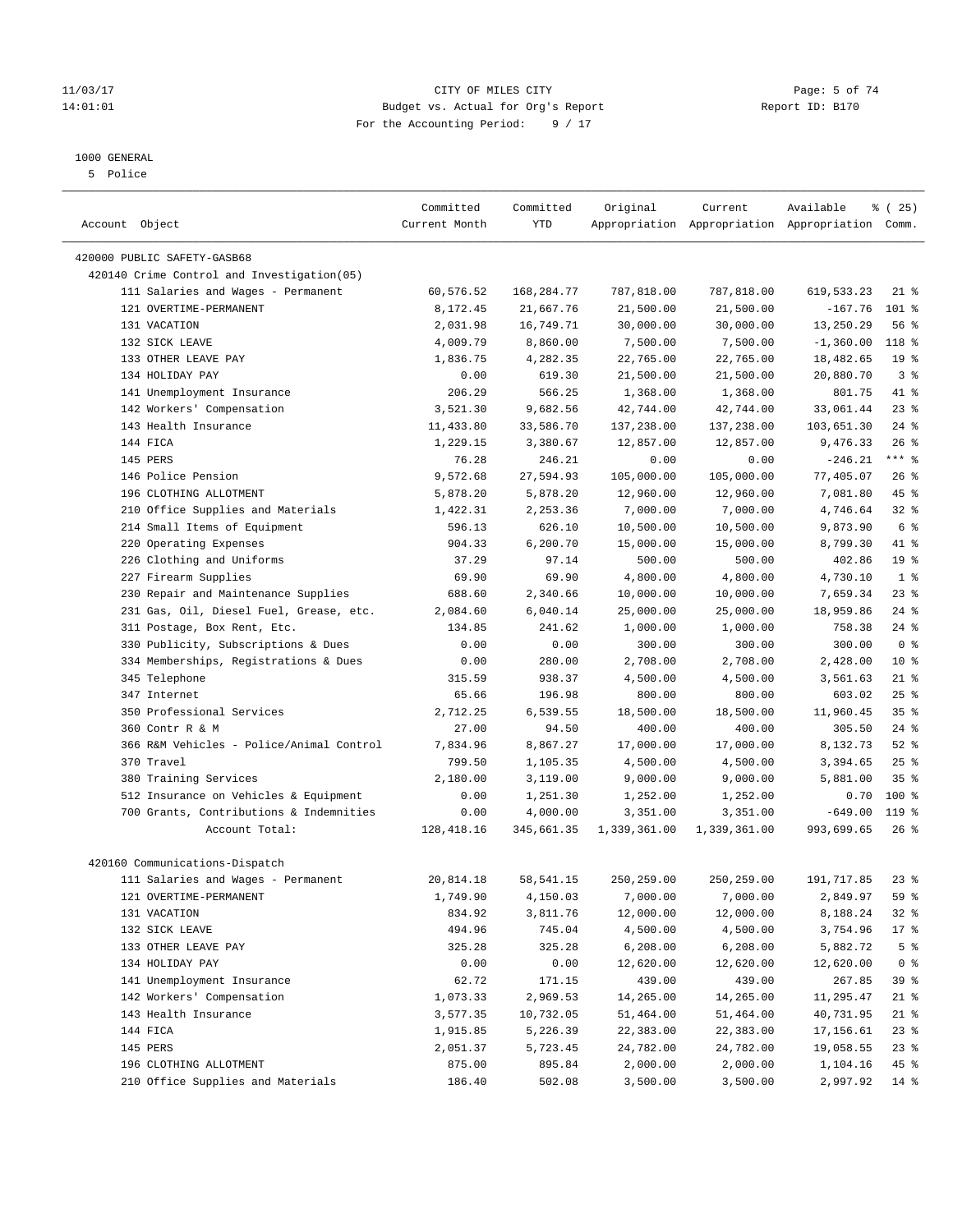#### 11/03/17 Page: 6 of 74 14:01:01 Budget vs. Actual for Org's Report Report ID: B170 For the Accounting Period: 9 / 17

# 1000 GENERAL

5 Police

|                |                                         | Committed     | Committed  | Original     | Current      | Available                                 | % (25)             |  |
|----------------|-----------------------------------------|---------------|------------|--------------|--------------|-------------------------------------------|--------------------|--|
| Account Object |                                         | Current Month | YTD        |              |              | Appropriation Appropriation Appropriation | Comm.              |  |
|                | 214 Small Items of Equipment            | 0.00          | 0.00       | 4,500.00     | 4,500.00     | 4,500.00                                  | 0 <sub>8</sub>     |  |
|                | 220 Operating Expenses                  | 0.00          | 30.34      | 2,000.00     | 2,000.00     | 1,969.66                                  | 2 <sup>8</sup>     |  |
|                | 231 Gas, Oil, Diesel Fuel, Grease, etc. | 0.00          | 0.00       | 600.00       | 600.00       | 600.00                                    | 0 <sup>8</sup>     |  |
|                | 311 Postage, Box Rent, Etc.             | 0.00          | 0.00       | 75.00        | 75.00        | 75.00                                     | 0 <sup>8</sup>     |  |
|                | 320 Printing, Duplicating, Typing &     | 0.00          | 0.00       | 300.00       | 300.00       | 300.00                                    | 0 <sup>8</sup>     |  |
|                | 330 Publicity, Subscriptions & Dues     | 0.00          | 0.00       | 100.00       | 100.00       | 100.00                                    | 0 <sup>8</sup>     |  |
|                | 334 Memberships, Registrations & Dues   | 0.00          | 65.00      | 400.00       | 400.00       | 335.00                                    | 16 <sup>°</sup>    |  |
|                | 345 Telephone                           | 313.72        | 932.76     | 5,100.00     | 5,100.00     | 4,167.24                                  | 18 %               |  |
|                | 350 Professional Services               | 0.00          | 0.00       | 10,000.00    | 10,000.00    | 10,000.00                                 | 0 <sup>8</sup>     |  |
|                | 360 Contr R & M                         | 0.00          | 0.00       | 100.00       | 100.00       | 100.00                                    | 0 <sup>8</sup>     |  |
|                | 370 Travel                              | 155.65        | 590.83     | 2,000.00     | 2,000.00     | 1,409.17                                  | $30*$              |  |
|                | 380 Training Services                   | 0.00          | 0.00       | 2,000.00     | 2,000.00     | 2,000.00                                  | 0 <sup>8</sup>     |  |
|                | Account Total:                          | 34,430.63     | 95, 412.68 | 438,595.00   | 438,595.00   | 343, 182. 32                              | $22$ %             |  |
|                | Account Group Total:                    | 162,848.79    | 441,074.03 | 1,777,956.00 | 1,777,956.00 | 1,336,881.97                              | $25$ $\frac{6}{5}$ |  |
|                | Organization Total:                     | 162,848.79    | 441,074.03 | 1,777,956.00 | 1,777,956.00 | 1,336,881.97                              | $25$ $\frac{6}{5}$ |  |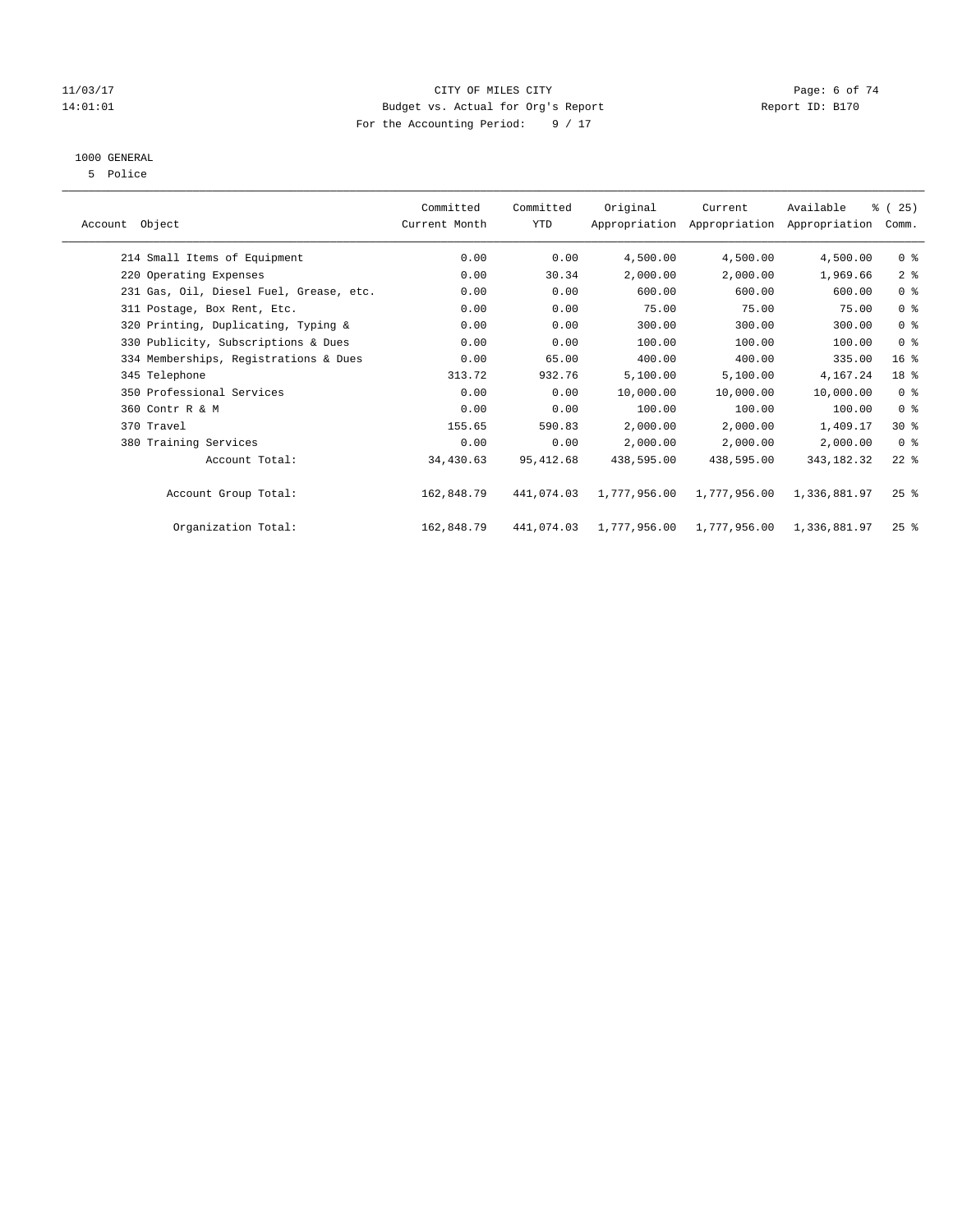#### 11/03/17 CITY OF MILES CITY Page: 7 of 74 14:01:01 Budget vs. Actual for Org's Report Report ID: B170 For the Accounting Period: 9 / 17

#### 1000 GENERAL

6 Police Judge

| Account Object                        | Committed<br>Current Month | Committed<br><b>YTD</b> | Original   | Current<br>Appropriation Appropriation Appropriation Comm. | Available  | 8 (25)           |
|---------------------------------------|----------------------------|-------------------------|------------|------------------------------------------------------------|------------|------------------|
| 410000 GENERAL GOVERNMENTGASB68       |                            |                         |            |                                                            |            |                  |
| 410300 Judicial Services(06)          |                            |                         |            |                                                            |            |                  |
| 111 Salaries and Wages - Permanent    | 6,993.06                   | 20, 354.47              | 86,361.00  | 86,361.00                                                  | 66,006.53  | $24$ %           |
| 121 OVERTIME-PERMANENT                | 0.00                       | 0.00                    | 1,000.00   | 1,000.00                                                   | 1,000.00   | 0 <sup>8</sup>   |
| 131 VACATION                          | 224.33                     | 502.57                  | 5,000.00   | 5,000.00                                                   | 4,497.43   | 10 <sup>8</sup>  |
| 132 SICK LEAVE                        | 17.39                      | 323.19                  | 300.00     | 300.00                                                     | $-23.19$   | 108 <sup>8</sup> |
| 141 Unemployment Insurance            | 13.50                      | 39.96                   | 143.00     | 143.00                                                     | 103.04     | $28$ $%$         |
| 142 Workers' Compensation             | 67.79                      | 200.86                  | 992.00     | 992.00                                                     | 791.14     | $20*$            |
| 143 Health Insurance                  | 1,428.70                   | 4,286.10                | 16,850.00  | 16,850.00                                                  | 12,563.90  | 25%              |
| 144 FICA                              | 553.45                     | 1,643.24                | 7,295.00   | 7,295.00                                                   | 5,651.76   | $23$ %           |
| 145 PERS                              | 457.50                     | 1,328.13                | 8,077.00   | 8,077.00                                                   | 6,748.87   | 16 <sup>°</sup>  |
| 196 CLOTHING ALLOTMENT                | 0.00                       | 300.00                  | 300.00     | 300.00                                                     | 0.00       | $100*$           |
| 210 Office Supplies and Materials     | 88.90                      | 382.83                  | 1,000.00   | 1,000.00                                                   | 617.17     | 38 <sup>8</sup>  |
| 211 Clothing Allotment                | 0.00                       | 0.00                    | 1,100.00   | 1,100.00                                                   | 1,100.00   | 0 <sup>8</sup>   |
| 214 Small Items of Equipment          | 0.00                       | 0.00                    | 1,600.00   | 1,600.00                                                   | 1,600.00   | 0 <sup>8</sup>   |
| 220 Operating Expenses                | $-49.65$                   | $-275.70$               | 900.00     | 900.00                                                     | 1,175.70   | $-31$ %          |
| 230 Repair and Maintenance Supplies   | 0.00                       | 0.00                    | 100.00     | 100.00                                                     | 100.00     | 0 <sup>8</sup>   |
| 311 Postage, Box Rent, Etc.           | 42.32                      | 170.87                  | 1,000.00   | 1,000.00                                                   | 829.13     | $17*$            |
| 330 Publicity, Subscriptions & Dues   | 0.00                       | 0.00                    | 200.00     | 200.00                                                     | 200.00     | 0 <sup>8</sup>   |
| 334 Memberships, Registrations & Dues | 0.00                       | 570.00                  | 1,000.00   | 1,000.00                                                   | 430.00     | 57%              |
| 345 Telephone                         | 126.56                     | 335.01                  | 2,000.00   | 2,000.00                                                   | 1,664.99   | $17*$            |
| 347 Internet                          | 57.00                      | 167.40                  | 1,500.00   | 1,500.00                                                   | 1,332.60   | $11*$            |
| 350 Professional Services             | 0.00                       | 0.00                    | 750.00     | 750.00                                                     | 750.00     | 0 <sup>8</sup>   |
| 360 Contr R & M                       | 0.00                       | 0.00                    | 2,000.00   | 2,000.00                                                   | 2,000.00   | 0 <sup>8</sup>   |
| 370 Travel                            | 692.48                     | 1,600.71                | 2,500.00   | 2,500.00                                                   | 899.29     | 64 %             |
| 380 Training Services                 | 829.20                     | 829.20                  | 1,000.00   | 1,000.00                                                   | 170.80     | 83%              |
| 382 Books                             | 0.00                       | 0.00                    | 600.00     | 600.00                                                     | 600.00     | 0 <sup>8</sup>   |
| 533 Machinery and Equipment Rental    | 0.00                       | 0.00                    | 3,000.00   | 3,000.00                                                   | 3,000.00   | 0 <sup>8</sup>   |
| Account Total:                        | 11,542.53                  | 32,758.84               | 146,568.00 | 146,568.00                                                 | 113,809.16 | $22$ %           |
| Account Group Total:                  | 11,542.53                  | 32,758.84               | 146,568.00 | 146,568.00                                                 | 113,809.16 | $22$ %           |
| Organization Total:                   | 11,542.53                  | 32,758.84               | 146,568.00 | 146,568.00                                                 | 113,809.16 | $22$ %           |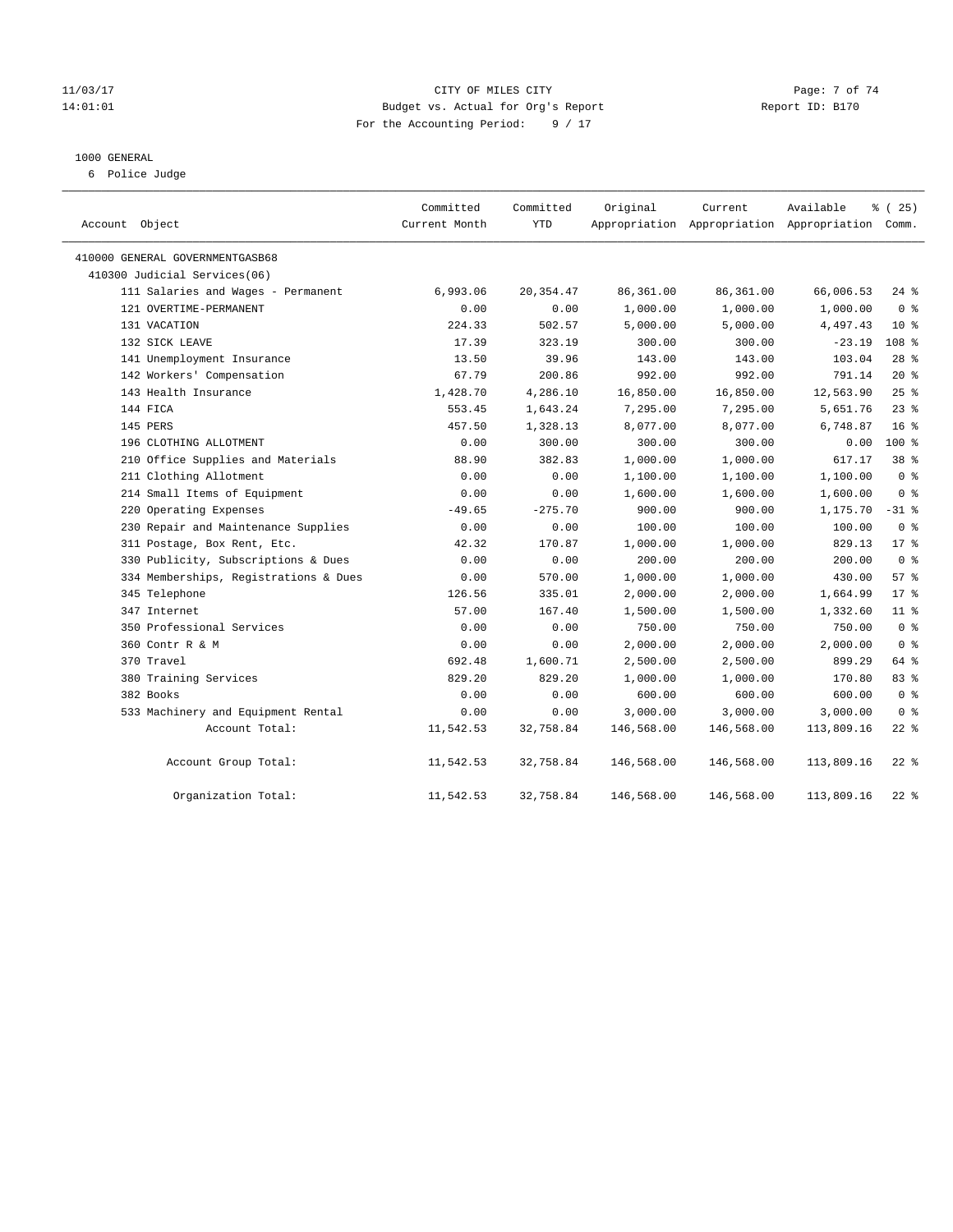#### 11/03/17 CITY OF MILES CITY Page: 8 of 74 14:01:01 Budget vs. Actual for Org's Report Report ID: B170 For the Accounting Period: 9 / 17

————————————————————————————————————————————————————————————————————————————————————————————————————————————————————————————————————

#### 1000 GENERAL

7 Fire

|                                         | Committed     | Committed  | Original   | Current    | Available                                       | % (25)          |
|-----------------------------------------|---------------|------------|------------|------------|-------------------------------------------------|-----------------|
| Account Object                          | Current Month | YTD        |            |            | Appropriation Appropriation Appropriation Comm. |                 |
| 420000 PUBLIC SAFETY-GASB68             |               |            |            |            |                                                 |                 |
| 420460 Fire Suppression(07)             |               |            |            |            |                                                 |                 |
| 111 Salaries and Wages - Permanent      | 40,151.00     | 121,934.22 | 488,827.00 | 488,827.00 | 366,892.78                                      | $25$ %          |
| 112 SALARIES AND WAGES - PART PAID      | 2,159.00      | 2,159.00   | 7,440.00   | 7,440.00   | 5,281.00                                        | 29%             |
| 121 OVERTIME-PERMANENT                  | 3,344.58      | 12,590.56  | 35,000.00  | 35,000.00  | 22,409.44                                       | 36%             |
| 131 VACATION                            | 3,647.00      | 16,281.05  | 20,000.00  | 20,000.00  | 3,718.95                                        | 81 %            |
| 132 SICK LEAVE                          | 6,710.61      | 7,896.23   | 15,000.00  | 15,000.00  | 7,103.77                                        | 53%             |
| 133 OTHER LEAVE PAY                     | 846.90        | 1,255.22   | 4,000.00   | 4,000.00   | 2,744.78                                        | $31$ %          |
| 134 HOLIDAY PAY                         | 1,151.03      | 2,215.89   | 11,000.00  | 11,000.00  | 8,784.11                                        | $20*$           |
| 141 Unemployment Insurance              | 145.04        | 410.81     | 786.00     | 786.00     | 375.19                                          | $52$ $%$        |
| 142 Workers' Compensation               | 2,003.68      | 5,672.55   | 19,612.00  | 19,612.00  | 13,939.45                                       | 29%             |
| 143 Health Insurance                    | 6,687.76      | 20,677.19  | 86,460.00  | 86,460.00  | 65,782.81                                       | $24$ %          |
| 144 FICA                                | 973.13        | 2,510.67   | 8,578.00   | 8,578.00   | 6,067.33                                        | 29%             |
| 147 Firemen's Pension                   | 5,777.00      | 17,394.93  | 79,901.00  | 79,901.00  | 62,506.07                                       | $22$ %          |
| 210 Office Supplies and Materials       | 150.20        | 1,959.69   | 11,000.00  | 11,000.00  | 9,040.31                                        | 18 %            |
| 211 Clothing Allotment                  | 1,800.00      | 1,800.00   | 7,000.00   | 7,000.00   | 5,200.00                                        | 26%             |
| 214 Small Items of Equipment            | 0.00          | 1,938.14   | 20,000.00  | 20,000.00  | 18,061.86                                       | $10*$           |
| 217 Small Item Equ/Inspector            | 0.00          | 0.00       | 250.00     | 250.00     | 250.00                                          | 0 <sup>8</sup>  |
| 220 Operating Expenses                  | 771.33        | 1,234.61   | 11,000.00  | 11,000.00  | 9,765.39                                        | $11$ %          |
| 223 Operating Exp/Inspector             | 0.00          | 0.00       | 2,500.00   | 2,500.00   | 2,500.00                                        | 0 <sup>8</sup>  |
| 226 Clothing and Uniforms               | 8,680.00      | 8,734.49   | 10,000.00  | 10,000.00  | 1,265.51                                        | 87%             |
| 230 Repair and Maintenance Supplies     | $-125.07$     | 159.20     | 5,500.00   | 5,500.00   | 5,340.80                                        | 3%              |
| 231 Gas, Oil, Diesel Fuel, Grease, etc. | 682.21        | 2,369.63   | 8,500.00   | 8,500.00   | 6,130.37                                        | $28$ %          |
| 241 Consumable Tools                    | 0.00          | 737.22     | 2,000.00   | 2,000.00   | 1,262.78                                        | 37%             |
| 311 Postage, Box Rent, Etc.             | 0.00          | 0.46       | 75.00      | 75.00      | 74.54                                           | 1 <sup>8</sup>  |
| 320 Printing, Duplicating, Typing &     | 0.00          | 0.00       | 100.00     | 100.00     | 100.00                                          | 0 <sup>8</sup>  |
| 330 Publicity, Subscriptions & Dues     | 0.00          | 40.00      | 300.00     | 300.00     | 260.00                                          | $13*$           |
| 334 Memberships, Registrations & Dues   | 0.00          | 125.00     | 3,000.00   | 3,000.00   | 2,875.00                                        | $4\degree$      |
| 341 Electric Utility Services           | 425.98        | 1,371.84   | 4,500.00   | 4,500.00   | 3,128.16                                        | $30*$           |
| 342 Water Utility Services              | 33.40         | 102.20     | 450.00     | 450.00     | 347.80                                          | $23$ $%$        |
| 343 Sewer Utility Services              | 37.97         | 112.41     | 400.00     | 400.00     | 287.59                                          | $28$ %          |
| 344 Gas Utility Service                 | 14.95         | 49.93      | 2,400.00   | 2,400.00   | 2,350.07                                        | 2 <sup>8</sup>  |
| 345 Telephone                           | 227.20        | 698.01     | 2,000.00   | 2,000.00   | 1,301.99                                        | 35%             |
| 346 Garbage Service                     | 47.41         | 768.02     | 1,626.00   | 1,626.00   | 857.98                                          | 47 %            |
| 347 Internet                            | 135.60        | 406.80     | 1,500.00   | 1,500.00   | 1,093.20                                        | $27$ %          |
| 350 Professional Services               | 0.00          | 0.00       | 15,000.00  | 15,000.00  | 15,000.00                                       | 0 <sup>8</sup>  |
| 360 Contr R & M                         | 0.00          | 0.00       | 9,500.00   | 9,500.00   | 9,500.00                                        | 0 <sup>8</sup>  |
| 364 R&M Vehicles - Fire/Amb             | 4,942.70      | 7,345.30   | 50,000.00  | 50,000.00  | 42,654.70                                       | 15 <sup>°</sup> |
| 370 Travel                              | 830.15        | 3,147.37   | 5,000.00   | 5,000.00   | 1,852.63                                        | 63 %            |
| 375 Travel/Inspector                    | 0.00          | 0.00       | 1,000.00   | 1,000.00   | 1,000.00                                        | 0 <sup>8</sup>  |
| 380 Training Services                   | 1,249.00      | 5,027.67   | 23, 254.00 | 23, 254.00 | 18,226.33                                       | $22$ %          |
| 382 Books                               | 0.00          | 1,099.35   | 1,500.00   | 1,500.00   | 400.65                                          | 73 %            |
| 400 BUILDING MATERIALS                  | 146.75        | 147.63     | 11,200.00  | 11,200.00  | 11,052.37                                       | 1 <sup>8</sup>  |
| 511 Insurance on Buildings              | 0.00          | 1,493.70   | 1,494.00   | 1,494.00   | 0.30                                            | 100 %           |
| 512 Insurance on Vehicles & Equipment   | 0.00          | 5,042.00   | 5,042.00   | 5,042.00   | 0.00                                            | 100 %           |
| Account Total:                          | 93,646.51     | 256,908.99 | 993,695.00 | 993,695.00 | 736,786.01                                      | $26$ %          |
|                                         |               |            |            |            |                                                 |                 |
| Account Group Total:                    | 93,646.51     | 256,908.99 | 993,695.00 | 993,695.00 | 736,786.01                                      | $26$ %          |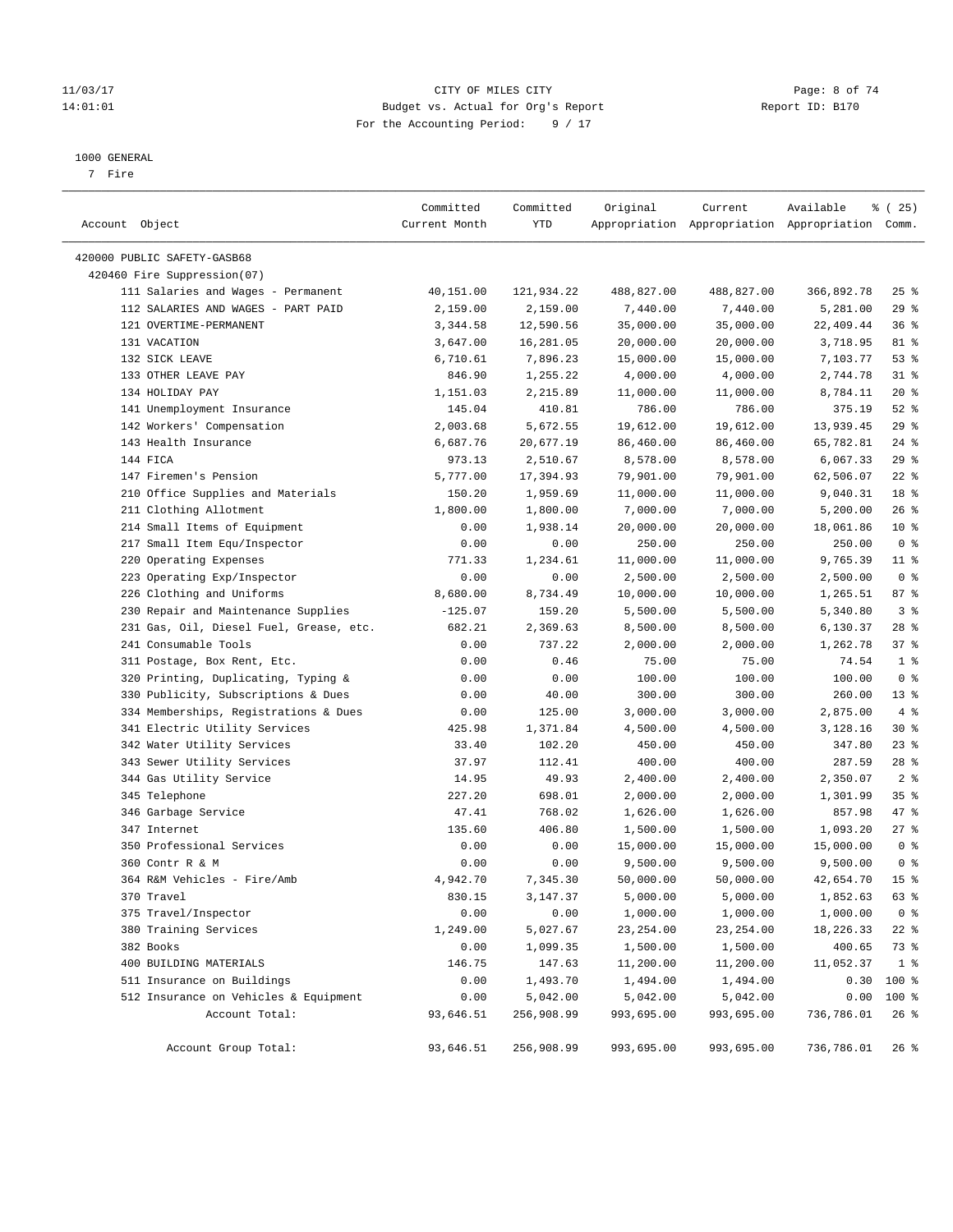### 11/03/17 Page: 9 of 74 14:01:01 Budget vs. Actual for Org's Report Changer Report ID: B170 For the Accounting Period: 9 / 17

#### 1000 GENERAL

7 Fire

| Account Object      | Committed<br>Current Month | Committed<br><b>YTD</b> | Original   | Current<br>Appropriation Appropriation Appropriation Comm. | Available      | 8 (25) |
|---------------------|----------------------------|-------------------------|------------|------------------------------------------------------------|----------------|--------|
| Organization Total: | 93,646.51                  | 256,908.99              | 993,695.00 | 993,695.00                                                 | 736,786.01 26% |        |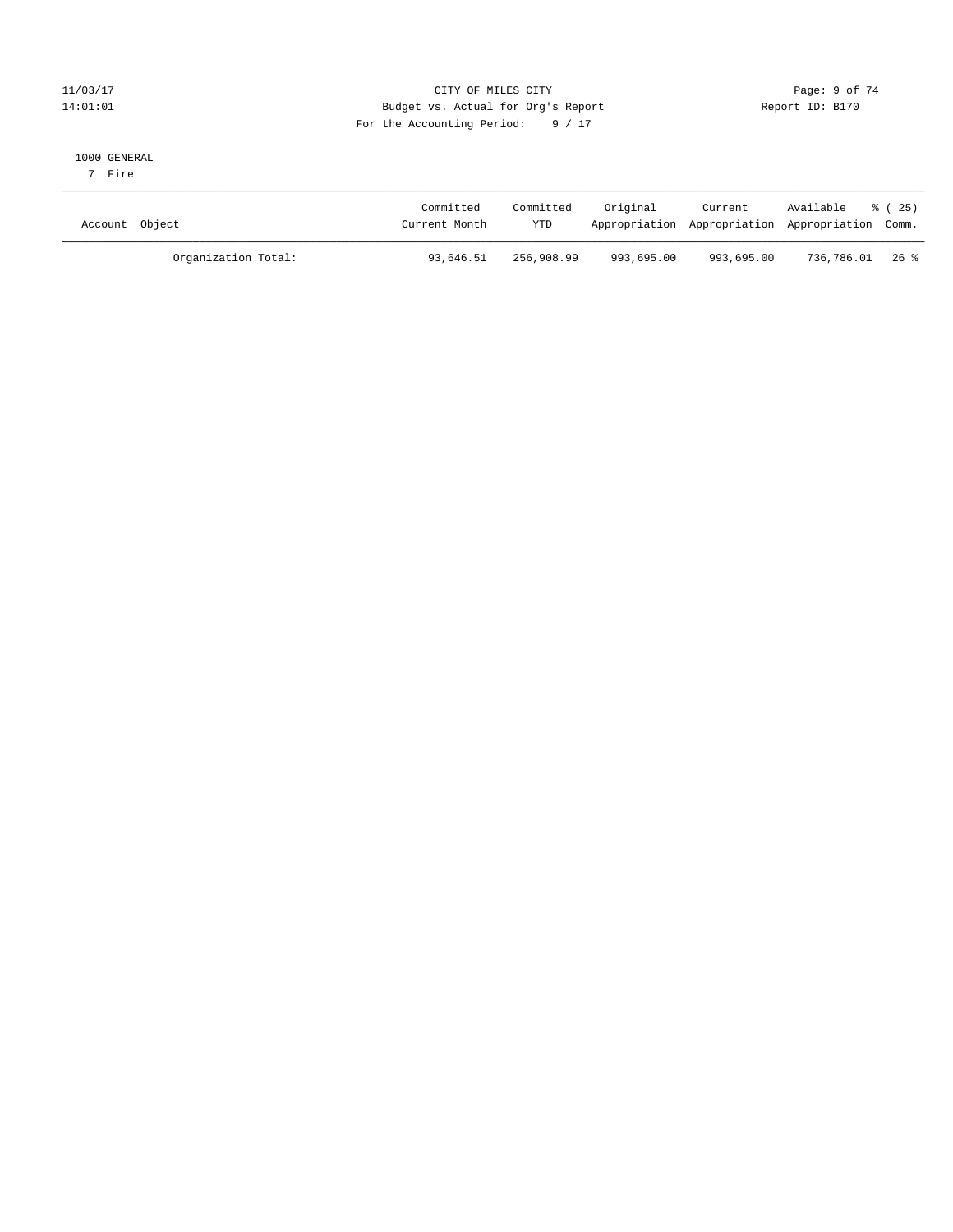#### 11/03/17 Page: 10 of 74 14:01:01 Budget vs. Actual for Org's Report Report ID: B170 For the Accounting Period: 9 / 17

#### 1000 GENERAL

8 City Hall Maintenance

| Account Object                      | Committed<br>Current Month | Committed<br>YTD | Original  | Current<br>Appropriation Appropriation Appropriation | Available | % (25)<br>Comm. |
|-------------------------------------|----------------------------|------------------|-----------|------------------------------------------------------|-----------|-----------------|
| 410000 GENERAL GOVERNMENTGASB68     |                            |                  |           |                                                      |           |                 |
| 411230 City Hall                    |                            |                  |           |                                                      |           |                 |
| 214 Small Items of Equipment        | 0.00                       | 0.00             | 400.00    | 400.00                                               | 400.00    | 0 <sup>8</sup>  |
| 220 Operating Expenses              | 343.40                     | 995.37           | 3,000.00  | 3,000.00                                             | 2,004.63  | 33 <sup>8</sup> |
| 230 Repair and Maintenance Supplies | 0.00                       | 0.00             | 2,000.00  | 2,000.00                                             | 2,000.00  | 0 <sup>8</sup>  |
| 341 Electric Utility Services       | 617.32                     | 2,077.81         | 6,000.00  | 6,000.00                                             | 3,922.19  | 35 <sup>8</sup> |
| 342 Water Utility Services          | 55.68                      | 164.90           | 750.00    | 750.00                                               | 585.10    | $22$ $%$        |
| 343 Sewer Utility Services          | 66.62                      | 197.24           | 370.00    | 370.00                                               | 172.76    | 53%             |
| 344 Gas Utility Service             | 30.24                      | 95.07            | 3,750.00  | 3,750.00                                             | 3,654.93  | 3 <sup>8</sup>  |
| 346 Garbage Service                 | 47.41                      | 94.82            | 200.00    | 200.00                                               | 105.18    | 47 %            |
| 360 Contr R & M                     | 697.50                     | 1,982.50         | 12,000.00 | 12,000.00                                            | 10,017.50 | $17*$           |
| 400 BUILDING MATERIALS              | 0.00                       | 0.00             | 1,000.00  | 1,000.00                                             | 1,000.00  | 0 <sup>8</sup>  |
| 511 Insurance on Buildings          | 0.00                       | 2,216.27         | 2,217.00  | 2,217.00                                             | 0.73      | $100$ %         |
| Account Total:                      | 1,858.17                   | 7,823.98         | 31,687.00 | 31,687.00                                            | 23,863.02 | $25$ $%$        |
| Account Group Total:                | 1,858.17                   | 7,823.98         | 31,687.00 | 31,687.00                                            | 23,863.02 | $25$ $%$        |
| Organization Total:                 | 1,858.17                   | 7,823.98         | 31,687.00 | 31,687.00                                            | 23,863.02 | 25%             |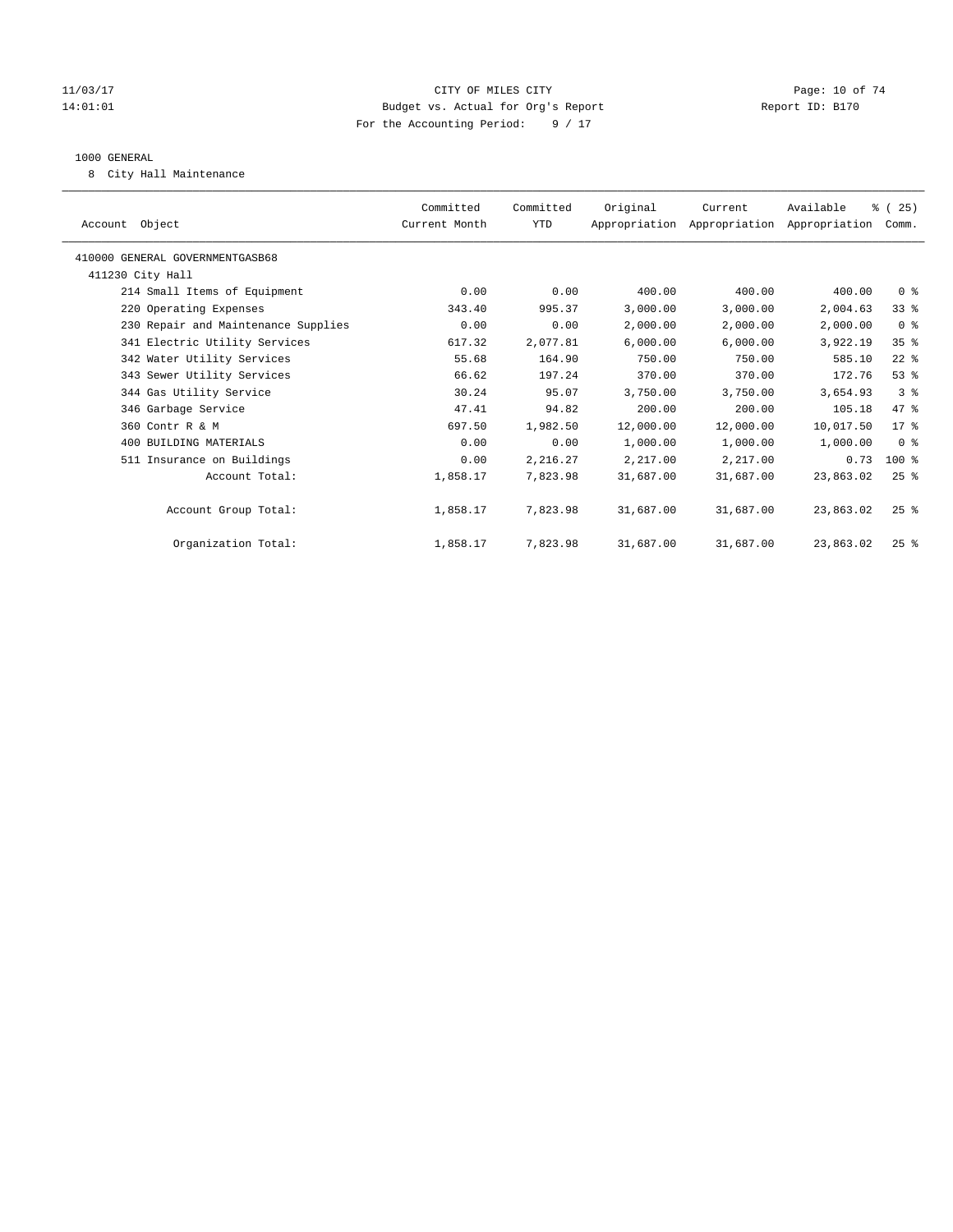#### 11/03/17 Page: 11 of 74 14:01:01 Budget vs. Actual for Org's Report Changer Report ID: B170 For the Accounting Period: 9 / 17

### 1000 GENERAL

9 Treasurer

| Object<br>Account                  | Committed<br>Current Month | Committed<br><b>YTD</b> | Original  | Current<br>Appropriation Appropriation | Available<br>Appropriation | % (25)<br>Comm. |
|------------------------------------|----------------------------|-------------------------|-----------|----------------------------------------|----------------------------|-----------------|
| 410000 GENERAL GOVERNMENTGASB68    |                            |                         |           |                                        |                            |                 |
| 410540 City Treasurer(09)          |                            |                         |           |                                        |                            |                 |
| 111 Salaries and Wages - Permanent | 1,833.34                   | 5,500.02                | 22,000.00 | 22,000.00                              | 16,499.98                  | $25$ %          |
| 142 Workers' Compensation          | 7.00                       | 21.00                   | 91.00     | 91.00                                  | 70.00                      | $23$ %          |
| 144 FICA                           | 140.24                     | 420.72                  | 1,683.00  | 1,683.00                               | 1,262.28                   | $25$ %          |
| 145 PERS                           | 155.28                     | 465.84                  | 1,863.00  | 1,863.00                               | 1,397.16                   | $25$ %          |
| 220 Operating Expenses             | 0.00                       | 29.88                   | 0.00      | 0.00                                   | $-29.88$                   | $***$ $=$       |
| 345 Telephone                      | 7.20                       | 13.20                   | 50.00     | 50.00                                  | 36.80                      | $26$ %          |
| 350 Professional Services          | 0.00                       | 0.00                    | 550.00    | 550.00                                 | 550.00                     | 0 <sup>8</sup>  |
| 360 Contr R & M                    | 72.85                      | 218.54                  | 1,128.00  | 1,128.00                               | 909.46                     | 19 <sup>°</sup> |
| Account Total:                     | 2,215.91                   | 6,669.20                | 27,365.00 | 27,365.00                              | 20,695.80                  | $24$ %          |
| Account Group Total:               | 2,215.91                   | 6,669.20                | 27,365.00 | 27,365.00                              | 20,695.80                  | $24$ %          |
| Organization Total:                | 2,215.91                   | 6,669.20                | 27,365.00 | 27,365.00                              | 20,695.80                  | $24$ $%$        |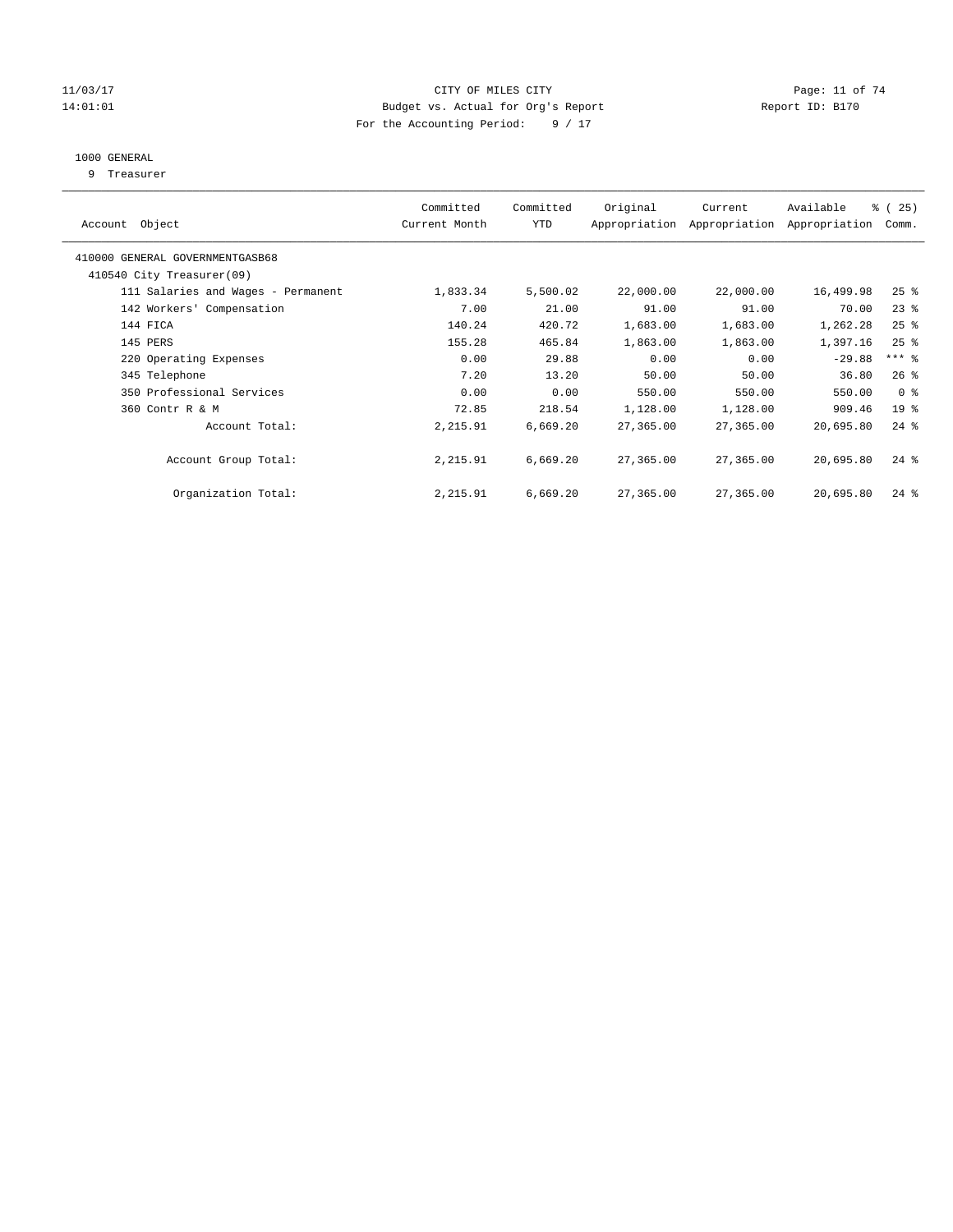#### 11/03/17 Page: 12 of 74 14:01:01 Budget vs. Actual for Org's Report Changer Report ID: B170 For the Accounting Period: 9 / 17

### 1000 GENERAL

10 Ambulance

| Object<br>Account                                                       | Committed<br>Current Month | Committed<br><b>YTD</b> | Original<br>Appropriation | Current<br>Appropriation | Available<br>Appropriation | % (25)<br>Comm. |
|-------------------------------------------------------------------------|----------------------------|-------------------------|---------------------------|--------------------------|----------------------------|-----------------|
| 520000 OTHER FINANCING USES<br>521000 Interfund Operating Transfers Out |                            |                         |                           |                          |                            |                 |
| 820 Transfers to Other Funds                                            | 0.00                       | 0.00                    | 230,000.00                | 230,000.00               | 230,000.00                 | 0 <sup>8</sup>  |
| Account Total:                                                          | 0.00                       | 0.00                    | 230,000.00                | 230,000.00               | 230,000.00                 | 0 <sup>8</sup>  |
| Account Group Total:                                                    | 0.00                       | 0.00                    | 230,000.00                | 230,000.00               | 230,000.00                 | 0 <sup>8</sup>  |
| Organization Total:                                                     | 0.00                       | 0.00                    | 230,000.00                | 230,000.00               | 230,000.00                 | 0 <sup>8</sup>  |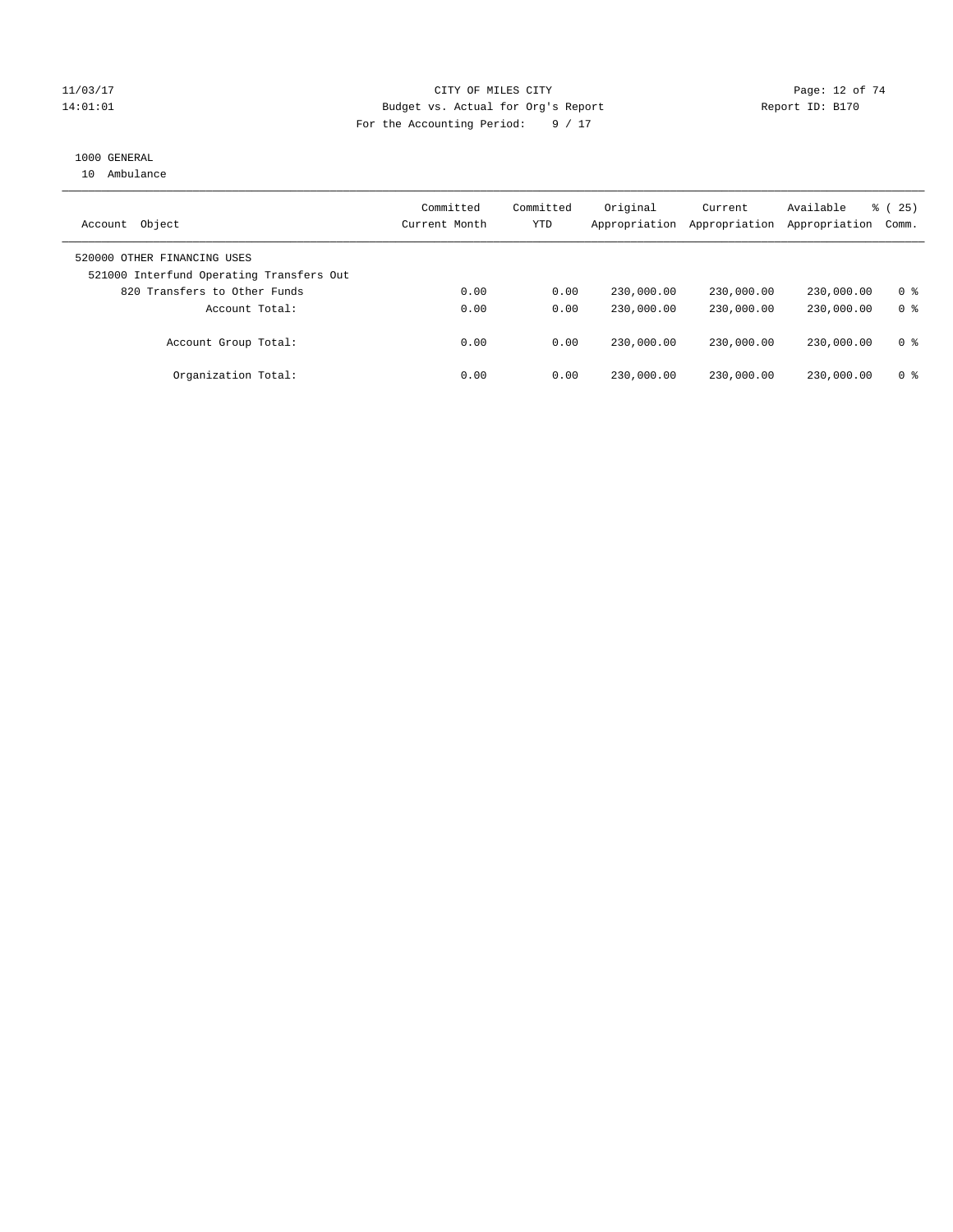#### 11/03/17 Page: 13 of 74 14:01:01 Budget vs. Actual for Org's Report Report ID: B170 For the Accounting Period: 9 / 17

#### 1000 GENERAL

11 Historic Preservation

| Account Object                           | Committed<br>Current Month | Committed<br><b>YTD</b> | Original | Current<br>Appropriation Appropriation Appropriation Comm. | Available          | % (25)              |
|------------------------------------------|----------------------------|-------------------------|----------|------------------------------------------------------------|--------------------|---------------------|
| 410000 GENERAL GOVERNMENTGASB68          |                            |                         |          |                                                            |                    |                     |
| 411840 Program Assistant                 |                            |                         |          |                                                            |                    |                     |
| 111 Salaries and Wages - Permanent       | 241.94                     | 5,016.38                | 3,631.00 | 3,631.00                                                   | $-1, 385.38$       | 138 %               |
| 131 VACATION                             | 191.53                     | 312.79                  | 325.00   | 325.00                                                     | 12.21              | 96 <sup>°</sup>     |
| 132 SICK LEAVE                           | 96.73                      | 460.50                  | 260.00   | 260.00                                                     | $-200.50$          | $177*$              |
| 133 OTHER LEAVE PAY                      | $-3.81$                    | 15.15                   | 146.00   | 146.00                                                     | 130.85             | 10 <sup>8</sup>     |
| 141 Unemployment Insurance               | 1.25                       | 14.81                   | 7.00     | 7.00                                                       | $-7.81$            | $212$ %             |
| 142 Workers' Compensation                | 5.62                       | 66.59                   | 54.00    | 54.00                                                      | $-12.59$           | $123$ %             |
| 143 Health Insurance                     | $-3.02$                    | 1,419.66                | 1,430.00 | 1,430.00                                                   | 10.34              | 99 <sup>8</sup>     |
| 144 FICA                                 | 38.08                      | 452.65                  | 334.00   | 334.00                                                     | $-118.65$          | $136$ $%$           |
| 145 PERS                                 | 55.67                      | 502.86                  | 369.00   | 369.00                                                     | $-133.86$          | $136$ $%$           |
| 196 CLOTHING ALLOTMENT                   | 0.00                       | 140.25                  | 0.00     | 0.00                                                       | $-140.25$          | $***$ $\frac{6}{5}$ |
| 220 Operating Expenses                   | 0.00                       | 170.00                  | 250.00   | 250.00                                                     | 80.00              | 68 %                |
| 360 Contr R & M                          | 152.26                     | 456.78                  | 0.00     | 0.00                                                       | $-456.78$          | $***$ 8             |
| Account Total:                           | 776.25                     | 9,028.42                | 6,806.00 | 6,806.00                                                   | $-2, 222.42$ 133 % |                     |
| Account Group Total:                     | 776.25                     | 9,028.42                | 6.806.00 | 6,806.00                                                   | $-2, 222.42$ 133 % |                     |
| 520000 OTHER FINANCING USES              |                            |                         |          |                                                            |                    |                     |
| 521000 Interfund Operating Transfers Out |                            |                         |          |                                                            |                    |                     |
| 820 Transfers to Other Funds             | 0.00                       | 0.00                    | 2,200.00 | 2,200.00                                                   | 2,200.00           | 0 <sup>8</sup>      |
| Account Total:                           | 0.00                       | 0.00                    | 2,200.00 | 2,200.00                                                   | 2,200.00           | 0 <sup>8</sup>      |
| Account Group Total:                     | 0.00                       | 0.00                    | 2,200.00 | 2,200.00                                                   | 2,200.00           | 0 <sup>8</sup>      |
| Organization Total:                      | 776.25                     | 9,028.42                | 9,006.00 | 9,006.00                                                   | $-22.42$ 100 %     |                     |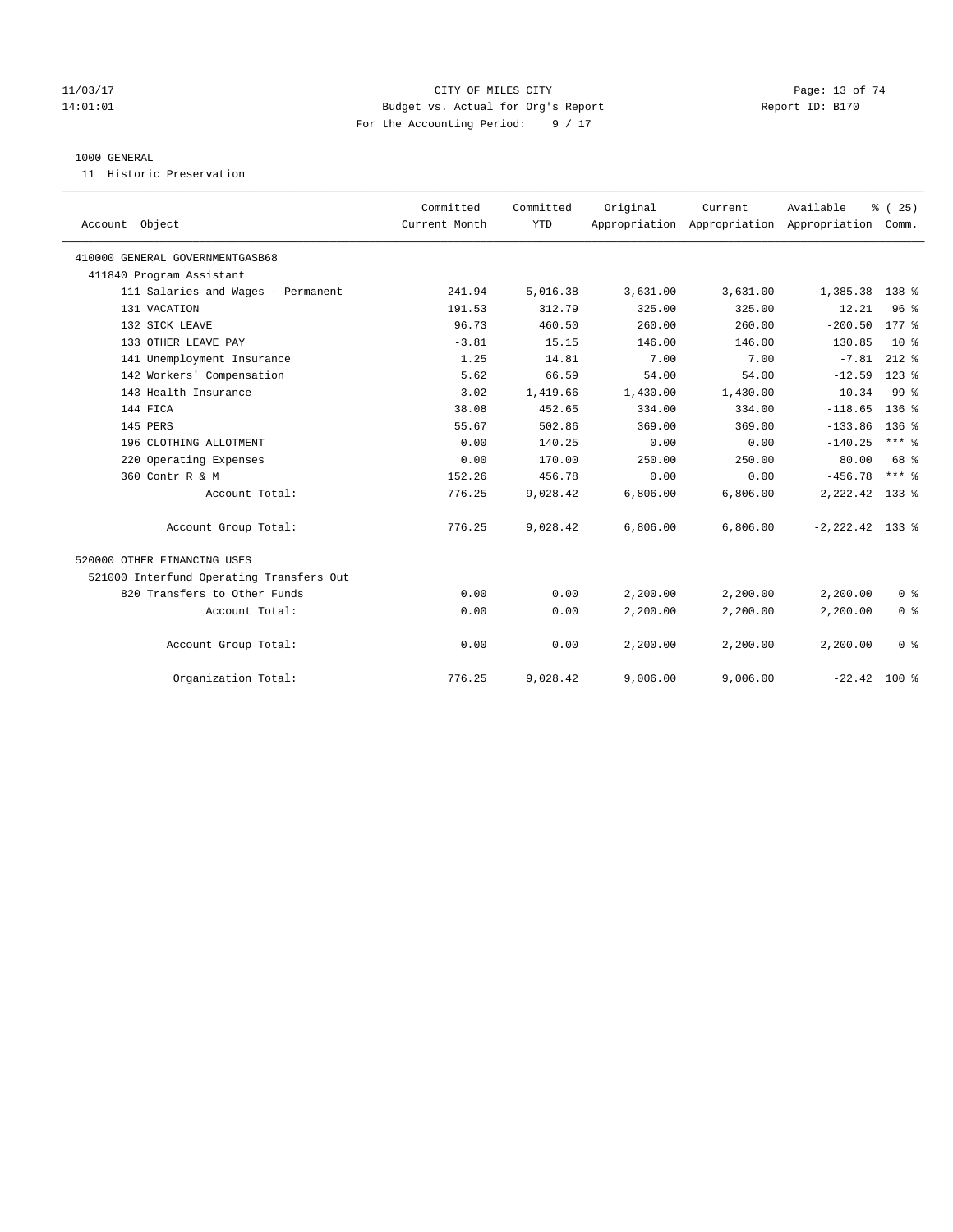#### 11/03/17 Page: 14 of 74 14:01:01 Budget vs. Actual for Org's Report Report ID: B170 For the Accounting Period: 9 / 17

#### 1000 GENERAL

13 Park

| Account Object                          | Committed<br>Current Month | Committed<br><b>YTD</b> | Original   | Current    | Available<br>Appropriation Appropriation Appropriation Comm. | $*(25)$         |
|-----------------------------------------|----------------------------|-------------------------|------------|------------|--------------------------------------------------------------|-----------------|
| 410000 GENERAL GOVERNMENTGASB68         |                            |                         |            |            |                                                              |                 |
| 411230 City Hall                        |                            |                         |            |            |                                                              |                 |
| 341 Electric Utility Services           | 0.00                       | 0.00                    | 500.00     | 500.00     | 500.00                                                       | 0 %             |
| Account Total:                          | 0.00                       | 0.00                    | 500.00     | 500.00     | 500.00                                                       | 0 <sup>8</sup>  |
|                                         |                            |                         |            |            |                                                              |                 |
| Account Group Total:                    | 0.00                       | 0.00                    | 500.00     | 500.00     | 500.00                                                       | 0 <sup>8</sup>  |
| 460000 CULTURE AND RECREATION-GASB68    |                            |                         |            |            |                                                              |                 |
| 460432 Lion Shelter                     |                            |                         |            |            |                                                              |                 |
| 230 Repair and Maintenance Supplies     | 0.00                       | 0.00                    | 500.00     | 500.00     | 500.00                                                       | 0 <sup>8</sup>  |
| Account Total:                          | 0.00                       | 0.00                    | 500.00     | 500.00     | 500.00                                                       | 0 <sup>8</sup>  |
| 460433 Park Operations(13)              |                            |                         |            |            |                                                              |                 |
| 111 Salaries and Wages - Permanent      | 13,330.67                  | 40,515.54               | 163,565.00 | 163,565.00 | 123,049.46                                                   | $25$ %          |
| 121 OVERTIME-PERMANENT                  | 1,125.56                   | 5,766.29                | 8,000.00   | 8,000.00   | 2,233.71                                                     | 72 %            |
| 131 VACATION                            | 463.63                     | 3,556.01                | 10,000.00  | 10,000.00  | 6,443.99                                                     | 36%             |
| 132 SICK LEAVE                          | 178.25                     | 1,347.79                | 5,000.00   | 5,000.00   | 3,652.21                                                     | 27%             |
| 133 OTHER LEAVE PAY                     | 0.00                       | 49.37                   | 1,118.00   | 1,118.00   | 1,068.63                                                     | 4%              |
| 134 HOLIDAY PAY                         | 935.68                     | 3,298.36                | 4,400.00   | 4,400.00   | 1,101.64                                                     | 75 %            |
| 141 Unemployment Insurance              | 40.08                      | 138.31                  | 252.00     | 252.00     | 113.69                                                       | 55%             |
| 142 Workers' Compensation               | 778.42                     | 2,651.36                | 10,212.00  | 10,212.00  | 7,560.64                                                     | 26%             |
| 143 Health Insurance                    | 2,279.88                   | 6,839.69                | 18,784.00  | 18,784.00  | 11,944.31                                                    | 36%             |
| 144 FICA                                | 1,177.85                   | 4,085.23                | 13,991.00  | 13,991.00  | 9,905.77                                                     | 29%             |
| 145 PERS                                | 1,263.06                   | 4,275.63                | 13,266.00  | 13,266.00  | 8,990.37                                                     | 32%             |
| 196 CLOTHING ALLOTMENT                  | 0.00                       | 778.50                  | 500.00     | 500.00     | $-278.50$                                                    | $156$ %         |
|                                         |                            |                         |            |            |                                                              | $10*$           |
| 210 Office Supplies and Materials       | 15.12                      | 15.12                   | 150.00     | 150.00     | 134.88                                                       | $6\degree$      |
| 214 Small Items of Equipment            | 0.00                       | 299.99                  | 5,000.00   | 5,000.00   | 4,700.01                                                     |                 |
| 220 Operating Expenses                  | 0.00                       | 146.43                  | 2,500.00   | 2,500.00   | 2,353.57                                                     | 6 %             |
| 222 Chemicals, Lab & Med Supplies       | 144.00                     | 947.00                  | 6,000.00   | 6,000.00   | 5,053.00                                                     | 16 <sup>°</sup> |
| 226 Clothing and Uniforms               | 0.00                       | 0.00                    | 500.00     | 500.00     | 500.00                                                       | 0 <sup>8</sup>  |
| 230 Repair and Maintenance Supplies     | 1,135.43                   | 5,971.61                | 13,000.00  | 13,000.00  | 7,028.39                                                     | 46 %            |
| 231 Gas, Oil, Diesel Fuel, Grease, etc. | 739.61                     | 2,887.34                | 4,500.00   | 4,500.00   | 1,612.66                                                     | 64 %            |
| 334 Memberships, Registrations & Dues   | 0.00                       | 0.00                    | 500.00     | 500.00     | 500.00                                                       | 0 <sup>8</sup>  |
| 341 Electric Utility Services           | 1,082.93                   | 3,262.83                | 10,000.00  | 10,000.00  | 6,737.17                                                     | $33$ $%$        |
| 342 Water Utility Services              | 5,408.85                   | 17,306.16               | 22,000.00  | 22,000.00  | 4,693.84                                                     | 79 %            |
| 343 Sewer Utility Services              | 325.52                     | 887.40                  | 1,200.00   | 1,200.00   | 312.60                                                       | 74 %            |
| 344 Gas Utility Service                 | 26.41                      | 92.96                   | 3,715.00   | 3,715.00   | 3,622.04                                                     | 3 <sup>8</sup>  |
| 345 Telephone                           | 43.28                      | 121.44                  | 500.00     | 500.00     | 378.56                                                       | $24$ %          |
| 346 Garbage Service                     | 237.06                     | 474.12                  | 750.00     | 750.00     | 275.88                                                       | 63 %            |
| 347 Internet                            | 37.60                      | 112.80                  | 450.00     | 450.00     | 337.20                                                       | $25$ %          |
| 350 Professional Services               | 1,040.84                   | 1,420.84                | 13,000.00  | 13,000.00  | 11,579.16                                                    | $11$ %          |
| 360 Contr R & M                         | 0.00                       | 4,779.40                | 8,000.00   | 8,000.00   | 3,220.60                                                     | 60 %            |
| 363 R&M Vehicles/Equip/Labor-PW         | 1,215.00                   | 1,412.12                | 10,000.00  | 10,000.00  | 8,587.88                                                     | $14*$           |
| 370 Travel                              | 0.00                       | 0.00                    | 600.00     | 600.00     | 600.00                                                       | 0 <sup>8</sup>  |
| 380 Training Services                   | 0.00                       | 0.00                    | 600.00     | 600.00     | 600.00                                                       | 0 <sup>8</sup>  |
| 511 Insurance on Buildings              | 0.00                       | 2,994.84                | 2,995.00   | 2,995.00   | 0.16                                                         | $100$ %         |
| 512 Insurance on Vehicles & Equipment   | 0.00                       | 1,022.76                | 438.00     | 438.00     | $-584.76$                                                    | $234$ %         |
| 514 Other Insurance (Boilers)           | 0.00                       | 0.00                    | 800.00     | 800.00     | 800.00                                                       | $0$ %           |
| Account Total:                          | 33,024.73                  | 117, 457.24             | 356,286.00 | 356,286.00 | 238,828.76                                                   | 33%             |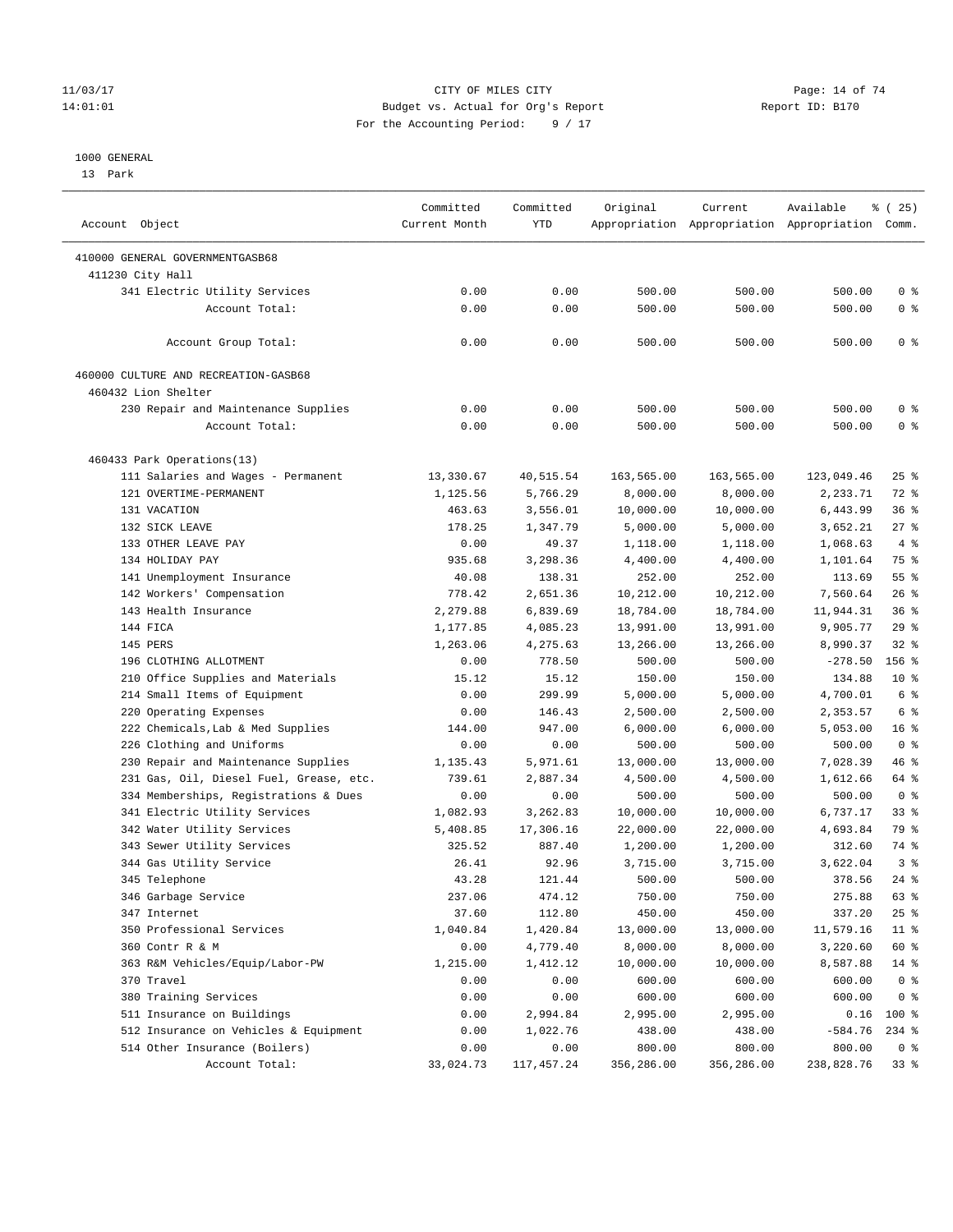#### 11/03/17 Page: 15 of 74 14:01:01 Budget vs. Actual for Org's Report Report ID: B170 For the Accounting Period: 9 / 17

#### 1000 GENERAL

13 Park

| Account Object                             | Committed<br>Current Month | Committed<br><b>YTD</b> | Original<br>Appropriation | Current<br>Appropriation | Available<br>Appropriation | % (25)<br>Comm. |
|--------------------------------------------|----------------------------|-------------------------|---------------------------|--------------------------|----------------------------|-----------------|
| 460439 Riverside Park Tennis Court Project |                            |                         |                           |                          |                            |                 |
| 230 Repair and Maintenance Supplies        | 0.00                       | 0.00                    | 200.00                    | 200.00                   | 200.00                     | 0 %             |
| Account Total:                             | 0.00                       | 0.00                    | 200.00                    | 200.00                   | 200.00                     | 0 <sup>8</sup>  |
| Account Group Total:                       | 33,024.73                  | 117,457.24              | 356,986.00                | 356,986.00               | 239,528.76                 | 338             |
| Organization Total:                        | 33,024.73                  | 117,457.24              | 357,486.00                | 357,486.00               | 240,028.76                 | 338             |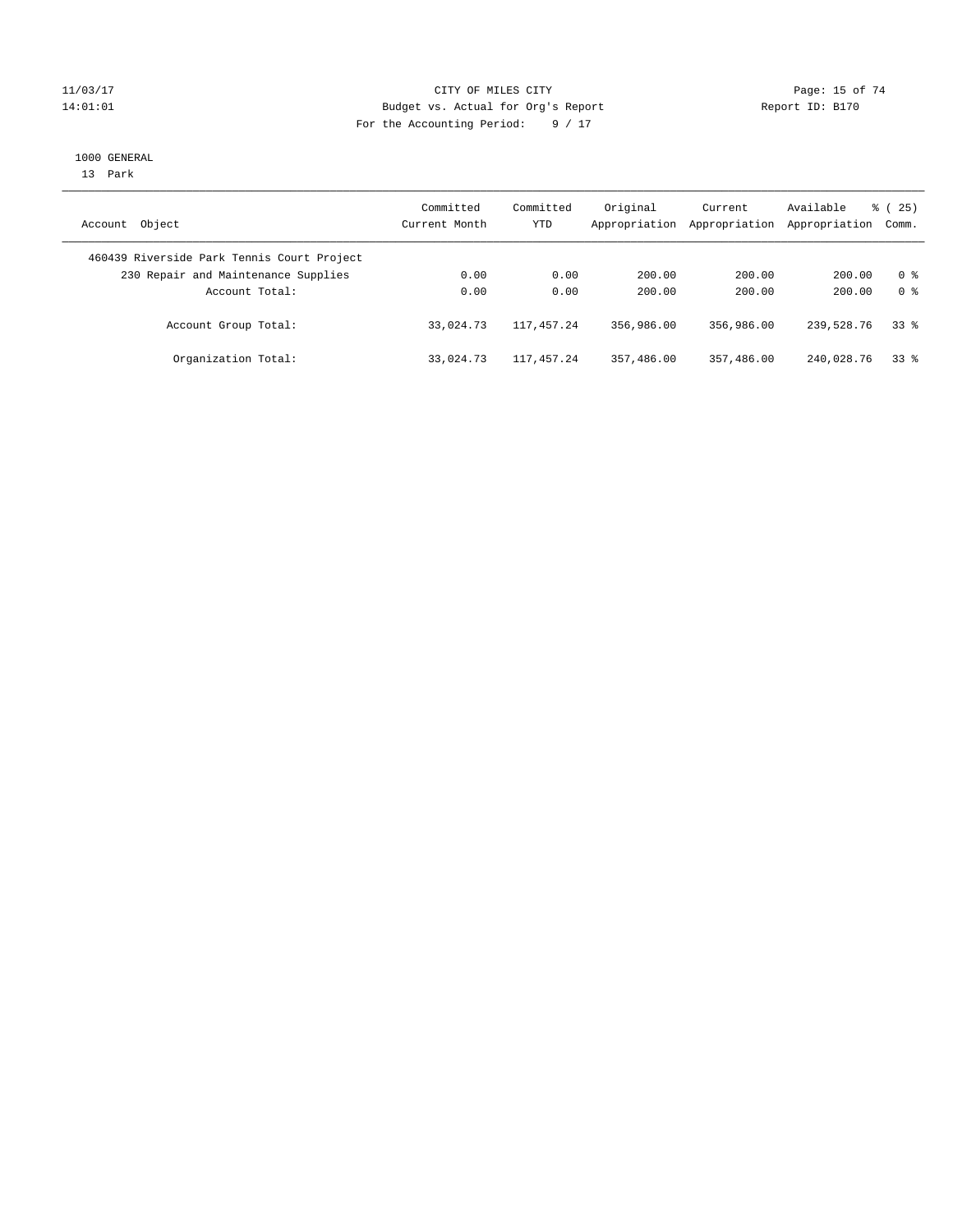#### 11/03/17 Page: 16 of 74 14:01:01 Budget vs. Actual for Org's Report Report ID: B170 For the Accounting Period: 9 / 17

### 1000 GENERAL

14 Swim Pool

| Account Object                       | Committed<br>Current Month | Committed<br><b>YTD</b> | Original  | Current<br>Appropriation Appropriation Appropriation Comm. | Available | % (25)         |
|--------------------------------------|----------------------------|-------------------------|-----------|------------------------------------------------------------|-----------|----------------|
| 460000 CULTURE AND RECREATION-GASB68 |                            |                         |           |                                                            |           |                |
| 460445 Swimming Pool                 |                            |                         |           |                                                            |           |                |
| 111 Salaries and Wages - Permanent   | 1,585.38                   | 39, 415.79              | 49,928.00 | 49,928.00                                                  | 10,512.21 | 79 %           |
| 141 Unemployment Insurance           | 3.96                       | 98.52                   | 75.00     | 75.00                                                      | $-23.52$  | 131 %          |
| 142 Workers' Compensation            | 81.24                      | 2,019.81                | 2,783.00  | 2,783.00                                                   | 763.19    | 73 %           |
| 144 FICA                             | 121.28                     | 3,015.39                | 3,820.00  | 3,820.00                                                   | 804.61    | 79 %           |
| 145 PERS                             | 116.69                     | 929.85                  | 639.00    | 639.00                                                     | $-290.85$ | $146$ %        |
| 214 Small Items of Equipment         | 0.00                       | 0.00                    | 300.00    | 300.00                                                     | 300.00    | 0 <sup>8</sup> |
| 220 Operating Expenses               | 0.00                       | 530.17                  | 1,000.00  | 1,000.00                                                   | 469.83    | 53%            |
| 222 Chemicals, Lab & Med Supplies    | 0.00                       | 1,797.51                | 3,500.00  | 3,500.00                                                   | 1,702.49  | $51$ %         |
| 226 Clothing and Uniforms            | 0.00                       | 0.00                    | 600.00    | 600.00                                                     | 600.00    | 0 <sup>8</sup> |
| 230 Repair and Maintenance Supplies  | 0.00                       | 63.72                   | 1,000.00  | 1,000.00                                                   | 936.28    | $6\degree$     |
| 341 Electric Utility Services        | 176.46                     | 773.17                  | 1,375.00  | 1,375.00                                                   | 601.83    | 56 %           |
| 342 Water Utility Services           | 0.00                       | 133.79                  | 300.00    | 300.00                                                     | 166.21    | 45%            |
| 343 Sewer Utility Services           | 0.00                       | 85.72                   | 100.00    | 100.00                                                     | 14.28     | 86 %           |
| 345 Telephone                        | 8.00                       | 172.85                  | 200.00    | 200.00                                                     | 27.15     | 86 %           |
| 350 Professional Services            | 0.00                       | 191.98                  | 250.00    | 250.00                                                     | 58.02     | 77 %           |
| 360 Contr R & M                      | 0.00                       | 0.00                    | 1,000.00  | 1,000.00                                                   | 1,000.00  | 0 <sup>8</sup> |
| 363 R&M Vehicles/Equip/Labor-PW      | 0.00                       | 0.00                    | 1,000.00  | 1,000.00                                                   | 1,000.00  | 0 <sup>8</sup> |
| 380 Training Services                | 0.00                       | 0.00                    | 1,200.00  | 1,200.00                                                   | 1,200.00  | 0 <sup>8</sup> |
| 540 Special Assessments              | 0.00                       | 0.00                    | 700.00    | 700.00                                                     | 700.00    | 0 <sup>8</sup> |
| Account Total:                       | 2,093.01                   | 49,228.27               | 69,770.00 | 69,770.00                                                  | 20,541.73 | 71 %           |
| Account Group Total:                 | 2,093.01                   | 49,228.27               | 69,770.00 | 69,770.00                                                  | 20,541.73 | 71 %           |
| Organization Total:                  | 2,093.01                   | 49,228.27               | 69,770.00 | 69,770.00                                                  | 20,541.73 | 71 %           |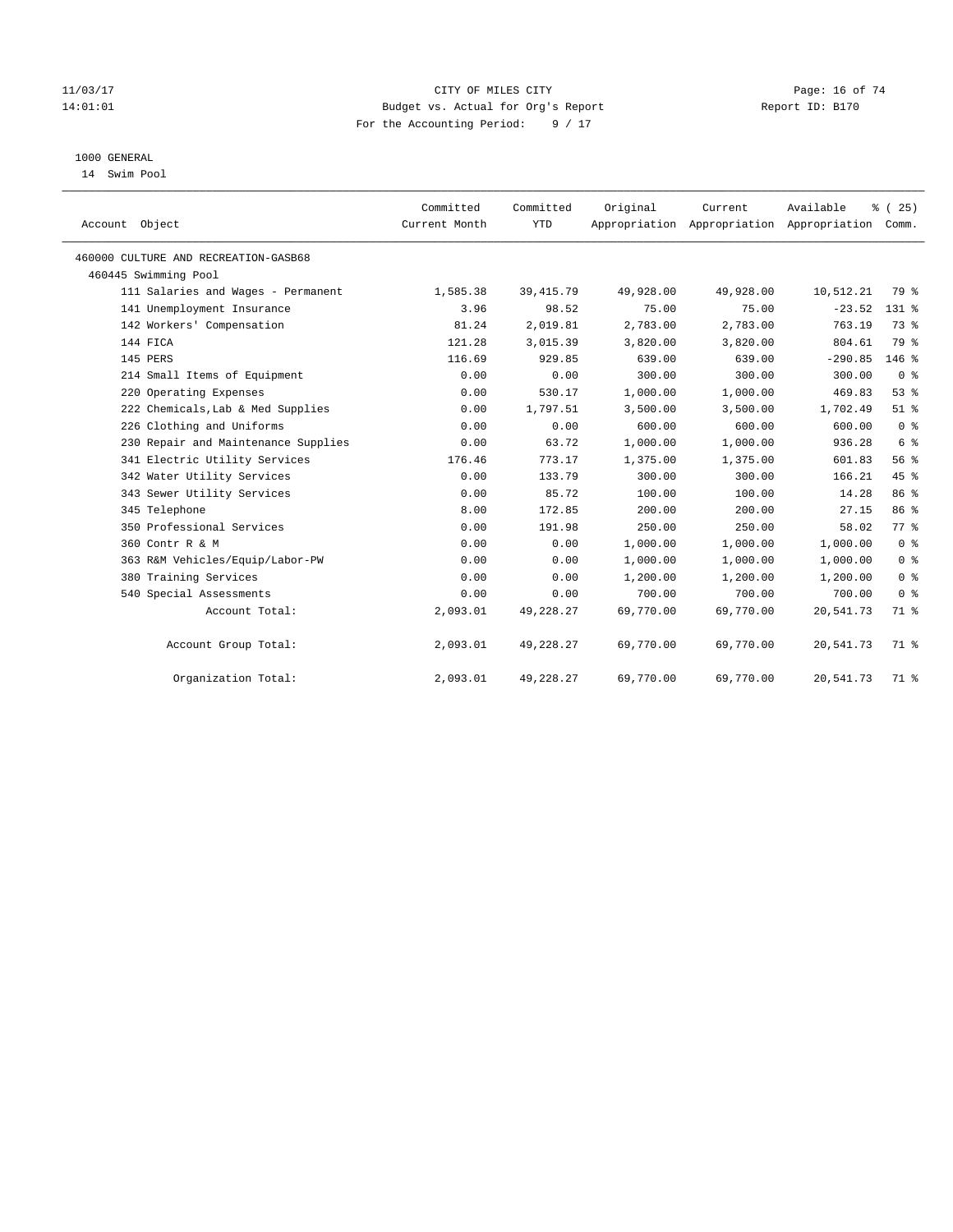#### 11/03/17 Page: 17 of 74 14:01:01 Budget vs. Actual for Org's Report Report ID: B170 For the Accounting Period: 9 / 17

# 1000 GENERAL

16 Library

| Object<br>Account                                                       | Committed<br>Current Month | Committed<br>YTD | Original<br>Appropriation | Current<br>Appropriation | Available<br>Appropriation | % (25)<br>Comm.    |
|-------------------------------------------------------------------------|----------------------------|------------------|---------------------------|--------------------------|----------------------------|--------------------|
| 520000 OTHER FINANCING USES<br>521000 Interfund Operating Transfers Out |                            |                  |                           |                          |                            |                    |
| 820 Transfers to Other Funds                                            | 24,826.60                  | 74,479.80        | 297,919.00                | 297,919.00               | 223,439.20                 | $25$ $\frac{6}{5}$ |
| Account Total:                                                          | 24,826.60                  | 74,479.80        | 297,919,00                | 297,919.00               | 223, 439, 20               | $25$ $\frac{6}{5}$ |
| Account Group Total:                                                    | 24,826.60                  | 74,479.80        | 297,919.00                | 297,919.00               | 223, 439, 20               | $25$ $\frac{6}{5}$ |
| Organization Total:                                                     | 24,826.60                  | 74,479.80        | 297,919.00                | 297,919.00               | 223,439.20                 | $25$ $%$           |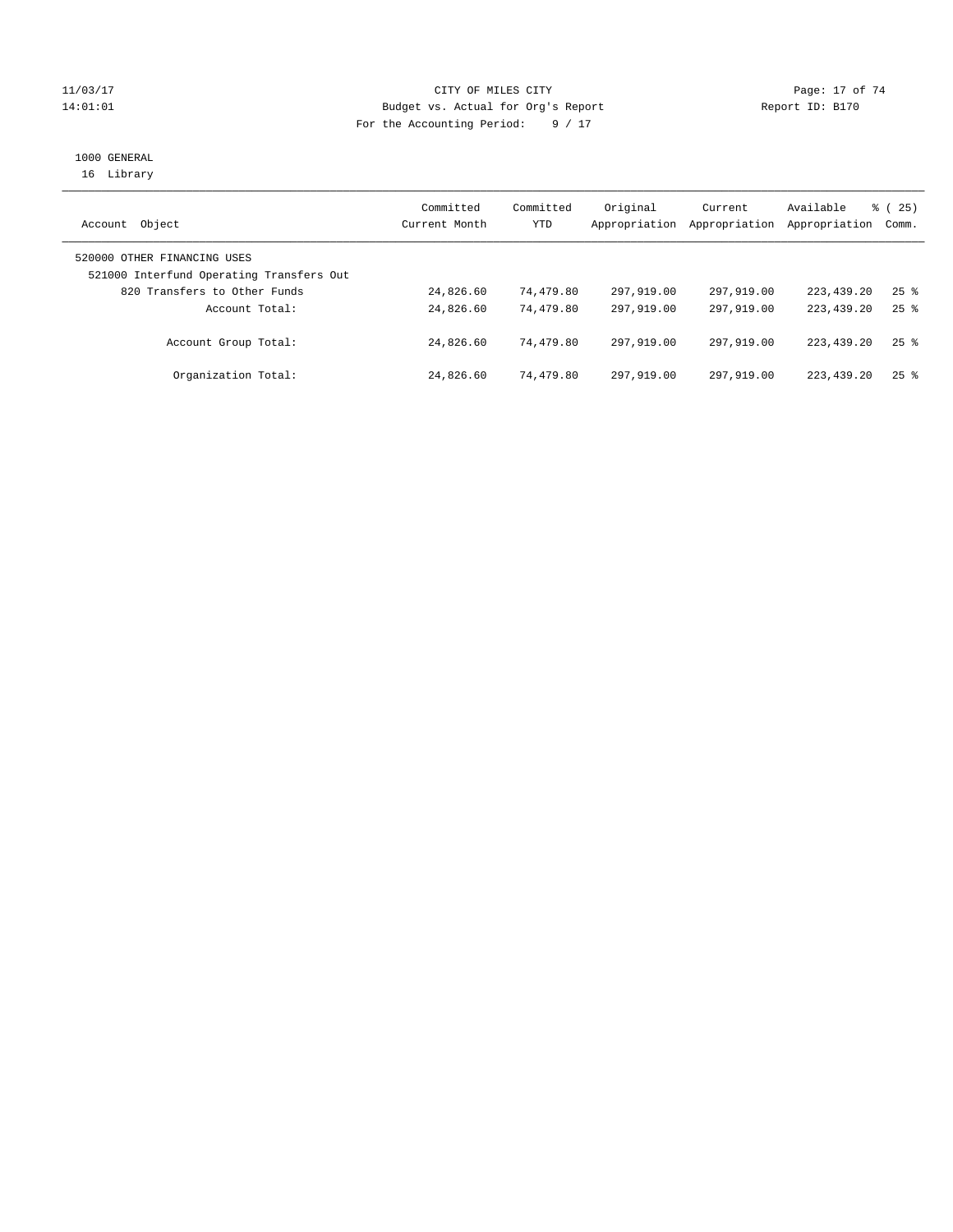#### 11/03/17 Page: 18 of 74 14:01:01 Budget vs. Actual for Org's Report Report ID: B170 For the Accounting Period: 9 / 17

#### 1000 GENERAL

21 Animal Control

| Account Object                           | Committed<br>Current Month | Committed<br><b>YTD</b> | Original  | Current   | Available<br>Appropriation Appropriation Appropriation Comm. | 8 (25)          |
|------------------------------------------|----------------------------|-------------------------|-----------|-----------|--------------------------------------------------------------|-----------------|
| 440000 PUBLIC HEALTH-GASB68              |                            |                         |           |           |                                                              |                 |
| 440600 Animal Control Services (21)      |                            |                         |           |           |                                                              |                 |
| 111 Salaries and Wages - Permanent       | 3, 149. 34                 | 8,355.36                | 35,832.00 | 35,832.00 | 27, 476.64                                                   | 238             |
| 121 OVERTIME-PERMANENT                   | 0.00                       | 0.00                    | 500.00    | 500.00    | 500.00                                                       | 0 <sup>8</sup>  |
| 131 VACATION                             | 41.75                      | 83.50                   | 1,500.00  | 1,500.00  | 1,416.50                                                     | $6\degree$      |
| 132 SICK LEAVE                           | 0.00                       | 0.00                    | 700.00    | 700.00    | 700.00                                                       | 0 <sup>8</sup>  |
| 133 OTHER LEAVE PAY                      | 0.00                       | 0.00                    | 500.00    | 500.00    | 500.00                                                       | 0 <sup>8</sup>  |
| 134 HOLIDAY PAY                          | 0.00                       | 0.00                    | 300.00    | 300.00    | 300.00                                                       | 0 <sup>8</sup>  |
| 141 Unemployment Insurance               | 8.88                       | 22.02                   | 59.00     | 59.00     | 36.98                                                        | 37 <sup>8</sup> |
| 142 Workers' Compensation                | 158.50                     | 393.85                  | 2,192.00  | 2,192.00  | 1,798.15                                                     | 18 %            |
| 143 Health Insurance                     | 714.70                     | 2,144.10                | 8,577.00  | 8,577.00  | 6,432.90                                                     | 25%             |
| 144 FICA                                 | 271.66                     | 673.13                  | 3,009.00  | 3,009.00  | 2,335.87                                                     | $22$ %          |
| 145 PERS                                 | 254.02                     | 668.09                  | 2,918.00  | 2,918.00  | 2,249.91                                                     | $23$ $%$        |
| 196 CLOTHING ALLOTMENT                   | 360.00                     | 360.00                  | 720.00    | 720.00    | 360.00                                                       | 50%             |
| 210 Office Supplies and Materials        | 54.30                      | 54.30                   | 150.00    | 150.00    | 95.70                                                        | 36%             |
| 214 Small Items of Equipment             | 0.00                       | 259.15                  | 400.00    | 400.00    | 140.85                                                       | 65 %            |
| 220 Operating Expenses                   | 164.88                     | 185.88                  | 1,200.00  | 1,200.00  | 1,014.12                                                     | 15 <sup>°</sup> |
| 230 Repair and Maintenance Supplies      | 0.00                       | 0.00                    | 250.00    | 250.00    | 250.00                                                       | 0 <sup>8</sup>  |
| 231 Gas, Oil, Diesel Fuel, Grease, etc.  | 144.92                     | 320.60                  | 1,400.00  | 1,400.00  | 1,079.40                                                     | $23$ $%$        |
| 311 Postage, Box Rent, Etc.              | 0.00                       | 0.00                    | 20.00     | 20.00     | 20.00                                                        | 0 <sup>8</sup>  |
| 320 Printing, Duplicating, Typing &      | 0.00                       | 0.00                    | 25.00     | 25.00     | 25.00                                                        | 0 <sup>8</sup>  |
| 330 Publicity, Subscriptions & Dues      | 0.00                       | 0.00                    | 25.00     | 25.00     | 25.00                                                        | 0 <sup>8</sup>  |
| 341 Electric Utility Services            | 53.55                      | 171.61                  | 529.00    | 529.00    | 357.39                                                       | $32$ $%$        |
| 342 Water Utility Services               | 22.59                      | 66.91                   | 350.00    | 350.00    | 283.09                                                       | 19 <sup>°</sup> |
| 343 Sewer Utility Services               | 26.54                      | 78.58                   | 150.00    | 150.00    | 71.42                                                        | $52$ $%$        |
| 344 Gas Utility Service                  | 43.75                      | 89.39                   | 635.00    | 635.00    | 545.61                                                       | $14*$           |
| 345 Telephone                            | 40.03                      | 120.09                  | 500.00    | 500.00    | 379.91                                                       | $24$ %          |
| 347 Internet                             | 0.00                       | 0.00                    | 20.00     | 20.00     | 20.00                                                        | 0 <sup>8</sup>  |
| 350 Professional Services                | 0.00                       | 652.00                  | 3,000.00  | 3,000.00  | 2,348.00                                                     | $22$ %          |
| 366 R&M Vehicles - Police/Animal Control | 0.00                       | 0.00                    | 100.00    | 100.00    | 100.00                                                       | 0 <sup>8</sup>  |
| 370 Travel                               | 0.00                       | 0.00                    | 200.00    | 200.00    | 200.00                                                       | 0 <sup>8</sup>  |
| 380 Training Services                    | 0.00                       | 0.00                    | 100.00    | 100.00    | 100.00                                                       | 0 <sup>8</sup>  |
| 511 Insurance on Buildings               | 0.00                       | 68.90                   | 69.00     | 69.00     | 0.10                                                         | $100*$          |
| Account Total:                           | 5,509.41                   | 14,767.46               | 65,930.00 | 65,930.00 | 51,162.54                                                    | $22$ %          |
| Account Group Total:                     | 5,509.41                   | 14,767.46               | 65,930.00 | 65,930.00 | 51, 162.54                                                   | $22$ %          |
| Organization Total:                      | 5,509.41                   | 14,767.46               | 65,930.00 | 65,930.00 | 51, 162. 54                                                  | $22$ %          |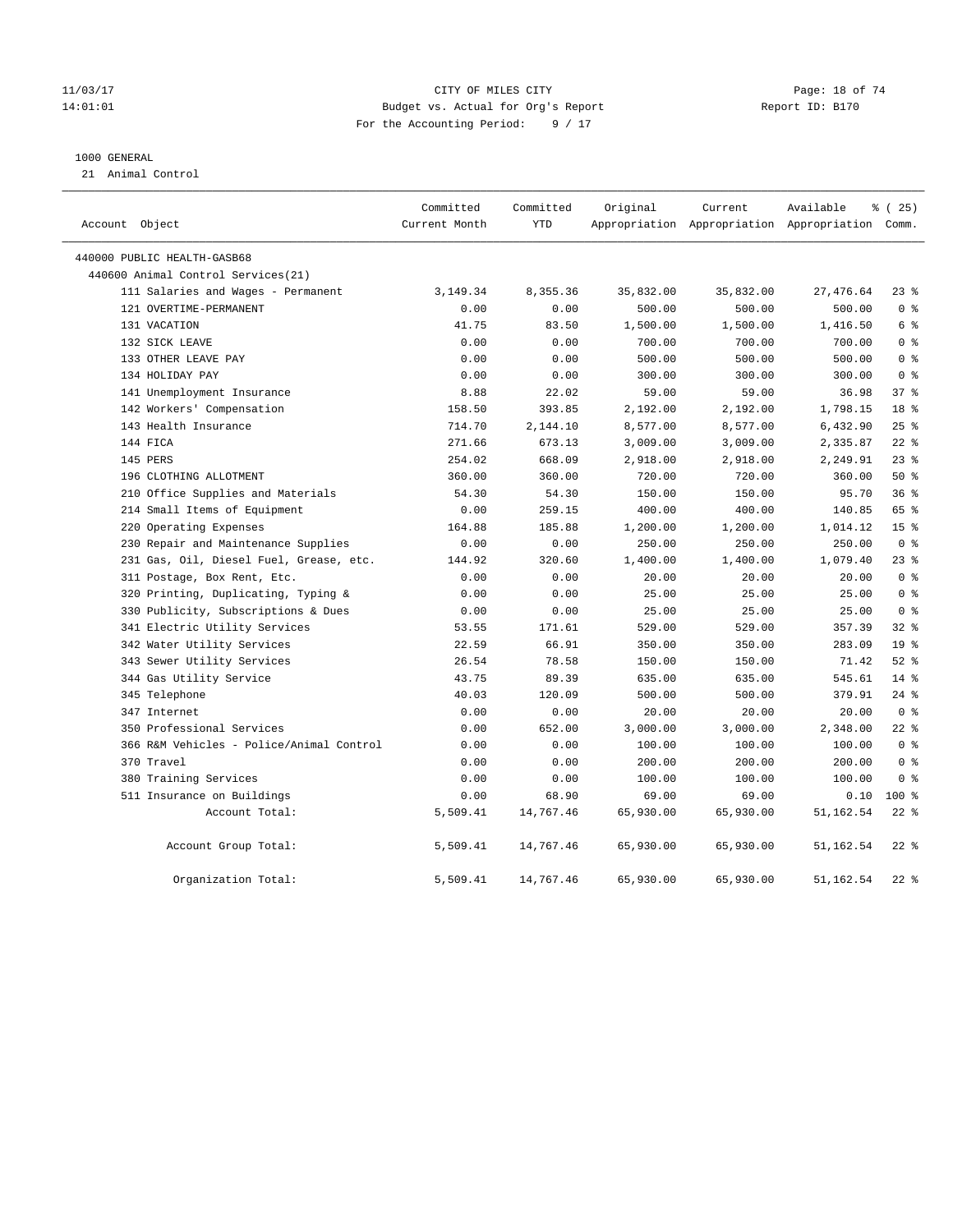#### 11/03/17 Page: 19 of 74 14:01:01 Budget vs. Actual for Org's Report Report ID: B170 For the Accounting Period: 9 / 17

#### 1000 GENERAL

36 Planning & Community Services

| Account Object                            | Committed<br>Current Month | Committed<br><b>YTD</b> | Original   | Current    | Available<br>Appropriation Appropriation Appropriation Comm. | 8 (25)          |
|-------------------------------------------|----------------------------|-------------------------|------------|------------|--------------------------------------------------------------|-----------------|
| 410000 GENERAL GOVERNMENTGASB68           |                            |                         |            |            |                                                              |                 |
| 411020 Community Services & Planning      |                            |                         |            |            |                                                              |                 |
| 111 Salaries and Wages - Permanent        | 3,332.96                   | 10,162.19               | 40,635.00  | 40,635.00  | 30,472.81                                                    | $25$ %          |
| 121 OVERTIME-PERMANENT                    | 5.65                       | 16.95                   | 500.00     | 500.00     | 483.05                                                       | 3 <sup>°</sup>  |
| 131 VACATION                              | 52.77                      | 560.03                  | 2,200.00   | 2,200.00   | 1,639.97                                                     | $25$ %          |
| 132 SICK LEAVE                            | 312.23                     | 327.31                  | 2,000.00   | 2,000.00   | 1,672.69                                                     | 16 <sup>°</sup> |
| 133 OTHER LEAVE PAY                       | 29.27                      | 117.09                  | 3,937.00   | 3,937.00   | 3,819.91                                                     | 3 <sup>8</sup>  |
| 141 Unemployment Insurance                | 9.30                       | 28.32                   | 73.00      | 73.00      | 44.68                                                        | 39 <sup>8</sup> |
| 142 Workers' Compensation                 | 16.73                      | 50.65                   | 240.00     | 240.00     | 189.35                                                       | $21$ %          |
| 143 Health Insurance                      | 778.65                     | 2,336.06                | 9,349.00   | 9,349.00   | 7,012.94                                                     | 25%             |
| 144 FICA                                  | 285.55                     | 868.07                  | 3,739.00   | 3,739.00   | 2,870.93                                                     | $23$ $%$        |
| 145 PERS                                  | 316.20                     | 948.87                  | 4,139.00   | 4,139.00   | 3,190.13                                                     | $23$ $%$        |
| 196 CLOTHING ALLOTMENT                    | 0.00                       | 163.50                  | 314.00     | 314.00     | 150.50                                                       | $52$ $%$        |
| 210 Office Supplies and Materials         | 38.86                      | 392.92                  | 800.00     | 800.00     | 407.08                                                       | 49 %            |
| 214 Small Items of Equipment              | 0.00                       | 0.00                    | 800.00     | 800.00     | 800.00                                                       | 0 <sup>8</sup>  |
| 220 Operating Expenses                    | 0.00                       | 0.00                    | 200.00     | 200.00     | 200.00                                                       | 0 <sup>8</sup>  |
| 311 Postage, Box Rent, Etc.               | 1.84                       | 6.25                    | 250.00     | 250.00     | 243.75                                                       | 3 <sup>8</sup>  |
| 320 Printing, Duplicating, Typing &       | 0.00                       | 51.95                   | 500.00     | 500.00     | 448.05                                                       | $10*$           |
| 327 Map Printing                          | 0.00                       | 0.00                    | 100.00     | 100.00     | 100.00                                                       | 0 <sup>8</sup>  |
| 330 Publicity, Subscriptions & Dues       | 0.00                       | 0.00                    | 1,500.00   | 1,500.00   | 1,500.00                                                     | 0 <sup>8</sup>  |
| 331 Publication of Formal & Legal Notices | 0.00                       | 0.00                    | 300.00     | 300.00     | 300.00                                                       | 0 <sup>8</sup>  |
| 334 Memberships, Registrations & Dues     | 0.00                       | 0.00                    | 250.00     | 250.00     | 250.00                                                       | 0 <sup>8</sup>  |
| 345 Telephone                             | 80.05                      | 231.75                  | 900.00     | 900.00     | 668.25                                                       | $26$ %          |
| 347 Internet                              | 0.00                       | 0.00                    | 150.00     | 150.00     | 150.00                                                       | 0 <sup>8</sup>  |
| 350 Professional Services                 | 1,052.25                   | 2,415.25                | 37,300.00  | 37,300.00  | 34,884.75                                                    | 6 %             |
| 360 Contr R & M                           | 144.24                     | 449.24                  | 4,000.00   | 4,000.00   | 3,550.76                                                     | $11$ %          |
| 370 Travel                                | 0.00                       | 86.65                   | 1,500.00   | 1,500.00   | 1,413.35                                                     | 6 %             |
| 380 Training Services                     | 199.00                     | 394.00                  | 1,200.00   | 1,200.00   | 806.00                                                       | 33%             |
| 382 Books                                 | 31.90                      | 31.90                   | 150.00     | 150.00     | 118.10                                                       | $21$ %          |
| 532 Land Rental                           | 37.50                      | 50.00                   | 0.00       | 0.00       | $-50.00$                                                     | $***$ 8         |
| Account Total:                            | 6,724.95                   | 19,688.95               | 117,026.00 | 117,026.00 | 97, 337.05                                                   | $17*$           |
| Account Group Total:                      | 6,724.95                   | 19,688.95               | 117,026.00 | 117,026.00 | 97,337.05                                                    | $17*$           |
| Organization Total:                       | 6,724.95                   | 19,688.95               | 117,026.00 | 117,026.00 | 97,337.05                                                    | $17$ %          |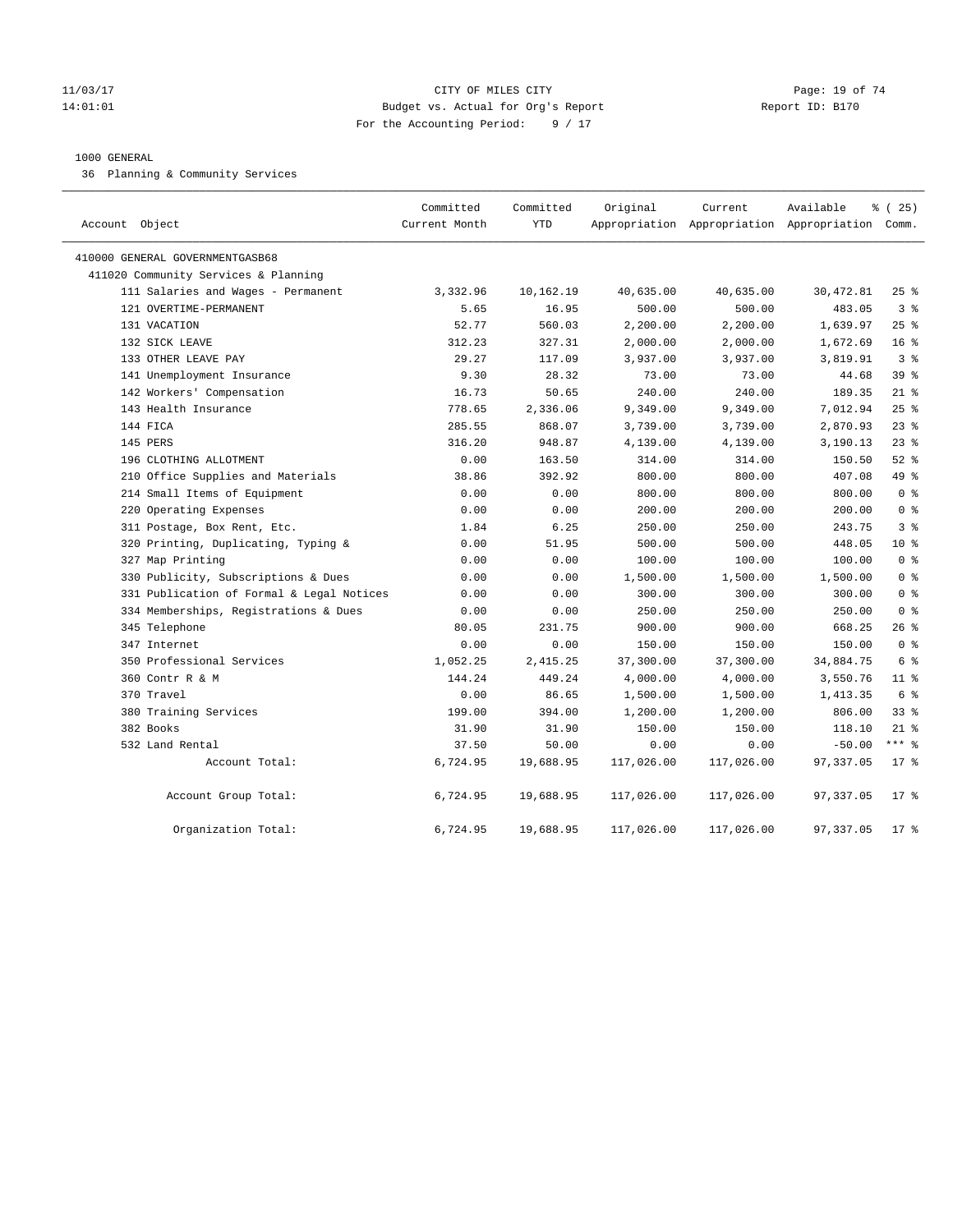#### 11/03/17 Page: 20 of 74 14:01:01 Budget vs. Actual for Org's Report Report ID: B170 For the Accounting Period: 9 / 17

# 1000 GENERAL

37 CITY HEALTH

| Object<br>Account                                                                                       | Committed<br>Current Month | Committed<br>YTD | Original<br>Appropriation | Current<br>Appropriation | Available<br>Appropriation | % (25)<br>Comm.       |
|---------------------------------------------------------------------------------------------------------|----------------------------|------------------|---------------------------|--------------------------|----------------------------|-----------------------|
| 520000 OTHER FINANCING USES<br>521000 Interfund Operating Transfers Out<br>820 Transfers to Other Funds | 0.00                       | 0.00             |                           |                          |                            |                       |
| Account Total:                                                                                          | 0.00                       | 0.00             | 7,500.00<br>7,500.00      | 7,500.00<br>7,500.00     | 7,500.00<br>7,500.00       | 0 %<br>0 <sup>8</sup> |
| Account Group Total:                                                                                    | 0.00                       | 0.00             | 7,500.00                  | 7,500.00                 | 7,500.00                   | 0 %                   |
| Organization Total:                                                                                     | 0.00                       | 0.00             | 7,500.00                  | 7,500.00                 | 7,500.00                   | 0 %                   |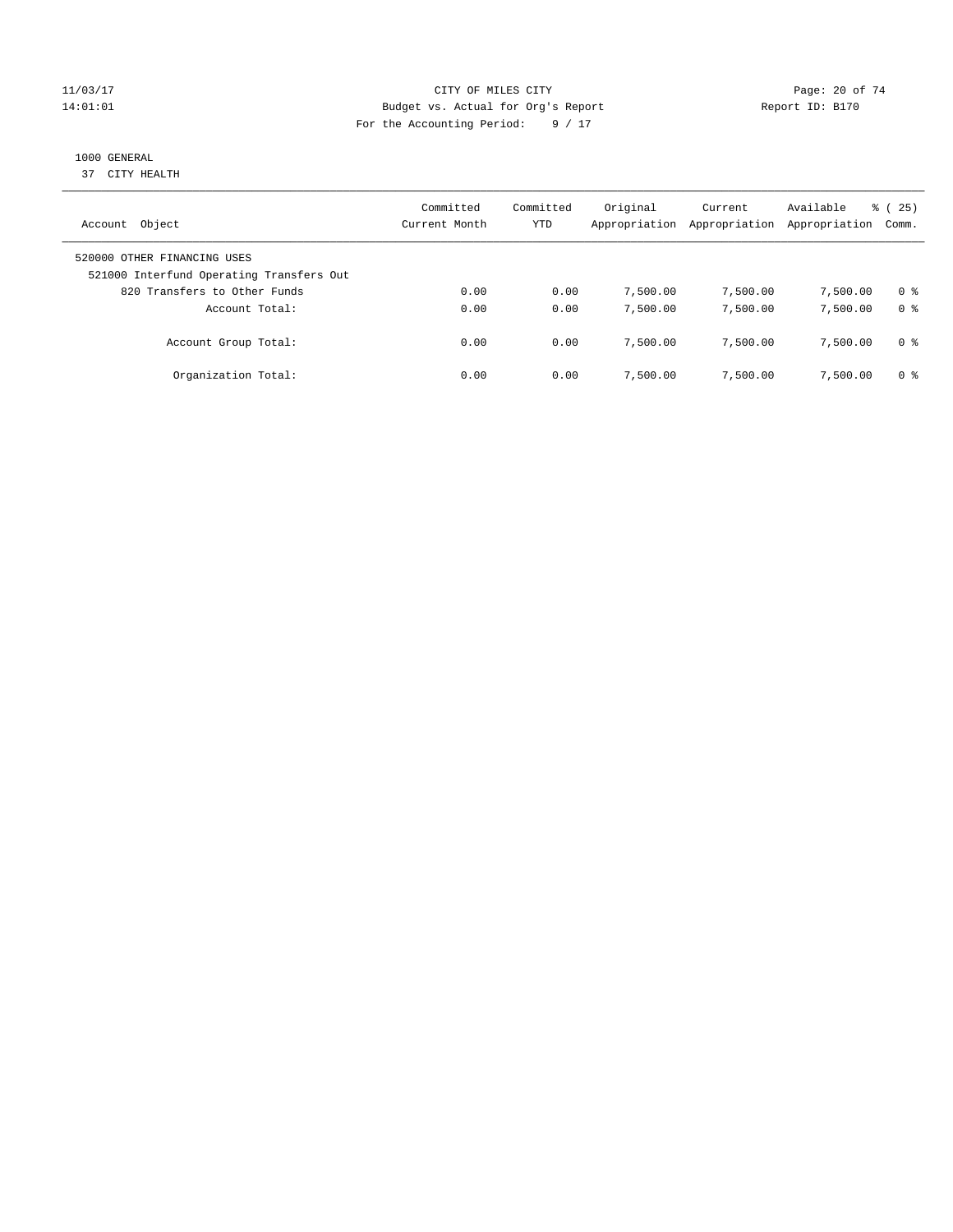#### 11/03/17 Page: 21 of 74 14:01:01 Budget vs. Actual for Org's Report Report ID: B170 For the Accounting Period: 9 / 17

#### 1000 GENERAL

201 Flood Prevention

|                                           | Committed     | Committed  | Original   | Current                                         | Available   | 8 (25)          |
|-------------------------------------------|---------------|------------|------------|-------------------------------------------------|-------------|-----------------|
| Account Object                            | Current Month | <b>YTD</b> |            | Appropriation Appropriation Appropriation Comm. |             |                 |
| 430000 Public Works-GASB68                |               |            |            |                                                 |             |                 |
| 431200 Flood Control                      |               |            |            |                                                 |             |                 |
| 111 Salaries and Wages - Permanent        | 906.55        | 3,306.39   | 12,991.00  | 12,991.00                                       | 9,684.61    | 25%             |
| 131 VACATION                              | 16.25         | 130.16     | 2,200.00   | 2,200.00                                        | 2,069.84    | 6 %             |
| 132 SICK LEAVE                            | 398.64        | 527.74     | 700.00     | 700.00                                          | 172.26      | 75 %            |
| 133 OTHER LEAVE PAY                       | 0.00          | 0.00       | 1,375.00   | 1,375.00                                        | 1,375.00    | 0 <sup>8</sup>  |
| 141 Unemployment Insurance                | 3.32          | 10.05      | 26.00      | 26.00                                           | 15.95       | 39 <sup>8</sup> |
| 142 Workers' Compensation                 | 67.68         | 206.09     | 962.00     | 962.00                                          | 755.91      | $21$ %          |
| 143 Health Insurance                      | 285.90        | 857.70     | 3,431.00   | 3,431.00                                        | 2,573.30    | 25%             |
| 144 FICA                                  | 99.88         | 304.29     | 1,321.00   | 1,321.00                                        | 1,016.71    | $23$ $%$        |
| 145 PERS                                  | 111.92        | 336.81     | 1,462.00   | 1,462.00                                        | 1,125.19    | $23$ $%$        |
| 196 CLOTHING ALLOTMENT                    | 0.00          | 60.00      | 60.00      | 60.00                                           | 0.00        | $100*$          |
| 210 Office Supplies and Materials         | 0.00          | 30.50      | 300.00     | 300.00                                          | 269.50      | $10*$           |
| 214 Small Items of Equipment              | 0.00          | 0.00       | 2,500.00   | 2,500.00                                        | 2,500.00    | 0 <sup>8</sup>  |
| 220 Operating Expenses                    | 0.00          | 7.96       | 1,000.00   | 1,000.00                                        | 992.04      | 1 <sup>8</sup>  |
| 231 Gas, Oil, Diesel Fuel, Grease, etc.   | 0.00          | 0.00       | 350.00     | 350.00                                          | 350.00      | 0 <sup>8</sup>  |
| 311 Postage, Box Rent, Etc.               | 22.23         | 50.00      | 4,000.00   | 4,000.00                                        | 3,950.00    | 1 <sup>8</sup>  |
| 330 Publicity, Subscriptions & Dues       | 0.00          | 0.00       | 50.00      | 50.00                                           | 50.00       | 0 <sup>8</sup>  |
| 331 Publication of Formal & Legal Notices | 336.00        | 510.00     | 2,000.00   | 2,000.00                                        | 1,490.00    | 26%             |
| 334 Memberships, Registrations & Dues     | 0.00          | 70.00      | 250.00     | 250.00                                          | 180.00      | $28$ %          |
| 345 Telephone                             | 0.00          | 0.00       | 50.00      | 50.00                                           | 50.00       | 0 <sup>8</sup>  |
| 350 Professional Services                 | 2,926.40      | 41,818.19  | 296,965.00 | 296,965.00                                      | 255, 146.81 | 14.8            |
| 370 Travel                                | 0.00          | 0.00       | 1,200.00   | 1,200.00                                        | 1,200.00    | 0 <sup>8</sup>  |
| 380 Training Services                     | 0.00          | 0.00       | 200.00     | 200.00                                          | 200.00      | 0 <sup>8</sup>  |
| 382 Books                                 | 0.00          | 0.00       | 50.00      | 50.00                                           | 50.00       | 0 <sup>8</sup>  |
| 532 Land Rental                           | 37.50         | 50.00      | 0.00       | 0.00                                            | $-50.00$    | $***$ $-$       |
| 533 Machinery and Equipment Rental        | 0.00          | 0.00       | 100.00     | 100.00                                          | 100.00      | 0 <sup>8</sup>  |
| 540 Special Assessments                   | 0.00          | 0.00       | 500.00     | 500.00                                          | 500.00      | 0 <sup>8</sup>  |
| Account Total:                            | 5,212.27      | 48, 275.88 | 334,043.00 | 334,043.00                                      | 285,767.12  | $14*$           |
| Account Group Total:                      | 5,212.27      | 48,275.88  | 334,043.00 | 334,043.00                                      | 285,767.12  | $14*$           |
| 490000 DEBT SERVICE                       |               |            |            |                                                 |             |                 |
| 490500 Other Debt Service Payments        |               |            |            |                                                 |             |                 |
| 652 Principle- Flood Study Loan           | 0.00          | 0.00       | 28,007.00  | 28,007.00                                       | 28,007.00   | 0 <sup>8</sup>  |
| 653 Interest- Flood Study Loan            | 0.00          | 0.00       | 3,585.00   | 3,585.00                                        | 3,585.00    | 0 <sup>8</sup>  |
| Account Total:                            | 0.00          | 0.00       | 31,592.00  | 31,592.00                                       | 31,592.00   | 0 <sup>8</sup>  |
| Account Group Total:                      | 0.00          | 0.00       | 31,592.00  | 31,592.00                                       | 31,592.00   | 0 <sup>8</sup>  |
| Organization Total:                       | 5, 212.27     | 48, 275.88 | 365,635.00 | 365,635.00                                      | 317, 359.12 | 13 <sup>8</sup> |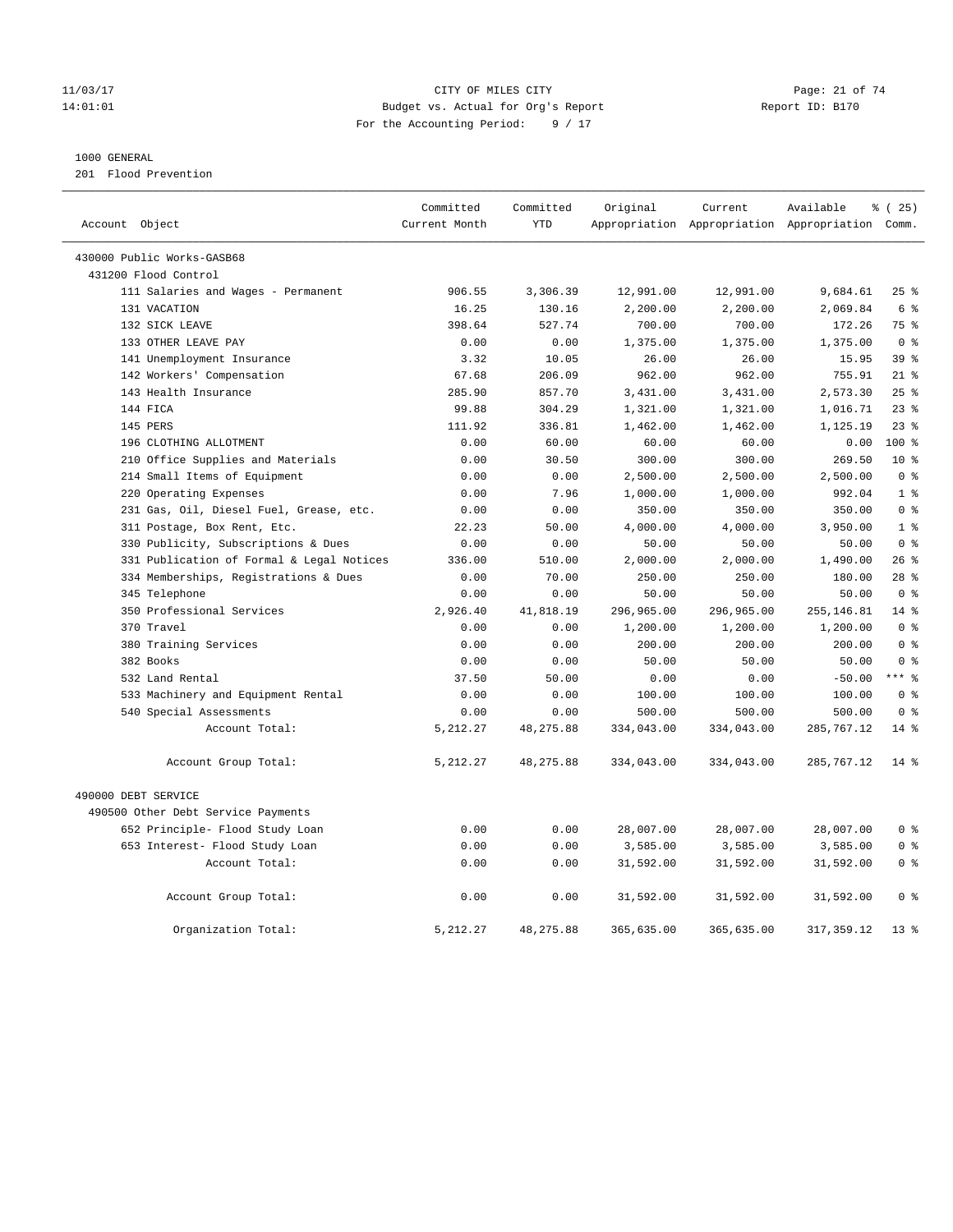#### 11/03/17 Page: 22 of 74 14:01:01 Budget vs. Actual for Org's Report Report ID: B170 For the Accounting Period: 9 / 17

## 1000 GENERAL

301 Elections

| Object<br>Account                                   | Committed<br>Current Month | Committed<br><b>YTD</b> | Original<br>Appropriation | Current<br>Appropriation | Available<br>Appropriation | % (25)<br>Comm. |
|-----------------------------------------------------|----------------------------|-------------------------|---------------------------|--------------------------|----------------------------|-----------------|
| 410000 GENERAL GOVERNMENTGASB68<br>410600 Elections |                            |                         |                           |                          |                            |                 |
| 300 PURCHASED SERVICES                              | 0.00                       | 0.00                    | 6,772.00                  | 6,772.00                 | 6,772.00                   | 0 <sup>8</sup>  |
| Account Total:                                      | 0.00                       | 0.00                    | 6,772.00                  | 6,772.00                 | 6,772.00                   | 0 <sup>8</sup>  |
| Account Group Total:                                | 0.00                       | 0.00                    | 6,772.00                  | 6,772.00                 | 6,772.00                   | 0 <sup>8</sup>  |
| Organization Total:                                 | 0.00                       | 0.00                    | 6,772.00                  | 6,772.00                 | 6,772.00                   | 0 <sup>8</sup>  |

Fund Total: 389,185.22 1,269,290.30 5,059,644.00 5,059,644.00 3,790,353.70 25 %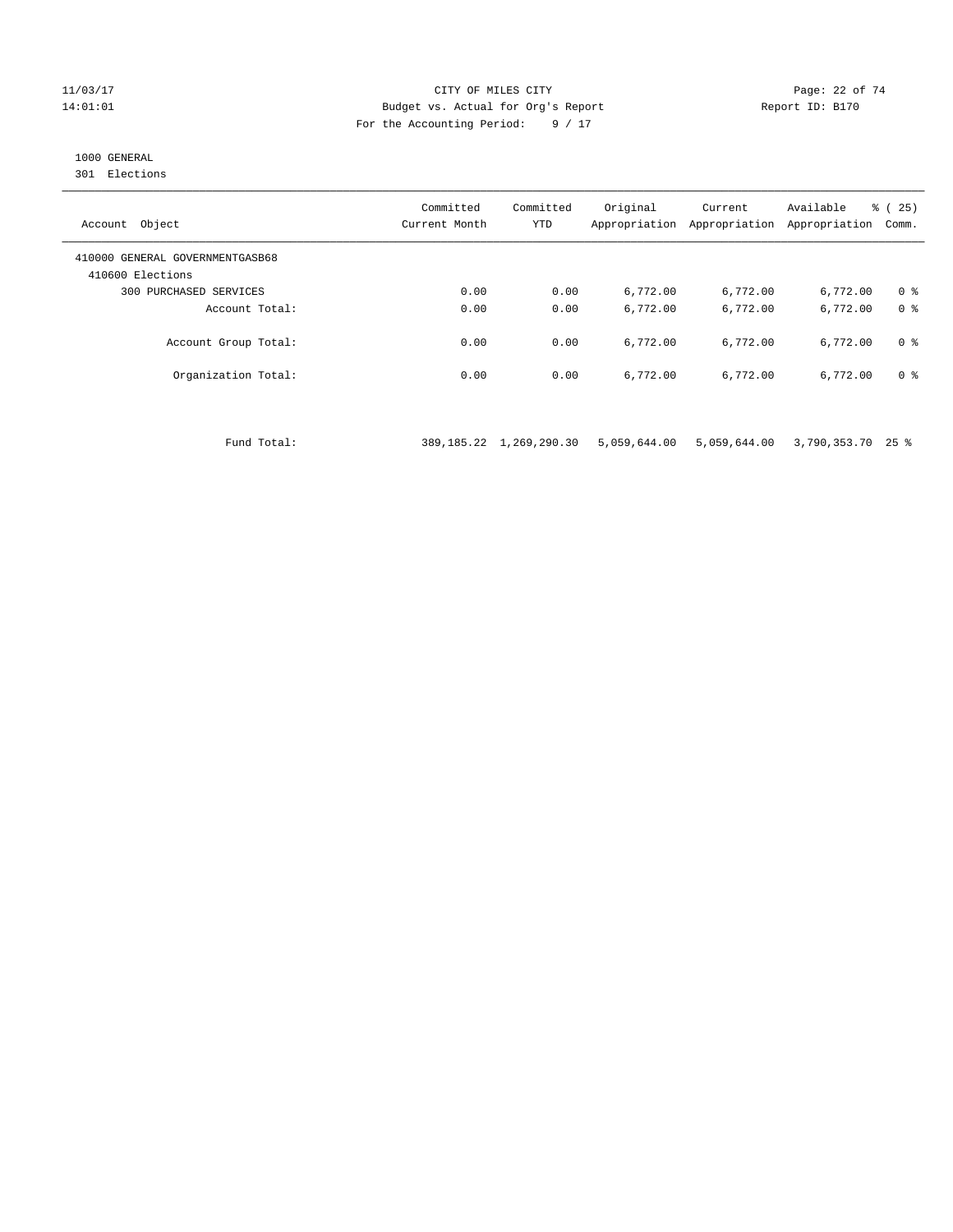#### 11/03/17 Page: 23 of 74 14:01:01 Budget vs. Actual for Org's Report Report ID: B170 For the Accounting Period: 9 / 17

————————————————————————————————————————————————————————————————————————————————————————————————————————————————————————————————————

# 2220 LIBRARY

16 Library

|                |                                          | Committed     | Committed  | Original   | Current    | Available                                       | % (25)          |
|----------------|------------------------------------------|---------------|------------|------------|------------|-------------------------------------------------|-----------------|
| Account Object |                                          | Current Month | <b>YTD</b> |            |            | Appropriation Appropriation Appropriation Comm. |                 |
|                | 460000 CULTURE AND RECREATION-GASB68     |               |            |            |            |                                                 |                 |
|                | 460100 Library Services(16)              |               |            |            |            |                                                 |                 |
|                | 111 Salaries and Wages - Permanent       | 14,860.54     | 43,880.75  | 178,115.00 | 178,115.00 | 134,234.25                                      | $25$ %          |
|                | 121 OVERTIME-PERMANENT                   | 0.00          | 0.00       | 600.00     | 600.00     | 600.00                                          | 0 <sup>8</sup>  |
|                | 131 VACATION                             | 1,964.04      | 3,948.74   | 12,000.00  | 12,000.00  | 8,051.26                                        | 33%             |
|                | 132 SICK LEAVE                           | 0.00          | 789.61     | 4,000.00   | 4,000.00   | 3,210.39                                        | $20*$           |
|                | 133 OTHER LEAVE PAY                      | 0.00          | 128.03     | 3,868.00   | 3,868.00   | 3,739.97                                        | 3 <sup>8</sup>  |
|                | 141 Unemployment Insurance               | 42.05         | 123.74     | 298.00     | 298.00     | 174.26                                          | 42 %            |
|                | 142 Workers' Compensation                | 64.16         | 188.73     | 826.00     | 826.00     | 637.27                                          | 23%             |
|                | 143 Health Insurance                     | 3,572.80      | 10,718.40  | 42,887.00  | 42,887.00  | 32,168.60                                       | 25%             |
|                | 144 FICA                                 | 1,275.23      | 3,750.97   | 15,192.00  | 15,192.00  | 11,441.03                                       | 25%             |
|                | 145 PERS                                 | 1,425.03      | 4,128.83   | 16,820.00  | 16,820.00  | 12,691.17                                       | 25%             |
|                | 196 CLOTHING ALLOTMENT                   | 0.00          | 750.00     | 750.00     | 750.00     | 0.00                                            | 100 %           |
|                | 210 Office Supplies and Materials        | 34.35         | 127.13     | 1,000.00   | 1,000.00   | 872.87                                          | $13*$           |
|                | 214 Small Items of Equipment             | 0.00          | 0.00       | 5,000.00   | 5,000.00   | 5,000.00                                        | 0 <sup>8</sup>  |
|                | 220 Operating Expenses                   | 0.00          | 0.00       | 1,000.00   | 1,000.00   | 1,000.00                                        | 0 <sup>8</sup>  |
|                | 224 Janitorial Supplies                  | 0.00          | 87.71      | 1,200.00   | 1,200.00   | 1,112.29                                        | 7 <sup>°</sup>  |
|                | 311 Postage, Box Rent, Etc.              | 130.36        | 251.75     | 1,500.00   | 1,500.00   | 1,248.25                                        | $17*$           |
|                | 320 Printing, Duplicating, Typing &      | 108.74        | 159.36     | 2,000.00   | 2,000.00   | 1,840.64                                        | 8%              |
|                | 334 Memberships, Registrations & Dues    | 0.00          | 0.00       | 250.00     | 250.00     | 250.00                                          | 0 <sup>8</sup>  |
|                | 341 Electric Utility Services            | 871.61        | 2,952.09   | 8,000.00   | 8,000.00   | 5,047.91                                        | 37%             |
|                | 342 Water Utility Services               | 39.49         | 139.51     | 600.00     | 600.00     | 460.49                                          | 23%             |
|                | 343 Sewer Utility Services               | 56.71         | 169.09     | 600.00     | 600.00     | 430.91                                          | $28$ %          |
|                | 344 Gas Utility Service                  | 29.06         | 91.53      | 5,000.00   | 5,000.00   | 4,908.47                                        | 2 <sup>8</sup>  |
|                | 345 Telephone                            | 116.49        | 400.02     | 1,500.00   | 1,500.00   | 1,099.98                                        | 27%             |
|                | 346 Garbage Service                      | 0.00          | 220.00     | 500.00     | 500.00     | 280.00                                          | 44 %            |
|                | 347 Internet                             | 222.50        | 574.86     | 2,000.00   | 2,000.00   | 1,425.14                                        | 29%             |
|                | 350 Professional Services                | 0.00          | 0.00       | 9,000.00   | 9,000.00   | 9,000.00                                        | 0 <sup>8</sup>  |
|                | 360 Contr R & M                          | 325.00        | 1,995.35   | 10,000.00  | 10,000.00  | 8,004.65                                        | $20*$           |
|                | 370 Travel                               | 0.00          | 0.00       | 2,000.00   | 2,000.00   | 2,000.00                                        | 0 <sup>8</sup>  |
|                | 380 Training Services                    | 0.00          | 0.00       | 1,000.00   | 1,000.00   | 1,000.00                                        | 0 <sup>°</sup>  |
|                | 382 Books                                | 960.54        | 2,266.51   | 15,000.00  | 15,000.00  | 12,733.49                                       | 15 <sup>8</sup> |
|                | 511 Insurance on Buildings               | 0.00          | 2,820.63   | 2,821.00   | 2,821.00   | 0.37                                            | $100*$          |
|                | 513 Liability                            | 0.00          | 1,923.59   | 1,924.00   | 1,924.00   | 0.41                                            | $100*$          |
|                | 920 Buildings                            | 0.00          | 0.00       | 30,000.00  | 30,000.00  | 30,000.00                                       | 0 <sup>8</sup>  |
|                | Account Total:                           | 26,098.70     | 82,586.93  | 377,251.00 | 377,251.00 | 294,664.07                                      | $22$ %          |
|                | Account Group Total:                     | 26,098.70     | 82,586.93  | 377,251.00 | 377,251.00 | 294,664.07                                      | $22$ %          |
|                | 520000 OTHER FINANCING USES              |               |            |            |            |                                                 |                 |
|                | 521000 Interfund Operating Transfers Out |               |            |            |            |                                                 |                 |
|                | 820 Transfers to Other Funds             | 1,778.92      | 5,336.76   | 21,347.00  | 21,347.00  | 16,010.24                                       | $25$ %          |
|                | Account Total:                           | 1,778.92      | 5,336.76   | 21,347.00  | 21,347.00  | 16,010.24                                       | $25$ %          |
|                |                                          |               |            |            |            |                                                 |                 |
|                | Account Group Total:                     | 1,778.92      | 5,336.76   | 21,347.00  | 21,347.00  | 16,010.24                                       | $25$ %          |
|                | Organization Total:                      | 27,877.62     | 87,923.69  | 398,598.00 | 398,598.00 | 310,674.31                                      | $22$ %          |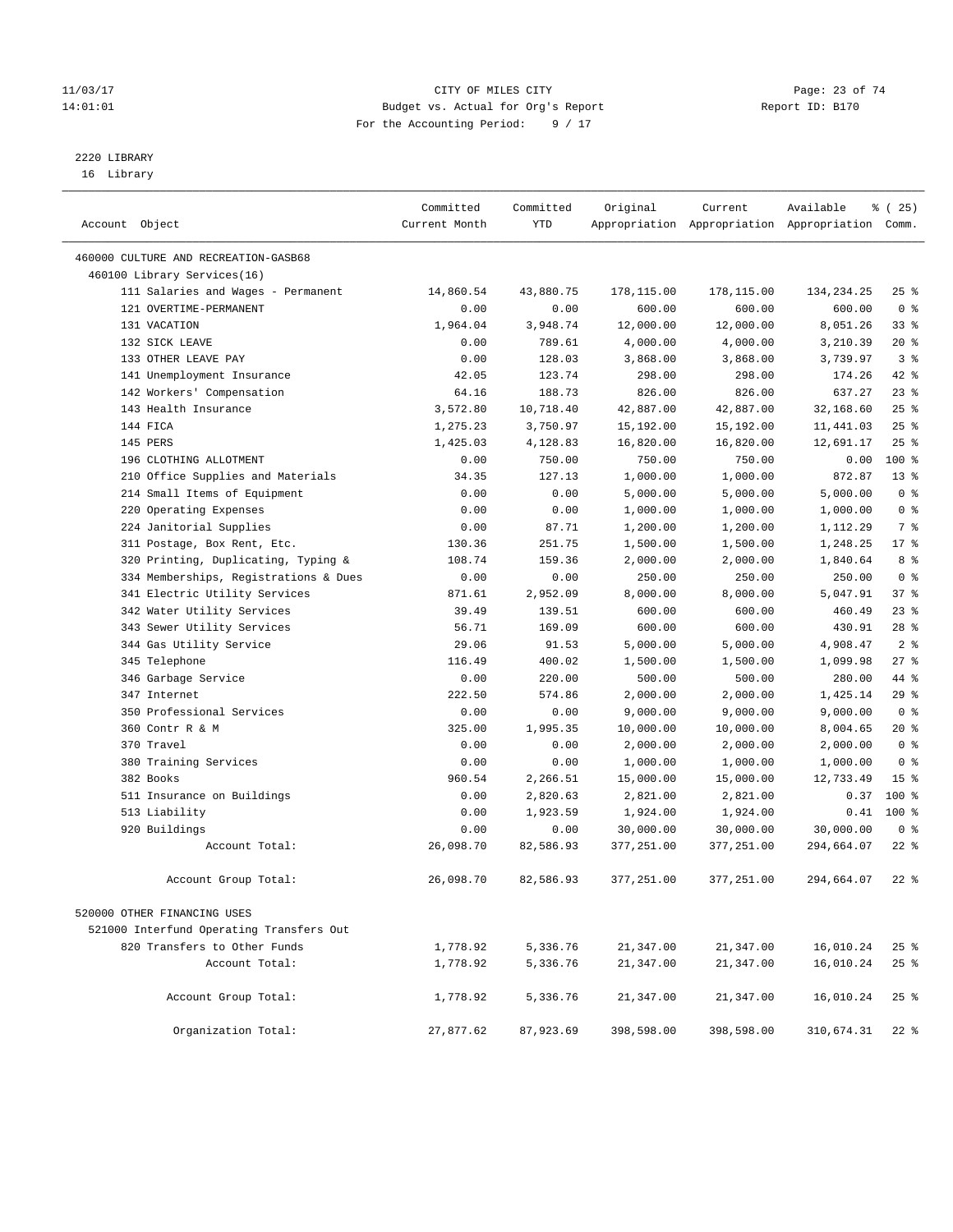#### 11/03/17 Page: 24 of 74 14:01:01 Budget vs. Actual for Org's Report Report ID: B170 For the Accounting Period: 9 / 17

# 2220 LIBRARY

16 Library

| Account Object |             | Committed<br>Current Month | Committed<br><b>YTD</b> | Original   | Current    | Available<br>Appropriation Appropriation Appropriation Comm. | 8 ( 25 ) |
|----------------|-------------|----------------------------|-------------------------|------------|------------|--------------------------------------------------------------|----------|
|                | Fund Total: | 27,877.62                  | 87,923.69               | 398,598.00 | 398,598.00 | 310,674.31 22 %                                              |          |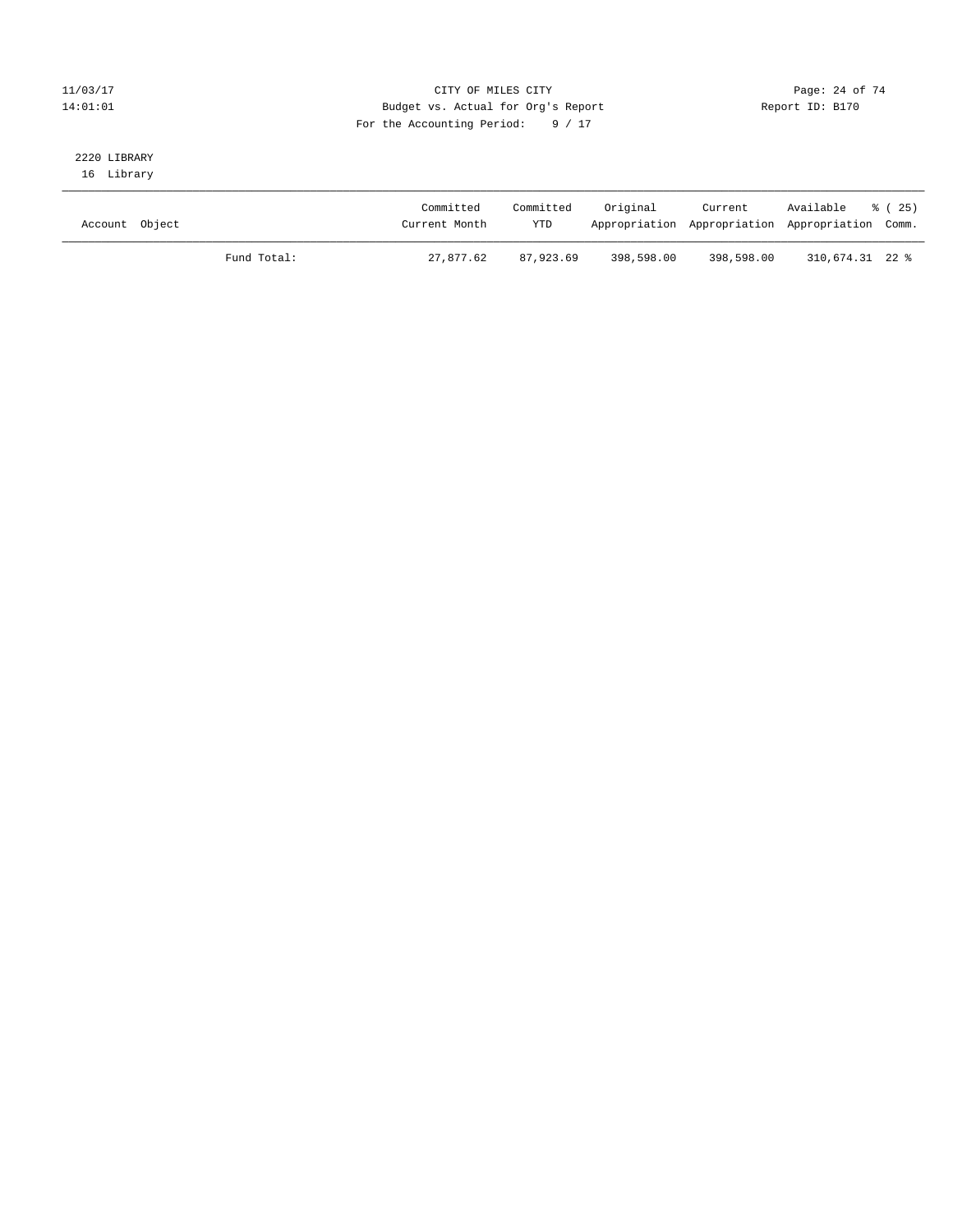#### 11/03/17 Page: 25 of 74 14:01:01 Budget vs. Actual for Org's Report Report ID: B170 For the Accounting Period: 9 / 17

#### 2270 Health 37 CITY HEALTH

| Account Object                                                    | Committed<br>Current Month | Committed<br><b>YTD</b> | Original  | Current<br>Appropriation Appropriation | Available<br>Appropriation | % (25)<br>Comm. |
|-------------------------------------------------------------------|----------------------------|-------------------------|-----------|----------------------------------------|----------------------------|-----------------|
| 440000 PUBLIC HEALTH-GASB68<br>440140 Registration and Inspection |                            |                         |           |                                        |                            |                 |
| 350 Professional Services                                         | 0.00                       | 0.00                    | 15,740.00 | 15,740.00                              | 15,740.00                  | 0 <sup>8</sup>  |
| Account Total:                                                    | 0.00                       | 0.00                    | 15,740.00 | 15,740.00                              | 15,740.00                  | 0 <sup>8</sup>  |
| Account Group Total:                                              | 0.00                       | 0.00                    | 15,740.00 | 15,740.00                              | 15,740.00                  | 0 <sup>8</sup>  |
| Organization Total:                                               | 0.00                       | 0.00                    | 15,740.00 | 15,740.00                              | 15,740.00                  | 0 <sup>8</sup>  |
|                                                                   |                            |                         |           |                                        |                            |                 |
| Fund Total:                                                       | 0.00                       | 0.00                    | 15,740.00 | 15,740.00                              | 15,740.00                  | 0 %             |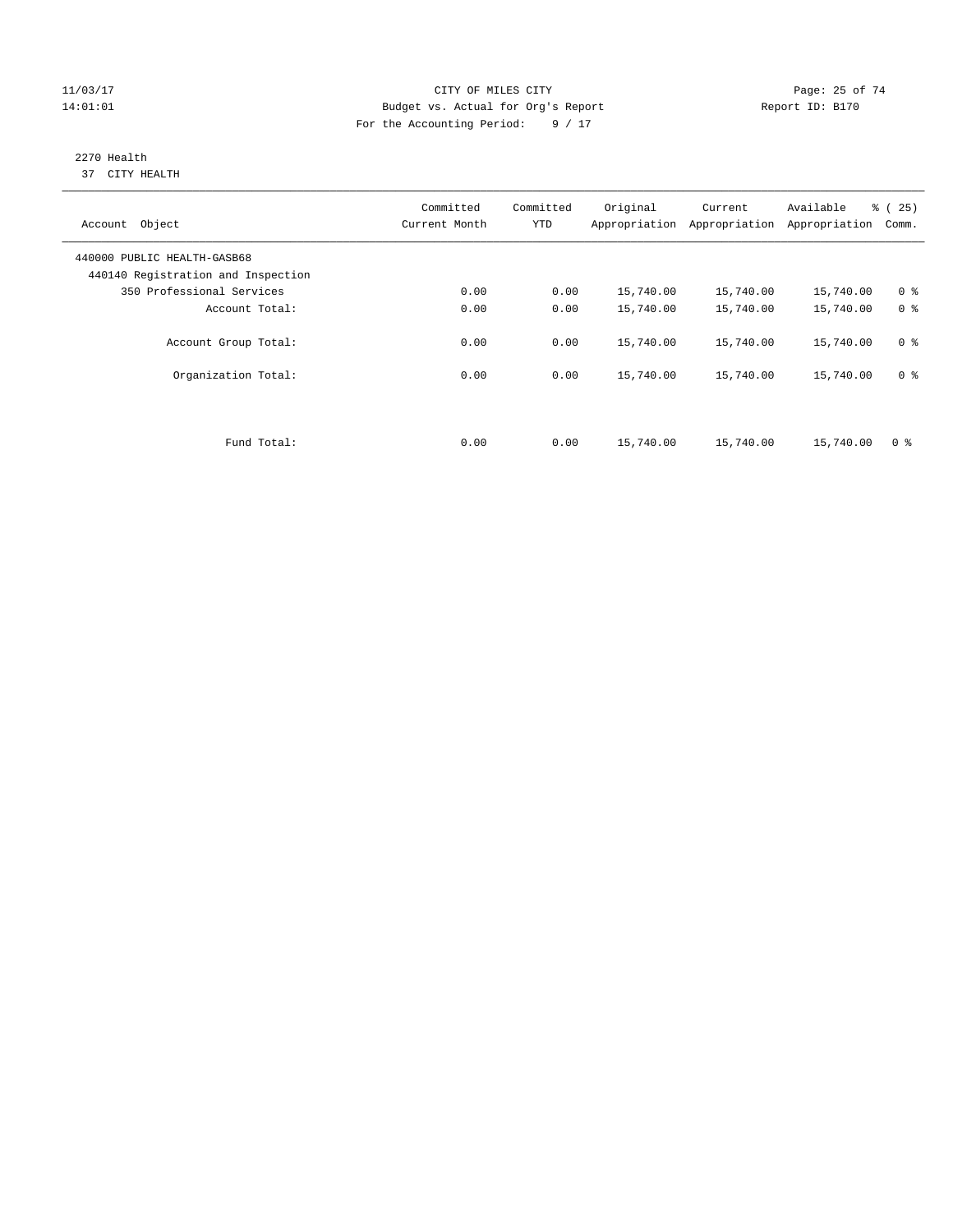#### 11/03/17 Page: 26 of 74 14:01:01 Budget vs. Actual for Org's Report Report ID: B170 For the Accounting Period: 9 / 17

#### 2310 TIFD-Downtown

11 Historic Preservation

| Account Object                            | Committed<br>Current Month | Committed<br><b>YTD</b> | Original  | Current   | Available<br>Appropriation Appropriation Appropriation Comm. | % (25)          |
|-------------------------------------------|----------------------------|-------------------------|-----------|-----------|--------------------------------------------------------------|-----------------|
| 460000 CULTURE AND RECREATION-GASB68      |                            |                         |           |           |                                                              |                 |
| 460462 Urban Renewal District             |                            |                         |           |           |                                                              |                 |
| 111 Salaries and Wages - Permanent        | 1,613.73                   | 1,613.73                | 15,935.00 | 15,935.00 | 14,321.27                                                    | $10*$           |
| 131 VACATION                              | 347.93                     | 347.93                  | 488.00    | 488.00    | 140.07                                                       | 71 %            |
| 132 SICK LEAVE                            | 145.09                     | 145.09                  | 488.00    | 488.00    | 342.91                                                       | $30*$           |
| 133 OTHER LEAVE PAY                       | 3.79                       | 3.79                    | 0.00      | 0.00      | $-3.79$                                                      | $***$ 8         |
| 141 Unemployment Insurance                | 5.35                       | 5.35                    | 25.00     | 25.00     | 19.65                                                        | $21$ %          |
| 142 Workers' Compensation                 | 24.07                      | 24.07                   | 207.00    | 207.00    | 182.93                                                       | $12*$           |
| 144 FICA                                  | 163.61                     | 163.61                  | 1,294.00  | 1,294.00  | 1,130.39                                                     | 13 <sup>8</sup> |
| 145 PERS                                  | 167.60                     | 167.60                  | 1,432.00  | 1,432.00  | 1,264.40                                                     | $12*$           |
| 220 Operating Expenses                    | 0.00                       | 0.00                    | 1,331.00  | 1,331.00  | 1,331.00                                                     | 0 <sup>8</sup>  |
| 331 Publication of Formal & Legal Notices | 0.00                       | 0.00                    | 300.00    | 300.00    | 300.00                                                       | 0 <sup>8</sup>  |
| 350 Professional Services                 | 0.00                       | 0.00                    | 500.00    | 500.00    | 500.00                                                       | 0 <sup>8</sup>  |
| 370 Travel                                | 0.00                       | 0.00                    | 1,000.00  | 1,000.00  | 1,000.00                                                     | 0 <sup>8</sup>  |
| 721 Redevelopment                         | 0.00                       | 0.00                    | 7,200.00  | 7,200.00  | 7,200.00                                                     | 0 <sup>8</sup>  |
| Account Total:                            | 2,471.17                   | 2,471.17                | 30,200.00 | 30,200.00 | 27,728.83                                                    | 8 <sup>°</sup>  |
| Account Group Total:                      | 2,471.17                   | 2,471.17                | 30,200.00 | 30,200.00 | 27,728.83                                                    | 8 %             |
| 520000 OTHER FINANCING USES               |                            |                         |           |           |                                                              |                 |
| 521000 Interfund Operating Transfers Out  |                            |                         |           |           |                                                              |                 |
| 820 Transfers to Other Funds              | 10,000.00                  | 10,000.00               | 15,800.00 | 15,800.00 | 5,800.00                                                     | 63 %            |
| Account Total:                            | 10,000.00                  | 10,000.00               | 15,800.00 | 15,800.00 | 5,800.00                                                     | 63 %            |
| Account Group Total:                      | 10,000.00                  | 10,000.00               | 15,800.00 | 15,800.00 | 5,800.00                                                     | 63 %            |
| Organization Total:                       | 12,471.17                  | 12,471.17               | 46,000.00 | 46,000.00 | 33,528.83                                                    | $27$ %          |
|                                           |                            |                         |           |           |                                                              |                 |
| Fund Total:                               | 12,471.17                  | 12, 471.17              | 46,000.00 | 46,000.00 | 33,528.83 27 %                                               |                 |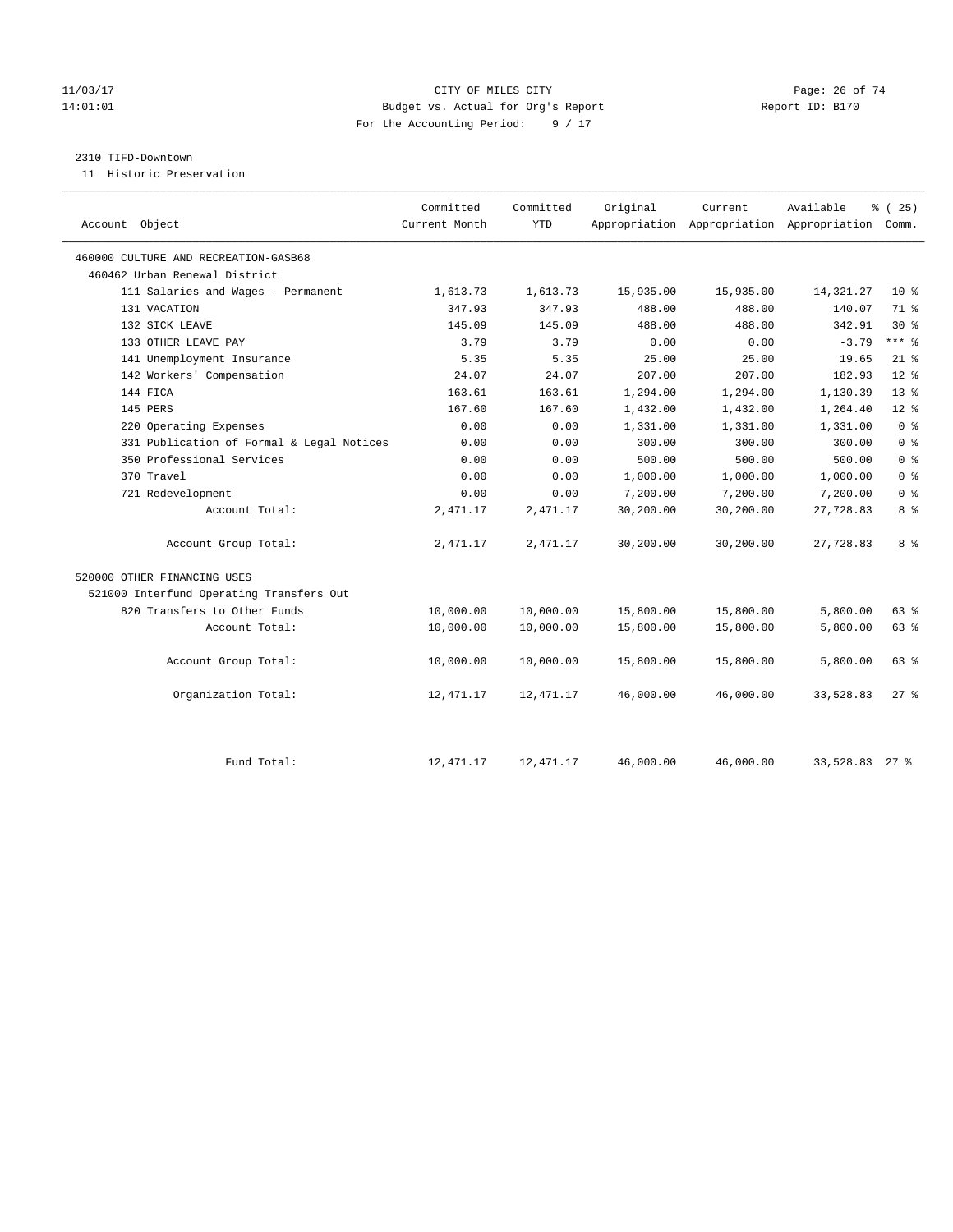#### 11/03/17 Page: 27 of 74 14:01:01 Budget vs. Actual for Org's Report Report ID: B170 For the Accounting Period: 9 / 17

# 2372 Permissive Medical Levy

20 Permissive Medical Levy

| Account Object                                                          | Committed<br>Current Month | Committed<br><b>YTD</b> | Original   | Current<br>Appropriation Appropriation | Available<br>Appropriation | % (25)<br>Comm. |
|-------------------------------------------------------------------------|----------------------------|-------------------------|------------|----------------------------------------|----------------------------|-----------------|
| 520000 OTHER FINANCING USES<br>521000 Interfund Operating Transfers Out |                            |                         |            |                                        |                            |                 |
| 820 Transfers to Other Funds                                            | 0.00                       | 0.00                    | 202,783.00 | 202,783.00                             | 202,783.00                 | 0 <sup>8</sup>  |
| Account Total:                                                          | 0.00                       | 0.00                    | 202,783.00 | 202,783.00                             | 202,783.00                 | 0 <sup>8</sup>  |
| Account Group Total:                                                    | 0.00                       | 0.00                    | 202,783.00 | 202,783.00                             | 202,783.00                 | 0 <sup>8</sup>  |
| Organization Total:                                                     | 0.00                       | 0.00                    | 202,783.00 | 202,783.00                             | 202,783.00                 | 0 <sup>8</sup>  |
|                                                                         |                            |                         |            |                                        |                            |                 |
| Fund Total:                                                             | 0.00                       | 0.00                    | 202,783.00 | 202,783.00                             | 202,783.00                 | 0 %             |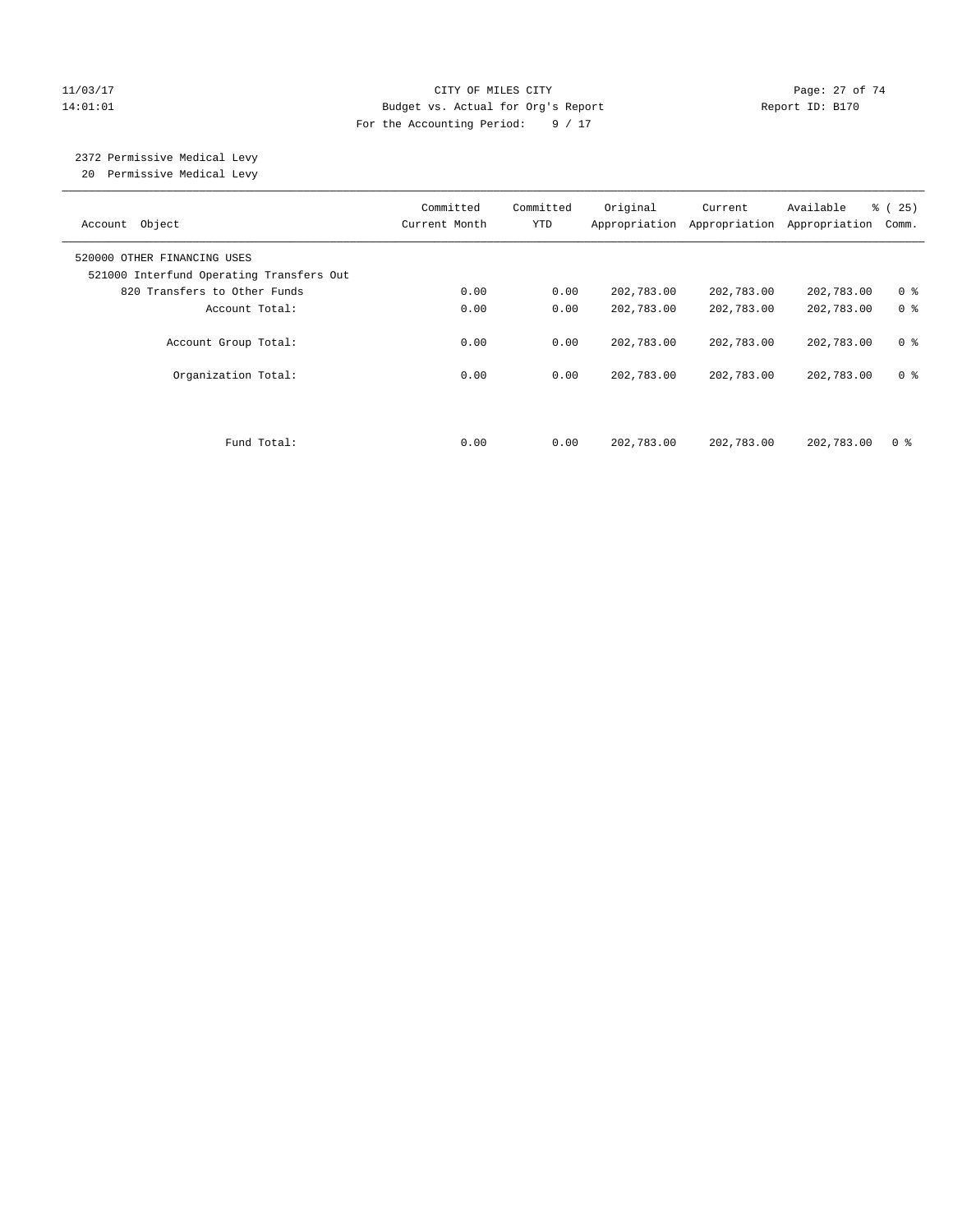#### 11/03/17 Page: 28 of 74 14:01:01 Budget vs. Actual for Org's Report Report ID: B170 For the Accounting Period: 9 / 17

————————————————————————————————————————————————————————————————————————————————————————————————————————————————————————————————————

#### 2394 BUILDING CODE ENFORCEMENT

18 BUILDING INSPECTION

|                                                                    | Committed     | Committed      | Original           | Current                                         | Available          | 8 (25)          |
|--------------------------------------------------------------------|---------------|----------------|--------------------|-------------------------------------------------|--------------------|-----------------|
| Account Object                                                     | Current Month | <b>YTD</b>     |                    | Appropriation Appropriation Appropriation Comm. |                    |                 |
| 420000 PUBLIC SAFETY-GASB68                                        |               |                |                    |                                                 |                    |                 |
| 420531 Building Inspection                                         |               |                |                    |                                                 |                    |                 |
| 111 Salaries and Wages - Permanent                                 | 846.47        | 2,723.76       | 13,500.00          | 13,500.00                                       | 10,776.24          | $20*$           |
| 121 OVERTIME-PERMANENT                                             | 12.56         | 37.68          | 150.00             | 150.00                                          | 112.32             | $25$ %          |
| 131 VACATION                                                       | 121.32        | 279.62         | 500.00             | 500.00                                          | 220.38             | 56%             |
| 132 SICK LEAVE                                                     | 99.66         | 165.44         | 300.00             | 300.00                                          | 134.56             | 55 <sup>8</sup> |
| 133 OTHER LEAVE PAY                                                | 0.00          | 0.00           | 515.00             | 515.00                                          | 515.00             | 0 <sup>8</sup>  |
| 141 Unemployment Insurance                                         | 2.69          | 8.13           | 22.00              | 22.00                                           | 13.87              | 37%             |
| 142 Workers' Compensation                                          | 25.32         | 76.70          | 450.00             | 450.00                                          | 373.30             | $17*$           |
| 143 Health Insurance                                               | 214.41        | 643.22         | 2,700.00           | 2,700.00                                        | 2,056.78           | $24$ %          |
| 144 FICA                                                           | 82.27         | 247.66         | 1,175.00           | 1,175.00                                        | 927.34             | $21$ %          |
| 145 PERS                                                           | 91.47         | 271.08         | 1,286.00           | 1,286.00                                        | 1,014.92           | $21$ %          |
| 196 CLOTHING ALLOTMENT                                             | 0.00          | 45.00          | 30.00              | 30.00                                           | $-15.00$           | $150*$          |
| 210 Office Supplies and Materials                                  | 21.56         | 54.09          | 2,000.00           | 2,000.00                                        | 1,945.91           | 3%              |
| 214 Small Items of Equipment                                       | 0.00          | 9,000.00       | 15,000.00          | 15,000.00                                       | 6,000.00           | 60 %            |
| 220 Operating Expenses                                             | 0.00          | 0.00           | 1,000.00           | 1,000.00                                        | 1,000.00           | 0 <sup>8</sup>  |
|                                                                    | 1.84          | 276.53         |                    | 400.00                                          | 123.47             | 69 %            |
| 311 Postage, Box Rent, Etc.<br>320 Printing, Duplicating, Typing & | 0.00          | 0.00           | 400.00<br>400.00   | 400.00                                          | 400.00             | 0 <sup>8</sup>  |
| 330 Publicity, Subscriptions & Dues                                | 0.00          | 0.00           | 500.00             | 500.00                                          | 500.00             | 0 <sup>8</sup>  |
| 331 Publication of Formal & Legal Notices                          | 0.00          | 36.00          | 1,000.00           | 1,000.00                                        | 964.00             | 4%              |
| 334 Memberships, Registrations & Dues                              | 0.00          | 0.00           | 300.00             | 300.00                                          | 300.00             | 0 <sup>8</sup>  |
| 345 Telephone                                                      | 26.36         | 79.08          | 400.00             | 400.00                                          | 320.92             | 20 %            |
| 347 Internet                                                       | 0.00          | 0.00           | 200.00             | 200.00                                          | 200.00             | 0 <sup>8</sup>  |
| 350 Professional Services                                          | 4,297.30      | 21,294.70      | 115,000.00         | 115,000.00                                      | 93,705.30          | 19 <sup>°</sup> |
| 360 Contr R & M                                                    | 1,139.77      | 1,413.32       | 1,900.00           | 1,900.00                                        | 486.68             | 74 %            |
| 380 Training Services                                              | 794.34        | 1,789.34       | 5,000.00           | 5,000.00                                        | 3,210.66           | 36%             |
| 382 Books                                                          | 0.00          |                |                    | 8,000.00                                        |                    | 0 <sup>8</sup>  |
| 540 Special Assessments                                            | 0.00          | 0.00<br>636.57 | 8,000.00<br>800.00 | 800.00                                          | 8,000.00<br>163.43 | $80*$           |
| Account Total:                                                     | 7,777.34      | 39,077.92      | 172,528.00         | 172,528.00                                      | 133,450.08         | $23$ %          |
|                                                                    |               |                |                    |                                                 |                    |                 |
| Account Group Total:                                               | 7,777.34      | 39,077.92      | 172,528.00         | 172,528.00                                      | 133,450.08         | $23$ %          |
| 510000 MISCELLANEOUS                                               |               |                |                    |                                                 |                    |                 |
| 510330 Comprehensive Liability Insurance                           |               |                |                    |                                                 |                    |                 |
| 513 Liability                                                      | 0.00          | 213.21         | 214.00             | 214.00                                          |                    | $0.79$ 100 %    |
| Account Total:                                                     | 0.00          | 213.21         | 214.00             | 214.00                                          | 0.79               | $100*$          |
| Account Group Total:                                               | 0.00          | 213.21         | 214.00             | 214.00                                          | 0.79               | $100$ %         |
| 520000 OTHER FINANCING USES                                        |               |                |                    |                                                 |                    |                 |
| 521000 Interfund Operating Transfers Out                           |               |                |                    |                                                 |                    |                 |
| 820 Transfers to Other Funds                                       | 564.17        | 1,692.51       | 6,770.00           | 6,770.00                                        | 5,077.49           | $25$ %          |
| Account Total:                                                     | 564.17        | 1,692.51       | 6,770.00           | 6,770.00                                        | 5,077.49           | $25$ %          |
|                                                                    |               |                |                    |                                                 |                    |                 |
| Account Group Total:                                               | 564.17        | 1,692.51       | 6,770.00           | 6,770.00                                        | 5,077.49           | $25$ %          |
| Organization Total:                                                | 8,341.51      | 40,983.64      | 179,512.00         | 179,512.00                                      | 138,528.36         | $23$ $%$        |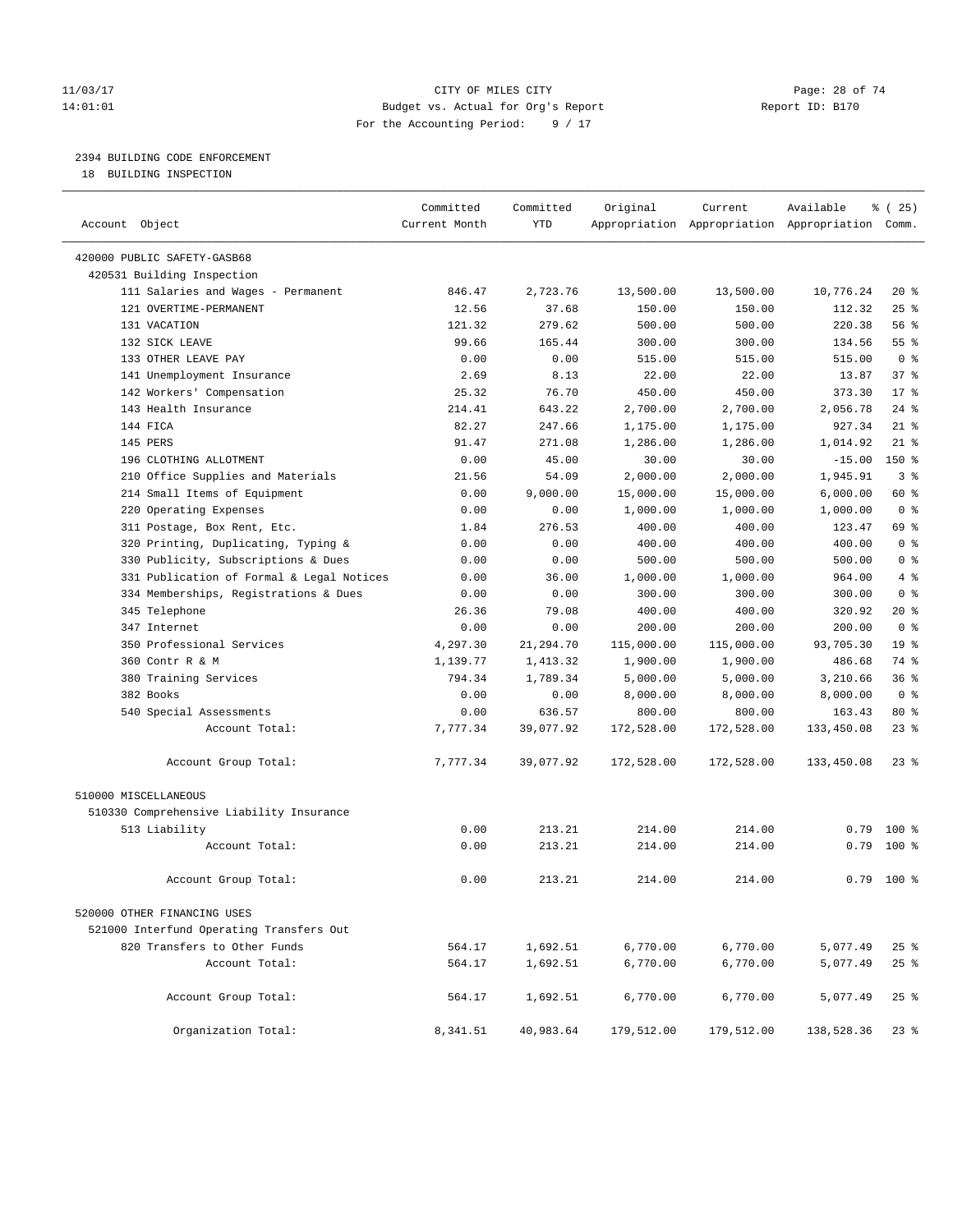#### 11/03/17 Page: 29 of 74 14:01:01 Budget vs. Actual for Org's Report Report ID: B170 For the Accounting Period: 9 / 17

#### 2394 BUILDING CODE ENFORCEMENT

18 BUILDING INSPECTION

| Account Object |             | Committed<br>Current Month | Committed<br><b>YTD</b> | Original   | Current    | Available<br>Appropriation Appropriation Appropriation Comm. | 8 (25) |
|----------------|-------------|----------------------------|-------------------------|------------|------------|--------------------------------------------------------------|--------|
|                | Fund Total: | 8,341.51                   | 40,983.64               | 179,512.00 | 179,512.00 | 138,528.36 23 %                                              |        |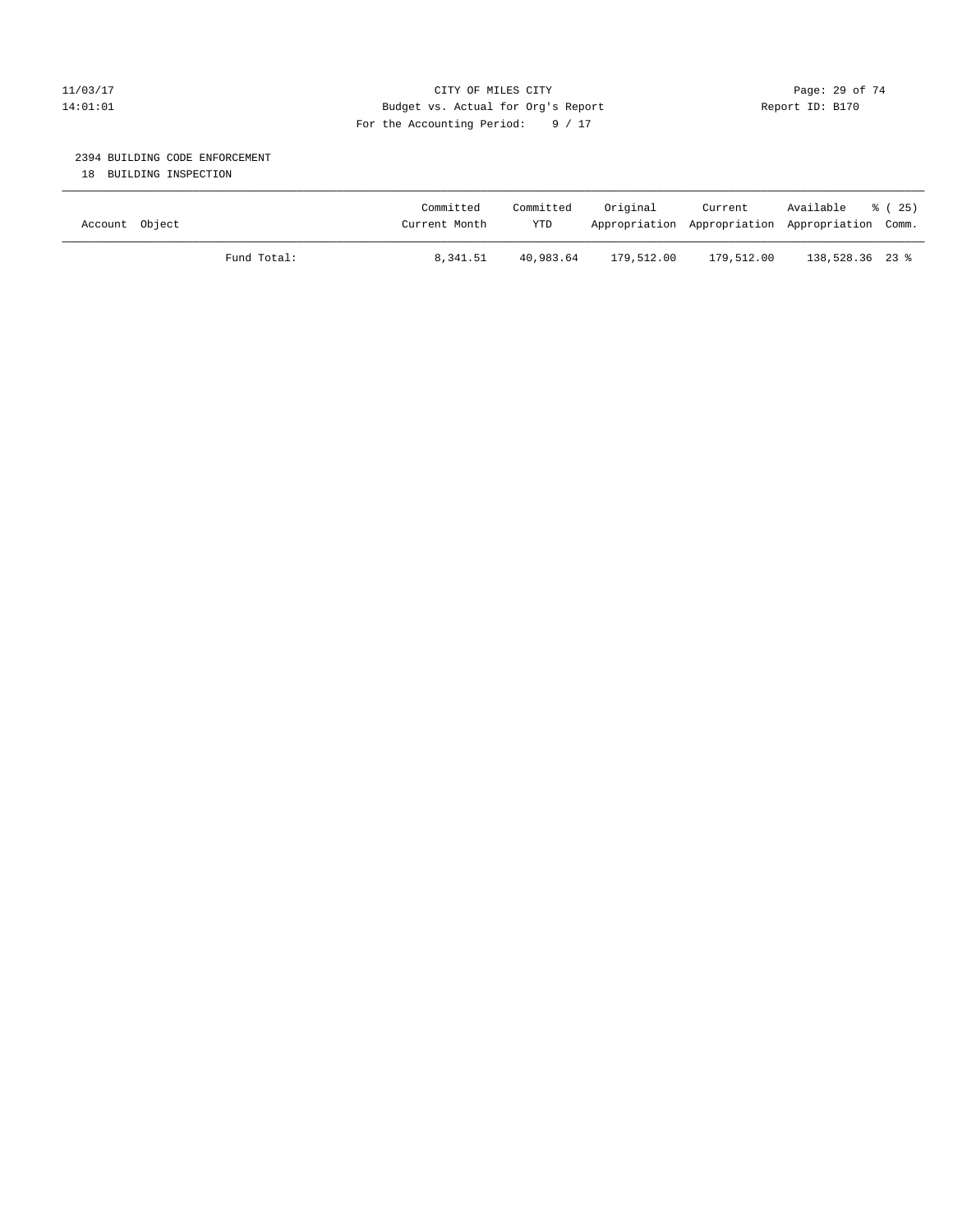#### 11/03/17 Page: 30 of 74 14:01:01 Budget vs. Actual for Org's Report Changer Report ID: B170 For the Accounting Period: 9 / 17

# 2400 LTG M D#165-(Gen City)

| 46 | SID #165 |  |
|----|----------|--|
|    |          |  |

| Account Object |                                          | Committed<br>Current Month | Committed<br><b>YTD</b> | Original   | Current<br>Appropriation Appropriation Appropriation | Available       | % (25)<br>Comm. |  |
|----------------|------------------------------------------|----------------------------|-------------------------|------------|------------------------------------------------------|-----------------|-----------------|--|
|                | 430000 Public Works-GASB68               |                            |                         |            |                                                      |                 |                 |  |
|                | 430263 STREET LIGHTING                   |                            |                         |            |                                                      |                 |                 |  |
|                | 341 Electric Utility Services            | 10,225.73                  | 31,614.36               | 120,000.00 | 120,000.00                                           | 88,385.64       | $26$ %          |  |
|                | 533 Machinery and Equipment Rental       | 5,503.50                   | 16,504.30               | 61,000.00  | 61,000.00                                            | 44,495.70       | $27$ $%$        |  |
|                | Account Total:                           | 15,729.23                  | 48,118.66               | 181,000.00 | 181,000.00                                           | 132,881.34      | 27%             |  |
|                | Account Group Total:                     | 15,729.23                  | 48,118.66               | 181,000.00 | 181,000.00                                           | 132,881.34      | $27$ $%$        |  |
|                | 520000 OTHER FINANCING USES              |                            |                         |            |                                                      |                 |                 |  |
|                | 521000 Interfund Operating Transfers Out |                            |                         |            |                                                      |                 |                 |  |
|                | 820 Transfers to Other Funds             | 0.00                       | 1,000.00                | 1,000.00   | 1,000.00                                             | 0.00            | $100*$          |  |
|                | Account Total:                           | 0.00                       | 1,000.00                | 1,000.00   | 1,000.00                                             | 0.00            | $100*$          |  |
|                | Account Group Total:                     | 0.00                       | 1,000.00                | 1,000.00   | 1,000.00                                             |                 | $0.00$ 100 %    |  |
|                | Organization Total:                      | 15,729.23                  | 49,118.66               | 182,000.00 | 182,000.00                                           | 132,881.34      | $27$ $%$        |  |
|                |                                          |                            |                         |            |                                                      |                 |                 |  |
|                | Fund Total:                              | 15,729.23                  | 49,118.66               | 182,000.00 | 182,000.00                                           | 132,881.34 27 % |                 |  |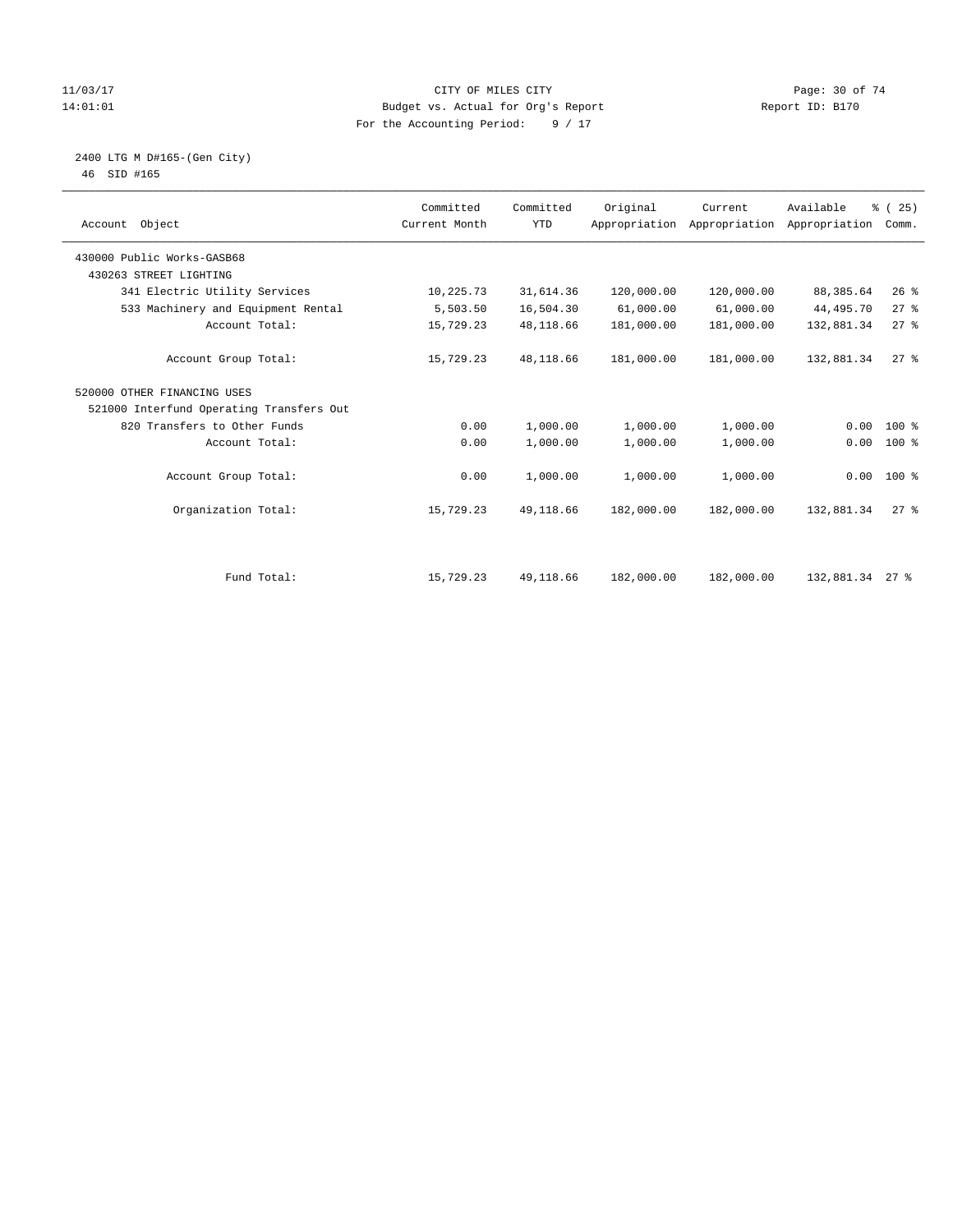#### 11/03/17 Page: 31 of 74 14:01:01 Budget vs. Actual for Org's Report Report ID: B170 For the Accounting Period: 9 / 17

# 2420 LTG M D#167-(MilesAddn Etc)

48 SID #167

| Account Object                           | Committed<br>Current Month | Committed<br><b>YTD</b> | Original  | Current<br>Appropriation Appropriation Appropriation | Available      | % (25)<br>Comm. |  |
|------------------------------------------|----------------------------|-------------------------|-----------|------------------------------------------------------|----------------|-----------------|--|
| 430000 Public Works-GASB68               |                            |                         |           |                                                      |                |                 |  |
| 430263 STREET LIGHTING                   |                            |                         |           |                                                      |                |                 |  |
| 341 Electric Utility Services            | 1,896.94                   | 5,863.06                | 22,000.00 | 22,000.00                                            | 16, 136.94     | 27%             |  |
| 533 Machinery and Equipment Rental       | 741.10                     | 2,223.30                | 9,000.00  | 9,000.00                                             | 6,776.70       | 25%             |  |
| Account Total:                           | 2,638.04                   | 8,086.36                | 31,000.00 | 31,000.00                                            | 22, 913.64     | 26%             |  |
| Account Group Total:                     | 2,638.04                   | 8,086.36                | 31,000.00 | 31,000.00                                            | 22,913.64      | $26$ $%$        |  |
| 520000 OTHER FINANCING USES              |                            |                         |           |                                                      |                |                 |  |
| 521000 Interfund Operating Transfers Out |                            |                         |           |                                                      |                |                 |  |
| 820 Transfers to Other Funds             | 0.00                       | 1,000.00                | 1,000.00  | 1,000.00                                             | 0.00           | $100*$          |  |
| Account Total:                           | 0.00                       | 1,000.00                | 1,000.00  | 1,000.00                                             | 0.00           | 100 %           |  |
| Account Group Total:                     | 0.00                       | 1,000.00                | 1,000.00  | 1,000.00                                             |                | $0.00 100$ %    |  |
| Organization Total:                      | 2,638.04                   | 9,086.36                | 32,000.00 | 32,000.00                                            | 22,913.64      | $28$ $%$        |  |
|                                          |                            |                         |           |                                                      |                |                 |  |
| Fund Total:                              | 2,638.04                   | 9,086.36                | 32,000.00 | 32,000.00                                            | 22,913.64 28 % |                 |  |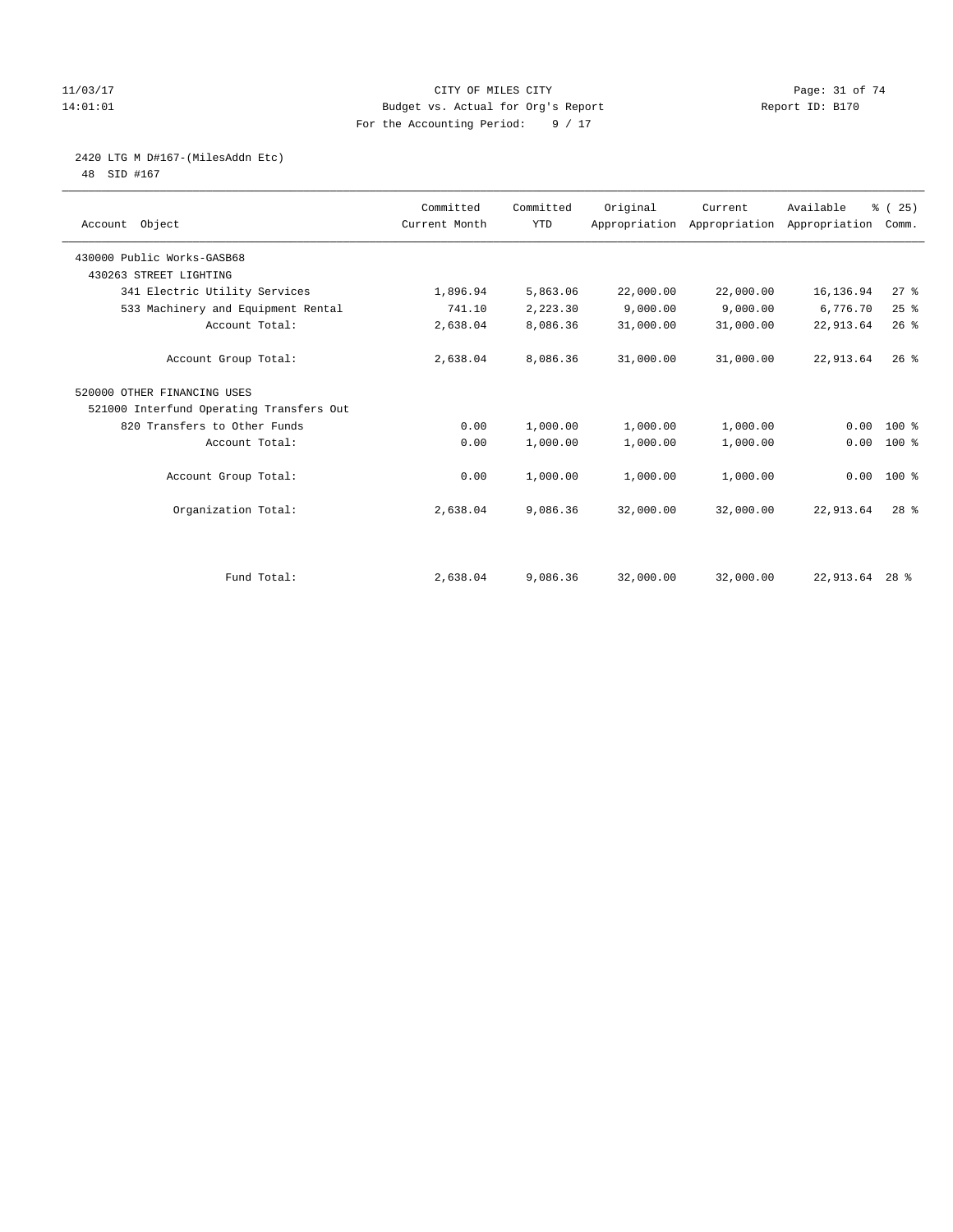#### 11/03/17 Page: 32 of 74 14:01:01 Budget vs. Actual for Org's Report Report ID: B170 For the Accounting Period: 9 / 17

 2430 LTG M D#171-(Balsam Est) 49 SID #171

| Account Object                           | Committed<br>Current Month | Committed<br><b>YTD</b> | Original | Current<br>Appropriation Appropriation | Available<br>Appropriation | % (25)<br>Comm. |
|------------------------------------------|----------------------------|-------------------------|----------|----------------------------------------|----------------------------|-----------------|
| 430000 Public Works-GASB68               |                            |                         |          |                                        |                            |                 |
| 430263 STREET LIGHTING                   |                            |                         |          |                                        |                            |                 |
| 230 Repair and Maintenance Supplies      | 0.00                       | 0.58                    | 950.00   | 950.00                                 | 949.42                     | 0 <sup>8</sup>  |
| 341 Electric Utility Services            | 134.93                     | 416.28                  | 1,850.00 | 1,850.00                               | 1,433.72                   | $23$ $%$        |
| 360 Contr R & M                          | 0.00                       | 177.50                  | 1,700.00 | 1,700.00                               | 1,522.50                   | $10*$           |
| Account Total:                           | 134.93                     | 594.36                  | 4,500.00 | 4,500.00                               | 3,905.64                   | $13*$           |
| Account Group Total:                     | 134.93                     | 594.36                  | 4,500.00 | 4,500.00                               | 3,905.64                   | $13*$           |
| 520000 OTHER FINANCING USES              |                            |                         |          |                                        |                            |                 |
| 521000 Interfund Operating Transfers Out |                            |                         |          |                                        |                            |                 |
| 820 Transfers to Other Funds             | 0.00                       | 1,000.00                | 1,000.00 | 1,000.00                               | 0.00                       | $100$ %         |
| Account Total:                           | 0.00                       | 1,000.00                | 1,000.00 | 1,000.00                               | 0.00                       | $100$ %         |
| Account Group Total:                     | 0.00                       | 1,000.00                | 1,000.00 | 1,000.00                               | 0.00                       | $100*$          |
| Organization Total:                      | 134.93                     | 1,594.36                | 5,500.00 | 5,500.00                               | 3,905.64                   | $29$ $%$        |
|                                          |                            |                         |          |                                        |                            |                 |
| Fund Total:                              | 134.93                     | 1,594.36                | 5,500.00 | 5,500.00                               | 3,905.64 29 %              |                 |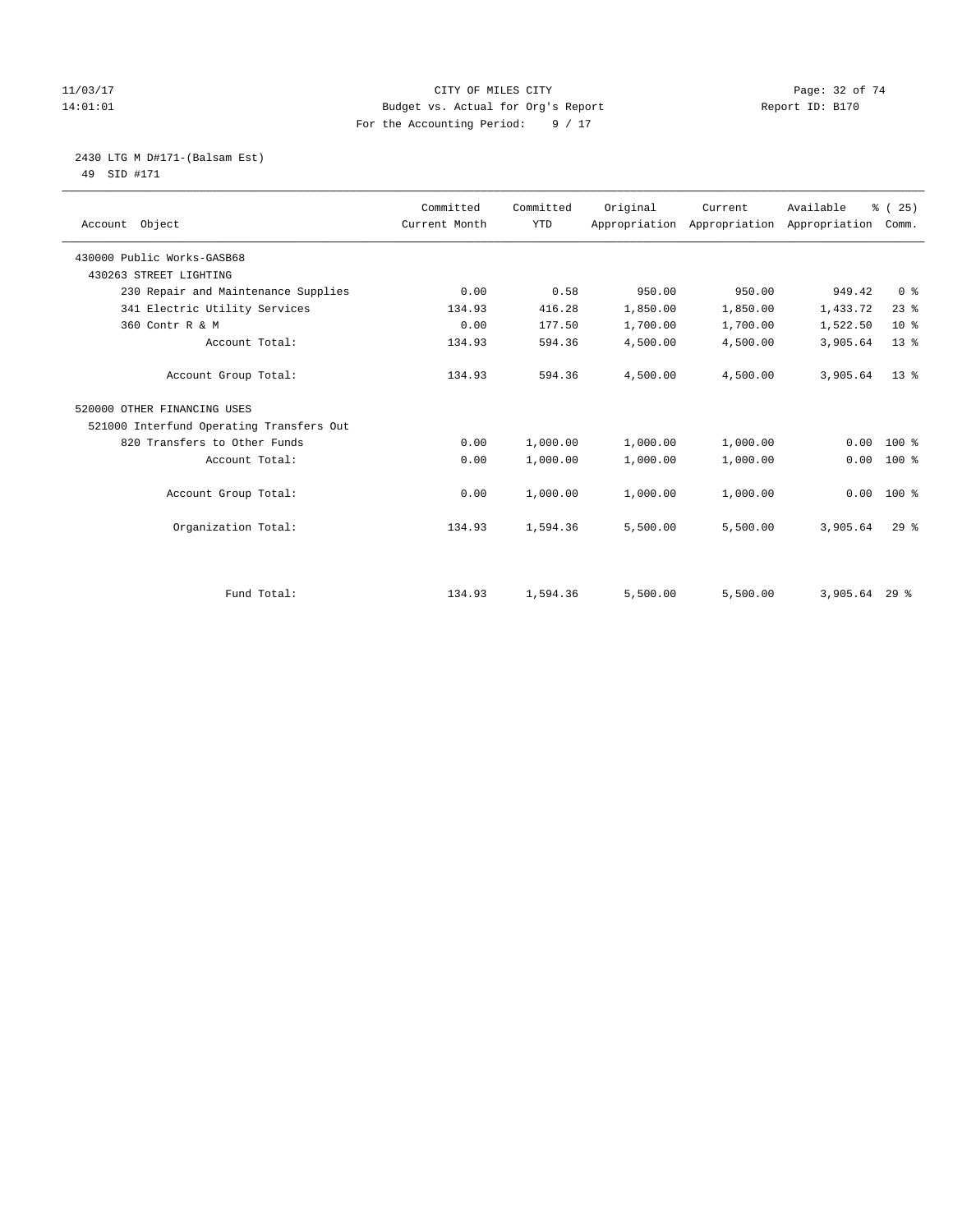#### $11/03/17$  Page: 33 of 74<br>
Budget vs. Actual for Org's Report  $\frac{11}{01 \cdot 01 \cdot 01}$  Page: 33 of 74 14:01:01 Budget vs. Actual for Org's Report For the Accounting Period: 9 / 17

 2440 LTG M D#172-(Main Str) 50 SID #172

| Account Object                           | Committed<br>Current Month | Committed<br><b>YTD</b> | Original  | Current<br>Appropriation Appropriation | Available<br>Appropriation | % (25)<br>Comm. |
|------------------------------------------|----------------------------|-------------------------|-----------|----------------------------------------|----------------------------|-----------------|
| 430000 Public Works-GASB68               |                            |                         |           |                                        |                            |                 |
| 430263 STREET LIGHTING                   |                            |                         |           |                                        |                            |                 |
| 230 Repair and Maintenance Supplies      | 0.00                       | 121.94                  | 3,000.00  | 3,000.00                               | 2,878.06                   | $4\degree$      |
| 341 Electric Utility Services            | 1,242.85                   | 3,799.06                | 14,890.00 | 14,890.00                              | 11,090.94                  | 26%             |
| 360 Contr R & M                          | 0.00                       | 127.50                  | 1,700.00  | 1,700.00                               | 1,572.50                   | 8 <sup>°</sup>  |
| Account Total:                           | 1,242.85                   | 4,048.50                | 19,590.00 | 19,590.00                              | 15,541.50                  | $21$ %          |
| Account Group Total:                     | 1,242.85                   | 4,048.50                | 19,590.00 | 19,590.00                              | 15,541.50                  | $21$ %          |
| 520000 OTHER FINANCING USES              |                            |                         |           |                                        |                            |                 |
| 521000 Interfund Operating Transfers Out |                            |                         |           |                                        |                            |                 |
| 820 Transfers to Other Funds             | 0.00                       | 1,000.00                | 1,000.00  | 1,000.00                               | 0.00                       | $100$ %         |
| Account Total:                           | 0.00                       | 1,000.00                | 1,000.00  | 1,000.00                               | 0.00                       | $100$ %         |
| Account Group Total:                     | 0.00                       | 1,000.00                | 1,000.00  | 1,000.00                               | 0.00                       | $100*$          |
| Organization Total:                      | 1,242.85                   | 5,048.50                | 20,590.00 | 20,590.00                              | 15,541.50                  | $25$ $%$        |
|                                          |                            |                         |           |                                        |                            |                 |
| Fund Total:                              | 1,242.85                   | 5,048.50                | 20,590.00 | 20,590.00                              | 15,541.50 25 %             |                 |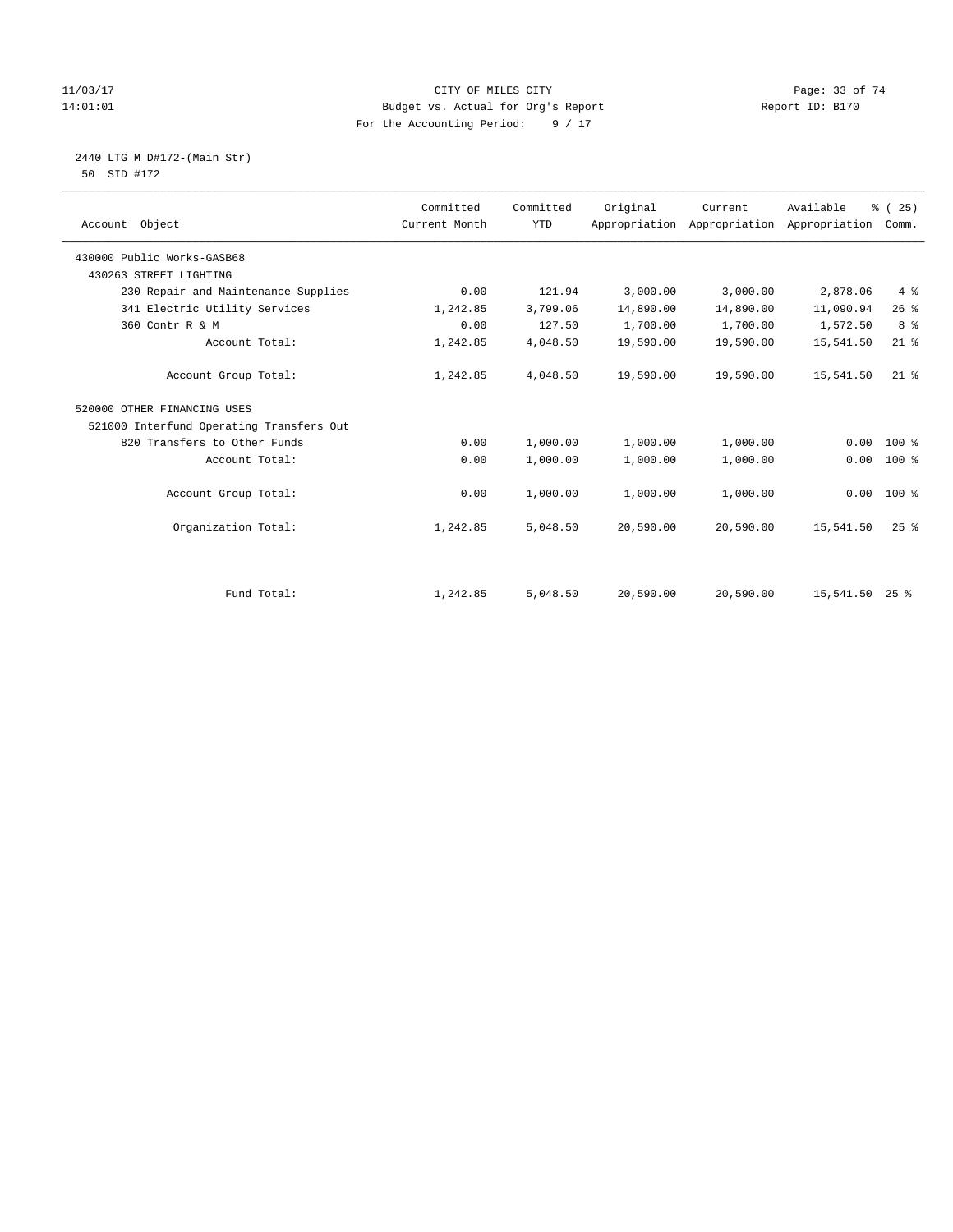#### 11/03/17 Page: 34 of 74 14:01:01 Budget vs. Actual for Org's Report Report ID: B170 For the Accounting Period: 9 / 17

#### 2450 LTG M D#195-(SG-Trico) 51 SID #195

| Account Object                           | Committed<br>Current Month | Committed<br><b>YTD</b> | Original | Current<br>Appropriation Appropriation Appropriation | Available | % (25)<br>Comm. |
|------------------------------------------|----------------------------|-------------------------|----------|------------------------------------------------------|-----------|-----------------|
| 430000 Public Works-GASB68               |                            |                         |          |                                                      |           |                 |
| 430263 STREET LIGHTING                   |                            |                         |          |                                                      |           |                 |
| 341 Electric Utility Services            | 401.84                     | 1,205.52                | 5,505.00 | 5,505.00                                             | 4,299.48  | $22$ %          |
| Account Total:                           | 401.84                     | 1,205.52                | 5,505.00 | 5,505.00                                             | 4,299.48  | $22$ $%$        |
| Account Group Total:                     | 401.84                     | 1,205.52                | 5,505.00 | 5,505.00                                             | 4,299.48  | $22$ $%$        |
| 520000 OTHER FINANCING USES              |                            |                         |          |                                                      |           |                 |
| 521000 Interfund Operating Transfers Out |                            |                         |          |                                                      |           |                 |
| 820 Transfers to Other Funds             | 0.00                       | 1,000.00                | 1,000.00 | 1,000.00                                             | 0.00      | $100*$          |
| Account Total:                           | 0.00                       | 1,000.00                | 1,000.00 | 1,000.00                                             | 0.00      | $100*$          |
| Account Group Total:                     | 0.00                       | 1,000.00                | 1,000.00 | 1,000.00                                             | 0.00      | $100*$          |
| Organization Total:                      | 401.84                     | 2,205.52                | 6,505.00 | 6,505.00                                             | 4,299.48  | $34$ $%$        |
|                                          |                            |                         |          |                                                      |           |                 |
| Fund Total:                              | 401.84                     | 2,205.52                | 6,505.00 | 6,505.00                                             | 4,299.48  | $34$ $%$        |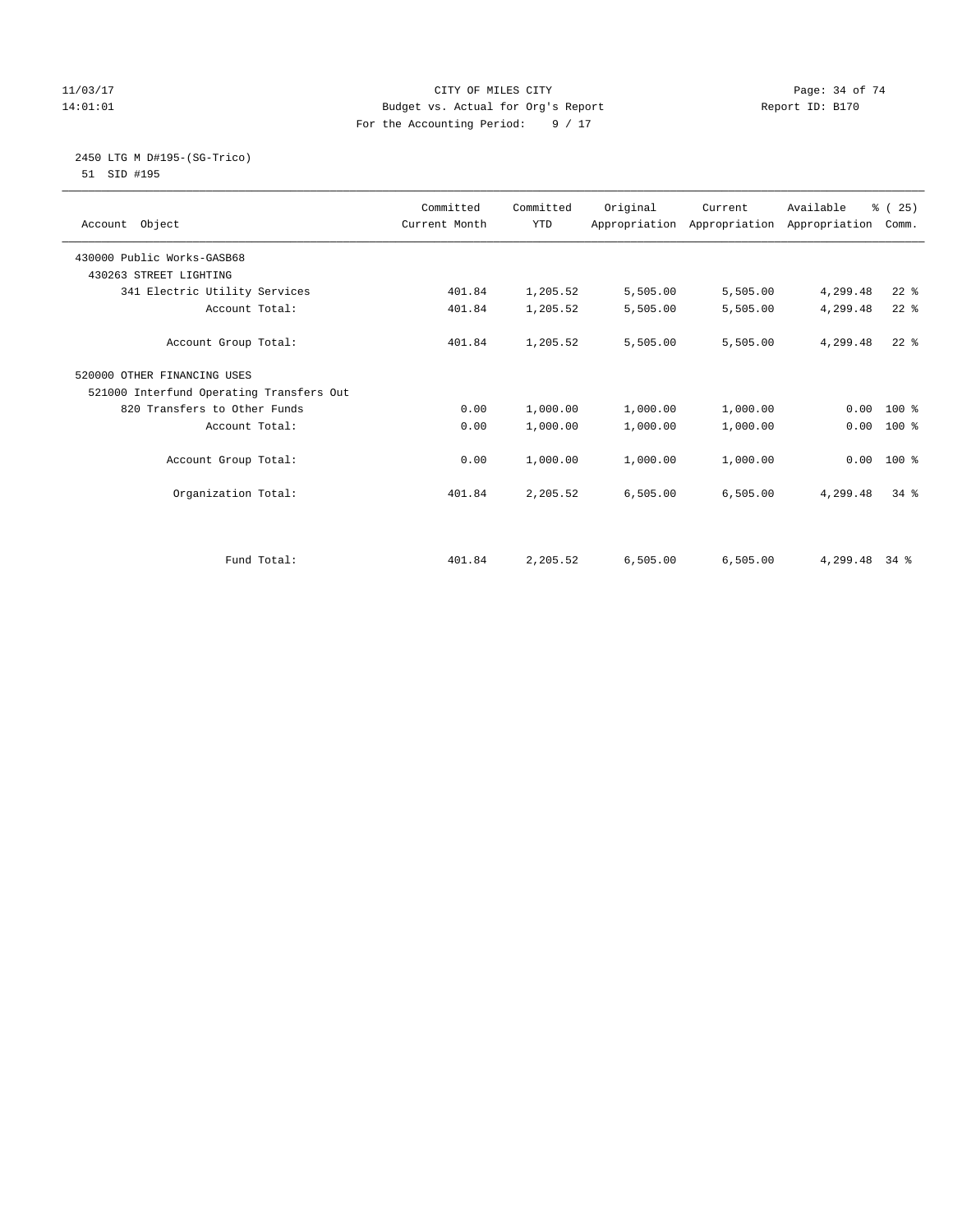#### 11/03/17 Page: 35 of 74 14:01:01 Budget vs. Actual for Org's Report Report ID: B170 For the Accounting Period: 9 / 17

# 2470 LTG M D#202-(SG-MDU&NV)

72 SID #202

| Account Object                           | Committed<br>Current Month | Committed<br><b>YTD</b> | Original | Current<br>Appropriation Appropriation Appropriation | Available       | % (25)<br>Comm. |  |
|------------------------------------------|----------------------------|-------------------------|----------|------------------------------------------------------|-----------------|-----------------|--|
| 430000 Public Works-GASB68               |                            |                         |          |                                                      |                 |                 |  |
| 430263 STREET LIGHTING                   |                            |                         |          |                                                      |                 |                 |  |
| 341 Electric Utility Services            | 595.22                     | 1,507.92                | 3,809.00 | 3,809.00                                             | 2,301.08        | $40*$           |  |
| 533 Machinery and Equipment Rental       | 0.00                       | 304.12                  | 3,200.00 | 3,200.00                                             | 2,895.88        | $10*$           |  |
| Account Total:                           | 595.22                     | 1,812.04                | 7,009.00 | 7,009.00                                             | 5,196.96        | $26$ %          |  |
| Account Group Total:                     | 595.22                     | 1,812.04                | 7,009.00 | 7,009.00                                             | 5,196.96        | $26$ %          |  |
| 520000 OTHER FINANCING USES              |                            |                         |          |                                                      |                 |                 |  |
| 521000 Interfund Operating Transfers Out |                            |                         |          |                                                      |                 |                 |  |
| 820 Transfers to Other Funds             | 0.00                       | 1,000.00                | 1,000.00 | 1,000.00                                             | 0.00            | 100 %           |  |
| Account Total:                           | 0.00                       | 1,000.00                | 1,000.00 | 1,000.00                                             | 0.00            | $100$ %         |  |
| Account Group Total:                     | 0.00                       | 1,000.00                | 1,000.00 | 1,000.00                                             | 0.00            | $100*$          |  |
| Organization Total:                      | 595.22                     | 2,812.04                | 8,009.00 | 8,009.00                                             | 5,196.96        | 35 <sup>8</sup> |  |
|                                          |                            |                         |          |                                                      |                 |                 |  |
| Fund Total:                              | 595.22                     | 2,812.04                | 8,009.00 | 8,009.00                                             | $5,196.96$ 35 % |                 |  |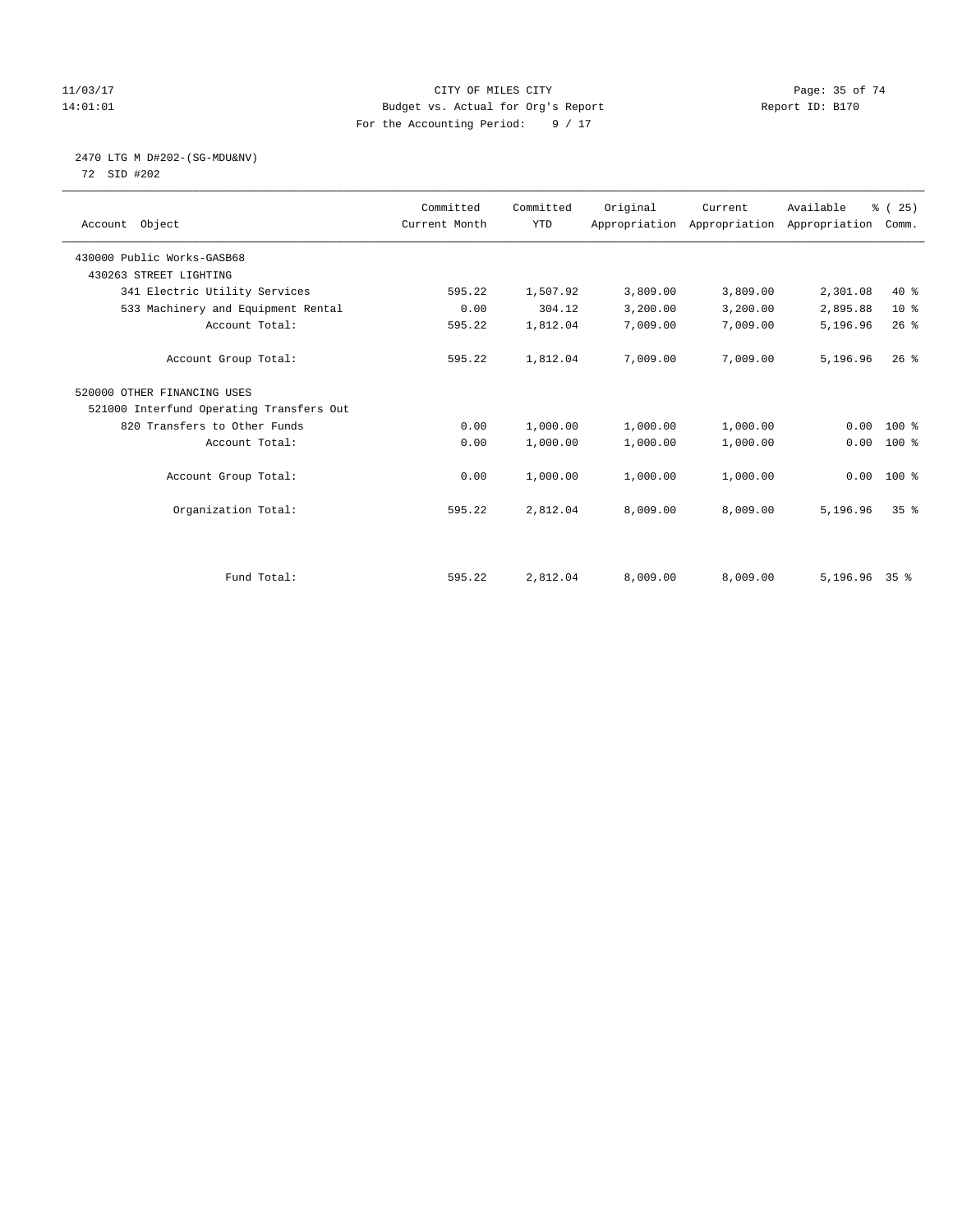#### 11/03/17 Page: 36 of 74 14:01:01 Budget vs. Actual for Org's Report Report ID: B170 For the Accounting Period: 9 / 17

#### 2480 LTG M M#173-(Milestown Estates)

47 SID #173(Ltg-Milestown)

| Account Object                           | Committed<br>Current Month | Committed<br><b>YTD</b> | Original | Current<br>Appropriation Appropriation Appropriation | Available     | % (25)<br>Comm. |
|------------------------------------------|----------------------------|-------------------------|----------|------------------------------------------------------|---------------|-----------------|
| 430000 Public Works-GASB68               |                            |                         |          |                                                      |               |                 |
| 430263 STREET LIGHTING                   |                            |                         |          |                                                      |               |                 |
| 230 Repair and Maintenance Supplies      | 0.00                       | 0.00                    | 460.00   | 460.00                                               | 460.00        | 0 <sup>8</sup>  |
| 341 Electric Utility Services            | 111.46                     | 344.28                  | 1,400.00 | 1,400.00                                             | 1,055.72      | 25%             |
| 360 Contr R & M                          | 0.00                       | 0.00                    | 100.00   | 100.00                                               | 100.00        | 0 <sup>8</sup>  |
| Account Total:                           | 111.46                     | 344.28                  | 1,960.00 | 1,960.00                                             | 1,615.72      | 18 %            |
| Account Group Total:                     | 111.46                     | 344.28                  | 1,960.00 | 1,960.00                                             | 1,615.72      | 18 <sup>8</sup> |
| 520000 OTHER FINANCING USES              |                            |                         |          |                                                      |               |                 |
| 521000 Interfund Operating Transfers Out |                            |                         |          |                                                      |               |                 |
| 820 Transfers to Other Funds             | 0.00                       | 250.00                  | 250.00   | 250.00                                               | 0.00          | $100*$          |
| Account Total:                           | 0.00                       | 250.00                  | 250.00   | 250.00                                               | 0.00          | $100*$          |
| Account Group Total:                     | 0.00                       | 250.00                  | 250.00   | 250.00                                               | 0.00          | $100*$          |
| Organization Total:                      | 111.46                     | 594.28                  | 2,210.00 | 2,210.00                                             | 1,615.72      | $27$ $%$        |
|                                          |                            |                         |          |                                                      |               |                 |
| Fund Total:                              | 111.46                     | 594.28                  | 2,210.00 | 2,210.00                                             | 1,615.72 27 % |                 |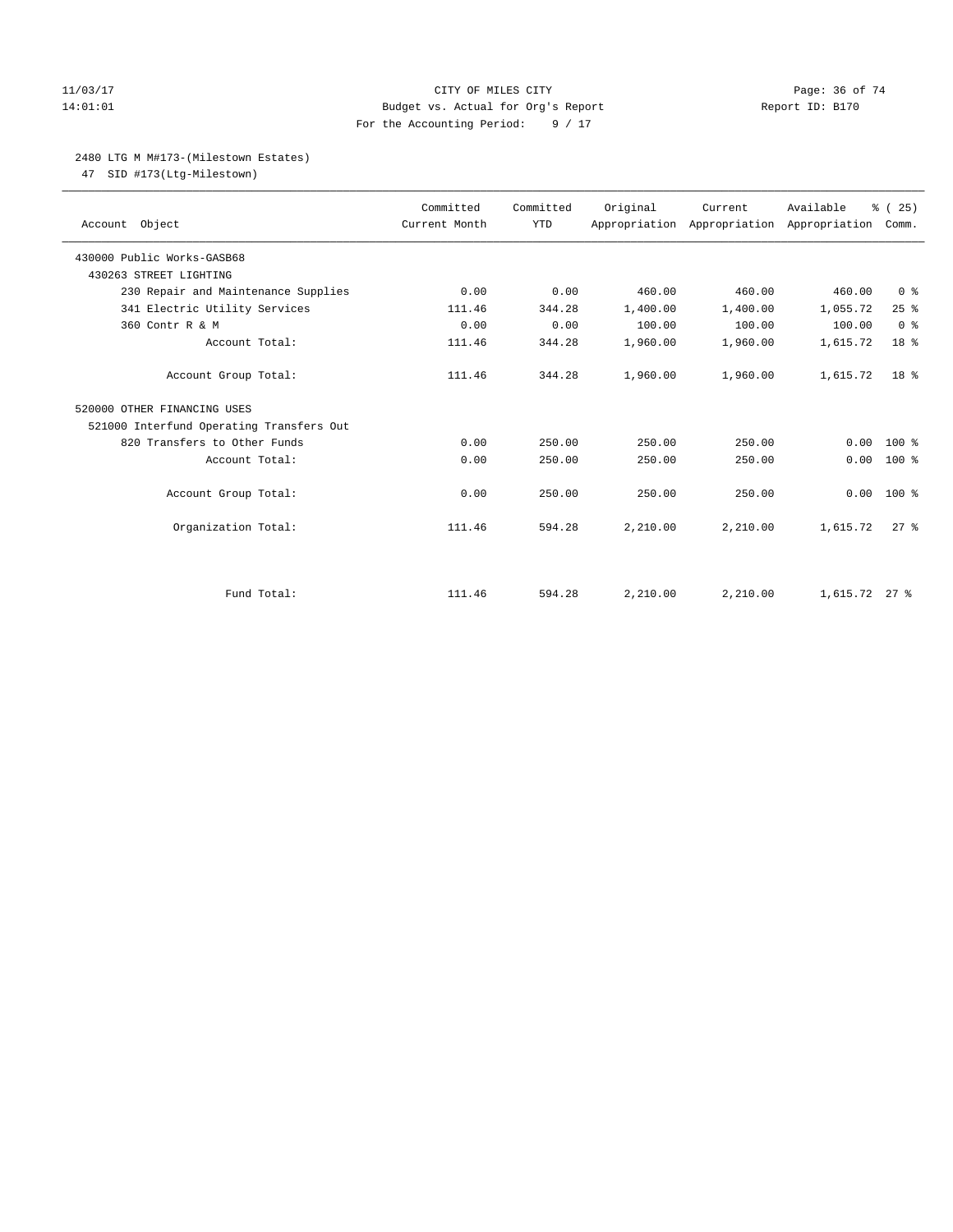#### 11/03/17 Page: 37 of 74 14:01:01 Budget vs. Actual for Org's Report Report ID: B170 For the Accounting Period: 9 / 17

————————————————————————————————————————————————————————————————————————————————————————————————————————————————————————————————————

# 2510 STR MAINT DIST #204

107 Paved St. Maint. Dist.#204

|                                           | Committed     | Committed  | Original   | Current    | Available                                       | 8 (25)          |
|-------------------------------------------|---------------|------------|------------|------------|-------------------------------------------------|-----------------|
| Account Object                            | Current Month | YTD        |            |            | Appropriation Appropriation Appropriation Comm. |                 |
|                                           |               |            |            |            |                                                 |                 |
| 430000 Public Works-GASB68                |               |            |            |            |                                                 |                 |
| 430220 Operations                         |               |            |            |            |                                                 |                 |
| 111 Salaries and Wages - Permanent        | 20,020.77     | 59,502.29  | 274,950.00 | 274,950.00 | 215,447.71                                      | $22$ %          |
| 121 OVERTIME-PERMANENT                    | 206.33        | 2,227.05   | 9,000.00   | 9,000.00   | 6,772.95                                        | $25$ %          |
| 131 VACATION                              | 1,328.26      | 4,729.03   | 10,000.00  | 10,000.00  | 5,270.97                                        | 47 %            |
| 132 SICK LEAVE                            | 1,093.84      | 2,031.01   | 5,000.00   | 5,000.00   | 2,968.99                                        | 41 %            |
| 133 OTHER LEAVE PAY                       | 0.00          | 150.74     | 4,142.00   | 4,142.00   | 3,991.26                                        | 4%              |
| 134 HOLIDAY PAY                           | 0.00          | 321.23     | 1,400.00   | 1,400.00   | 1,078.77                                        | $23$ $%$        |
| 141 Unemployment Insurance                | 56.68         | 174.60     | 443.00     | 443.00     | 268.40                                          | 39%             |
| 142 Workers' Compensation                 | 1,186.89      | 3,626.46   | 16,200.00  | 16,200.00  | 12,573.54                                       | $22$ %          |
| 143 Health Insurance                      | 3,966.40      | 11,899.03  | 54,381.00  | 54,381.00  | 42,481.97                                       | $22$ %          |
| 144 FICA                                  | 1,685.88      | 5,198.82   | 22,590.00  | 22,590.00  | 17,391.18                                       | 23%             |
| 145 PERS                                  | 1,918.40      | 5,841.32   | 25,011.00  | 25,011.00  | 19,169.68                                       | $23$ %          |
| 196 CLOTHING ALLOTMENT                    | 0.00          | 832.50     | 800.00     | 800.00     | $-32.50$                                        | $104$ %         |
| 210 Office Supplies and Materials         | 7.89          | 326.59     | 500.00     | 500.00     | 173.41                                          | 65 %            |
| 214 Small Items of Equipment              | 353.60        | 353.60     | 7,000.00   | 7,000.00   | 6,646.40                                        | 5 <sup>°</sup>  |
| 220 Operating Expenses                    | 8,868.02      | 9,211.42   | 15,000.00  | 15,000.00  | 5,788.58                                        | 61 %            |
| 222 Chemicals, Lab & Med Supplies         | 0.00          | 0.00       | 600.00     | 600.00     | 600.00                                          | 0 <sup>8</sup>  |
| 226 Clothing and Uniforms                 | 3.99          | 44.48      | 700.00     | 700.00     | 655.52                                          | 6 %             |
| 230 Repair and Maintenance Supplies       | 990.40        | 2,892.91   | 18,000.00  | 18,000.00  | 15,107.09                                       | 16 <sup>8</sup> |
| 231 Gas, Oil, Diesel Fuel, Grease, etc.   | 3,031.48      | 7,140.91   | 35,000.00  | 35,000.00  | 27,859.09                                       | $20*$           |
| 241 Consumable Tools                      | 0.00          | 0.00       | 50.00      | 50.00      | 50.00                                           | 0 <sup>8</sup>  |
| 242 Sign Parts and Supplies               | 493.56        | 1,627.30   | 8,000.00   | 8,000.00   | 6,372.70                                        | $20*$           |
| 311 Postage, Box Rent, Etc.               | 1.39          | 1.39       | 75.00      | 75.00      | 73.61                                           | 2 <sup>°</sup>  |
| 320 Printing, Duplicating, Typing &       | 0.00          | 0.00       | 100.00     | 100.00     | 100.00                                          | 0 <sup>8</sup>  |
| 330 Publicity, Subscriptions & Dues       | 0.00          | 0.00       | 500.00     | 500.00     | 500.00                                          | 0 <sup>8</sup>  |
| 331 Publication of Formal & Legal Notices | 0.00          | 0.00       | 500.00     | 500.00     | 500.00                                          | 0 <sup>8</sup>  |
| 334 Memberships, Registrations & Dues     | 0.00          | 0.00       | 350.00     | 350.00     | 350.00                                          | 0 <sup>8</sup>  |
| 341 Electric Utility Services             | 114.84        | 257.16     | 1,060.00   | 1,060.00   | 802.84                                          | $24$ %          |
| 344 Gas Utility Service                   | 7.80          | 7.80       | 1,050.00   | 1,050.00   | 1,042.20                                        | 1 <sup>8</sup>  |
| 345 Telephone                             | 118.36        | 346.68     | 2,000.00   | 2,000.00   | 1,653.32                                        | $17$ %          |
| 346 Garbage Service                       | 0.00          | 0.00       | 175.00     | 175.00     | 175.00                                          | 0 <sup>8</sup>  |
| 347 Internet                              | 0.00          | 0.00       | 200.00     | 200.00     | 200.00                                          | 0 <sup>°</sup>  |
| 350 Professional Services                 | 165.00        | 293.00     | 20,000.00  | 20,000.00  | 19,707.00                                       | 1 <sup>8</sup>  |
| 360 Contr R & M                           | 55.37         | 166.11     | 10,000.00  | 10,000.00  | 9,833.89                                        | 2 <sup>8</sup>  |
| 363 R&M Vehicles/Equip/Labor-PW           | 10,696.99     | 20,282.01  | 80,000.00  | 80,000.00  | 59,717.99                                       | $25$ %          |
| 370 Travel                                | 0.00          | 0.00       | 1,000.00   | 1,000.00   | 1,000.00                                        | 0 <sup>8</sup>  |
| 380 Training Services                     | 0.00          | 0.00       | 1,000.00   | 1,000.00   | 1,000.00                                        | 0 <sup>8</sup>  |
| 382 Books                                 | 0.00          | 0.00       | 200.00     | 200.00     | 200.00                                          | 0 <sup>8</sup>  |
| 511 Insurance on Buildings                | 0.00          | 666.97     | 667.00     | 667.00     |                                                 | $0.03$ 100 %    |
| 512 Insurance on Vehicles & Equipment     | 0.00          | 3, 253. 27 | 3,254.00   | 3,254.00   |                                                 | $0.73$ 100 %    |
| 513 Liability                             | 0.00          | 6,362.79   | 6,363.00   | 6,363.00   |                                                 | $0.21$ 100 %    |
| 531 Building & Office Rental              | 350.00        | 1,050.00   | 4,200.00   | 4,200.00   | 3,150.00                                        | 25%             |
| 532 Land Rental                           | 60.00         | 5,212.74   | 8,100.00   | 8,100.00   | 2,887.26                                        | 64 %            |
| Account Total:                            | 56,782.14     | 156,031.21 | 649,561.00 | 649,561.00 | 493,529.79                                      | $24$ %          |
| 430233 Roadway/Re-surfacing               |               |            |            |            |                                                 |                 |
| 350 Professional Services                 | 151,498.99    | 160,682.63 | 350,000.00 | 350,000.00 | 189, 317.37                                     | 46%             |
| Account Total:                            | 151,498.99    | 160,682.63 | 350,000.00 | 350,000.00 | 189, 317.37                                     | 46 %            |
|                                           |               |            |            |            |                                                 |                 |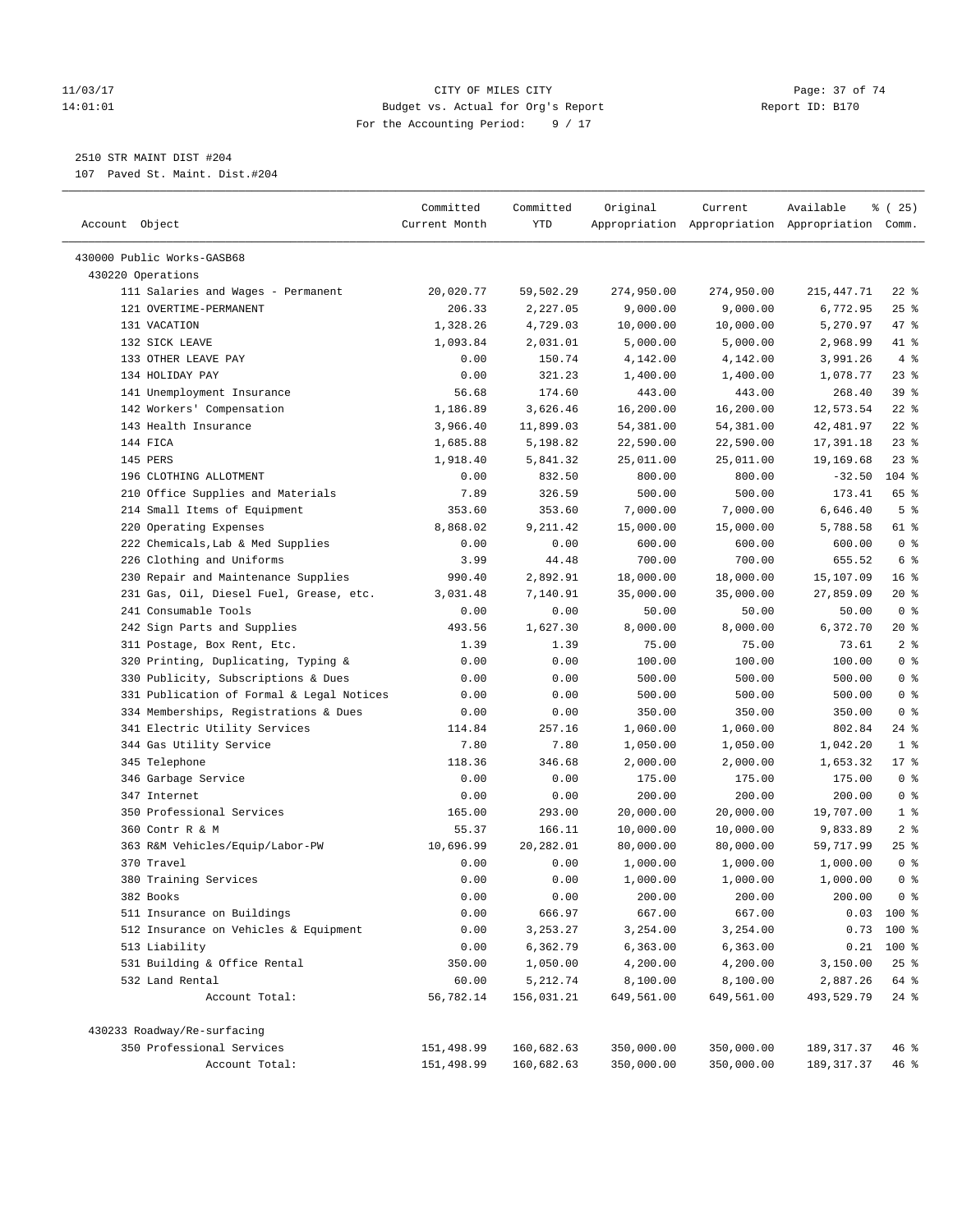#### 11/03/17 Page: 38 of 74 14:01:01 Budget vs. Actual for Org's Report Report ID: B170 For the Accounting Period: 9 / 17

# 2510 STR MAINT DIST #204

107 Paved St. Maint. Dist.#204

| Account Object                           | Committed<br>Current Month | Committed<br><b>YTD</b> | Original     | Current<br>Appropriation Appropriation | Available<br>Appropriation | % (25)<br>Comm. |
|------------------------------------------|----------------------------|-------------------------|--------------|----------------------------------------|----------------------------|-----------------|
|                                          |                            |                         |              |                                        |                            |                 |
| 430234 CURB AND GUTTER                   |                            |                         |              |                                        |                            |                 |
| 350 Professional Services                | 22,777.20                  | 49,036.55               | 200,000.00   | 200,000.00                             | 150,963.45                 | 25%             |
| Account Total:                           | 22,777.20                  | 49,036.55               | 200,000.00   | 200,000.00                             | 150,963.45                 | $25$ $%$        |
| 430235 Storm Drain & Culvert Maintenance |                            |                         |              |                                        |                            |                 |
| 230 Repair and Maintenance Supplies      | 8,472.72                   | 26,854.09               | 350,000.00   | 350,000.00                             | 323, 145.91                | 8 %             |
| 350 Professional Services                | 0.00                       | 3,984.01                | 169,000.00   | 169,000.00                             | 165,015.99                 | 2 <sup>°</sup>  |
| Account Total:                           | 8,472.72                   | 30,838.10               | 519,000.00   | 519,000.00                             | 488,161.90                 | 6 <sup>°</sup>  |
| Account Group Total:                     | 239,531.05                 | 396,588.49              | 1,718,561.00 | 1,718,561.00                           | 1,321,972.51               | $23$ $%$        |
| 520000 OTHER FINANCING USES              |                            |                         |              |                                        |                            |                 |
| 521000 Interfund Operating Transfers Out |                            |                         |              |                                        |                            |                 |
| 820 Transfers to Other Funds             | 4,195.58                   | 12,586.74               | 162,048.00   | 162,048.00                             | 149,461.26                 | 8 %             |
| Account Total:                           | 4,195.58                   | 12,586.74               | 162,048.00   | 162,048.00                             | 149,461.26                 | 8%              |
| Account Group Total:                     | 4,195.58                   | 12,586.74               | 162,048.00   | 162,048.00                             | 149,461.26                 | 8 %             |
| Organization Total:                      | 243,726.63                 | 409, 175. 23            | 1,880,609.00 | 1,880,609.00                           | 1, 471, 433.77             | $22$ %          |
|                                          |                            |                         |              |                                        |                            |                 |
| Fund Total:                              | 243,726.63                 | 409, 175. 23            | 1,880,609.00 | 1,880,609.00                           | 1,471,433.77 22 %          |                 |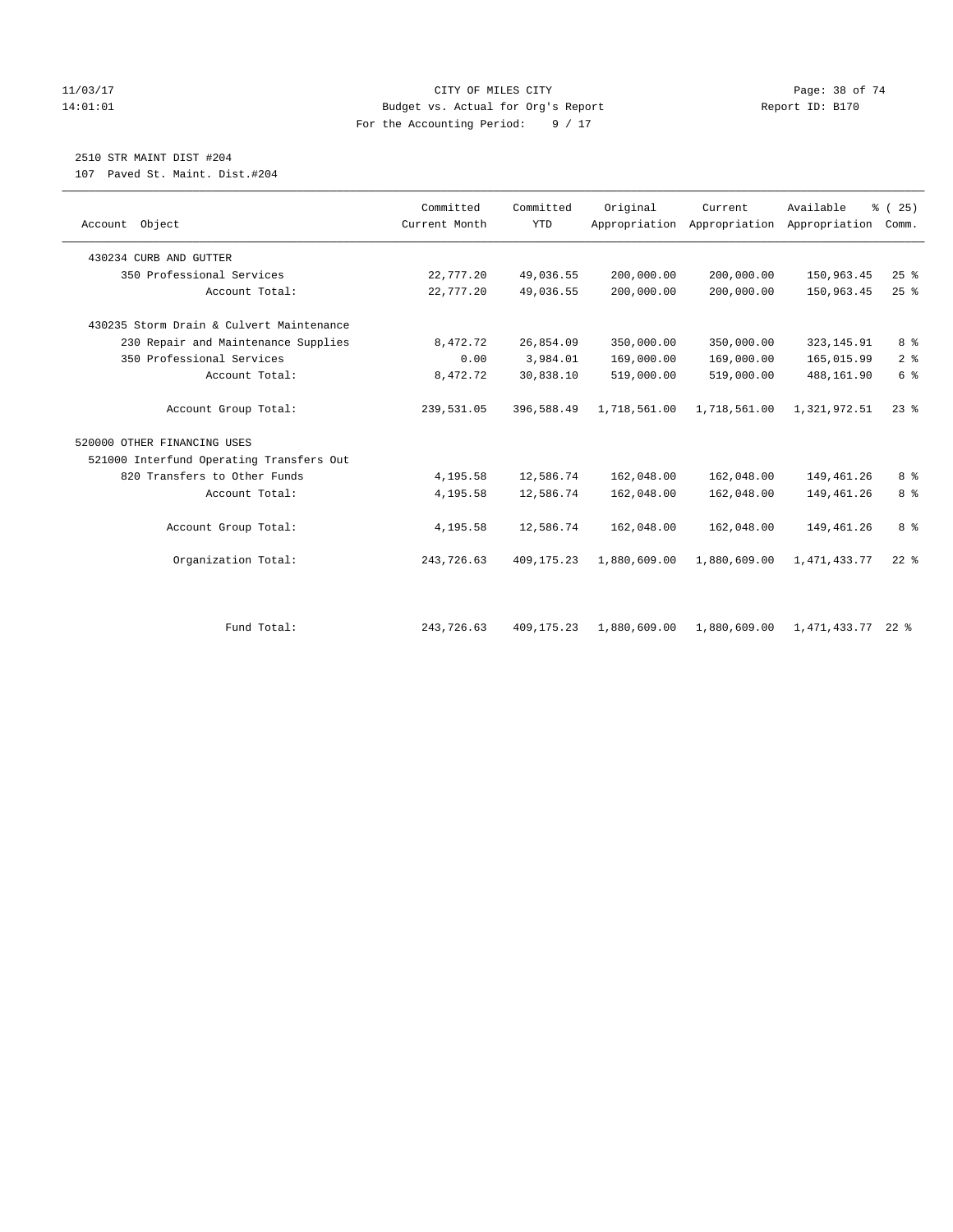#### 11/03/17 Page: 39 of 74 14:01:01 Budget vs. Actual for Org's Report Report ID: B170 For the Accounting Period: 9 / 17

————————————————————————————————————————————————————————————————————————————————————————————————————————————————————————————————————

# 2520 STR MAINT DIST #205

108 Unpaved Street Maintenance

|                                          | Committed     | Committed   | Original   | Current    | Available                                       | $*(25)$          |
|------------------------------------------|---------------|-------------|------------|------------|-------------------------------------------------|------------------|
| Account Object                           | Current Month | YTD         |            |            | Appropriation Appropriation Appropriation Comm. |                  |
|                                          |               |             |            |            |                                                 |                  |
| 430000 Public Works-GASB68               |               |             |            |            |                                                 |                  |
| 430220 Operations                        |               |             |            |            |                                                 |                  |
| 111 Salaries and Wages - Permanent       | 5,757.62      | 17,230.12   | 70,961.00  | 70,961.00  | 53,730.88                                       | $24$ %           |
| 121 OVERTIME-PERMANENT                   | 58.27         | 580.17      | 3,500.00   | 3,500.00   | 2,919.83                                        | $17*$            |
| 131 VACATION                             | 438.34        | 1,399.39    | 10,000.00  | 10,000.00  | 8,600.61                                        | $14$ %           |
| 132 SICK LEAVE<br>133 OTHER LEAVE PAY    | 303.17        | 560.09      | 5,000.00   | 5,000.00   | 4,439.91                                        | $11$ %           |
| 134 HOLIDAY PAY                          | 0.00          | 57.18       | 1,464.00   | 1,464.00   | 1,406.82                                        | 4%<br>$13*$      |
|                                          | 0.00          | 79.45       | 600.00     | 600.00     | 520.55                                          | 38 %             |
| 141 Unemployment Insurance               | 16.40         | 50.45       | 133.00     | 133.00     | 82.55                                           | $21$ %           |
| 142 Workers' Compensation                | 324.06        | 989.33      | 4,677.00   | 4,677.00   | 3,687.67                                        |                  |
| 143 Health Insurance                     | 1,136.42      | 3,408.95    | 13,638.00  | 13,638.00  | 10,229.05                                       | $25$ %           |
| 144 FICA                                 | 489.43        | 1,511.62    | 6,906.00   | 6,906.00   | 5,394.38                                        | $22$ %<br>$22$ % |
| 145 PERS                                 | 555.44        | 1,675.82    | 7,507.00   | 7,507.00   | 5,831.18                                        |                  |
| 196 CLOTHING ALLOTMENT                   | 0.00          | 238.50      | 250.00     | 250.00     | 11.50                                           | 95%              |
| 210 Office Supplies and Materials        | 1.97          | 83.32       | 200.00     | 200.00     | 116.68                                          | 42 %             |
| 214 Small Items of Equipment             | 88.40         | 88.40       | 3,000.00   | 3,000.00   | 2,911.60                                        | 3 <sup>8</sup>   |
| 220 Operating Expenses                   | 2,217.00      | 2,302.86    | 4,000.00   | 4,000.00   | 1,697.14                                        | 58 %             |
| 222 Chemicals, Lab & Med Supplies        | 0.00          | 0.00        | 500.00     | 500.00     | 500.00                                          | 0 <sup>8</sup>   |
| 226 Clothing and Uniforms                | 0.00          | 10.12       | 200.00     | 200.00     | 189.88                                          | 5 <sup>°</sup>   |
| 230 Repair and Maintenance Supplies      | 135.10        | 323.78      | 5,000.00   | 5,000.00   | 4,676.22                                        | 6 %              |
| 231 Gas, Oil, Diesel Fuel, Grease, etc.  | 757.87        | 2,008.95    | 10,000.00  | 10,000.00  | 7,991.05                                        | 20%              |
| 242 Sign Parts and Supplies              | 123.38        | 238.21      | 2,500.00   | 2,500.00   | 2,261.79                                        | $10*$            |
| 311 Postage, Box Rent, Etc.              | 1.39          | 1.39        | 40.00      | 40.00      | 38.61                                           | 3%               |
| 320 Printing, Duplicating, Typing &      | 0.00          | 51.95       | 0.00       | 0.00       | $-51.95$                                        | $***$ $_{8}$     |
| 330 Publicity, Subscriptions & Dues      | 0.00          | 0.00        | 150.00     | 150.00     | 150.00                                          | 0 <sup>8</sup>   |
| 334 Memberships, Registrations & Dues    | 0.00          | 0.00        | 50.00      | 50.00      | 50.00                                           | 0 <sup>8</sup>   |
| 341 Electric Utility Services            | 6.55          | 6.55        | 150.00     | 150.00     | 143.45                                          | 4%               |
| 344 Gas Utility Service                  | 1.94          | 1.94        | 200.00     | 200.00     | 198.06                                          | 1 <sup>°</sup>   |
| 345 Telephone                            | 47.38         | 133.74      | 750.00     | 750.00     | 616.26                                          | 18 %             |
| 350 Professional Services                | 41.25         | 73.25       | 1,000.00   | 1,000.00   | 926.75                                          | 7 %              |
| 360 Contr R & M                          | 73.94         | 221.82      | 1,242.00   | 1,242.00   | 1,020.18                                        | 18 %             |
| 363 R&M Vehicles/Equip/Labor-PW          | 3,740.48      | 5,876.43    | 35,000.00  | 35,000.00  | 29, 123.57                                      | $17*$            |
| 370 Travel                               | 0.00          | 0.00        | 250.00     | 250.00     | 250.00                                          | 0 <sup>°</sup>   |
| 380 Training Services                    | 0.00          | 0.00        | 200.00     | 200.00     | 200.00                                          | 0 <sup>8</sup>   |
| 382 Books                                | 0.00          | 0.00        | 100.00     | 100.00     | 100.00                                          | 0 <sup>8</sup>   |
| 511 Insurance on Buildings               | 0.00          | 166.74      | 167.00     | 167.00     | 0.26                                            | $100*$           |
| 512 Insurance on Vehicles & Equipment    | 0.00          | 813.32      | 814.00     | 814.00     | 0.68                                            | $100*$           |
| 513 Liability                            | 0.00          | 837.18      | 838.00     | 838.00     |                                                 | $0.82$ 100 %     |
| 531 Building & Office Rental             | 166.66        | 499.98      | 2,000.00   | 2,000.00   | 1,500.02                                        | 25%              |
| 532 Land Rental                          | 15.00         | 20.00       | 1,500.00   | 1,500.00   | 1,480.00                                        | 1 <sup>8</sup>   |
| Account Total:                           | 16,497.46     | 41,541.00   | 194,487.00 | 194,487.00 | 152,946.00                                      | $21$ %           |
| 430233 Roadway/Re-surfacing              |               |             |            |            |                                                 |                  |
| 350 Professional Services                | 106,469.84    | 107,345.44  | 225,000.00 | 225,000.00 | 117,654.56                                      | 48 %             |
| Account Total:                           | 106,469.84    | 107, 345.44 | 225,000.00 | 225,000.00 | 117,654.56                                      | 48 %             |
|                                          |               |             |            |            |                                                 |                  |
| 430235 Storm Drain & Culvert Maintenance |               |             |            |            |                                                 |                  |
| 230 Repair and Maintenance Supplies      | 0.00          | 0.00        | 2,000.00   | 2,000.00   | 2,000.00                                        | 0 <sup>8</sup>   |
| Account Total:                           | 0.00          | 0.00        | 2,000.00   | 2,000.00   | 2,000.00                                        | $0$ %            |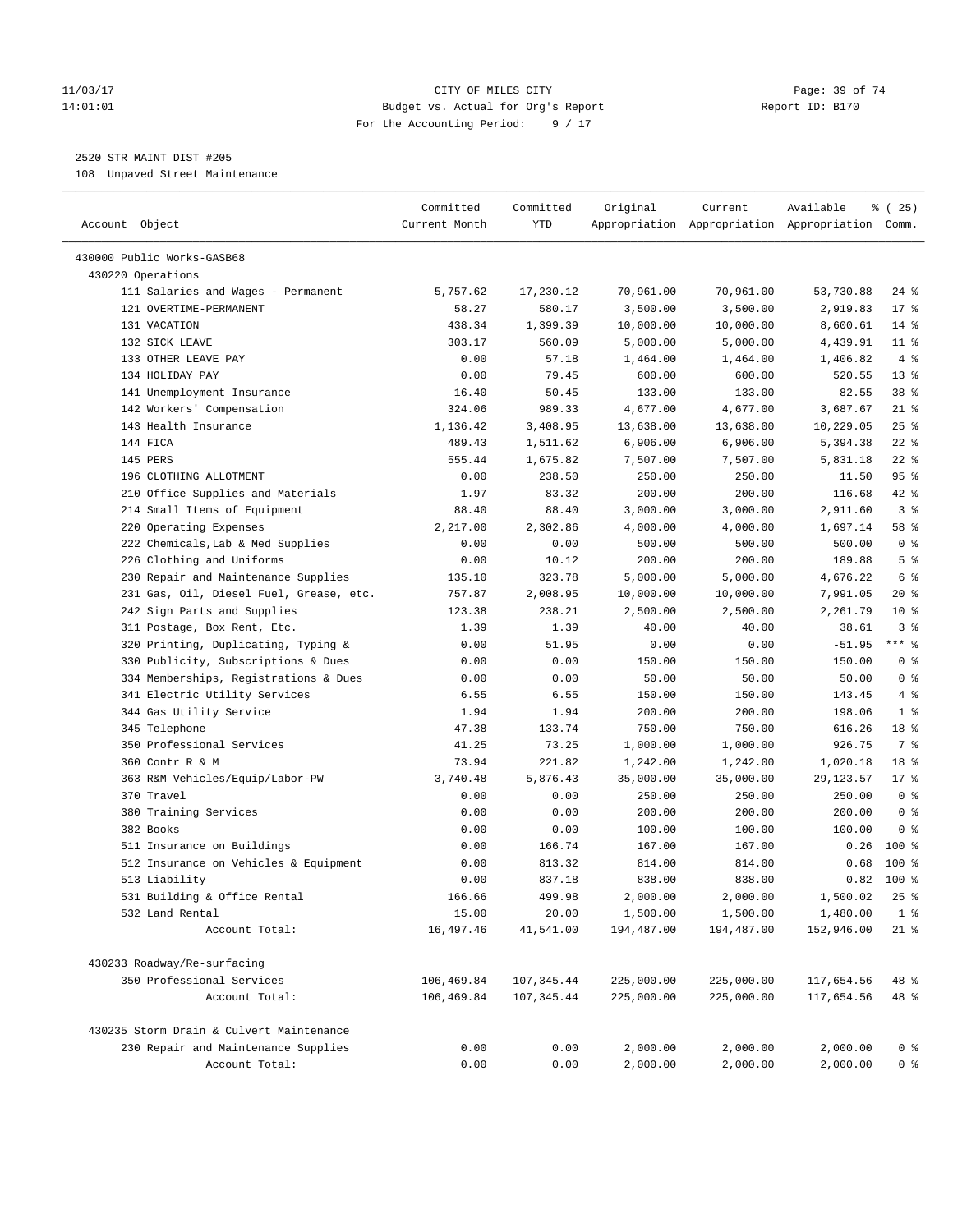#### 11/03/17 Page: 40 of 74 14:01:01 Budget vs. Actual for Org's Report Report ID: B170 For the Accounting Period: 9 / 17

# 2520 STR MAINT DIST #205

108 Unpaved Street Maintenance

| Object<br>Account                                                       | Committed<br>Current Month | Committed<br><b>YTD</b> | Original<br>Appropriation | Current<br>Appropriation | Available<br>Appropriation | % (25)<br>Comm. |
|-------------------------------------------------------------------------|----------------------------|-------------------------|---------------------------|--------------------------|----------------------------|-----------------|
| Account Group Total:                                                    | 122,967.30                 | 148,886.44              | 421,487.00                | 421,487.00               | 272,600.56                 | 35 <sup>8</sup> |
| 520000 OTHER FINANCING USES<br>521000 Interfund Operating Transfers Out |                            |                         |                           |                          |                            |                 |
| 820 Transfers to Other Funds                                            | 1,645.67                   | 4,937.01                | 48,943.00                 | 48,943.00                | 44,005.99                  | 10 <sub>8</sub> |
| Account Total:                                                          | 1,645.67                   | 4,937.01                | 48,943.00                 | 48,943.00                | 44,005.99                  | 10 <sup>8</sup> |
| Account Group Total:                                                    | 1,645.67                   | 4,937.01                | 48,943.00                 | 48,943.00                | 44,005.99                  | $10*$           |
| Organization Total:                                                     | 124,612.97                 | 153,823.45              | 470,430.00                | 470,430.00               | 316,606.55                 | 338             |
|                                                                         |                            |                         |                           |                          |                            |                 |
| Fund Total:                                                             | 124,612.97                 | 153,823.45              | 470,430.00                | 470,430.00               | 316,606.55                 | 33 %            |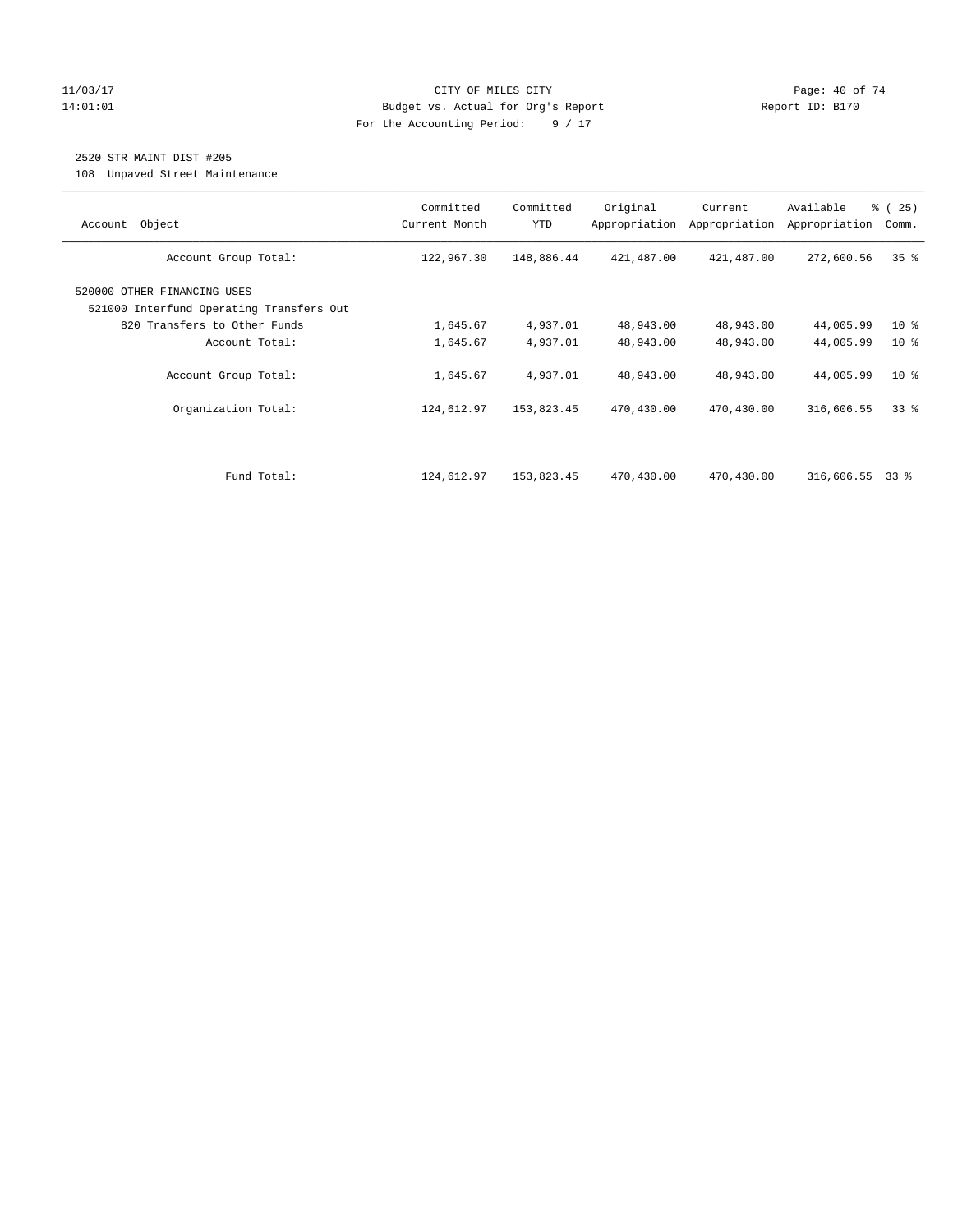#### 11/03/17 Page: 41 of 74 14:01:01 Budget vs. Actual for Org's Report Report ID: B170 For the Accounting Period: 9 / 17

#### 2540 STR MAINT DIST#207-(MILESTOWN ESTATES)

109 Milestown Estates Maintenance Dist.

| Account Object                           | Committed<br>Current Month | Committed<br><b>YTD</b> | Original  | Current   | Available<br>Appropriation Appropriation Appropriation Comm. | % (25)          |
|------------------------------------------|----------------------------|-------------------------|-----------|-----------|--------------------------------------------------------------|-----------------|
| 430000 Public Works-GASB68               |                            |                         |           |           |                                                              |                 |
| 430220 Operations                        |                            |                         |           |           |                                                              |                 |
| 111 Salaries and Wages - Permanent       | 288.61                     | 865.62                  | 3,790.00  | 3,790.00  | 2,924.38                                                     | $23$ %          |
| 121 OVERTIME-PERMANENT                   | 3.10                       | 30.76                   | 100.00    | 100.00    | 69.24                                                        | $31$ $%$        |
| 131 VACATION                             | 23.95                      | 72.41                   | 300.00    | 300.00    | 227.59                                                       | $24$ %          |
| 132 SICK LEAVE                           | 13.63                      | 25.80                   | 100.00    | 100.00    | 74.20                                                        | 26%             |
| 133 OTHER LEAVE PAY                      | 0.00                       | 2.60                    | 59.00     | 59.00     | 56.40                                                        | $4\degree$      |
| 134 HOLIDAY PAY                          | 0.00                       | 4.04                    | 20.00     | 20.00     | 15.96                                                        | $20*$           |
| 141 Unemployment Insurance               | 0.79                       | 2.38                    | 6.00      | 6.00      | 3.62                                                         | $40*$           |
| 142 Workers' Compensation                | 16.08                      | 49.17                   | 226.00    | 226.00    | 176.83                                                       | $22$ %          |
| 143 Health Insurance                     | 57.09                      | 171.41                  | 772.00    | 772.00    | 600.59                                                       | $22$ %          |
| 144 FICA                                 | 24.57                      | 75.64                   | 334.00    | 334.00    | 258.36                                                       | $23$ $%$        |
| 145 PERS                                 | 27.88                      | 84.63                   | 4,077.00  | 4,077.00  | 3,992.37                                                     | 2 <sup>°</sup>  |
| 196 CLOTHING ALLOTMENT                   | 0.00                       | 12.00                   | 20.00     | 20.00     | 8.00                                                         | 60 %            |
| 350 Professional Services                | 0.00                       | 0.00                    | 1,000.00  | 1,000.00  | 1,000.00                                                     | 0 <sup>8</sup>  |
| Account Total:                           | 455.70                     | 1,396.46                | 10,804.00 | 10,804.00 | 9,407.54                                                     | $13*$           |
| Account Group Total:                     | 455.70                     | 1,396.46                | 10,804.00 | 10,804.00 | 9,407.54                                                     | $13*$           |
| 510000 MISCELLANEOUS                     |                            |                         |           |           |                                                              |                 |
| 510330 Comprehensive Liability Insurance |                            |                         |           |           |                                                              |                 |
| 513 Liability                            | 0.00                       | 130.03                  | 131.00    | 131.00    | 0.97                                                         | 99 <sub>8</sub> |
| Account Total:                           | 0.00                       | 130.03                  | 131.00    | 131.00    | 0.97                                                         | 99%             |
| Account Group Total:                     | 0.00                       | 130.03                  | 131.00    | 131.00    | 0.97                                                         | 99 <sub>8</sub> |
| Organization Total:                      | 455.70                     | 1,526.49                | 10,935.00 | 10,935.00 | 9,408.51                                                     | $14*$           |
| Fund Total:                              | 455.70                     | 1,526.49                | 10,935.00 | 10,935.00 | $9.408.51$ 14 %                                              |                 |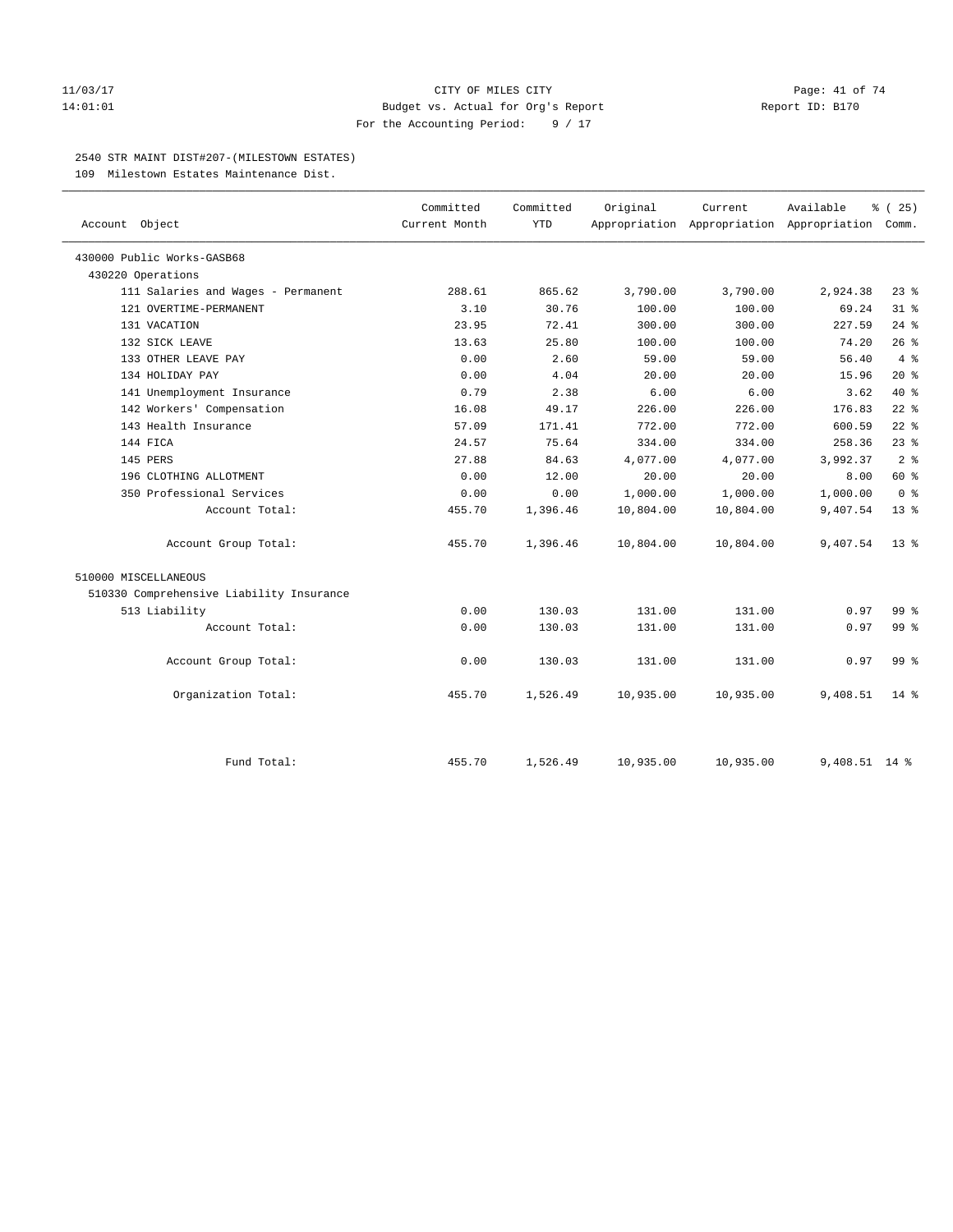#### $CITY$  OF MILES  $CITY$  and the contract of  $74$ 14:01:01 Budget vs. Actual for Org's Report Changer Report ID: B170 For the Accounting Period: 9 / 17

# 2701 Fire Grants

7 Fire

| Account Object                                                               | Committed<br>Current Month | Committed<br><b>YTD</b> | Original | Current<br>Appropriation Appropriation | Available<br>Appropriation | % (25)<br>Comm. |
|------------------------------------------------------------------------------|----------------------------|-------------------------|----------|----------------------------------------|----------------------------|-----------------|
| 420000 PUBLIC SAFETY-GASB68<br>420464 Fire-Turnouts/Accountability Sys Grant |                            |                         |          |                                        |                            |                 |
| 226 Clothing and Uniforms                                                    | 0.00                       | 0.00                    | 1,300.00 | 1,300.00                               | 1,300.00                   | 0 <sup>8</sup>  |
| Account Total:                                                               | 0.00                       | 0.00                    | 1,300.00 | 1,300.00                               | 1,300.00                   | 0 <sup>8</sup>  |
| Account Group Total:                                                         | 0.00                       | 0.00                    | 1,300.00 | 1,300.00                               | 1,300.00                   | 0 <sup>8</sup>  |
| Organization Total:                                                          | 0.00                       | 0.00                    | 1,300.00 | 1,300.00                               | 1,300.00                   | 0 <sup>8</sup>  |
|                                                                              |                            |                         |          |                                        |                            |                 |
| Fund Total:                                                                  | 0.00                       | 0.00                    | 1,300.00 | 1,300.00                               | 1,300.00                   | 0 <sup>8</sup>  |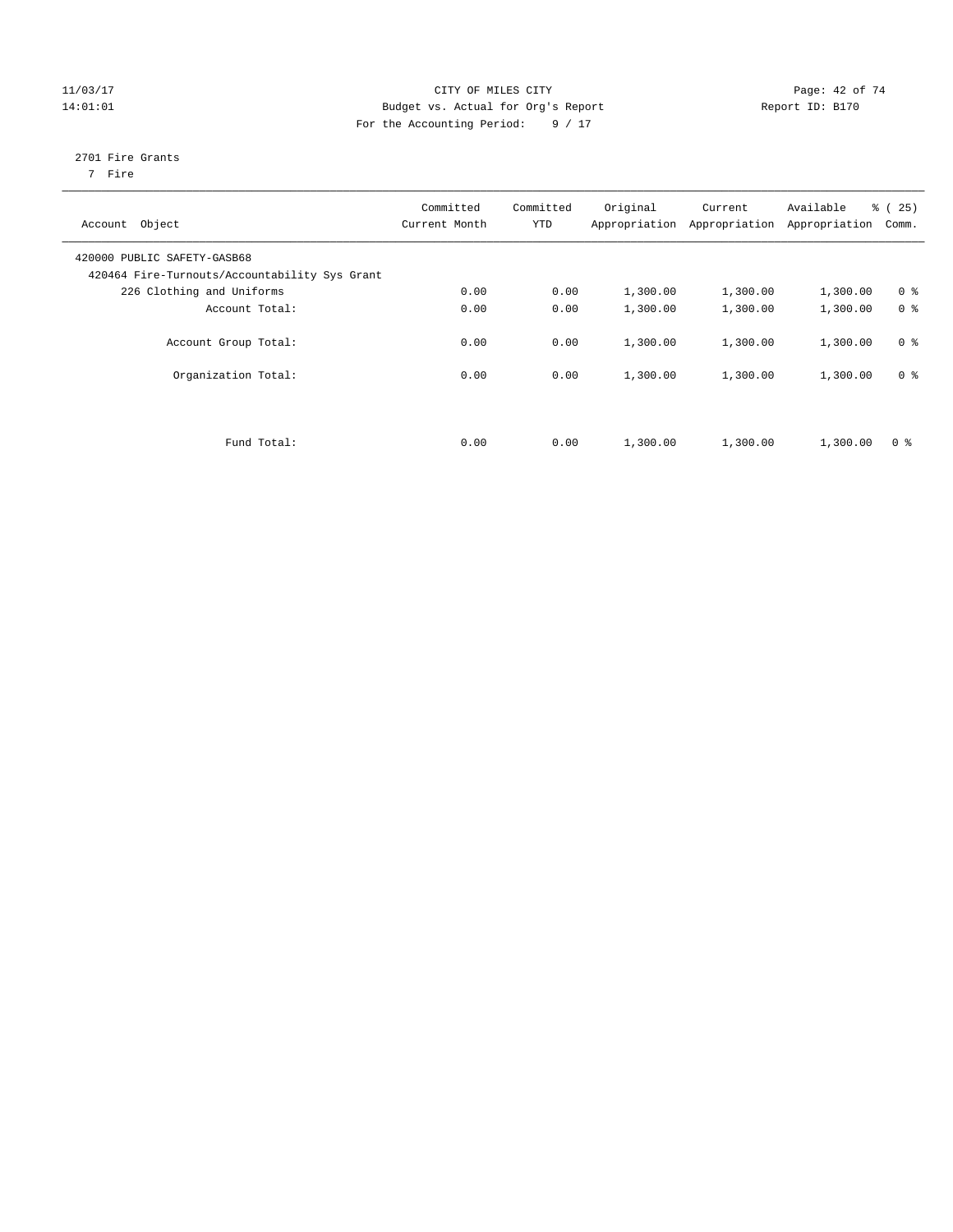#### 11/03/17 CITY OF MILES CITY Page: 43 of 74 14:01:01 Budget vs. Actual for Org's Report Report ID: B170 For the Accounting Period: 9 / 17

#### 2820 GAS TAX 34 Gas Tax

| Account Object                           | Committed<br>Current Month | Committed<br><b>YTD</b> | Original   | Current    | Available<br>Appropriation Appropriation Appropriation | % (25)<br>Comm. |
|------------------------------------------|----------------------------|-------------------------|------------|------------|--------------------------------------------------------|-----------------|
| 520000 OTHER FINANCING USES              |                            |                         |            |            |                                                        |                 |
| 521000 Interfund Operating Transfers Out |                            |                         |            |            |                                                        |                 |
| 820 Transfers to Other Funds             | 336.50                     | 1,009.50                | 4,038.00   | 4,038.00   | 3,028.50                                               | 25%             |
| Account Total:                           | 336.50                     | 1,009.50                | 4,038.00   | 4,038.00   | 3,028.50                                               | 25%             |
| 521204 TRANSFER:<br>SID 204              |                            |                         |            |            |                                                        |                 |
| 820 Transfers to Other Funds             | 0.00                       | 0.00                    | 86,420.00  | 86,420.00  | 86,420.00                                              | 0 <sup>8</sup>  |
| Account Total:                           | 0.00                       | 0.00                    | 86,420.00  | 86,420.00  | 86,420.00                                              | 0 <sup>8</sup>  |
| 521205 TRANSFER:<br>SID 205              |                            |                         |            |            |                                                        |                 |
| 820 Transfers to Other Funds             | 0.00                       | 0.00                    | 86,419.00  | 86,419.00  | 86,419.00                                              | 0 <sup>8</sup>  |
| Account Total:                           | 0.00                       | 0.00                    | 86,419.00  | 86,419.00  | 86, 419.00                                             | 0 <sup>8</sup>  |
| Account Group Total:                     | 336.50                     | 1,009.50                | 176,877.00 | 176,877.00 | 175,867.50                                             | 1 <sup>8</sup>  |
| Organization Total:                      | 336.50                     | 1,009.50                | 176,877.00 | 176,877.00 | 175,867.50                                             | 1 <sup>8</sup>  |
|                                          |                            |                         |            |            |                                                        |                 |
| Fund Total:                              | 336.50                     | 1,009.50                | 176,877.00 | 176,877.00 | 175,867.50                                             | 1 <sup>8</sup>  |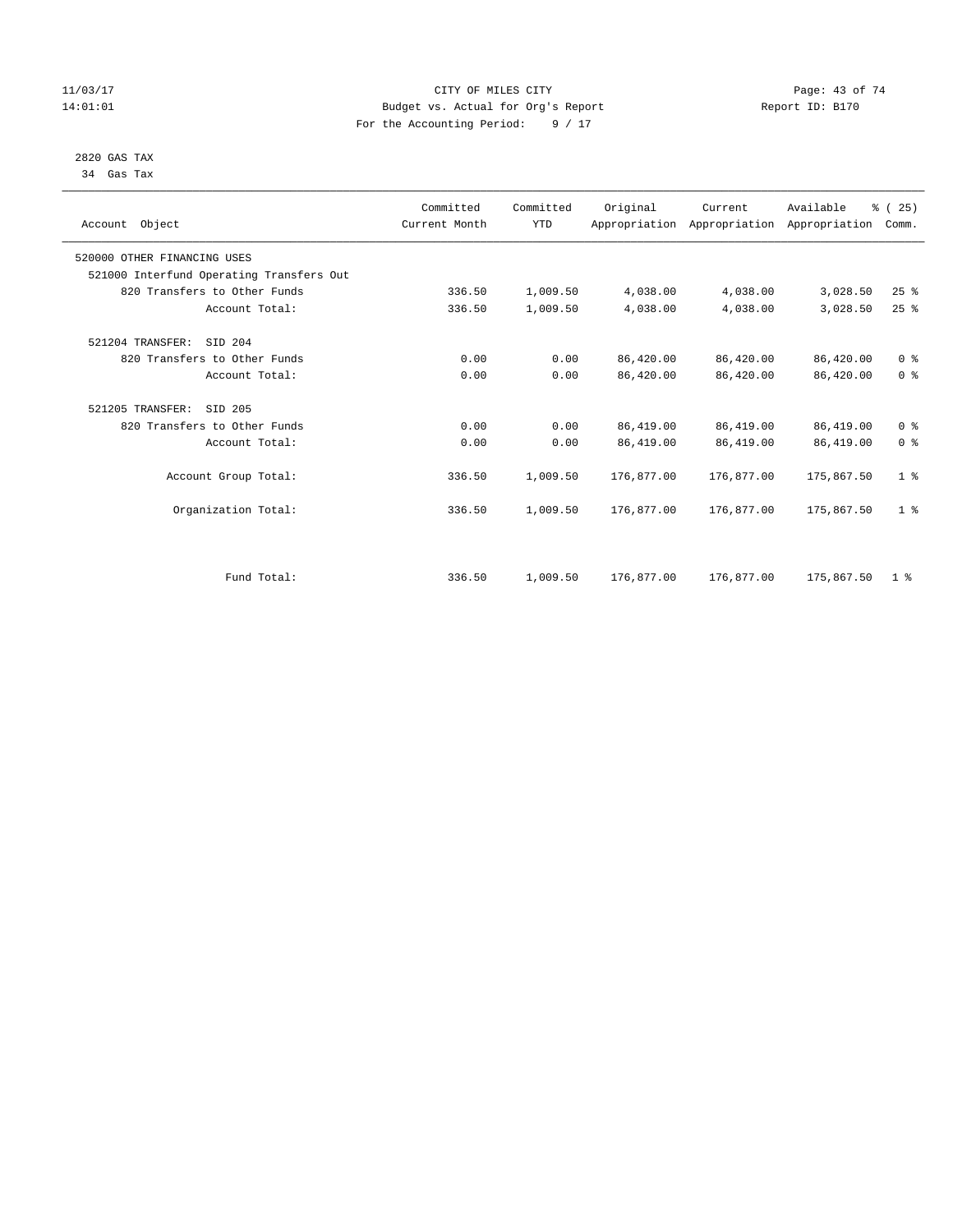#### 11/03/17 Page: 44 of 74 14:01:01 Budget vs. Actual for Org's Report Report ID: B170 For the Accounting Period: 9 / 17

#### 2821 HB473- Fuel Tax 95 HB473

| Account Object                                            | Committed<br>Current Month | Committed<br><b>YTD</b> | Original  | Current<br>Appropriation Appropriation | Available<br>Appropriation | % (25)<br>Comm. |
|-----------------------------------------------------------|----------------------------|-------------------------|-----------|----------------------------------------|----------------------------|-----------------|
| 430000 Public Works-GASB68<br>430233 Roadway/Re-surfacing |                            |                         |           |                                        |                            |                 |
| 935 HB473 Tax Match Program                               | 0.00                       | 0.00                    | 71,207.00 | 71,207.00                              | 71,207.00                  | 0 <sup>8</sup>  |
| Account Total:                                            | 0.00                       | 0.00                    | 71,207.00 | 71,207.00                              | 71,207.00                  | 0 <sup>8</sup>  |
| Account Group Total:                                      | 0.00                       | 0.00                    | 71,207.00 | 71,207.00                              | 71,207.00                  | 0 <sup>8</sup>  |
| Organization Total:                                       | 0.00                       | 0.00                    | 71,207.00 | 71,207.00                              | 71,207.00                  | 0 <sup>8</sup>  |
|                                                           |                            |                         |           |                                        |                            |                 |
| Fund Total:                                               | 0.00                       | 0.00                    | 71,207.00 | 71,207.00                              | 71,207.00                  | 0 %             |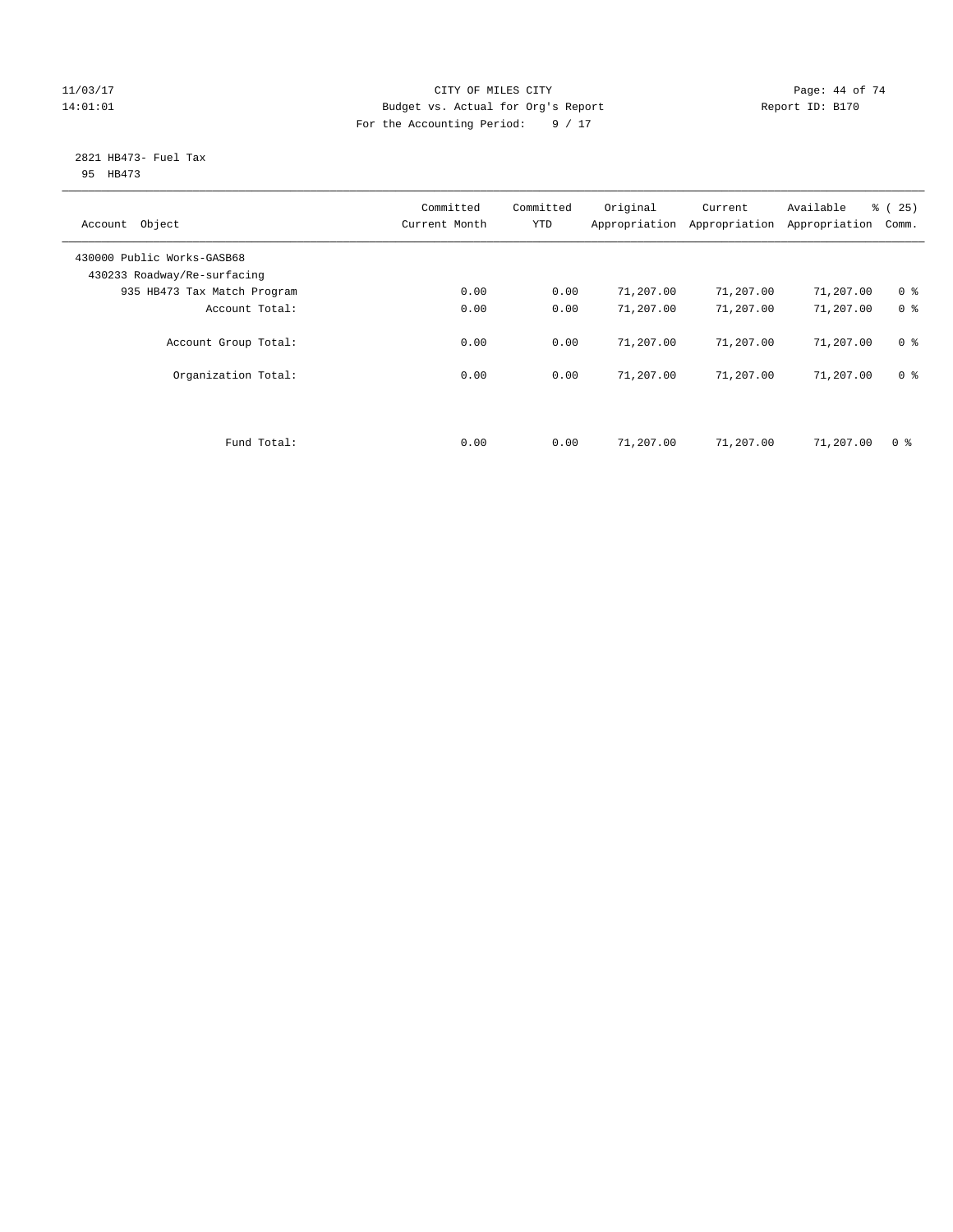#### 11/03/17 Page: 45 of 74 14:01:01 Budget vs. Actual for Org's Report Report ID: B170 For the Accounting Period: 9 / 17

2850 911 EMERGENCY

105 Enhanced 911

| Account Object                             | Committed<br>Current Month | Committed<br><b>YTD</b> | Original   | Current    | Available<br>Appropriation Appropriation Appropriation Comm. | % (25)          |
|--------------------------------------------|----------------------------|-------------------------|------------|------------|--------------------------------------------------------------|-----------------|
| 420000 PUBLIC SAFETY-GASB68                |                            |                         |            |            |                                                              |                 |
| 420140 Crime Control and Investigation(05) |                            |                         |            |            |                                                              |                 |
| 210 Office Supplies and Materials          | 0.00                       | 0.00                    | 1,000.00   | 1,000.00   | 1,000.00                                                     | 0 <sup>8</sup>  |
| 214 Small Items of Equipment               | 0.00                       | 0.00                    | 2,000.00   | 2,000.00   | 2,000.00                                                     | 0 <sup>8</sup>  |
| 220 Operating Expenses                     | 0.00                       | 0.00                    | 2,000.00   | 2,000.00   | 2,000.00                                                     | 0 <sup>8</sup>  |
| 311 Postage, Box Rent, Etc.                | 0.00                       | 0.00                    | 100.00     | 100.00     | 100.00                                                       | 0 <sup>°</sup>  |
| 320 Printing, Duplicating, Typing &        | 0.00                       | 0.00                    | 100.00     | 100.00     | 100.00                                                       | 0 <sup>8</sup>  |
| 334 Memberships, Registrations & Dues      | 0.00                       | 0.00                    | 100.00     | 100.00     | 100.00                                                       | 0 <sup>8</sup>  |
| 341 Electric Utility Services              | 46.45                      | 144.25                  | 600.00     | 600.00     | 455.75                                                       | $24$ %          |
| 345 Telephone                              | 13,376.62                  | 15,527.01               | 25,250.00  | 25,250.00  | 9,722.99                                                     | $61$ %          |
| 350 Professional Services                  | 0.00                       | 13,205.30               | 60,000.00  | 60,000.00  | 46,794.70                                                    | $22$ %          |
| 370 Travel                                 | 0.00                       | 0.00                    | 500.00     | 500.00     | 500.00                                                       | 0 <sup>8</sup>  |
| 380 Training Services                      | 0.00                       | 0.00                    | 2,000.00   | 2,000.00   | 2,000.00                                                     | 0 <sup>8</sup>  |
| 512 Insurance on Vehicles & Equipment      | 0.00                       | 139.29                  | 140.00     | 140.00     | 0.71                                                         | 99 <sub>8</sub> |
| 940 Machinery & Equipment                  | 0.00                       | 0.00                    | 20,000.00  | 20,000.00  | 20,000.00                                                    | 0 <sup>8</sup>  |
| 941 911 Eq & Software (2/01)               | 0.00                       | 0.00                    | 25,000.00  | 25,000.00  | 25,000.00                                                    | 0 <sup>8</sup>  |
| Account Total:                             | 13,423.07                  | 29,015.85               | 138,790.00 | 138,790.00 | 109,774.15                                                   | $21$ %          |
| Account Group Total:                       | 13,423.07                  | 29,015.85               | 138,790.00 | 138,790.00 | 109,774.15                                                   | $21$ %          |
| 520000 OTHER FINANCING USES                |                            |                         |            |            |                                                              |                 |
| 521000 Interfund Operating Transfers Out   |                            |                         |            |            |                                                              |                 |
| 820 Transfers to Other Funds               | 14,923.00                  | 14,923.00               | 59,693.00  | 59,693.00  | 44,770.00                                                    | $25$ %          |
| Account Total:                             | 14,923.00                  | 14,923.00               | 59,693.00  | 59,693.00  | 44,770.00                                                    | 25%             |
| Account Group Total:                       | 14,923.00                  | 14,923.00               | 59,693.00  | 59,693.00  | 44,770.00                                                    | 25%             |
| Organization Total:                        | 28,346.07                  | 43,938.85               | 198,483.00 | 198,483.00 | 154,544.15                                                   | $22$ %          |
|                                            |                            |                         |            |            |                                                              |                 |
| Fund Total:                                | 28, 346.07                 | 43,938.85               | 198,483.00 | 198,483.00 | 154,544.15                                                   | $22$ $%$        |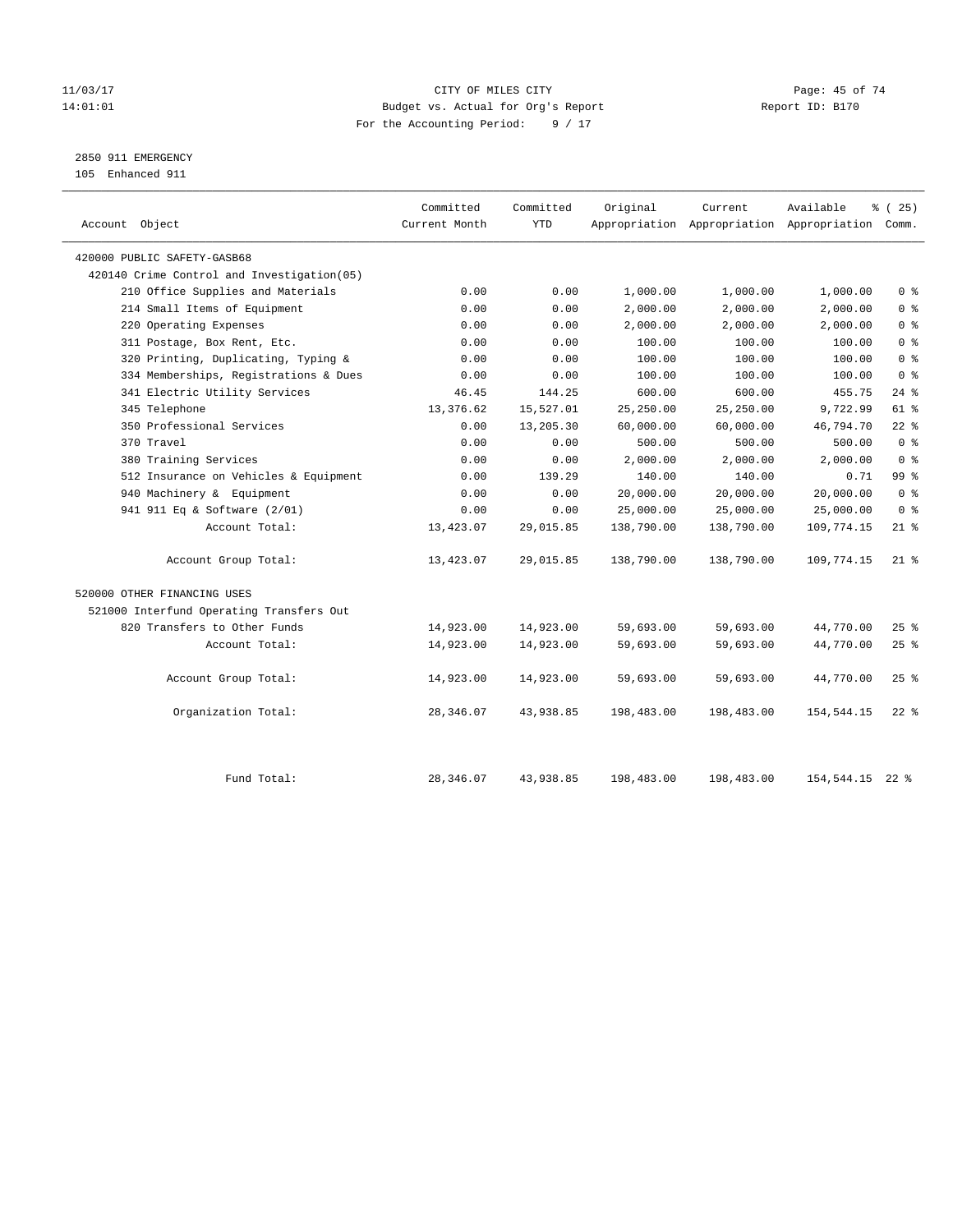#### 11/03/17 Page: 46 of 74 14:01:01 Budget vs. Actual for Org's Report Changer Report ID: B170 For the Accounting Period: 9 / 17

# 2880 LIBRARY GRANTS

39 Partners Program

| Account Object                                                      | Committed<br>Current Month | Committed<br><b>YTD</b> | Original<br>Appropriation | Current<br>Appropriation | Available<br>Appropriation | % (25)<br>Comm. |
|---------------------------------------------------------------------|----------------------------|-------------------------|---------------------------|--------------------------|----------------------------|-----------------|
| 460000 CULTURE AND RECREATION-GASB68<br>460100 Library Services(16) |                            |                         |                           |                          |                            |                 |
| 311 Postage, Box Rent, Etc.                                         | 267.50                     | 497.50                  | 4,900.00                  | 4,900.00                 | 4,402.50                   | $10*$           |
| 382 Books                                                           | 0.00                       | 0.00                    | 100.00                    | 100.00                   | 100.00                     | 0 <sup>8</sup>  |
| Account Total:                                                      | 267.50                     | 497.50                  | 5,000.00                  | 5,000.00                 | 4,502.50                   | $10*$           |
| Account Group Total:                                                | 267.50                     | 497.50                  | 5.000.00                  | 5.000.00                 | 4,502.50                   | 10 <sup>8</sup> |
| Organization Total:                                                 | 267.50                     | 497.50                  | 5.000.00                  | 5,000.00                 | 4,502.50                   | $10*$           |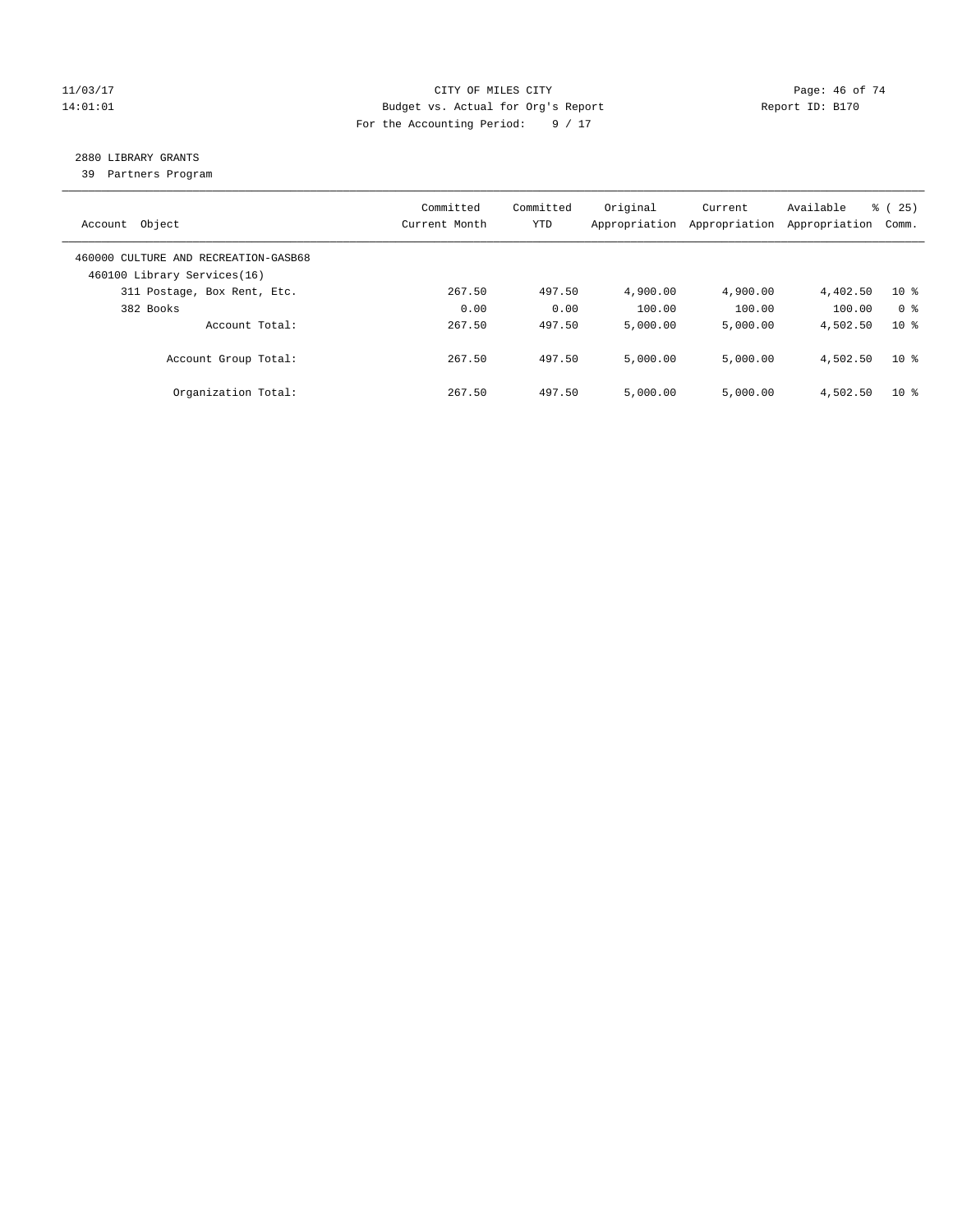#### 11/03/17 Page: 47 of 74 14:01:01 Budget vs. Actual for Org's Report Report ID: B170 For the Accounting Period: 9 / 17

#### 2880 LIBRARY GRANTS

41 Sagebrush Fed/Coal Sev Tax

| Object<br>Account                                                   | Committed<br>Current Month | Committed<br>YTD | Original<br>Appropriation | Current<br>Appropriation | Available<br>Appropriation | 8 (25)<br>Comm. |
|---------------------------------------------------------------------|----------------------------|------------------|---------------------------|--------------------------|----------------------------|-----------------|
| 460000 CULTURE AND RECREATION-GASB68<br>460100 Library Services(16) |                            |                  |                           |                          |                            |                 |
| 210 Office Supplies and Materials                                   | 0.00                       | 0.00             | 500.00                    | 500.00                   | 500.00                     | 0 <sup>8</sup>  |
| 214 Small Items of Equipment                                        | 0.00                       | 0.00             | 500.00                    | 500.00                   | 500.00                     | 0 <sup>8</sup>  |
| 350 Professional Services                                           | 0.00                       | 0.00             | 10,793.00                 | 10,793.00                | 10,793.00                  | 0 <sup>8</sup>  |
| 380 Training Services                                               | 0.00                       | 0.00             | 2,000.00                  | 2,000.00                 | 2,000.00                   | 0 <sup>8</sup>  |
| Account Total:                                                      | 0.00                       | 0.00             | 13,793.00                 | 13,793.00                | 13,793.00                  | 0 <sup>8</sup>  |
| Account Group Total:                                                | 0.00                       | 0.00             | 13,793.00                 | 13,793.00                | 13,793.00                  | 0 <sup>8</sup>  |
| Organization Total:                                                 | 0.00                       | 0.00             | 13,793.00                 | 13,793.00                | 13,793.00                  | 0 <sup>8</sup>  |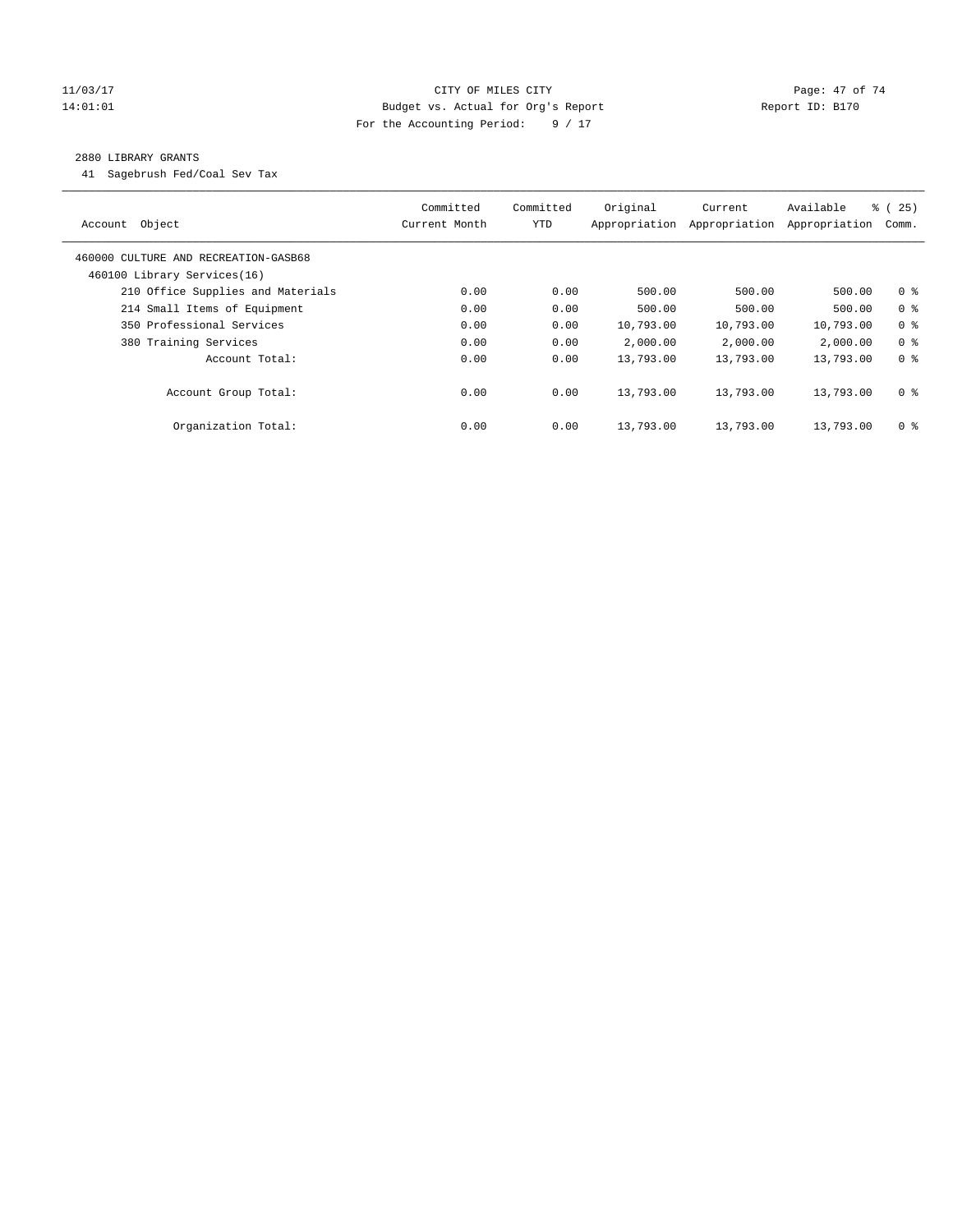#### 11/03/17 Page: 48 of 74 14:01:01 Budget vs. Actual for Org's Report Report ID: B170 For the Accounting Period: 9 / 17

#### 2880 LIBRARY GRANTS

43 State Aid Per Capita-Tech Serv

| Object<br>Account                                                   | Committed<br>Current Month | Committed<br><b>YTD</b> | Original  | Current<br>Appropriation Appropriation | Available<br>Appropriation | % (25)<br>Comm. |
|---------------------------------------------------------------------|----------------------------|-------------------------|-----------|----------------------------------------|----------------------------|-----------------|
| 460000 CULTURE AND RECREATION-GASB68<br>460100 Library Services(16) |                            |                         |           |                                        |                            |                 |
| 210 Office Supplies and Materials                                   | 0.00                       | 0.00                    | 1,000.00  | 1,000.00                               | 1,000.00                   | 0 <sup>8</sup>  |
| 350 Professional Services                                           | 0.00                       | 450.00                  | 15,558.00 | 15,558.00                              | 15,108.00                  | 3%              |
| 370 Travel                                                          | 0.00                       | 0.00                    | 5,000.00  | 5,000.00                               | 5,000.00                   | 0 <sup>8</sup>  |
| Account Total:                                                      | 0.00                       | 450.00                  | 21,558.00 | 21,558.00                              | 21,108.00                  | 2 <sup>8</sup>  |
| Account Group Total:                                                | 0.00                       | 450.00                  | 21,558.00 | 21,558.00                              | 21,108.00                  | 2 <sup>8</sup>  |
| Organization Total:                                                 | 0.00                       | 450.00                  | 21,558.00 | 21,558.00                              | 21,108.00                  | 2 <sup>8</sup>  |
|                                                                     |                            |                         |           |                                        |                            |                 |
| Fund Total:                                                         | 267.50                     | 947.50                  | 40,351.00 | 40,351.00                              | 39,403.50                  | 2 <sup>8</sup>  |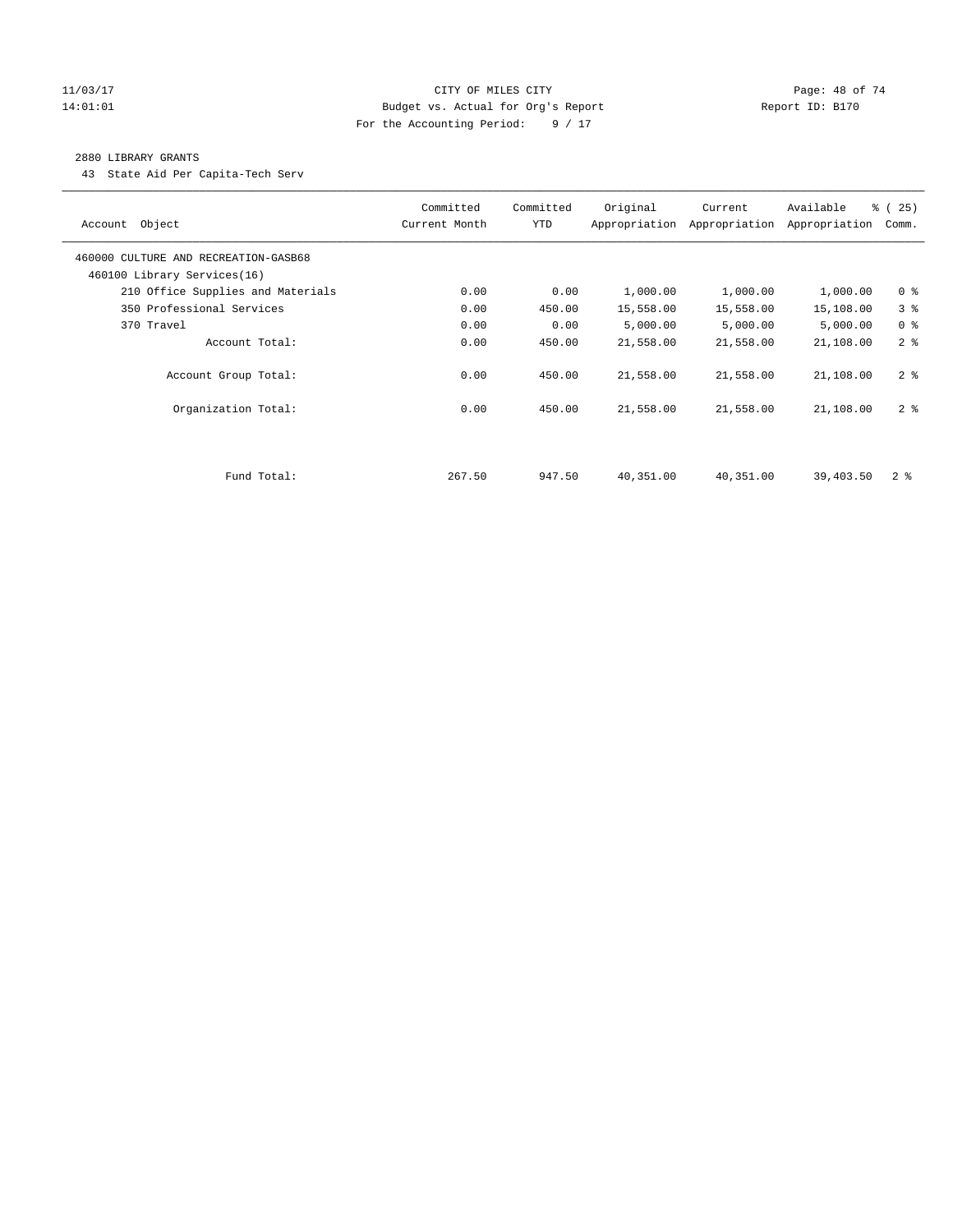#### 11/03/17 Page: 49 of 74 14:01:01 Budget vs. Actual for Org's Report Report ID: B170 For the Accounting Period: 9 / 17

# 2935 Historic Preservation

11 Historic Preservation

| Account Object                              | Committed<br>Current Month | Committed<br><b>YTD</b> | Original | Current<br>Appropriation Appropriation Appropriation | Available     | % (25)<br>Comm. |  |
|---------------------------------------------|----------------------------|-------------------------|----------|------------------------------------------------------|---------------|-----------------|--|
|                                             |                            |                         |          |                                                      |               |                 |  |
| 460000 CULTURE AND RECREATION-GASB68        |                            |                         |          |                                                      |               |                 |  |
| 460461 Historic Preservation-Administration |                            |                         |          |                                                      |               |                 |  |
| 111 Salaries and Wages - Permanent          | 129.41                     | 460.92                  | 2,061.00 | 2,061.00                                             | 1,600.08      | $22$ $%$        |  |
| 131 VACATION                                | 37.51                      | 45.94                   | 33.00    | 33.00                                                | $-12.94$      | 139 %           |  |
| 132 SICK LEAVE                              | 16.80                      | 42.09                   | 33.00    | 33.00                                                | $-9.09$       | $128$ %         |  |
| 133 OTHER LEAVE PAY                         | 0.00                       | 1.30                    | 190.00   | 190.00                                               | 188.70        | 1 <sup>8</sup>  |  |
| 141 Unemployment Insurance                  | 0.46                       | 1.40                    | 4.00     | 4.00                                                 | 2.60          | 35%             |  |
| 142 Workers' Compensation                   | 2.07                       | 6.31                    | 28.00    | 28.00                                                | 21.69         | $23$ $%$        |  |
| 143 Health Insurance                        | 3.02                       | 9.04                    | 0.00     | 0.00                                                 | $-9.04$       | $***$ 8         |  |
| 144 FICA                                    | 14.11                      | 42.85                   | 177.00   | 177.00                                               | 134.15        | $24$ $%$        |  |
| 145 PERS                                    | 15.64                      | 46.59                   | 196.00   | 196.00                                               | 149.41        | $24$ $%$        |  |
| 196 CLOTHING ALLOTMENT                      | 0.00                       | 9.75                    | 0.00     | 0.00                                                 | $-9.75$       | $***$ 8         |  |
| 210 Office Supplies and Materials           | 86.05                      | 86.54                   | 2,000.00 | 2,000.00                                             | 1,913.46      | 4%              |  |
| 220 Operating Expenses                      | 0.00                       | 724.00                  | 4,505.00 | 4,505.00                                             | 3,781.00      | 16 <sup>°</sup> |  |
| 311 Postage, Box Rent, Etc.                 | 0.00                       | 3.21                    | 0.00     | 0.00                                                 | $-3.21$       | $***$ $-$       |  |
| 370 Travel                                  | 88.44                      | 356.60                  | 673.00   | 673.00                                               | 316.40        | 53%             |  |
| Account Total:                              | 393.51                     | 1,836.54                | 9,900.00 | 9,900.00                                             | 8,063.46      | 19 <sup>8</sup> |  |
| Account Group Total:                        | 393.51                     | 1,836.54                | 9,900.00 | 9,900.00                                             | 8,063.46      | 19 <sup>°</sup> |  |
| Organization Total:                         | 393.51                     | 1,836.54                | 9,900.00 | 9,900.00                                             | 8,063.46      | 19 <sup>8</sup> |  |
| Fund Total:                                 | 393.51                     | 1,836.54                | 9,900.00 | 9,900.00                                             | 8,063.46 19 % |                 |  |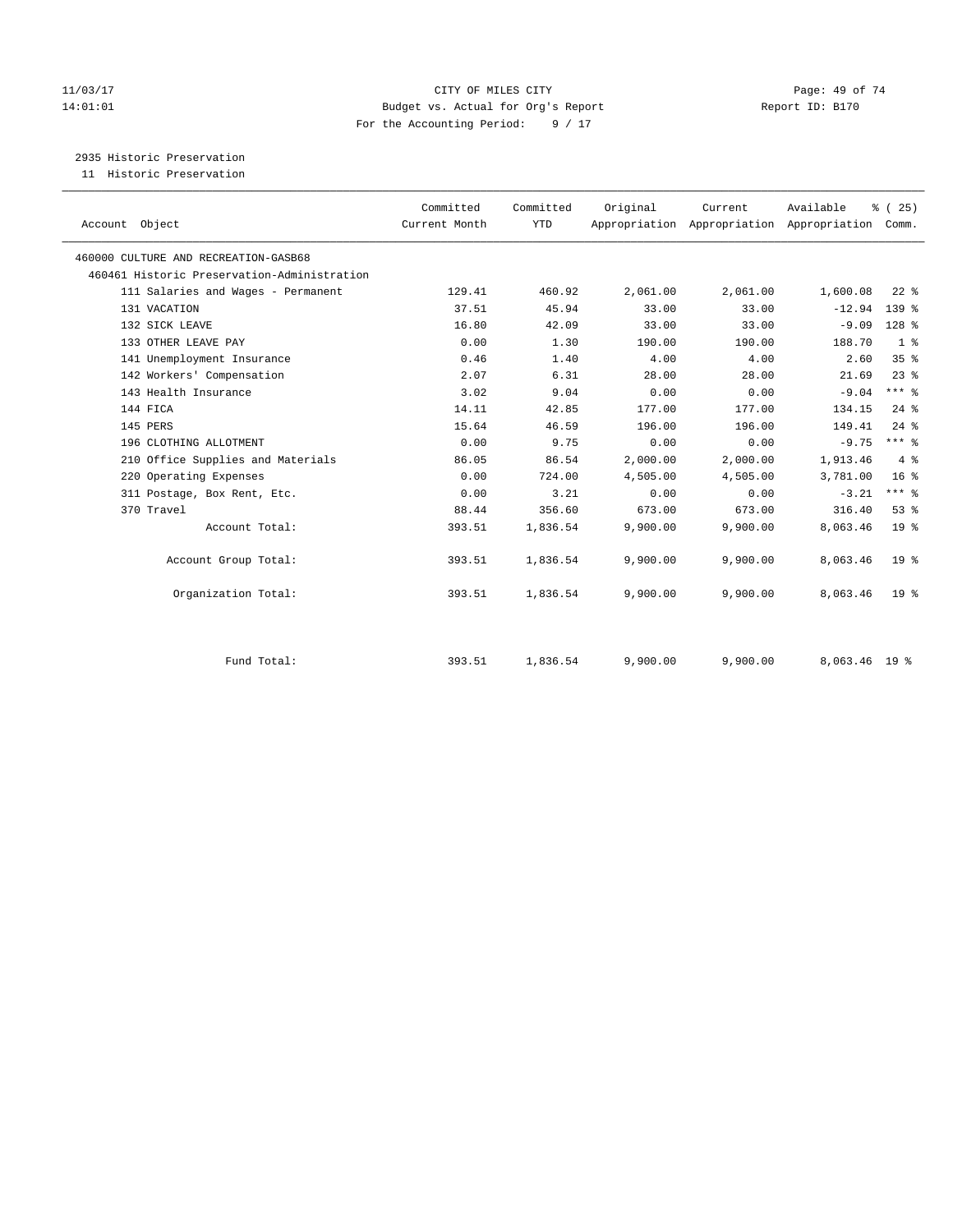#### 11/03/17 Page: 50 of 74 14:01:01 Budget vs. Actual for Org's Report Report ID: B170 For the Accounting Period: 9 / 17

————————————————————————————————————————————————————————————————————————————————————————————————————————————————————————————————————

#### 2985 RETIRED SENIOR VOLUNTEER PROG (RSVP)

15 Retired Senior Volunteer Program

|                                            | Committed     | Committed | Original  | Current                                         | Available | 8 (25)         |
|--------------------------------------------|---------------|-----------|-----------|-------------------------------------------------|-----------|----------------|
| Account Object                             | Current Month | YTD       |           | Appropriation Appropriation Appropriation Comm. |           |                |
| 450000 Social and Economic Services-GASB68 |               |           |           |                                                 |           |                |
| 450330 RSVP Non-Federal                    |               |           |           |                                                 |           |                |
| 111 Salaries and Wages - Permanent         | 88.39         | 264.74    | 1,200.00  | 1,200.00                                        | 935.26    | $22$ %         |
| 131 VACATION                               | 0.00          | 18.39     | 0.00      | 0.00                                            | $-18.39$  | $***$ $%$      |
| 132 SICK LEAVE                             | 0.00          | 5.19      | 0.00      | 0.00                                            | $-5.19$   | *** 응          |
| 133 OTHER LEAVE PAY                        | 11.54         | 11.54     | 0.00      | 0.00                                            | $-11.54$  | $***$ $-$      |
| 141 Unemployment Insurance                 | 0.26          | 0.77      | 6.00      | 6.00                                            | 5.23      | $13*$          |
| 142 Workers' Compensation                  | 1.13          | 3.38      | 15.00     | 15.00                                           | 11.62     | $23$ %         |
| 143 Health Insurance                       | 17.40         | 52.26     | 0.00      | 0.00                                            | $-52.26$  | $***$ $-$      |
| 144 FICA                                   | 7.65          | 22.97     | 92.00     | 92.00                                           | 69.03     | $25$ %         |
| 145 PERS                                   | 8.47          | 27.41     | 83.00     | 83.00                                           | 55.59     | 33%            |
| 210 Office Supplies and Materials          | 0.00          | 0.00      | 3,000.00  | 3,000.00                                        | 3,000.00  | 0 <sup>8</sup> |
| 220 Operating Expenses                     | 0.00          | 25.00     | 4,508.00  | 4,508.00                                        | 4,483.00  | 1 <sup>°</sup> |
| 311 Postage, Box Rent, Etc.                | 0.00          | 0.00      | 750.00    | 750.00                                          | 750.00    | 0 <sup>8</sup> |
| 345 Telephone                              | 0.00          | 118.38    | 1,440.00  | 1,440.00                                        | 1,321.62  | 8 %            |
| 370 Travel                                 | 700.00        | 700.00    | 300.00    | 300.00                                          | $-400.00$ | $233$ $%$      |
| 379 Other Travel                           | 0.00          | 0.00      | 600.00    | 600.00                                          | 600.00    | 0 <sup>8</sup> |
| 512 Insurance on Vehicles & Equipment      | 0.00          | 0.00      | 545.00    | 545.00                                          | 545.00    | 0 <sup>8</sup> |
| 513 Liability                              | 0.00          | 0.00      | 545.00    | 545.00                                          | 545.00    | 0 <sup>8</sup> |
| Account Total:                             | 834.84        | 1,250.03  | 13,084.00 | 13,084.00                                       | 11,833.97 | $10*$          |
|                                            |               |           |           |                                                 |           |                |
| 450340 RSVP FEDERAL GRANT- FALLON/CUSTER   |               |           |           |                                                 |           |                |
| 111 Salaries and Wages - Permanent         | 3,540.35      | 10,597.91 | 48,000.00 | 48,000.00                                       | 37,402.09 | $22$ %         |
| 131 VACATION                               | 0.00          | 735.63    | 0.00      | 0.00                                            | $-735.63$ | $***$ $-$      |
| 132 SICK LEAVE                             | 0.00          | 206.88    | 0.00      | 0.00                                            | $-206.88$ | $***$ $-$      |
| 133 OTHER LEAVE PAY                        | 459.72        | 459.72    | 0.00      | 0.00                                            | $-459.72$ | $***$ $%$      |
| 141 Unemployment Insurance                 | 10.00         | 30.01     | 216.00    | 216.00                                          | 185.99    | $14*$          |
| 142 Workers' Compensation                  | 45.01         | 135.04    | 596.00    | 596.00                                          | 460.96    | $23$ $%$       |
| 143 Health Insurance                       | 696.95        | 2,090.79  | 8,064.00  | 8,064.00                                        | 5,973.21  | 26%            |
| 144 FICA                                   | 306.01        | 918.01    | 3,672.00  | 3,672.00                                        | 2,753.99  | 25%            |
| 145 PERS                                   | 338.81        | 1,014.42  | 3,312.00  | 3,312.00                                        | 2,297.58  | $31$ %         |
| 210 Office Supplies and Materials          | 30.34         | 94.67     | 1,429.00  | 1,429.00                                        | 1,334.33  | 7 <sup>°</sup> |
| 220 Operating Expenses                     | 0.00          | 0.00      | 1,550.00  | 1,550.00                                        | 1,550.00  | 0 <sup>8</sup> |
| 311 Postage, Box Rent, Etc.                | 68.86         | 128.50    | 293.00    | 293.00                                          | 164.50    | 44 %           |
| 330 Publicity, Subscriptions & Dues        | 0.00          | 159.60    | 145.00    | 145.00                                          | $-14.60$  | 110 %          |
| 334 Memberships, Registrations & Dues      | 0.00          | 75.00     | 175.00    | 175.00                                          | 100.00    | $43$ %         |
| 345 Telephone                              | 120.33        | 120.33    | 0.00      | 0.00                                            | $-120.33$ | $***$ $%$      |
| 370 Travel                                 | 1,471.22      | 1,471.22  | 6,114.00  | 6,114.00                                        | 4,642.78  | $24$ %         |
| 530 Rent                                   | 0.00          | 2,505.00  | 5,010.00  | 5,010.00                                        | 2,505.00  | 50%            |
| Account Total:                             | 7,087.60      | 20,742.73 | 78,576.00 | 78,576.00                                       | 57,833.27 | 26 %           |
| 450351 RSVP-Excess                         |               |           |           |                                                 |           |                |
| 111 Salaries and Wages - Permanent         | 0.00          | 0.00      | 1,968.00  | 1,968.00                                        | 1,968.00  | 0 <sup>8</sup> |
| 141 Unemployment Insurance                 | 0.00          | 0.00      | 9.00      | 9.00                                            | 9.00      | 0 <sup>°</sup> |
| 142 Workers' Compensation                  | 0.00          | 0.00      | 25.00     | 25.00                                           | 25.00     | $0$ %          |
| 143 Health Insurance                       | 0.00          | 0.00      | 336.00    | 336.00                                          | 336.00    | 0 <sup>8</sup> |
| 144 FICA                                   | 0.00          | 0.00      | 151.00    | 151.00                                          | 151.00    | 0 <sup>8</sup> |
| 145 PERS                                   | 0.00          | 0.00      | 136.00    | 136.00                                          | 136.00    | $0$ %          |
| 220 Operating Expenses                     | 53.31         | 1,380.28  | 2,200.00  | 2,200.00                                        | 819.72    | 63 %           |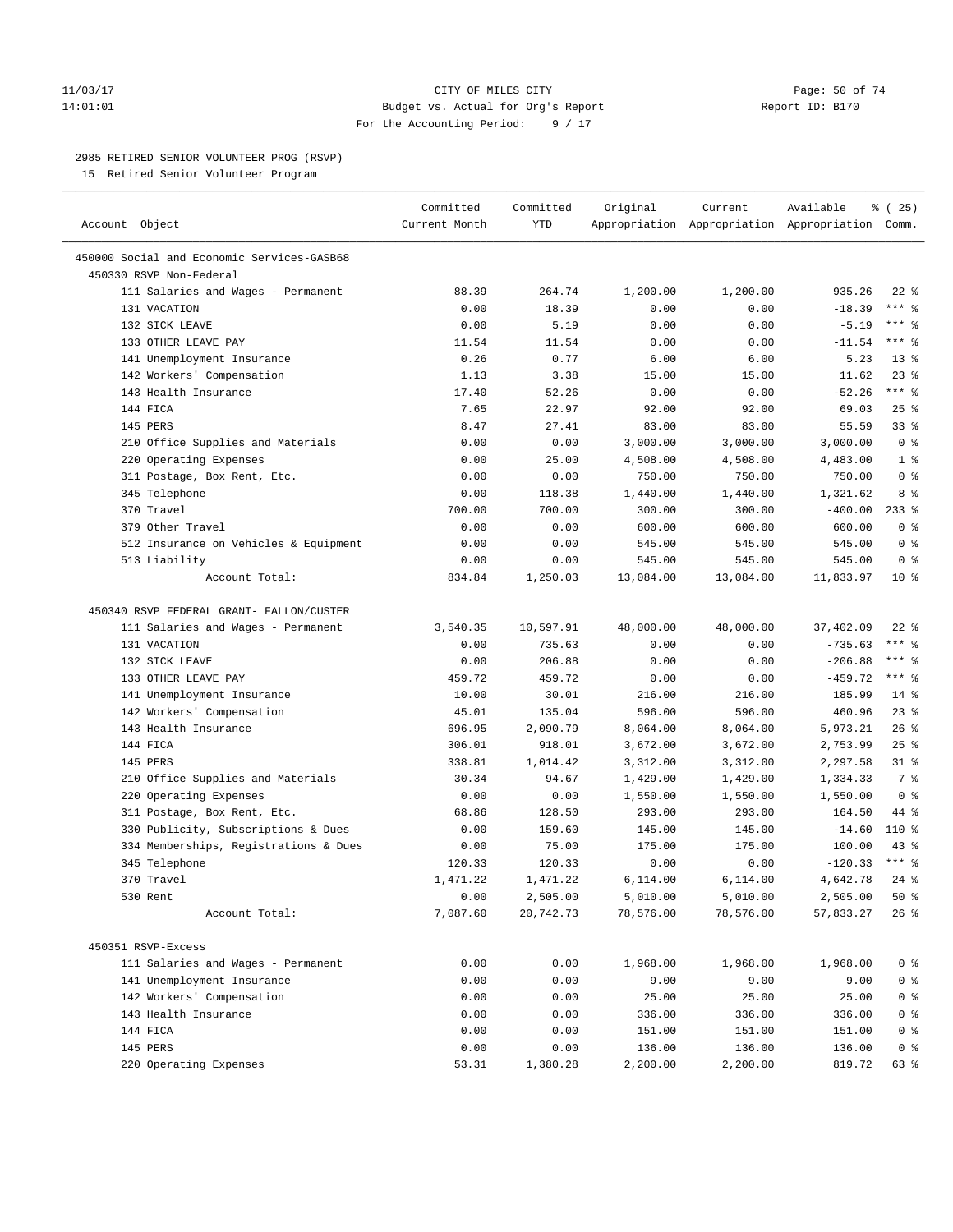#### 11/03/17 Page: 51 of 74 14:01:01 Budget vs. Actual for Org's Report Report ID: B170 For the Accounting Period: 9 / 17

#### 2985 RETIRED SENIOR VOLUNTEER PROG (RSVP)

15 Retired Senior Volunteer Program

| Object<br>Account    | Committed<br>Current Month | Committed<br>YTD | Original<br>Appropriation | Current<br>Appropriation | Available<br>Appropriation | $\frac{1}{6}$ ( 25 )<br>Comm. |
|----------------------|----------------------------|------------------|---------------------------|--------------------------|----------------------------|-------------------------------|
| Account Total:       | 53.31                      | 1,380.28         | 4,825.00                  | 4,825.00                 | 3,444.72                   | 298                           |
| Account Group Total: | 7,975.75                   | 23, 373.04       | 96,485.00                 | 96,485.00                | 73,111.96                  | $24$ %                        |
| Organization Total:  | 7,975.75                   | 23, 373.04       | 96,485.00                 | 96,485.00                | 73, 111, 96                | $24$ $\frac{6}{6}$            |
|                      |                            |                  |                           |                          |                            |                               |
| Fund Total:          | 7.975.75                   | 23, 373.04       | 96,485.00                 | 96,485.00                | 73,111.96                  | 24 %                          |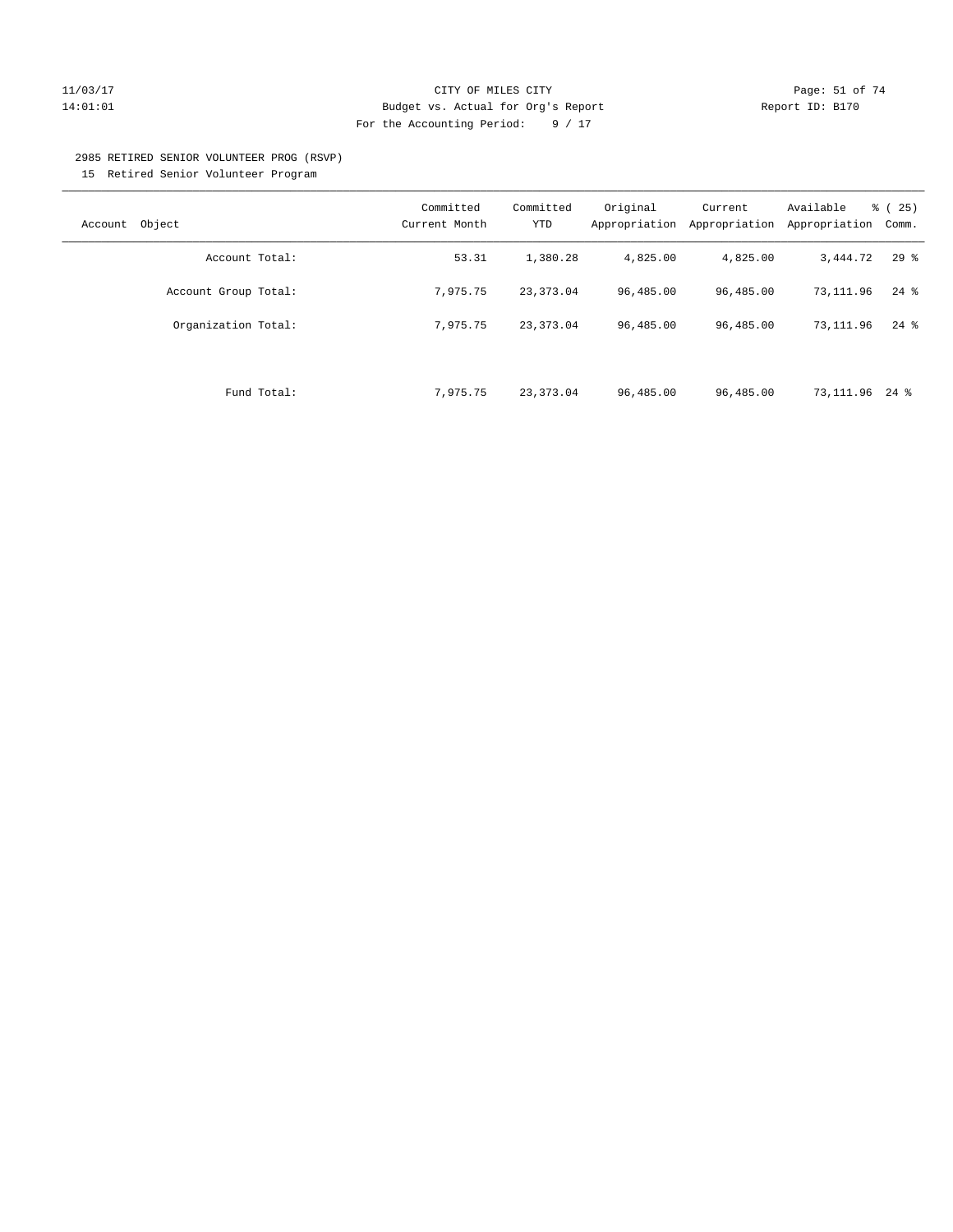#### 11/03/17 Page: 52 of 74 14:01:01 Budget vs. Actual for Org's Report Report ID: B170 For the Accounting Period: 9 / 17

#### 3670 SID 211 110 SID # 211

| Account Object                     | Committed<br>Current Month | Committed<br><b>YTD</b> | Original | Current<br>Appropriation Appropriation | Available<br>Appropriation | % (25)<br>Comm. |
|------------------------------------|----------------------------|-------------------------|----------|----------------------------------------|----------------------------|-----------------|
| 490000 DEBT SERVICE                |                            |                         |          |                                        |                            |                 |
| 490500 Other Debt Service Payments |                            |                         |          |                                        |                            |                 |
| 643 Principal- SID 211             | 0.00                       | 1,853.01                | 3,713.00 | 3,713.00                               | 1,859.99                   | $50*$           |
| 644 Interest- SID 211              | 0.00                       | 671.37                  | 1,331.00 | 1,331.00                               | 659.63                     | $50*$           |
| Account Total:                     | 0.00                       | 2,524.38                | 5,044.00 | 5,044.00                               | 2,519.62                   | $50*$           |
| Account Group Total:               | 0.00                       | 2,524.38                | 5,044.00 | 5,044.00                               | 2,519.62                   | $50*$           |
| Organization Total:                | 0.00                       | 2,524.38                | 5,044.00 | 5,044.00                               | 2,519.62                   | $50*$           |
|                                    |                            |                         |          |                                        |                            |                 |
| Fund Total:                        | 0.00                       | 2,524.38                | 5,044.00 | 5,044.00                               | 2,519.62                   | $50*$           |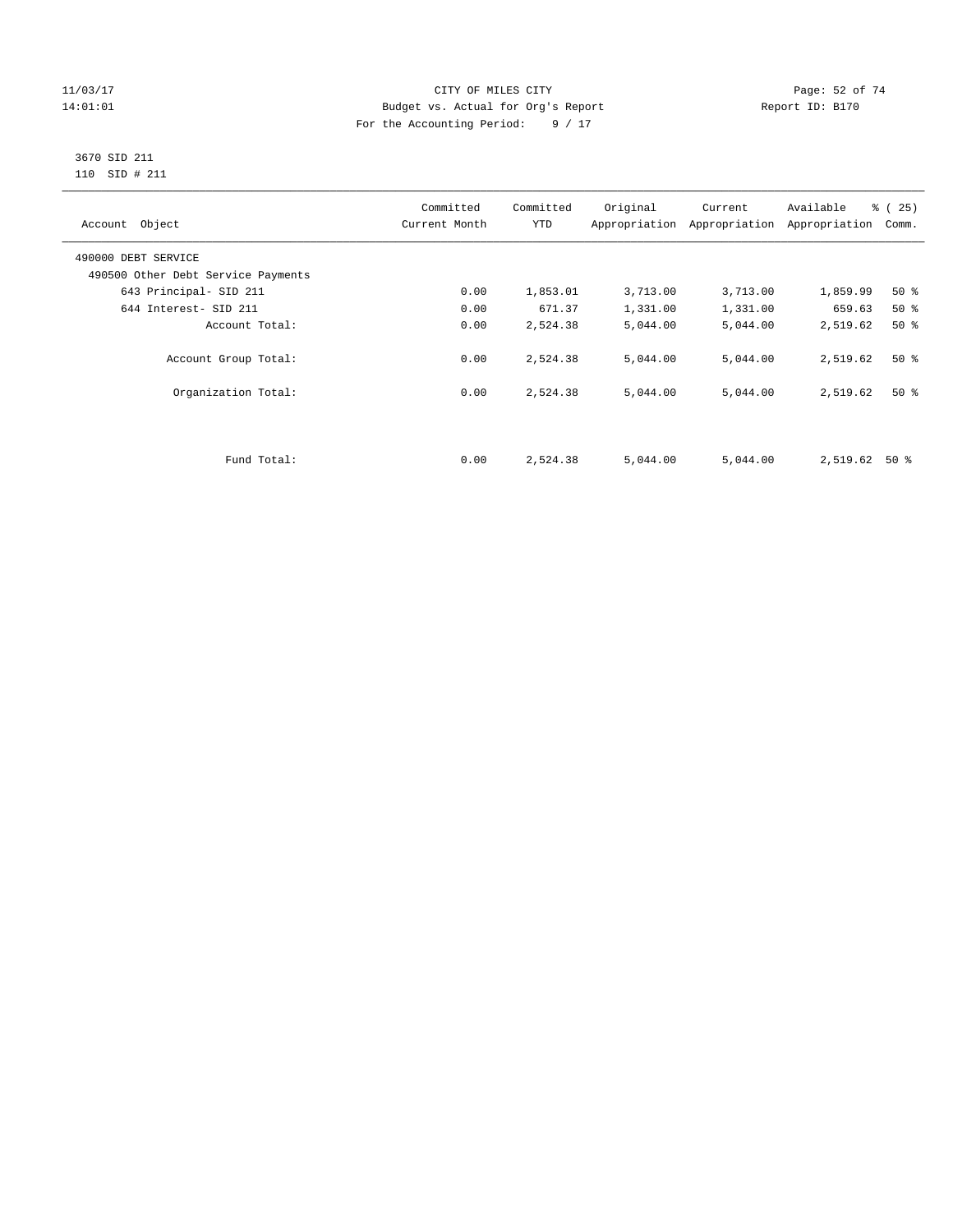#### 11/03/17 Page: 53 of 74 14:01:01 Budget vs. Actual for Org's Report Report ID: B170 For the Accounting Period: 9 / 17

#### 4000 General Fund Capitol Improvement Fund

501 Capital Purchases

| Account Object                                                     | Committed<br>Current Month | Committed<br><b>YTD</b> | Original  | Current<br>Appropriation Appropriation | Available<br>Appropriation | % (25)<br>Comm. |
|--------------------------------------------------------------------|----------------------------|-------------------------|-----------|----------------------------------------|----------------------------|-----------------|
| 410000 GENERAL GOVERNMENTGASB68<br>410100 Legislative Services(02) |                            |                         |           |                                        |                            |                 |
| 940 Machinery & Equipment                                          | 3,167.32                   | 3,167.32                | 68,739.00 | 68,739.00                              | 65,571.68                  | 5 <sup>8</sup>  |
| Account Total:                                                     | 3,167.32                   | 3,167.32                | 68,739.00 | 68,739.00                              | 65,571.68                  | 5 <sup>8</sup>  |
| Account Group Total:                                               | 3,167.32                   | 3,167.32                | 68,739.00 | 68,739.00                              | 65,571.68                  | 5 <sup>8</sup>  |
| Organization Total:                                                | 3,167.32                   | 3,167.32                | 68,739.00 | 68,739.00                              | 65,571.68                  | 5 <sup>8</sup>  |
|                                                                    |                            |                         |           |                                        |                            |                 |
| Fund Total:                                                        | 3,167.32                   | 3,167.32                | 68,739.00 | 68,739.00                              | 65,571.68                  | 5 <sup>8</sup>  |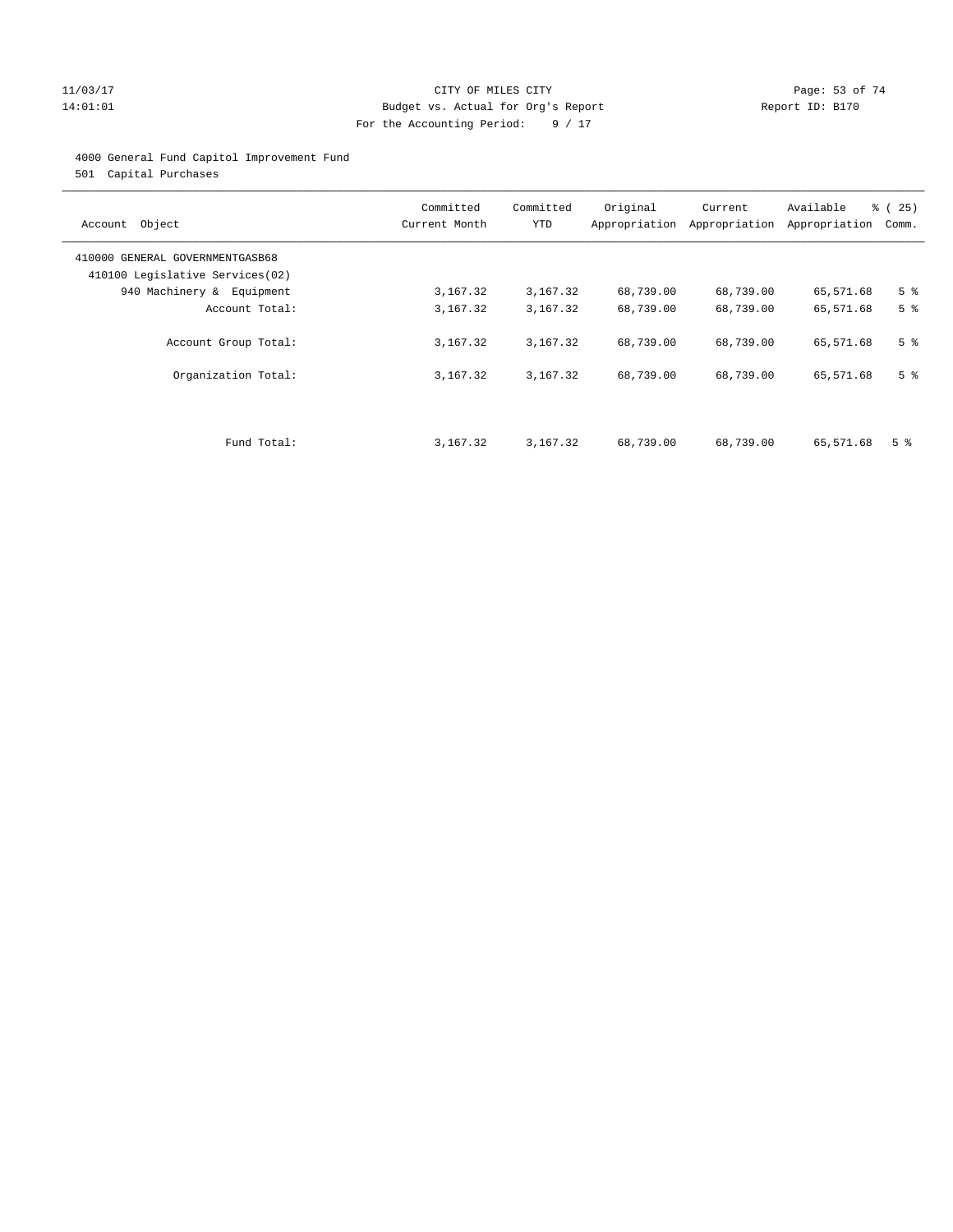#### 11/03/17 Page: 54 of 74 14:01:01 Budget vs. Actual for Org's Report Report ID: B170 For the Accounting Period: 9 / 17

#### 4050 Ambulance Capital Improvement Fund

10 Ambulance

| Account Object                                                             | Committed<br>Current Month | Committed<br><b>YTD</b> | Original  | Current<br>Appropriation Appropriation | Available<br>Appropriation | % (25)<br>Comm. |
|----------------------------------------------------------------------------|----------------------------|-------------------------|-----------|----------------------------------------|----------------------------|-----------------|
| 420000 PUBLIC SAFETY-GASB68<br>420730 Emergency Medical Services-Ambulance |                            |                         |           |                                        |                            |                 |
| 940 Machinery & Equipment                                                  | 0.00                       | 0.00                    | 13,779.00 | 13,779.00                              | 13,779.00                  | 0 <sup>8</sup>  |
| Account Total:                                                             | 0.00                       | 0.00                    | 13,779.00 | 13,779.00                              | 13,779.00                  | 0 <sup>8</sup>  |
| Account Group Total:                                                       | 0.00                       | 0.00                    | 13,779.00 | 13,779.00                              | 13,779.00                  | 0 <sup>8</sup>  |
| Organization Total:                                                        | 0.00                       | 0.00                    | 13,779.00 | 13,779.00                              | 13,779.00                  | 0 <sup>8</sup>  |
|                                                                            |                            |                         |           |                                        |                            |                 |
| Fund Total:                                                                | 0.00                       | 0.00                    | 13,779.00 | 13,779.00                              | 13,779.00                  | 0 %             |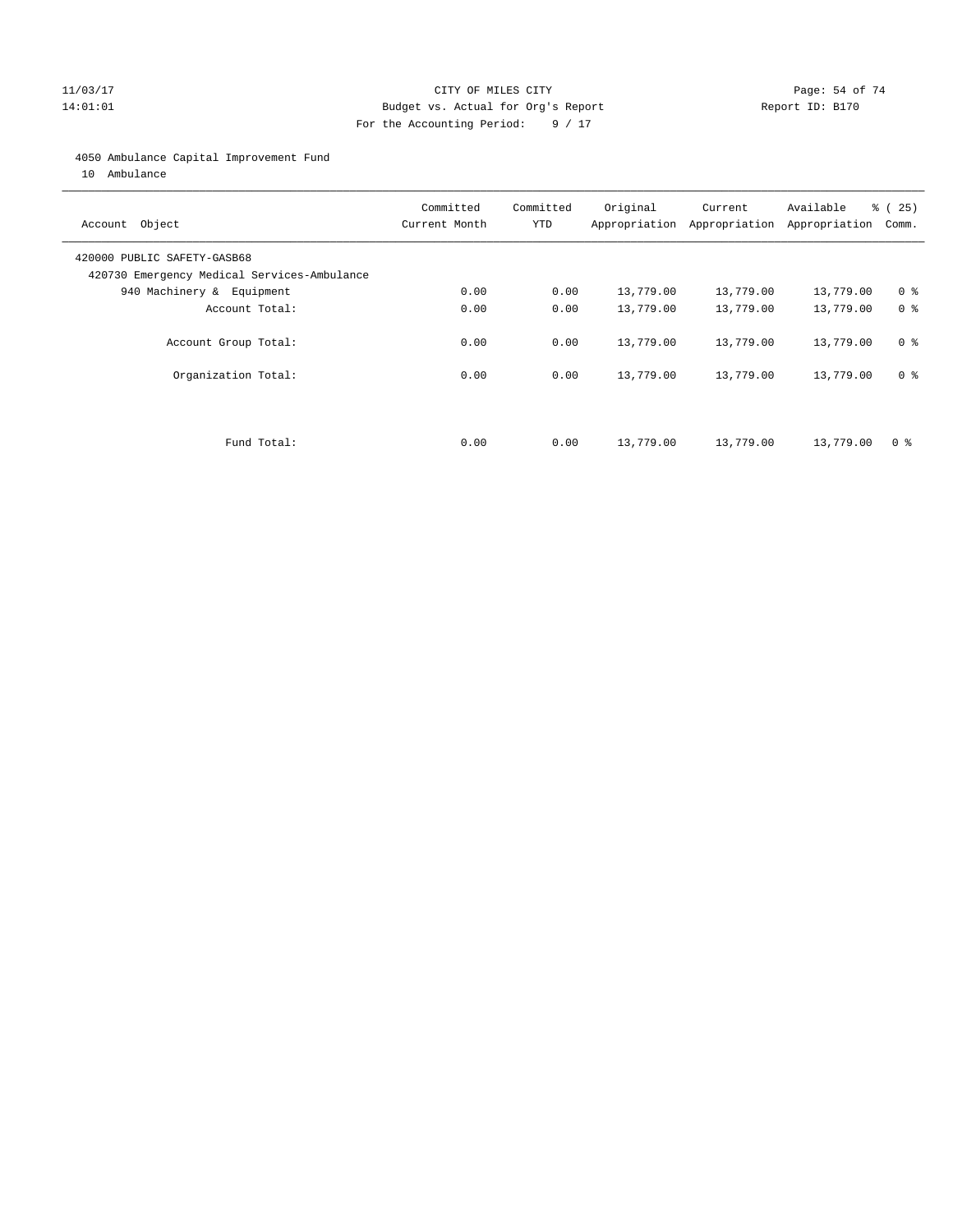#### 11/03/17 Page: 55 of 74 14:01:01 Budget vs. Actual for Org's Report Report ID: B170 For the Accounting Period: 9 / 17

#### 4060 CAPITAL IMPROV-PUBLIC WORKS

911 Public Works Operations

| Object<br>Account                                         | Committed<br>Current Month | Committed<br><b>YTD</b> | Original<br>Appropriation | Current<br>Appropriation | Available<br>Appropriation | % (25)<br>Comm.                  |
|-----------------------------------------------------------|----------------------------|-------------------------|---------------------------|--------------------------|----------------------------|----------------------------------|
| 430000 Public Works-GASB68<br>430233 Roadway/Re-surfacing |                            |                         |                           |                          |                            |                                  |
| 940 Machinery & Equipment                                 | 0.00                       | 0.00                    | 100,000.00                | 100,000.00               | 100,000.00                 | 0 <sup>8</sup>                   |
| Account Total:                                            | 0.00                       | 0.00                    | 100,000.00                | 100,000.00               | 100,000.00                 | 0 <sup>8</sup>                   |
| Account Group Total:<br>Organization Total:               | 0.00<br>0.00               | 0.00<br>0.00            | 100,000.00<br>100,000.00  | 100,000.00<br>100,000.00 | 100,000.00<br>100,000.00   | 0 <sup>8</sup><br>0 <sup>8</sup> |
|                                                           |                            |                         |                           |                          |                            |                                  |
| Fund Total:                                               | 0.00                       | 0.00                    | 100,000.00                | 100,000.00               | 100,000.00                 | 0 %                              |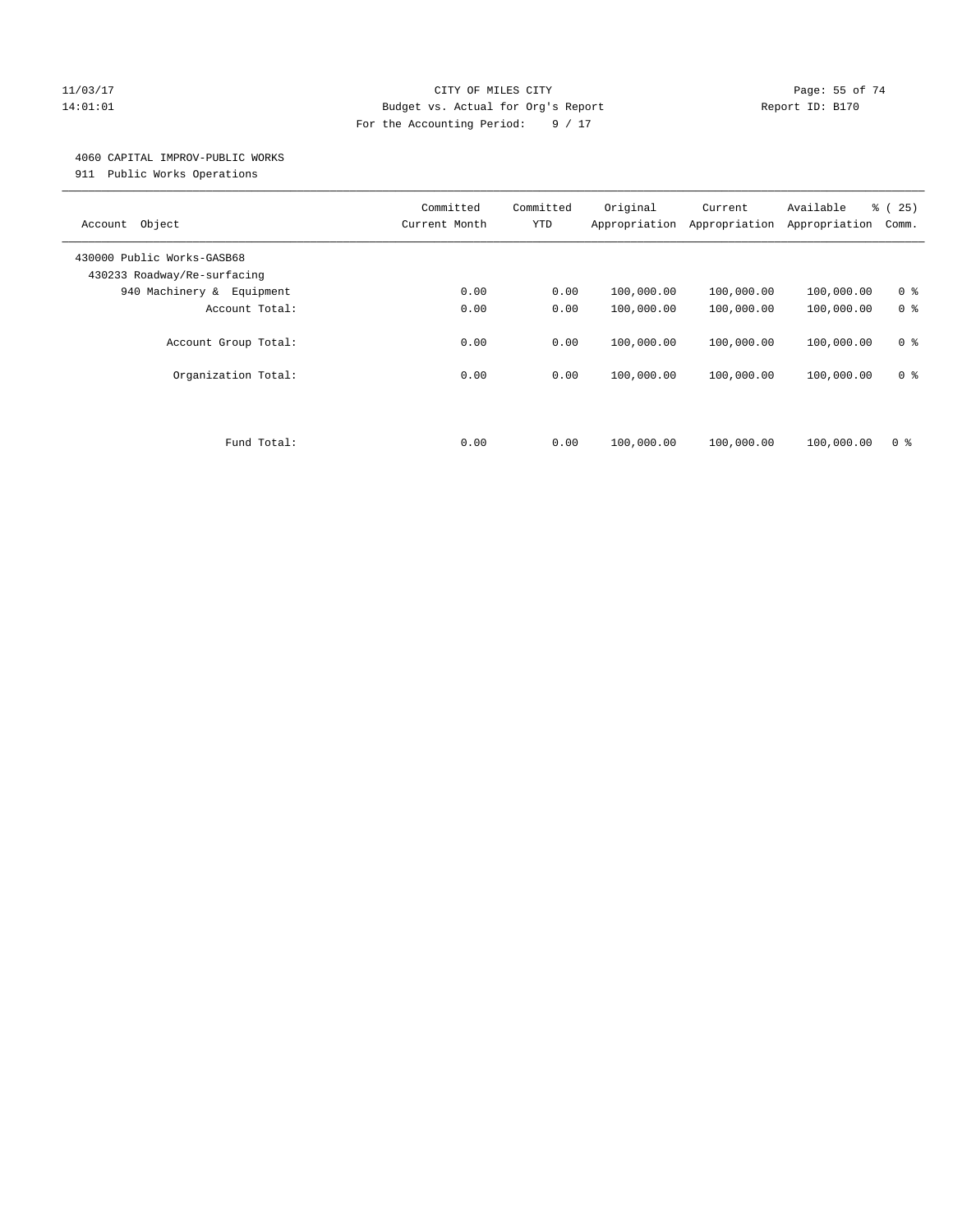#### 11/03/17 Page: 56 of 74 14:01:01 Budget vs. Actual for Org's Report Report ID: B170 For the Accounting Period: 9 / 17

————————————————————————————————————————————————————————————————————————————————————————————————————————————————————————————————————

#### 5210 WATER UTILITY

22 Water Plant

|                                               | Committed     | Committed  | Original   | Current    | Available                                       | 8 (25)          |
|-----------------------------------------------|---------------|------------|------------|------------|-------------------------------------------------|-----------------|
| Account Object                                | Current Month | YTD        |            |            | Appropriation Appropriation Appropriation Comm. |                 |
| 430000 Public Works-GASB68                    |               |            |            |            |                                                 |                 |
| 430530 Water Source of Supply and Pumping(22) |               |            |            |            |                                                 |                 |
| 111 Salaries and Wages - Permanent            | 20,903.72     | 62,877.52  | 267,183.00 | 267,183.00 | 204, 305.48                                     | 24 %            |
| 121 OVERTIME-PERMANENT                        | 1,049.47      | 2,882.61   | 16,709.00  | 16,709.00  | 13,826.39                                       | $17*$           |
| 131 VACATION                                  | 1,783.57      | 5,703.36   | 15,773.00  | 15,773.00  | 10,069.64                                       | 36%             |
| 132 SICK LEAVE                                | 497.63        | 1,271.40   | 7,093.00   | 7,093.00   | 5,821.60                                        | 18 %            |
| 133 OTHER LEAVE PAY                           | 105.65        | 312.63     | 4,192.00   | 4,192.00   | 3,879.37                                        | 7 %             |
| 134 HOLIDAY PAY                               | 499.92        | 1,158.81   | 5,002.00   | 5,002.00   | 3,843.19                                        | $23$ $%$        |
| 141 Unemployment Insurance                    | 62.15         | 188.18     | 474.00     | 474.00     | 285.82                                          | 40 %            |
| 142 Workers' Compensation                     | 1,421.04      | 4,303.63   | 17,610.00  | 17,610.00  | 13,306.37                                       | $24$ %          |
| 143 Health Insurance                          | 4,002.00      | 12,220.16  | 49,320.00  | 49,320.00  | 37,099.84                                       | $25$ %          |
| 144 FICA                                      | 1,780.87      | 5,393.35   | 24,171.00  | 24,171.00  | 18,777.65                                       | $22$ %          |
| 145 PERS                                      | 2,002.88      | 6,186.76   | 26,761.00  | 26,761.00  | 20,574.24                                       | $23$ %          |
| 196 CLOTHING ALLOTMENT                        | 0.00          | 975.00     | 840.00     | 840.00     | $-135.00$                                       | $116$ %         |
| 210 Office Supplies and Materials             | 0.00          | 0.00       | 250.00     | 250.00     | 250.00                                          | 0 <sup>8</sup>  |
| 214 Small Items of Equipment                  | 0.00          | 0.00       | 3,500.00   | 3,500.00   | 3,500.00                                        | 0 <sup>8</sup>  |
| 220 Operating Expenses                        | 234.85        | 899.68     | 2,000.00   | 2,000.00   | 1,100.32                                        | 45 %            |
| 222 Chemicals, Lab & Med Supplies             | 0.00          | 90.82      | 150.00     | 150.00     | 59.18                                           | 61 %            |
| 226 Clothing and Uniforms                     | 41.66         | 41.66      | 500.00     | 500.00     | 458.34                                          | 8 %             |
| 230 Repair and Maintenance Supplies           | 181.64        | 526.31     | 12,000.00  | 12,000.00  | 11,473.69                                       | 4%              |
| 231 Gas, Oil, Diesel Fuel, Grease, etc.       | 93.54         | 279.12     | 1,500.00   | 1,500.00   | 1,220.88                                        | 19 <sup>8</sup> |
| 241 Consumable Tools                          | 0.00          | 0.00       | 200.00     | 200.00     | 200.00                                          | 0 <sup>8</sup>  |
| 311 Postage, Box Rent, Etc.                   | 0.00          | 0.00       | 50.00      | 50.00      | 50.00                                           | 0 <sup>8</sup>  |
| 330 Publicity, Subscriptions & Dues           | 0.00          | 0.00       | 250.00     | 250.00     | 250.00                                          | 0 <sup>8</sup>  |
| 334 Memberships, Registrations & Dues         | 0.00          | 125.00     | 400.00     | 400.00     | 275.00                                          | $31$ %          |
| 341 Electric Utility Services                 | 6,950.14      | 22,350.60  | 55,000.00  | 55,000.00  | 32,649.40                                       | 41 %            |
| 344 Gas Utility Service                       | 34.31         | 109.61     | 20,000.00  | 20,000.00  | 19,890.39                                       | 1 <sup>8</sup>  |
| 345 Telephone                                 | 78.73         | 227.79     | 1,000.00   | 1,000.00   | 772.21                                          | $23$ %          |
| 346 Garbage Service                           | 71.12         | 362.24     | 550.00     | 550.00     | 187.76                                          | 66 %            |
| 347 Internet                                  | 80.25         | 240.75     | 1,000.00   | 1,000.00   | 759.25                                          | $24$ %          |
| 350 Professional Services                     | 0.00          | 7.25       | 500.00     | 500.00     | 492.75                                          | 1 <sup>°</sup>  |
| 352 Wtr/Swr Lab Testing                       | 0.00          | 0.00       | 1,000.00   | 1,000.00   | 1,000.00                                        | 0 <sup>8</sup>  |
| 357 Architectual, Engineering Serv Etc.       | 0.00          | 0.00       | 10,000.00  | 10,000.00  | 10,000.00                                       | 0 <sup>8</sup>  |
| 360 Contr R & M                               | 48.50         | 330.75     | 45,000.00  | 45,000.00  | 44,669.25                                       | 1 <sup>8</sup>  |
| 363 R&M Vehicles/Equip/Labor-PW               | 146.46        | 146.46     | 3,000.00   | 3,000.00   | 2,853.54                                        | 5 <sup>8</sup>  |
| 369 Other Repair and Maintenance              | 0.00          | 0.00       | 2,000.00   | 2,000.00   | 2,000.00                                        | 0 <sup>8</sup>  |
| 370 Travel                                    | 21.61         | 226.91     | 1,000.00   | 1,000.00   | 773.09                                          | 23 %            |
| 380 Training Services                         | 0.00          | 0.00       | 1,500.00   | 1,500.00   | 1,500.00                                        | 0 <sup>8</sup>  |
| 382 Books                                     | 0.00          | 164.00     | 200.00     | 200.00     | 36.00                                           | $82$ $%$        |
| 400 BUILDING MATERIALS                        | 0.00          | 0.00       | 500.00     | 500.00     | 500.00                                          | 0 <sup>8</sup>  |
| 511 Insurance on Buildings                    | 0.00          | 9,026.13   | 9,027.00   | 9,027.00   |                                                 | $0.87$ 100 %    |
| 512 Insurance on Vehicles & Equipment         | 0.00          | 267.74     | 268.00     | 268.00     | 0.26                                            | 100 %           |
| 940 Machinery & Equipment                     | 0.00          | 0.00       | 1.00       | 1.00       | 1.00                                            | 0 <sup>8</sup>  |
| Account Total:                                | 42,091.71     | 138,896.23 | 607,474.00 | 607,474.00 | 468,577.77                                      | $23$ %          |
| Account Group Total:                          | 42,091.71     | 138,896.23 | 607,474.00 | 607,474.00 | 468,577.77 23 %                                 |                 |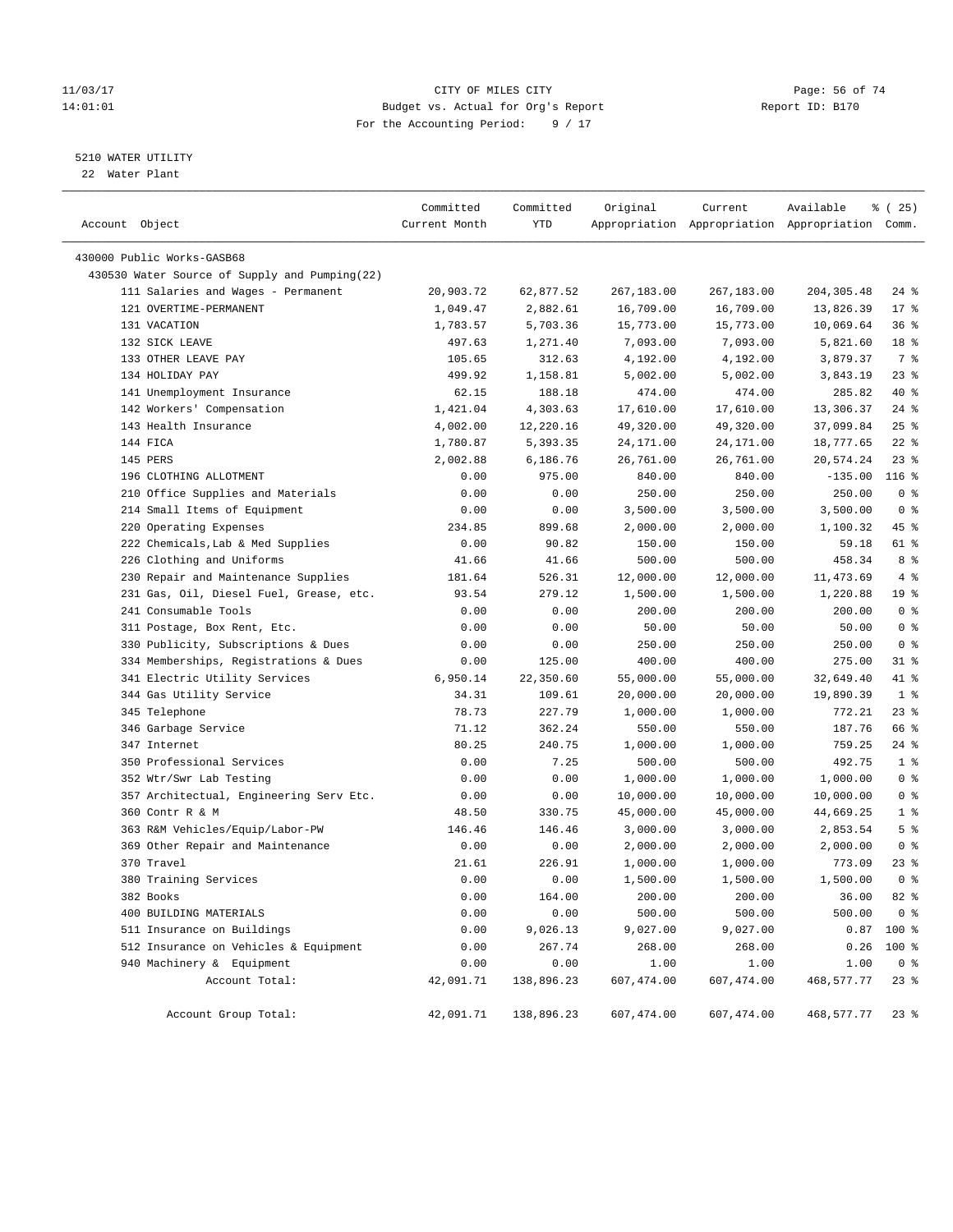#### 11/03/17 Page: 57 of 74 14:01:01 Budget vs. Actual for Org's Report Report ID: B170 For the Accounting Period: 9 / 17

#### 5210 WATER UTILITY 22 Water Plant

| Account Object |                     | Committed<br>Current Month | Committed<br>YTD | Original   | Current    | Available<br>Appropriation Appropriation Appropriation Comm. | 8 ( 25 ) |
|----------------|---------------------|----------------------------|------------------|------------|------------|--------------------------------------------------------------|----------|
|                | Organization Total: | 42,091.71                  | 138,896.23       | 607,474.00 | 607,474.00 | 468,577.77 23 %                                              |          |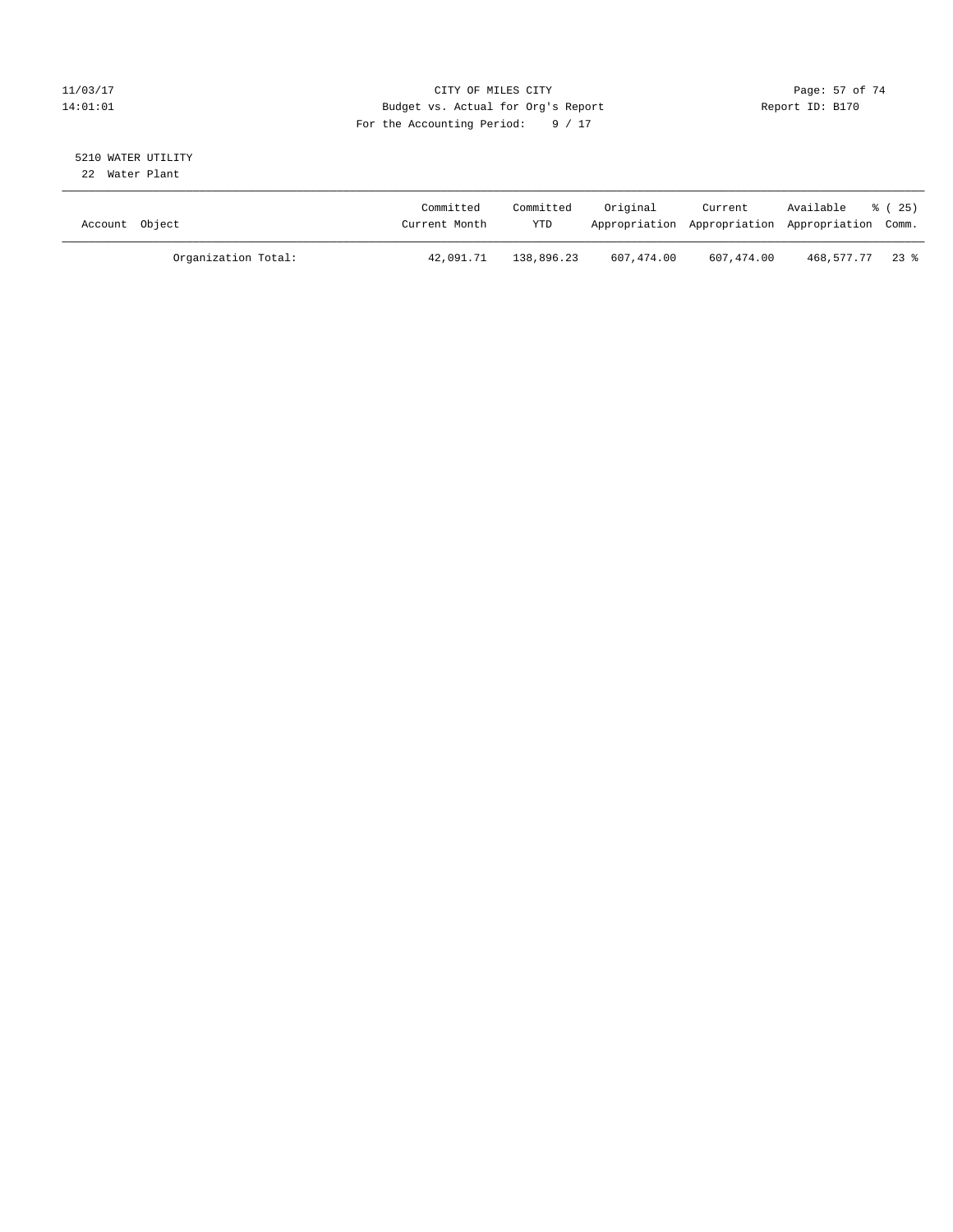#### 11/03/17 Page: 58 of 74 14:01:01 Budget vs. Actual for Org's Report Report ID: B170 For the Accounting Period: 9 / 17

————————————————————————————————————————————————————————————————————————————————————————————————————————————————————————————————————

#### 5210 WATER UTILITY

23 Water Lines

|                                          | Committed     | Committed  | Original   | Current    | Available                                       | 8 (25)             |
|------------------------------------------|---------------|------------|------------|------------|-------------------------------------------------|--------------------|
| Account Object                           | Current Month | YTD        |            |            | Appropriation Appropriation Appropriation Comm. |                    |
|                                          |               |            |            |            |                                                 |                    |
| 430000 Public Works-GASB68               |               |            |            |            |                                                 |                    |
| 430550 Transmission and Distribution(23) |               |            |            |            |                                                 |                    |
| 111 Salaries and Wages - Permanent       | 11,969.94     | 34,309.73  | 158,235.00 | 158,235.00 | 123,925.27                                      | $22$ %             |
| 121 OVERTIME-PERMANENT                   | 442.01        | 1,978.54   | 10,598.00  | 10,598.00  | 8,619.46                                        | 19 <sup>°</sup>    |
| 131 VACATION                             | 497.74        | 2,579.10   | 15,773.00  | 15,773.00  | 13,193.90                                       | 16 <sup>°</sup>    |
| 132 SICK LEAVE                           | 609.74        | 1,187.28   | 7,093.00   | 7,093.00   | 5,905.72                                        | $17*$              |
| 133 OTHER LEAVE PAY                      | 0.00          | 0.00       | 2,253.00   | 2,253.00   | 2,253.00                                        | 0 <sup>8</sup>     |
| 134 HOLIDAY PAY                          | 0.00          | 89.00      | 4,558.00   | 4,558.00   | 4,469.00                                        | 2 <sup>°</sup>     |
| 141 Unemployment Insurance               | 33.80         | 101.54     | 298.00     | 298.00     | 196.46                                          | $34$ $%$           |
| 142 Workers' Compensation                | 684.60        | 2,045.77   | 10,857.00  | 10,857.00  | 8,811.23                                        | 19 <sup>°</sup>    |
| 143 Health Insurance                     | 2,558.21      | 7,496.11   | 49,761.00  | 49,761.00  | 42,264.89                                       | 15 <sup>°</sup>    |
| 144 FICA                                 | 1,024.63      | 3,077.68   | 13,868.00  | 13,868.00  | 10,790.32                                       | $22$ %             |
| 145 PERS                                 | 1,145.07      | 3,402.80   | 16,814.00  | 16,814.00  | 13,411.20                                       | $20*$              |
| 196 CLOTHING ALLOTMENT                   | 0.00          | 462.00     | 600.00     | 600.00     | 138.00                                          | $77$ $\frac{6}{9}$ |
| 210 Office Supplies and Materials        | 7.68          | 43.16      | 500.00     | 500.00     | 456.84                                          | 9 <sup>°</sup>     |
| 214 Small Items of Equipment             | 221.00        | 5,487.00   | 13,000.00  | 13,000.00  | 7,513.00                                        | $42$ %             |
| 220 Operating Expenses                   | 337.08        | 1,575.35   | 35,000.00  | 35,000.00  | 33, 424.65                                      | 5 <sup>°</sup>     |
| 222 Chemicals, Lab & Med Supplies        | 0.00          | 0.00       | 200.00     | 200.00     | 200.00                                          | 0 <sup>8</sup>     |
| 226 Clothing and Uniforms                | 17.99         | 141.62     | 700.00     | 700.00     | 558.38                                          | $20*$              |
| 230 Repair and Maintenance Supplies      | 886.51        | 6,855.90   | 40,000.00  | 40,000.00  | 33, 144. 10                                     | $17*$              |
| 231 Gas, Oil, Diesel Fuel, Grease, etc.  | 574.13        | 1,946.08   | 10,000.00  | 10,000.00  | 8,053.92                                        | 19 <sup>°</sup>    |
| 233 Water/Sewer Main Replacement and     | 0.00          | 0.00       | 10,000.00  | 10,000.00  | 10,000.00                                       | 0 <sup>8</sup>     |
| 234 Hydrant/Manhole Replacement, Valves  | 444.60        | 5,732.83   | 55,000.00  | 55,000.00  | 49,267.17                                       | $10*$              |
| 235 Curb Stop Replacement                | 1,179.47      | 3,516.53   | 18,000.00  | 18,000.00  | 14,483.47                                       | $20*$              |
| 241 Consumable Tools                     | 184.56        | 200.50     | 200.00     | 200.00     | $-0.50$                                         | 100 %              |
| 311 Postage, Box Rent, Etc.              | 37.12         | 37.12      | 100.00     | 100.00     | 62.88                                           | 37%                |
| 320 Printing, Duplicating, Typing &      | 0.00          | 0.00       | 100.00     | 100.00     | 100.00                                          | 0 <sup>8</sup>     |
| 330 Publicity, Subscriptions & Dues      | 0.00          | 0.00       | 250.00     | 250.00     | 250.00                                          | 0 <sup>°</sup>     |
| 334 Memberships, Registrations & Dues    | 0.00          | 0.00       | 350.00     | 350.00     | 350.00                                          | 0 <sup>8</sup>     |
| 341 Electric Utility Services            | 16.38         | 65.57      | 500.00     | 500.00     | 434.43                                          | $13*$              |
| 344 Gas Utility Service                  | 4.87          | 25.29      | 400.00     | 400.00     | 374.71                                          | 6 %                |
| 345 Telephone                            | 57.51         | 127.85     | 600.00     | 600.00     | 472.15                                          | $21$ %             |
| 347 Internet                             | 11.40         | 34.20      | 200.00     | 200.00     | 165.80                                          | $17*$              |
| 350 Professional Services                | 259.09        | 323.02     | 8,400.00   | 8,400.00   | 8,076.98                                        | $4\degree$         |
| 357 Architectual, Engineering Serv Etc.  | 0.00          | 0.00       | 30,000.00  | 30,000.00  | 30,000.00                                       | 0 <sup>8</sup>     |
| 360 Contr R & M                          | 17,097.24     | 17,385.72  | 18,500.00  | 18,500.00  | 1,114.28                                        | $94$ %             |
| 363 R&M Vehicles/Equip/Labor-PW          | 6,185.80      | 8,082.82   | 35,000.00  | 35,000.00  | 26,917.18                                       | $23$ $%$           |
| 369 Other Repair and Maintenance         | 0.00          | 1,715.95   | 1,000.00   | 1,000.00   | $-715.95$ 172 %                                 |                    |
| 370 Travel                               | 174.00        | 174.00     | 1,000.00   | 1,000.00   | 826.00 17 %                                     |                    |
| 380 Training Services                    | 0.00          | 140.00     | 1,000.00   | 1,000.00   | 860.00                                          | 14 %               |
| 382 Books                                | 0.00          | 0.00       | 200.00     | 200.00     | 200.00                                          | 0 <sup>8</sup>     |
| 400 BUILDING MATERIALS                   | 0.00          | 0.00       | 500.00     | 500.00     | 500.00                                          | $0$ %              |
| 511 Insurance on Buildings               | 0.00          | 2,700.13   | 2,701.00   | 2,701.00   | 0.87                                            | 100 %              |
| 512 Insurance on Vehicles & Equipment    | 0.00          | 751.11     | 752.00     | 752.00     | 0.89                                            | 100 %              |
| 532 Land Rental                          | 37.50         | 244.55     | 1,500.00   | 1,500.00   | 1,255.45                                        | 16 <sup>8</sup>    |
| 533 Machinery and Equipment Rental       | 0.00          | 0.00       | 1,000.00   | 1,000.00   | 1,000.00                                        | 0 <sup>8</sup>     |
| 940 Machinery & Equipment                | 0.00          | 0.00       | 1.00       | 1.00       | 1.00                                            | 0 <sup>8</sup>     |
| Account Total:                           | 46,699.67     | 114,035.85 | 577,362.00 | 577,362.00 | 463, 326. 15                                    | $20*$              |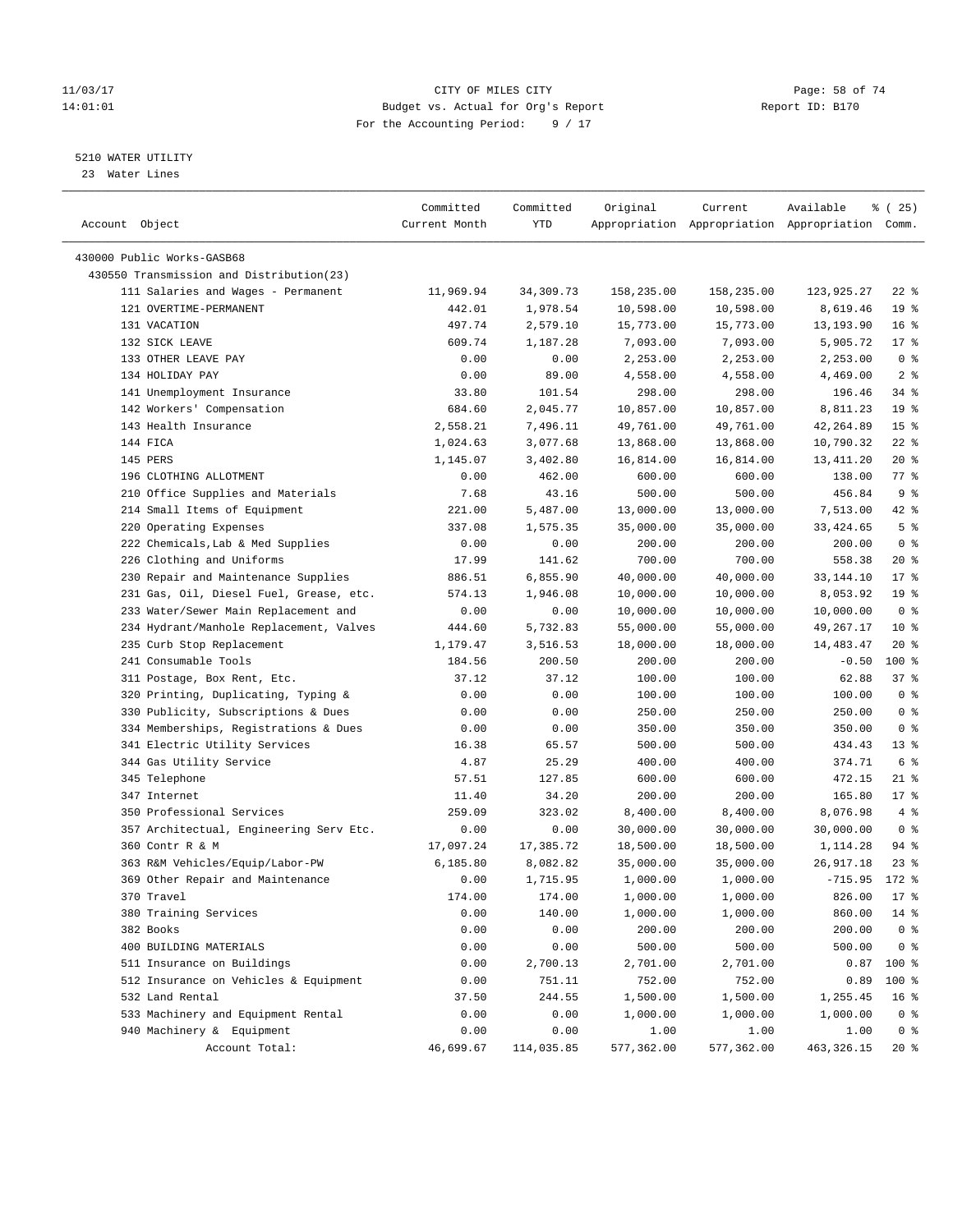#### 11/03/17 Page: 59 of 74 14:01:01 Budget vs. Actual for Org's Report Report ID: B170 For the Accounting Period: 9 / 17

#### 5210 WATER UTILITY

23 Water Lines

| Object<br>Account                           | Committed<br>Current Month | Committed<br><b>YTD</b> | Original   | Current<br>Appropriation Appropriation | Available<br>Appropriation | % (25)<br>Comm. |
|---------------------------------------------|----------------------------|-------------------------|------------|----------------------------------------|----------------------------|-----------------|
| Account Group Total:                        | 46,699.67                  | 114,035.85              | 577,362.00 | 577,362.00                             | 463, 326. 15               | $20*$           |
| 490000 DEBT SERVICE<br>490200 Revenue Bonds |                            |                         |            |                                        |                            |                 |
| 611 Principal-NE Wtr Line Phase II          | 0.00                       | 0.00                    | 17,000.00  | 17,000.00                              | 17,000.00                  | 0 <sup>8</sup>  |
| 615 Principal-Northeast Water Ln \$2.2      | 0.00                       | 0.00                    | 64,000.00  | 64,000.00                              | 64,000.00                  | 0 <sup>8</sup>  |
| 616 Principal-Carbon Hill Water Tank \$2.2  | 0.00                       | 0.00                    | 62,000.00  | 62,000.00                              | 62,000.00                  | 0 <sup>8</sup>  |
| 617 Principal - NE Wtr Line \$500k          | 0.00                       | 0.00                    | 15,000.00  | 15,000.00                              | 15,000.00                  | 0 <sup>8</sup>  |
| 618 Principal-Carbon Hill \$500k            | 0.00                       | 0.00                    | 15,000.00  | 15,000.00                              | 15,000.00                  | 0 <sup>8</sup>  |
| 622 Interest-NE Wtr Line Phase II           | 0.00                       | 0.00                    | 1,564.00   | 1,564.00                               | 1,564.00                   | 0 <sup>8</sup>  |
| 631 Interest - NE Wtr Line \$500k           | 0.00                       | 0.00                    | 10,822.00  | 10,822.00                              | 10,822.00                  | 0 <sup>8</sup>  |
| 632 Interest - Carbon Hill Wtr Tank \$500k  | 0.00                       | 0.00                    | 10,822.00  | 10,822.00                              | 10,822.00                  | 0 <sup>8</sup>  |
| 634 Interest-Northeast Wtr Ln \$2.2         | 0.00                       | 0.00                    | 52,590.00  | 52,590.00                              | 52,590.00                  | 0 <sup>8</sup>  |
| 638 Interest-Carbon Hill Tank \$2.2         | 0.00                       | 0.00                    | 51,225.00  | 51,225.00                              | 51,225.00                  | 0 <sup>8</sup>  |
| Account Total:                              | 0.00                       | 0.00                    | 300,023.00 | 300,023.00                             | 300,023.00                 | 0 <sup>8</sup>  |
| Account Group Total:                        | 0.00                       | 0.00                    | 300,023.00 | 300,023.00                             | 300,023.00                 | 0 <sup>8</sup>  |
| Organization Total:                         | 46,699.67                  | 114,035.85              | 877,385.00 | 877,385.00                             | 763, 349.15                | $13*$           |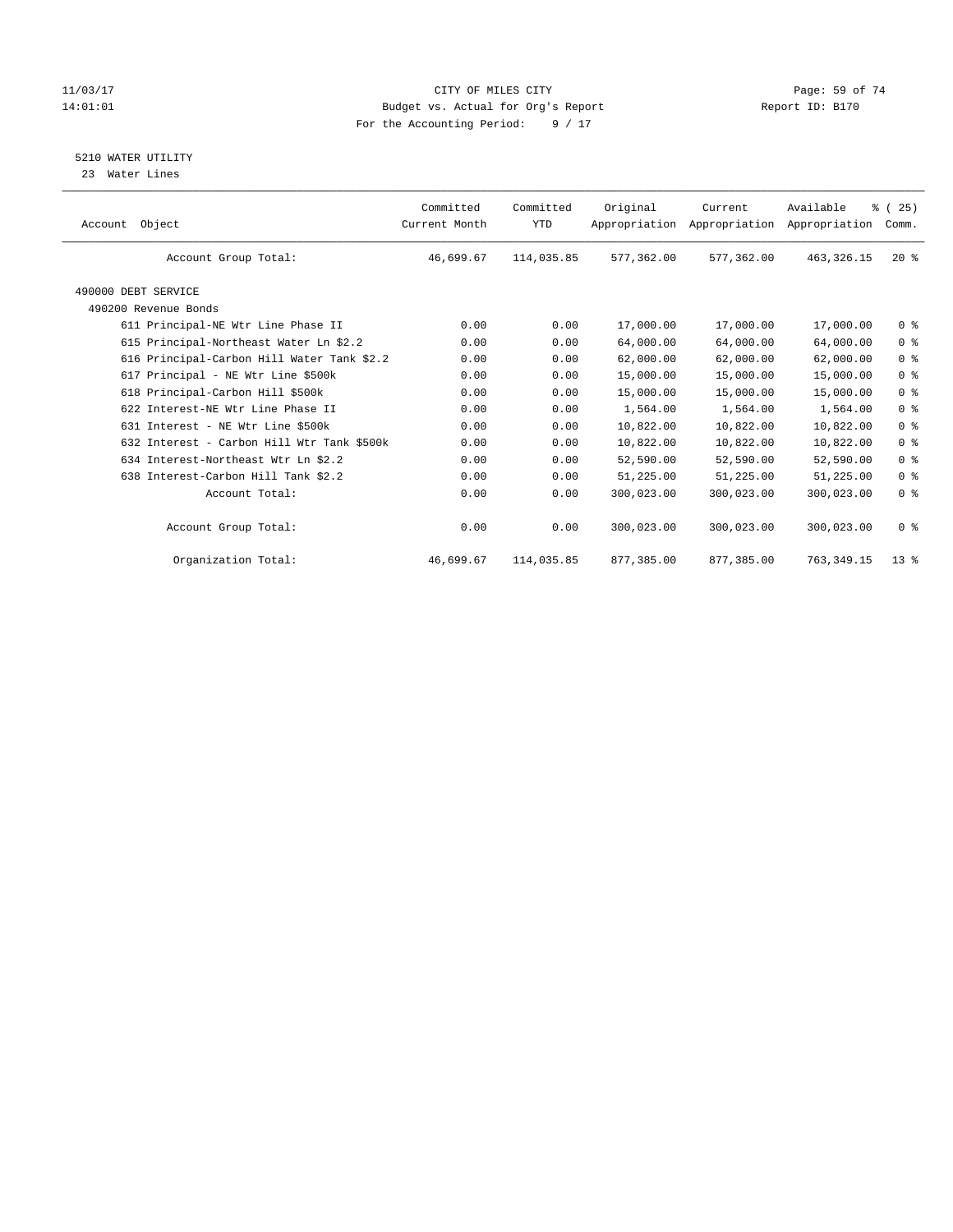#### 11/03/17 Page: 60 of 74 14:01:01 Budget vs. Actual for Org's Report Report ID: B170 For the Accounting Period: 9 / 17

#### 5210 WATER UTILITY

25 Water Administration

| Account Object |                                           | Committed<br>Current Month | Committed<br><b>YTD</b> | Original   | Current    | Available<br>Appropriation Appropriation Appropriation Comm. | % (25)           |
|----------------|-------------------------------------------|----------------------------|-------------------------|------------|------------|--------------------------------------------------------------|------------------|
|                |                                           |                            |                         |            |            |                                                              |                  |
|                | 430000 Public Works-GASB68                |                            |                         |            |            |                                                              |                  |
|                | 430510 Water Administration(25)           |                            |                         |            |            |                                                              |                  |
|                | 111 Salaries and Wages - Permanent        | 2,165.90                   | 6,074.18                | 29, 217.00 | 29, 217.00 | 23, 142.82                                                   | $21$ %           |
|                | 121 OVERTIME-PERMANENT                    | 0.00                       | 0.00                    | 250.00     | 250.00     | 250.00                                                       | 0 <sup>8</sup>   |
|                | 131 VACATION                              | 129.53                     | 452.08                  | 1,500.00   | 1,500.00   | 1,047.92                                                     | $30*$            |
|                | 132 SICK LEAVE                            | 102.01                     | 313.74                  | 1,000.00   | 1,000.00   | 686.26                                                       | 318              |
|                | 133 OTHER LEAVE PAY                       | 0.00                       | 0.17                    | 154.00     | 154.00     | 153.83                                                       | 0 <sup>8</sup>   |
|                | 141 Unemployment Insurance                | 5.97                       | 17.36                   | 49.00      | 49.00      | 31.64                                                        | 35 <sup>8</sup>  |
|                | 142 Workers' Compensation                 | 26.97                      | 78.27                   | 395.00     | 395.00     | 316.73                                                       | $20*$            |
|                | 143 Health Insurance                      | 375.20                     | 1,125.72                | 4,718.00   | 4,718.00   | 3,592.28                                                     | 24%              |
|                | 144 FICA                                  | 182.11                     | 528.28                  | 2,458.00   | 2,458.00   | 1,929.72                                                     | $21$ %           |
|                | 145 PERS                                  | 195.18                     | 572.45                  | 2,721.00   | 2,721.00   | 2,148.55                                                     | $21$ %           |
|                | 196 CLOTHING ALLOTMENT                    | 0.00                       | 116.25                  | 150.00     | 150.00     | 33.75                                                        | 78 %             |
|                | 210 Office Supplies and Materials         | 0.00                       | 21.92                   | 2,250.00   | 2,250.00   | 2,228.08                                                     | 1 <sup>°</sup>   |
|                | 214 Small Items of Equipment              | 0.00                       | 0.00                    | 3,000.00   | 3,000.00   | 3,000.00                                                     | 0 <sup>8</sup>   |
|                | 220 Operating Expenses                    | 930.38                     | 1,607.89                | 2,200.00   | 2,200.00   | 592.11                                                       | 73.8             |
|                | 230 Repair and Maintenance Supplies       | 0.00                       | 0.00                    | 800.00     | 800.00     | 800.00                                                       | 0 <sup>8</sup>   |
|                | 311 Postage, Box Rent, Etc.               | 565.65                     | 1,700.85                | 7,000.00   | 7,000.00   | 5,299.15                                                     | $24$ %           |
|                | 320 Printing, Duplicating, Typing &       | 0.00                       | 0.00                    | 1,500.00   | 1,500.00   | 1,500.00                                                     | 0 <sup>8</sup>   |
|                | 330 Publicity, Subscriptions & Dues       | 0.00                       | 0.00                    | 1,300.00   | 1,300.00   | 1,300.00                                                     | 0 <sup>8</sup>   |
|                | 345 Telephone                             | 49.62                      | 140.46                  | 600.00     | 600.00     | 459.54                                                       | $23$ $%$         |
|                | 347 Internet                              | 15.54                      | 38.22                   | 200.00     | 200.00     | 161.78                                                       | 19 <sup>°</sup>  |
|                | 350 Professional Services                 | 0.00                       | 3,763.44                | 4,000.00   | 4,000.00   | 236.56                                                       | 94%              |
|                | 360 Contr R & M                           | $-197.55$                  | 6,399.34                | 8,100.00   | 8,100.00   | 1,700.66                                                     | 79 %             |
|                | 370 Travel                                | 0.00                       | 50.00                   | 500.00     | 500.00     | 450.00                                                       | 10 <sup>°</sup>  |
|                | 380 Training Services                     | 0.00                       | 50.00                   | 500.00     | 500.00     | 450.00                                                       | $10*$            |
|                | 382 Books                                 | 0.00                       | 0.00                    | 100.00     | 100.00     | 100.00                                                       | 0 <sup>8</sup>   |
|                | 513 Liability                             | 0.00                       | 4,586.23                | 4,587.00   | 4,587.00   | 0.77                                                         | 100 <sub>8</sub> |
|                | 531 Building & Office Rental              | 500.00                     | 1,500.00                | 6,000.00   | 6,000.00   | 4,500.00                                                     | 25%              |
|                | 810 Losses (Bad debt expense - Enterprise | 42.38                      | 113.12                  | 500.00     | 500.00     | 386.88                                                       | $23$ $%$         |
|                | Account Total:                            | 5,088.89                   | 29, 249.97              | 85,749.00  | 85,749.00  | 56,499.03                                                    | $34$ $%$         |
|                | Account Group Total:                      | 5,088.89                   | 29, 249.97              | 85,749.00  | 85,749.00  | 56,499.03                                                    | $34$ $%$         |
|                | 520000 OTHER FINANCING USES               |                            |                         |            |            |                                                              |                  |
|                | 521000 Interfund Operating Transfers Out  |                            |                         |            |            |                                                              |                  |
|                | 820 Transfers to Other Funds              | 3,838.58                   | 11,515.74               | 57,316.00  | 57,316.00  | 45,800.26                                                    | $20*$            |
|                | Account Total:                            | 3,838.58                   | 11,515.74               | 57,316.00  | 57,316.00  | 45,800.26                                                    | $20*$            |
|                | Account Group Total:                      | 3,838.58                   | 11,515.74               | 57,316.00  | 57,316.00  | 45,800.26                                                    | $20*$            |
|                | Organization Total:                       | 8,927.47                   | 40,765.71               | 143,065.00 | 143,065.00 | 102,299.29                                                   | $28$ %           |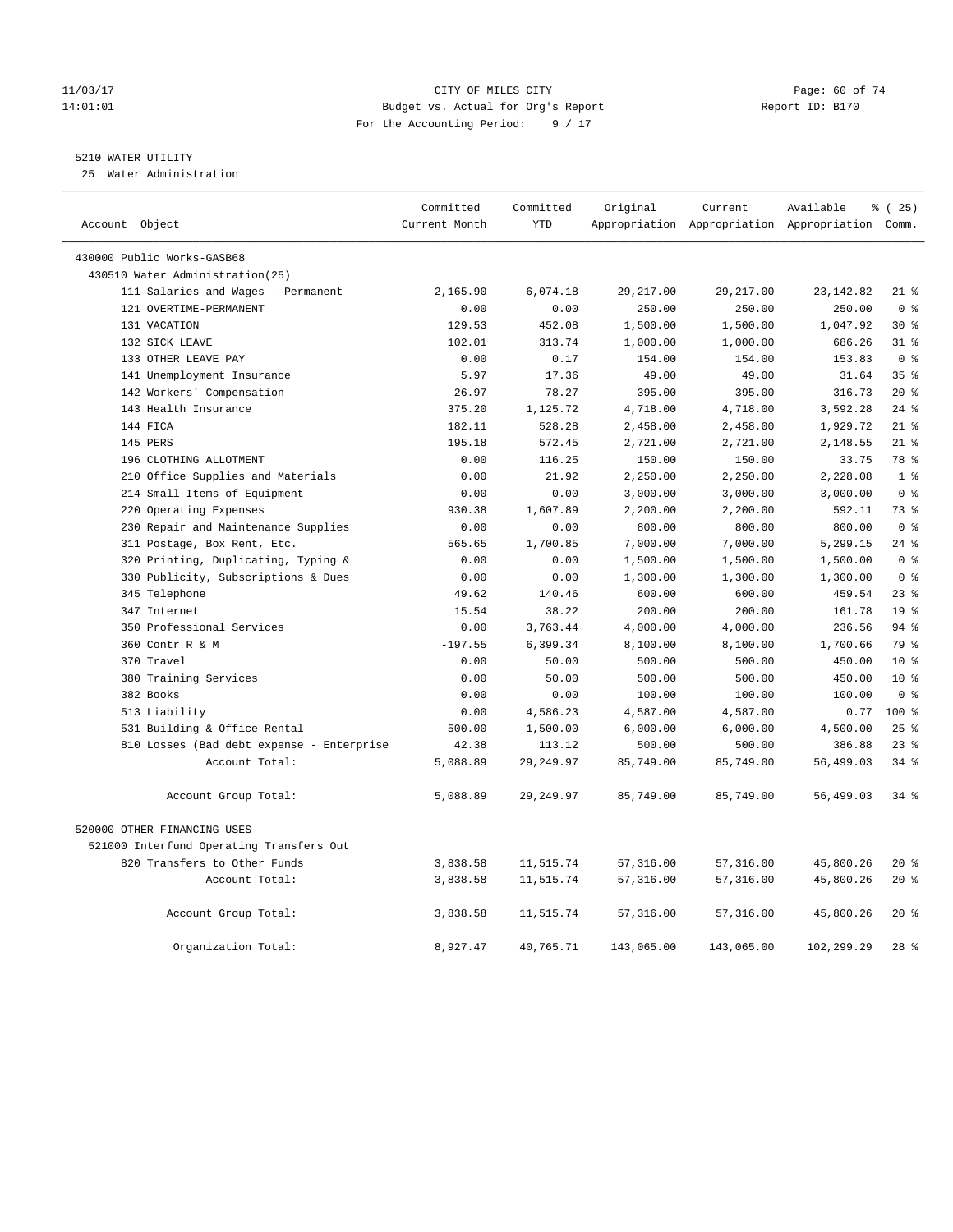#### 11/03/17 Page: 61 of 74 14:01:01 Budget vs. Actual for Org's Report Changer Report ID: B170 For the Accounting Period: 9 / 17

# 5210 WATER UTILITY

80 Water Purification

| Account Object                          | Committed<br>Current Month | Committed<br><b>YTD</b> | Original   | Current    | Available<br>Appropriation Appropriation Appropriation Comm. | % (25)          |
|-----------------------------------------|----------------------------|-------------------------|------------|------------|--------------------------------------------------------------|-----------------|
| 430000 Public Works-GASB68              |                            |                         |            |            |                                                              |                 |
| 430540 Water Purification and Treatment |                            |                         |            |            |                                                              |                 |
| 210 Office Supplies and Materials       | 0.00                       | 0.00                    | 200.00     | 200.00     | 200.00                                                       | 0 <sup>8</sup>  |
| 214 Small Items of Equipment            | 0.00                       | 687.20                  | 6,100.00   | 6,100.00   | 5,412.80                                                     | $11$ %          |
| 220 Operating Expenses                  | 188.88                     | 477.07                  | 3,000.00   | 3,000.00   | 2,522.93                                                     | 16 <sup>8</sup> |
| 222 Chemicals, Lab & Med Supplies       | 7,092.92                   | 26, 133. 41             | 58,350.00  | 58,350.00  | 32, 216.59                                                   | 45 %            |
| 226 Clothing and Uniforms               | 41.66                      | 41.66                   | 500.00     | 500.00     | 458.34                                                       | 8 %             |
| 230 Repair and Maintenance Supplies     | 1,056.44                   | 2,259.73                | 9,500.00   | 9,500.00   | 7,240.27                                                     | $24$ %          |
| 231 Gas, Oil, Diesel Fuel, Grease, etc. | 72.31                      | 196.03                  | 1,000.00   | 1,000.00   | 803.97                                                       | $20*$           |
| 241 Consumable Tools                    | 0.00                       | 0.00                    | 150.00     | 150.00     | 150.00                                                       | 0 <sup>8</sup>  |
| 311 Postage, Box Rent, Etc.             | 2.05                       | 9.21                    | 150.00     | 150.00     | 140.79                                                       | 6 %             |
| 320 Printing, Duplicating, Typing &     | 0.00                       | 0.00                    | 100.00     | 100.00     | 100.00                                                       | 0 <sup>8</sup>  |
| 330 Publicity, Subscriptions & Dues     | 0.00                       | 0.00                    | 400.00     | 400.00     | 400.00                                                       | 0 <sup>8</sup>  |
| 334 Memberships, Registrations & Dues   | 70.00                      | 195.00                  | 450.00     | 450.00     | 255.00                                                       | 43.8            |
| 352 Wtr/Swr Lab Testing                 | 493.00                     | 1,747.00                | 10,000.00  | 10,000.00  | 8,253.00                                                     | $17*$           |
| 357 Architectual, Engineering Serv Etc. | 0.00                       | 0.00                    | 12,000.00  | 12,000.00  | 12,000.00                                                    | 0 <sup>8</sup>  |
| 360 Contr R & M                         | 25.00                      | 307.26                  | 6,000.00   | 6,000.00   | 5,692.74                                                     | 5 <sup>8</sup>  |
| 369 Other Repair and Maintenance        | 0.00                       | 0.00                    | 1,500.00   | 1,500.00   | 1,500.00                                                     | 0 <sup>8</sup>  |
| 370 Travel                              | 101.42                     | 306.72                  | 1,500.00   | 1,500.00   | 1,193.28                                                     | $20*$           |
| 380 Training Services                   | 0.00                       | 0.00                    | 1,250.00   | 1,250.00   | 1,250.00                                                     | 0 <sup>8</sup>  |
| 382 Books                               | 0.00                       | 164.00                  | 200.00     | 200.00     | 36.00                                                        | 82%             |
| 533 Machinery and Equipment Rental      | 0.00                       | 0.00                    | 1,000.00   | 1,000.00   | 1,000.00                                                     | 0 <sup>8</sup>  |
| 930 Improvements Other than Buildings   | 0.00                       | 0.00                    | 1.00       | 1.00       | 1.00                                                         | 0 <sup>8</sup>  |
| Account Total:                          | 9,143.68                   | 32,524.29               | 113,351.00 | 113,351.00 | 80,826.71                                                    | 29%             |
| Account Group Total:                    | 9,143.68                   | 32,524.29               | 113,351.00 | 113,351.00 | 80,826.71                                                    | 29%             |
| Organization Total:                     | 9,143.68                   | 32,524.29               | 113,351.00 | 113,351.00 | 80,826.71                                                    | 298             |
|                                         |                            |                         |            |            |                                                              |                 |

| Fund Total: | 106,862.53 | 326,222.08 1,741,275.00 i | 1,741,275.00 1,415,052.92 19 % |  |
|-------------|------------|---------------------------|--------------------------------|--|
|             |            |                           |                                |  |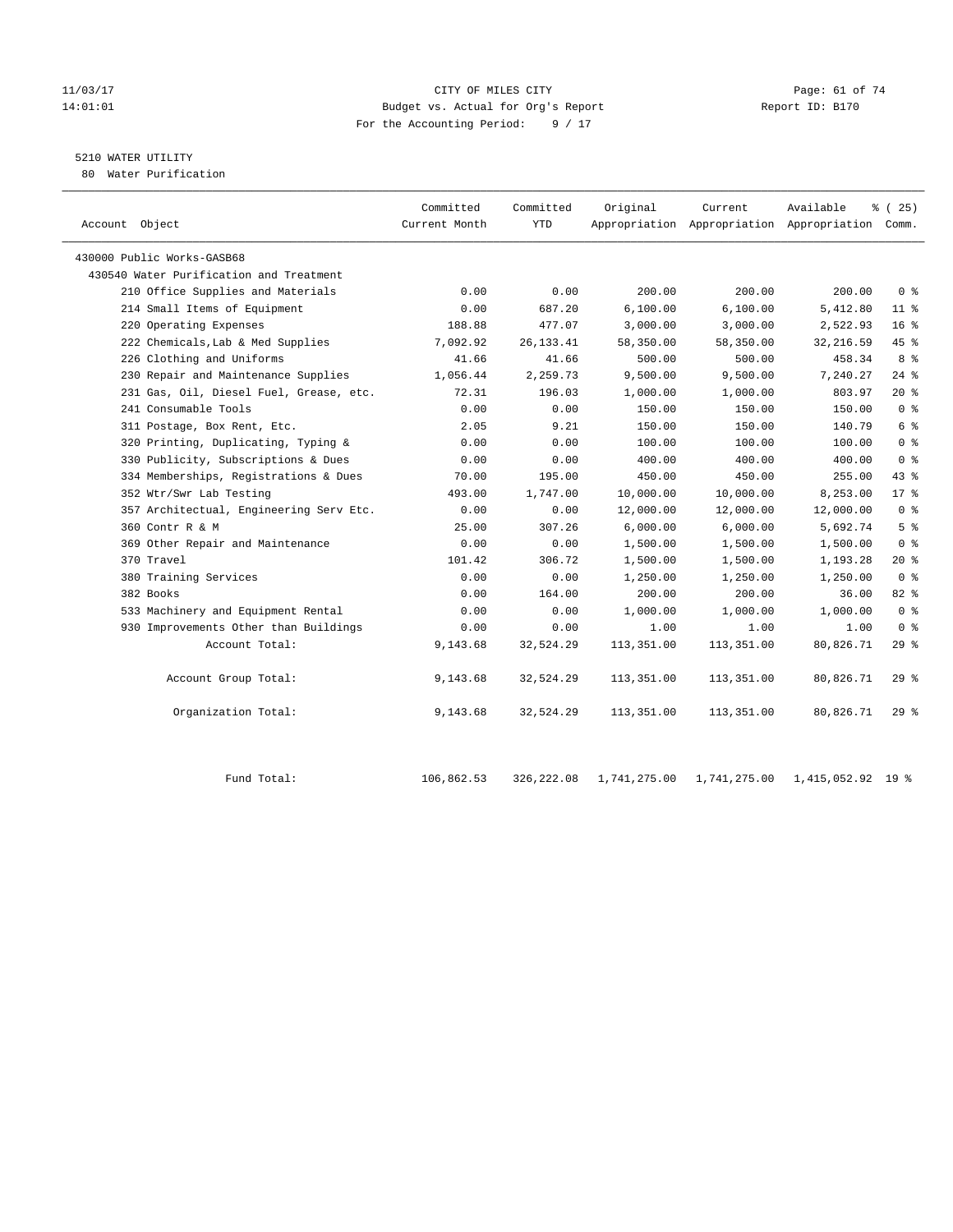#### 11/03/17 Page: 62 of 74 14:01:01 Budget vs. Actual for Org's Report Report ID: B170 For the Accounting Period: 9 / 17

————————————————————————————————————————————————————————————————————————————————————————————————————————————————————————————————————

#### 5310 SEWER UTILITY

29 Sewer Administration

|                                             | Committed     | Committed  | Original   | Current                                         | Available  | १८२ ( <del>२</del> ५) |
|---------------------------------------------|---------------|------------|------------|-------------------------------------------------|------------|-----------------------|
| Account Object                              | Current Month | <b>YTD</b> |            | Appropriation Appropriation Appropriation Comm. |            |                       |
|                                             |               |            |            |                                                 |            |                       |
| 430000 Public Works-GASB68                  |               |            |            |                                                 |            |                       |
| 430610 Sewer Administration(29)             |               |            |            |                                                 |            |                       |
| 111 Salaries and Wages - Permanent          | 2,165.76      | 6,073.16   | 29,217.00  | 29, 217.00                                      | 23, 143.84 | $21$ %                |
| 121 OVERTIME-PERMANENT                      | 0.00          | 0.00       | 250.00     | 250.00                                          | 250.00     | 0 <sup>8</sup>        |
| 131 VACATION                                | 129.53        | 452.08     | 1,500.00   | 1,500.00                                        | 1,047.92   | $30*$                 |
| 132 SICK LEAVE                              | 101.81        | 313.03     | 1,000.00   | 1,000.00                                        | 686.97     | $31$ %                |
| 133 OTHER LEAVE PAY                         | 0.00          | 0.17       | 154.00     | 154.00                                          | 153.83     | 0 <sup>8</sup>        |
| 141 Unemployment Insurance                  | 5.98          | 17.36      | 49.00      | 49.00                                           | 31.64      | 35%                   |
| 142 Workers' Compensation                   | 26.98         | 78.26      | 395.00     | 395.00                                          | 316.74     | $20*$                 |
| 143 Health Insurance                        | 375.10        | 1,125.26   | 4,718.00   | 4,718.00                                        | 3,592.74   | $24$ %                |
| 144 FICA                                    | 182.13        | 528.25     | 2,458.00   | 2,458.00                                        | 1,929.75   | $21$ %                |
| 145 PERS                                    | 195.17        | 570.30     | 2,721.00   | 2,721.00                                        | 2,150.70   | $21$ %                |
| 196 CLOTHING ALLOTMENT                      | 0.00          | 116.25     | 113.00     | 113.00                                          | $-3.25$    | $103$ %               |
| 210 Office Supplies and Materials           | 0.00          | 21.93      | 2,000.00   | 2,000.00                                        | 1,978.07   | 1 <sup>°</sup>        |
| 214 Small Items of Equipment                | 0.00          | 0.00       | 3,000.00   | 3,000.00                                        | 3,000.00   | 0 <sup>8</sup>        |
| 220 Operating Expenses                      | 949.05        | 1,626.57   | 2,500.00   | 2,500.00                                        | 873.43     | 65 %                  |
| 230 Repair and Maintenance Supplies         | 1.45          | 1.45       | 800.00     | 800.00                                          | 798.55     | 0 <sup>8</sup>        |
| 311 Postage, Box Rent, Etc.                 | 565.67        | 1,700.88   | 7,000.00   | 7,000.00                                        | 5,299.12   | $24$ %                |
| 320 Printing, Duplicating, Typing &         | 0.00          | 0.00       | 1,500.00   | 1,500.00                                        | 1,500.00   | 0 <sup>8</sup>        |
| 330 Publicity, Subscriptions & Dues         | 0.00          | 0.00       | 1,300.00   | 1,300.00                                        | 1,300.00   | 0 <sup>8</sup>        |
| 345 Telephone                               | 49.60         | 140.40     | 600.00     | 600.00                                          | 459.60     | $23$ %                |
| 347 Internet                                | 19.51         | 58.53      | 200.00     | 200.00                                          | 141.47     | 29%                   |
| 350 Professional Services                   | 0.00          | 3,763.43   | 4,000.00   | 4,000.00                                        | 236.57     | $94$ %                |
| 360 Contr R & M                             | $-261.48$     | 6,207.56   | 8,100.00   | 8,100.00                                        | 1,892.44   | 77.8                  |
| 370 Travel                                  | 0.00          | 50.00      | 500.00     | 500.00                                          | 450.00     | $10*$                 |
| 380 Training Services                       | 0.00          | 50.00      | 500.00     | 500.00                                          | 450.00     | $10*$                 |
| 382 Books                                   | 0.00          | 0.00       | 100.00     | 100.00                                          | 100.00     | 0 <sup>8</sup>        |
| 531 Building & Office Rental                | 333.33        | 999.99     | 6,000.00   | 6,000.00                                        | 5,000.01   | $17*$                 |
| 540 Special Assessments                     | 0.00          | 0.00       | 4,000.00   | 4,000.00                                        | 4,000.00   | 0 <sup>8</sup>        |
| 810 Losses (Bad debt expense - Enterprise   | 42.37         | 113.12     | 500.00     | 500.00                                          | 386.88     | $23$ %                |
| Account Total:                              | 4,881.96      | 24,007.98  | 85,175.00  | 85,175.00                                       | 61,167.02  | $28$ %                |
| Account Group Total:                        | 4,881.96      | 24,007.98  | 85,175.00  | 85,175.00                                       | 61,167.02  | $28$ %                |
|                                             |               |            |            |                                                 |            |                       |
| 490000 DEBT SERVICE<br>490200 Revenue Bonds |               |            |            |                                                 |            |                       |
| 608 Prpl-Wastewater Project Phase I         | 0.00          | 0.00       | 65,000.00  | 65,000.00                                       | 65,000.00  | 0 <sup>8</sup>        |
| 619 Principal-WWTP Phase II                 | 0.00          | 127,000.00 | 249,000.00 | 249,000.00                                      | 122,000.00 | $51$ %                |
| 626 Interest-Wastewater Project Phase I     | 0.00          | 0.00       | 14,081.00  | 14,081.00                                       | 14,081.00  | 0 <sup>8</sup>        |
| 639 Interest-WWTP Phase II                  | 0.00          | 7,040.05   | 152,800.00 | 152,800.00                                      | 145,759.95 | 5 <sup>8</sup>        |
| Account Total:                              | 0.00          | 134,040.05 | 480,881.00 | 480,881.00                                      | 346,840.95 | 28 %                  |
|                                             |               |            |            |                                                 |            |                       |
| Account Group Total:                        | 0.00          | 134,040.05 | 480,881.00 | 480,881.00                                      | 346,840.95 | $28$ %                |
| 510000 MISCELLANEOUS                        |               |            |            |                                                 |            |                       |
| 510330 Comprehensive Liability Insurance    |               |            |            |                                                 |            |                       |
| 513 Liability                               | 0.00          | 5,791.59   | 5,792.00   | 5,792.00                                        |            | $0.41$ 100 %          |
| Account Total:                              | 0.00          | 5,791.59   | 5,792.00   | 5,792.00                                        |            | $0.41$ 100 %          |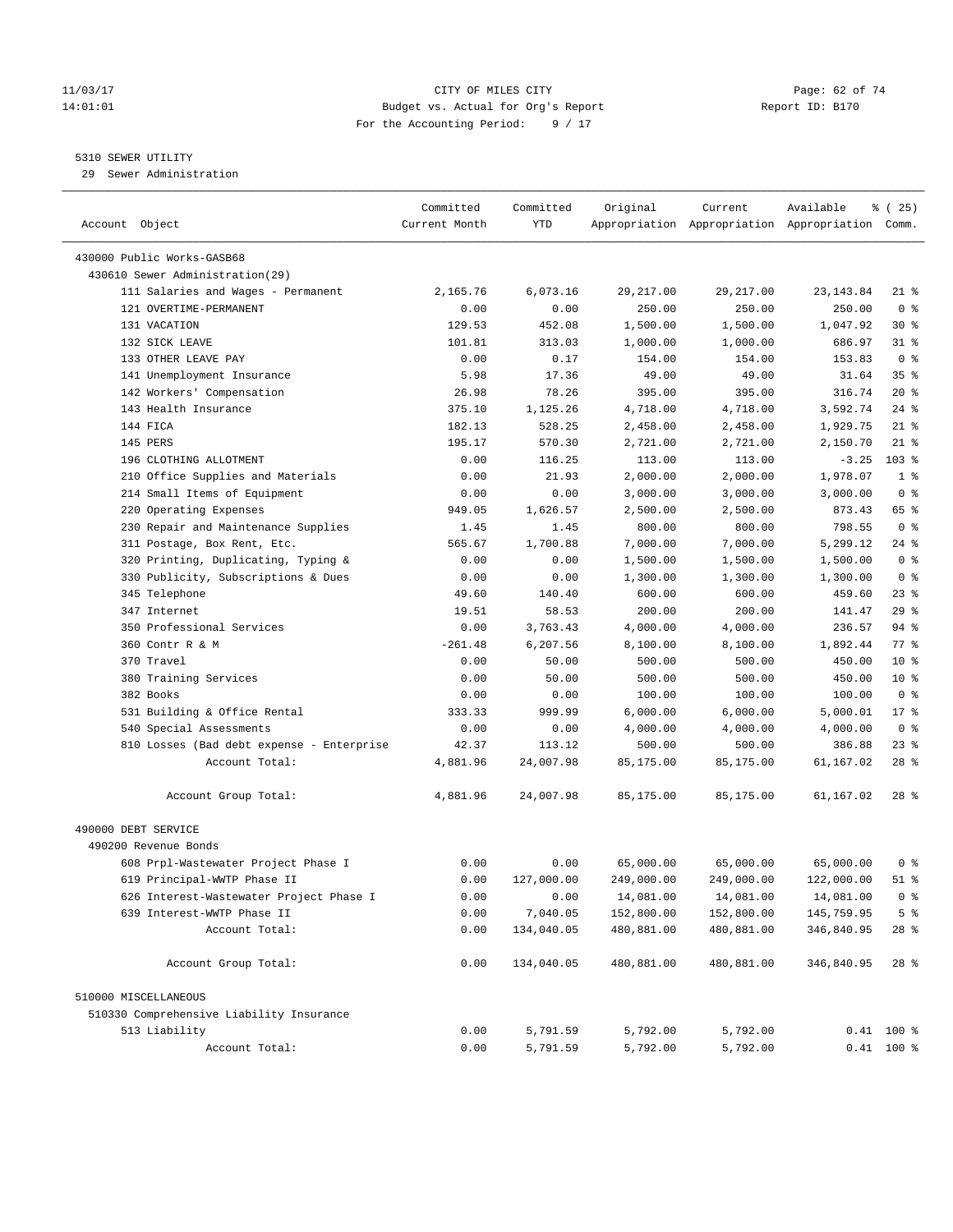#### 11/03/17 CITY OF MILES CITY Page: 63 of 74 14:01:01 Budget vs. Actual for Org's Report Report ID: B170 For the Accounting Period: 9 / 17

## 5310 SEWER UTILITY

29 Sewer Administration

| Object<br>Account                                                       | Committed<br>Current Month | Committed<br>YTD | Original<br>Appropriation | Current<br>Appropriation | Available<br>Appropriation | ී (<br>25)<br>Comm. |
|-------------------------------------------------------------------------|----------------------------|------------------|---------------------------|--------------------------|----------------------------|---------------------|
| Account Group Total:                                                    | 0.00                       | 5,791.59         | 5,792.00                  | 5,792.00                 |                            | $0.41$ 100 %        |
| 520000 OTHER FINANCING USES<br>521000 Interfund Operating Transfers Out |                            |                  |                           |                          |                            |                     |
| 820 Transfers to Other Funds                                            | 2,700.00                   | 8,100.00         | 43,653.00                 | 43,653.00                | 35,553.00                  | 19 <sup>°</sup>     |
| Account Total:                                                          | 2,700.00                   | 8,100.00         | 43,653.00                 | 43,653.00                | 35,553.00                  | 19 <sup>8</sup>     |
| Account Group Total:                                                    | 2,700.00                   | 8,100.00         | 43,653.00                 | 43,653.00                | 35,553.00                  | 19 <sup>8</sup>     |
| Organization Total:                                                     | 7,581.96                   | 171,939.62       | 615,501.00                | 615,501.00               | 443,561.38                 | $28$ $%$            |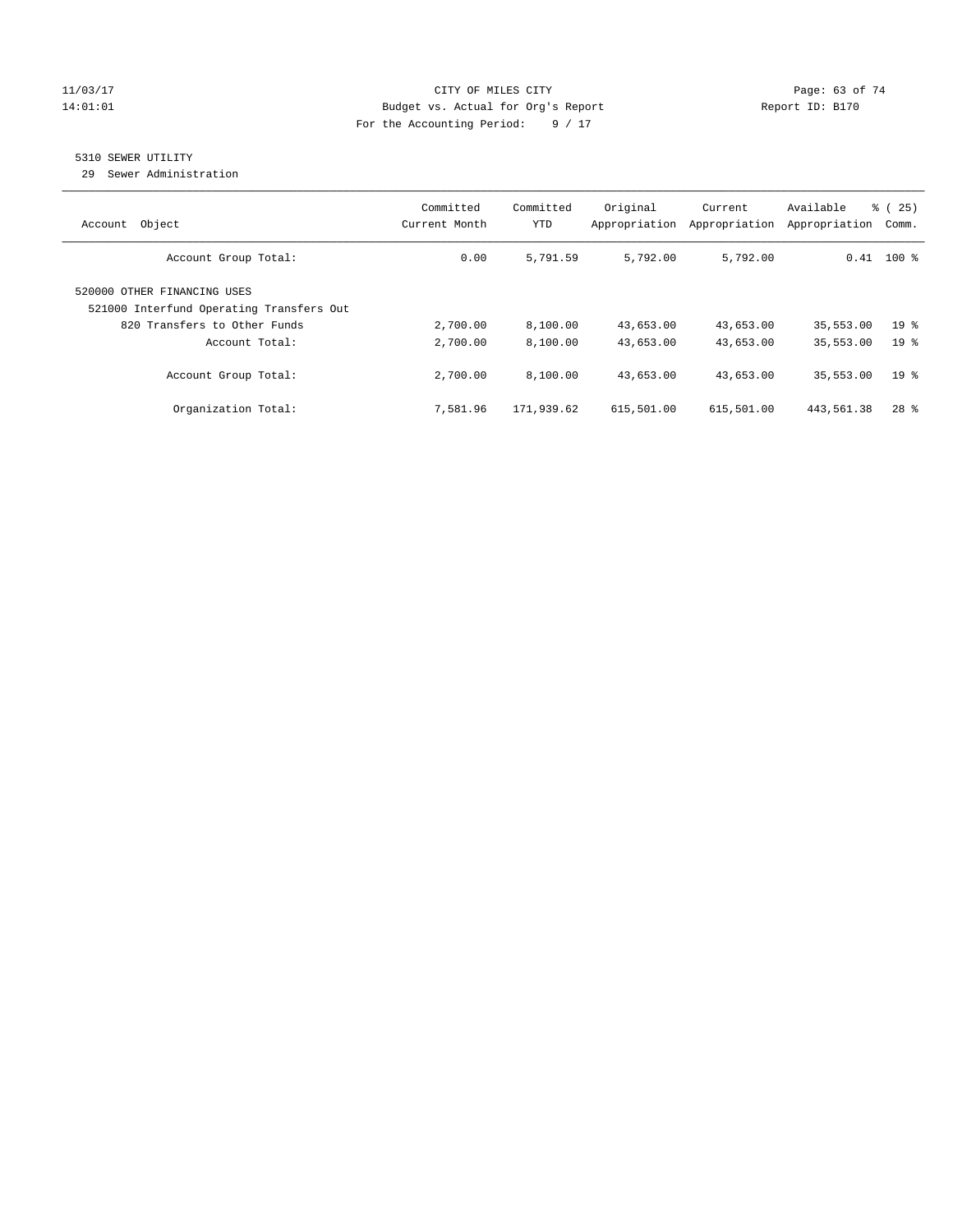#### 11/03/17 Page: 64 of 74 14:01:01 Budget vs. Actual for Org's Report Report ID: B170 For the Accounting Period: 9 / 17

————————————————————————————————————————————————————————————————————————————————————————————————————————————————————————————————————

#### 5310 SEWER UTILITY

31 Sewer Lines

| Account Object                               | Committed<br>Current Month | Committed<br>YTD | Original   | Current    | Available<br>Appropriation Appropriation Appropriation Comm. | ៖ (25)          |
|----------------------------------------------|----------------------------|------------------|------------|------------|--------------------------------------------------------------|-----------------|
|                                              |                            |                  |            |            |                                                              |                 |
| 430000 Public Works-GASB68                   |                            |                  |            |            |                                                              |                 |
| 430630 Sewer Collection and Transmission(31) |                            |                  |            |            |                                                              |                 |
| 111 Salaries and Wages - Permanent           | 11,661.63                  | 33, 441.04       | 146,238.00 | 146,238.00 | 112,796.96                                                   | $23$ %          |
| 121 OVERTIME-PERMANENT                       | 441.38                     | 1,976.67         | 10,598.00  | 10,598.00  | 8,621.33                                                     | 19 <sup>°</sup> |
| 131 VACATION                                 | 463.75                     | 2,423.97         | 15,773.00  | 15,773.00  | 13,349.03                                                    | 15 <sup>°</sup> |
| 132 SICK LEAVE                               | 609.75                     | 1,185.62         | 7,093.00   | 7,093.00   | 5,907.38                                                     | $17*$           |
| 133 OTHER LEAVE PAY                          | 0.00                       | 0.00             | 1,934.00   | 1,934.00   | 1,934.00                                                     | 0 <sup>8</sup>  |
| 134 HOLIDAY PAY                              | 0.00                       | 89.00            | 4,558.00   | 4,558.00   | 4,469.00                                                     | 2 <sup>°</sup>  |
| 141 Unemployment Insurance                   | 32.95                      | 98.99            | 280.00     | 280.00     | 181.01                                                       | 35%             |
| 142 Workers' Compensation                    | 668.60                     | 1,997.25         | 10,187.00  | 10,187.00  | 8,189.75                                                     | $20*$           |
| 143 Health Insurance                         | 2,515.44                   | 7,367.65         | 30,729.00  | 30,729.00  | 23, 361.35                                                   | $24$ %          |
| 144 FICA                                     | 998.77                     | 2,999.14         | 14,244.00  | 14,244.00  | 11,244.86                                                    | $21$ %          |
| 145 PERS                                     | 1,116.08                   | 3,307.90         | 15,771.00  | 15,771.00  | 12,463.10                                                    | $21$ %          |
| 196 CLOTHING ALLOTMENT                       | 0.00                       | 453.00           | 570.00     | 570.00     | 117.00                                                       | 79 %            |
| 210 Office Supplies and Materials            | 0.00                       | 392.46           | 350.00     | 350.00     | $-42.46$                                                     | 112 %           |
| 214 Small Items of Equipment                 | 221.00                     | 221.00           | 15,750.00  | 15,750.00  | 15,529.00                                                    | 1 <sup>8</sup>  |
| 220 Operating Expenses                       | 238.52                     | 388.17           | 2,600.00   | 2,600.00   | 2,211.83                                                     | 15 <sup>8</sup> |
| 222 Chemicals, Lab & Med Supplies            | 0.00                       | 0.00             | 2,000.00   | 2,000.00   | 2,000.00                                                     | 0 <sup>8</sup>  |
| 226 Clothing and Uniforms                    | 0.00                       | 123.60           | 700.00     | 700.00     | 576.40                                                       | 18 <sup>°</sup> |
| 230 Repair and Maintenance Supplies          | 501.43                     | 6,689.74         | 5,000.00   | 5,000.00   | $-1,689.74$                                                  | 134 %           |
| 231 Gas, Oil, Diesel Fuel, Grease, etc.      | 574.12                     | 1,910.19         | 10,000.00  | 10,000.00  | 8,089.81                                                     | 19 <sup>°</sup> |
| 233 Water/Sewer Main Replacement and         | 0.00                       | 0.00             | 4,000.00   | 4,000.00   | 4,000.00                                                     | 0 <sup>8</sup>  |
| 234 Hydrant/Manhole Replacement, Valves      | 674.17                     | 1,881.95         | 8,000.00   | 8,000.00   | 6,118.05                                                     | $24$ %          |
| 241 Consumable Tools                         | 0.00                       | 0.00             | 100.00     | 100.00     | 100.00                                                       | 0 <sup>8</sup>  |
| 311 Postage, Box Rent, Etc.                  | 0.00                       | 80.00            | 50.00      | 50.00      | $-30.00$                                                     | $160*$          |
| 320 Printing, Duplicating, Typing &          | 0.00                       | 0.00             | 100.00     | 100.00     | 100.00                                                       | 0 <sup>8</sup>  |
| 330 Publicity, Subscriptions & Dues          | 0.00                       | 0.00             | 125.00     | 125.00     | 125.00                                                       | 0 <sup>8</sup>  |
| 334 Memberships, Registrations & Dues        | 0.00                       | 3,176.50         | 300.00     | 300.00     | $-2,876.50$                                                  | $***$ $-$       |
| 341 Electric Utility Services                | 16.38                      | 65.58            | 2,200.00   | 2,200.00   | 2,134.42                                                     | 3%              |
| 344 Gas Utility Service                      | 4.87                       | 25.29            | 500.00     | 500.00     | 474.71                                                       | 5 <sup>°</sup>  |
| 345 Telephone                                | 57.56                      | 128.02           | 550.00     | 550.00     | 421.98                                                       | 23 %            |
| 347 Internet                                 | 11.40                      | 34.20            | 140.00     | 140.00     | 105.80                                                       | $24$ %          |
| 350 Professional Services                    | 259.08                     | 323.00           | 20,000.00  | 20,000.00  | 19,677.00                                                    | 2 <sup>8</sup>  |
| 357 Architectual, Engineering Serv Etc.      | 0.00                       | 0.00             | 10,000.00  | 10,000.00  | 10,000.00                                                    | 0 <sup>8</sup>  |
| 360 Contr R & M                              | 1,701.86                   | 1,908.76         | 8,000.00   | 8,000.00   | 6,091.24                                                     | $24$ %          |
| 363 R&M Vehicles/Equip/Labor-PW              | 5,794.30                   | 7,691.32         | 30,000.00  | 30,000.00  | 22,308.68                                                    | 26%             |
| 369 Other Repair and Maintenance             | 135.00                     | 135.00           | 1,500.00   | 1,500.00   | 1,365.00                                                     | 9 <sup>°</sup>  |
| 370 Travel                                   | 0.00                       | 220.14           | 3,500.00   | 3,500.00   | 3,279.86                                                     | 6 <sup>°</sup>  |
| 380 Training Services                        | 0.00                       | 140.00           | 1,000.00   | 1,000.00   | 860.00                                                       | 14 %            |
| 382 Books                                    | 0.00                       | 0.00             | 100.00     | 100.00     | 100.00                                                       | 0 <sup>8</sup>  |
| 400 BUILDING MATERIALS                       | 0.00                       | 0.00             | 400.00     | 400.00     | 400.00                                                       | 0 <sup>8</sup>  |
| 512 Insurance on Vehicles & Equipment        | 0.00                       | 1,340.45         | 1,341.00   | 1,341.00   | 0.55                                                         | $100$ %         |
| 513 Liability                                | 0.00                       | 0.00             | 5,000.00   | 5,000.00   | 5,000.00                                                     | 0 <sup>8</sup>  |
| 532 Land Rental                              | 37.50                      | 824.18           | 750.00     | 750.00     | $-74.18$                                                     | 110 %           |
| 533 Machinery and Equipment Rental           | 0.00                       | 0.00             | 1.00       | 1.00       | 1.00                                                         | 0 <sup>8</sup>  |
| 940 Machinery & Equipment                    | 0.00                       | 0.00             | 117,000.00 | 117,000.00 | 117,000.00                                                   | 0 <sup>8</sup>  |
| Account Total:                               | 28,735.54                  | 83,039.78        | 509,032.00 | 509,032.00 | 425,992.22                                                   | 16 <sup>°</sup> |
| Account Group Total:                         | 28,735.54                  | 83,039.78        | 509,032.00 | 509,032.00 | 425,992.22                                                   | 16 <sup>8</sup> |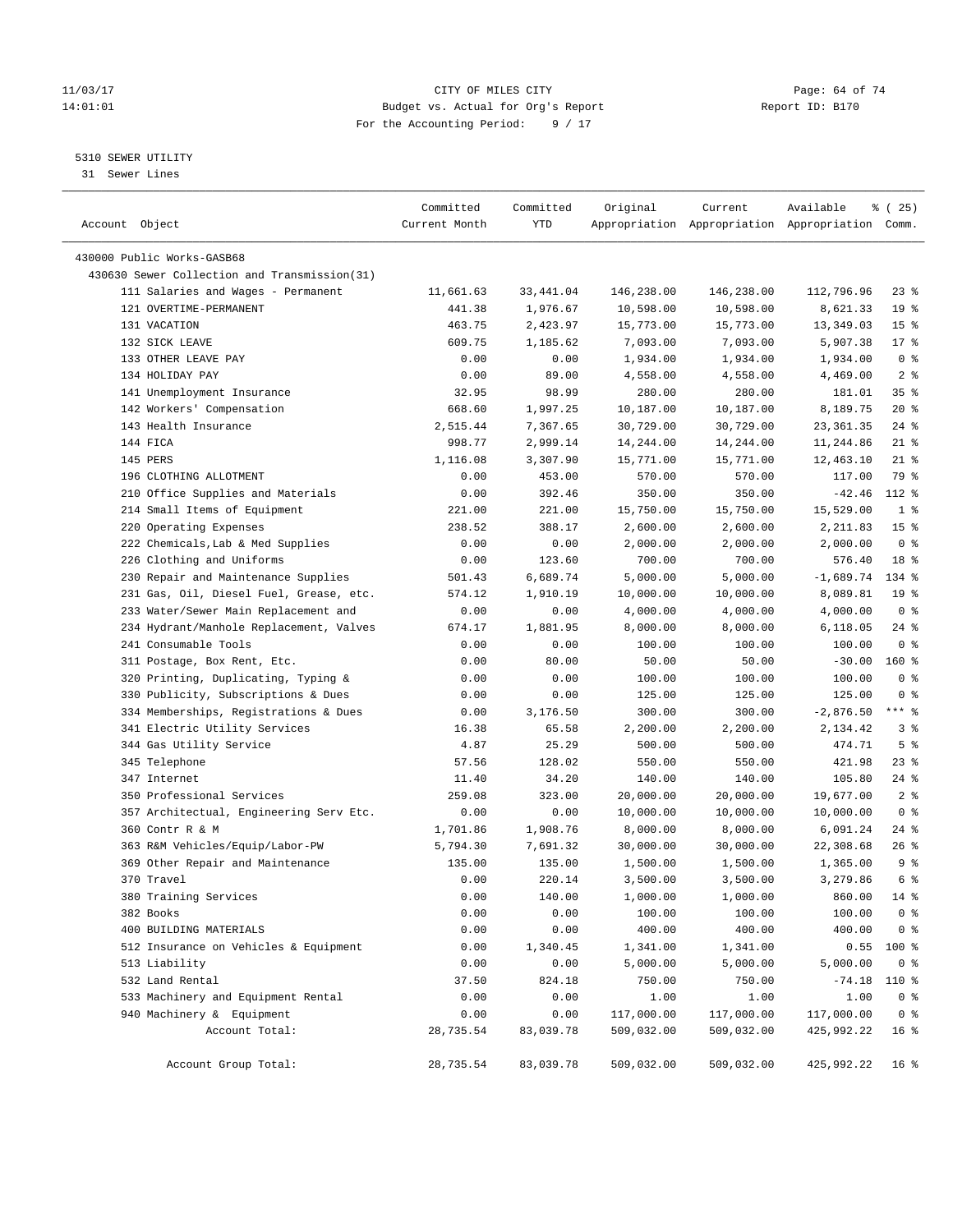#### 11/03/17 Page: 65 of 74 14:01:01 Budget vs. Actual for Org's Report Report ID: B170 For the Accounting Period: 9 / 17

# 5310 SEWER UTILITY

31 Sewer Lines

| Account Object |                     | Committed<br>Current Month | Committed<br>YTD | Original   | Current    | Available<br>Appropriation Appropriation Appropriation Comm. | ී (25) |
|----------------|---------------------|----------------------------|------------------|------------|------------|--------------------------------------------------------------|--------|
|                | Organization Total: | 28,735.54                  | 83,039.78        | 509,032.00 | 509,032.00 | 425,992.22 16 %                                              |        |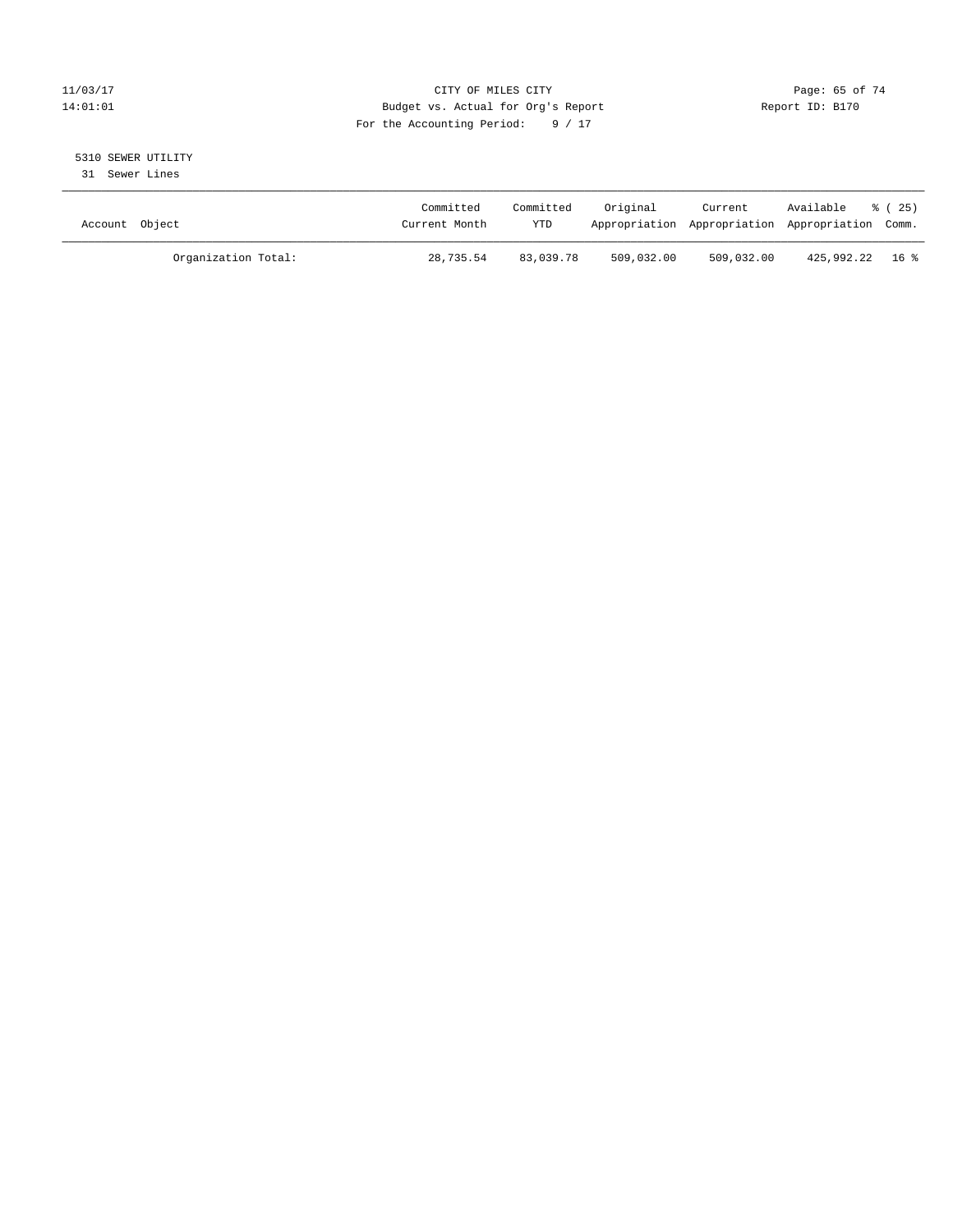#### 11/03/17 Page: 66 of 74 14:01:01 Budget vs. Actual for Org's Report Report ID: B170 For the Accounting Period: 9 / 17

5310 SEWER UTILITY

32 Sewer Lifts

|                |                                         | Committed<br>Current Month | Committed<br><b>YTD</b> | Original   | Current    | Available                                       | % (25)          |
|----------------|-----------------------------------------|----------------------------|-------------------------|------------|------------|-------------------------------------------------|-----------------|
| Account Object |                                         |                            |                         |            |            | Appropriation Appropriation Appropriation Comm. |                 |
|                | 430000 Public Works-GASB68              |                            |                         |            |            |                                                 |                 |
|                | 430690 Sewer Lift Stations(32)          |                            |                         |            |            |                                                 |                 |
|                | 111 Salaries and Wages - Permanent      | 5,666.78                   | 17,025.30               | 71,631.00  | 71,631.00  | 54,605.70                                       | $24$ %          |
|                | 121 OVERTIME-PERMANENT                  | 278.97                     | 767.86                  | 3,134.00   | 3,134.00   | 2,366.14                                        | 25%             |
|                | 131 VACATION                            | 485.00                     | 1,568.43                | 4,206.00   | 4,206.00   | 2,637.57                                        | 37%             |
|                | 132 SICK LEAVE                          | 132.71                     | 339.01                  | 1,840.00   | 1,840.00   | 1,500.99                                        | 18 <sup>8</sup> |
|                | 133 OTHER LEAVE PAY                     | 28.17                      | 83.36                   | 1,224.00   | 1,224.00   | 1,140.64                                        | 7 %             |
|                | 134 HOLIDAY PAY                         | 133.31                     | 309.02                  | 1,133.00   | 1,133.00   | 823.98                                          | 278             |
|                | 141 Unemployment Insurance              | 16.79                      | 50.85                   | 119.00     | 119.00     | 68.15                                           | 43%             |
|                | 142 Workers' Compensation               | 384.21                     | 1,163.60                | 4,635.00   | 4,635.00   | 3,471.40                                        | 25%             |
|                | 143 Health Insurance                    | 1,079.01                   | 3,294.32                | 13,552.00  | 13,552.00  | 10,257.68                                       | $24$ %          |
|                | 144 FICA                                | 482.56                     | 1,461.39                | 6,362.00   | 6, 362.00  | 4,900.61                                        | $23$ $%$        |
|                | 145 PERS                                | 542.56                     | 1,669.04                | 7,044.00   | 7,044.00   | 5,374.96                                        | $24$ %          |
|                | 196 CLOTHING ALLOTMENT                  | 0.00                       | 262.50                  | 250.00     | 250.00     | $-12.50$                                        | $105$ %         |
|                | 210 Office Supplies and Materials       | 0.00                       | 67.87                   | 150.00     | 150.00     | 82.13                                           | 45 %            |
|                | 214 Small Items of Equipment            | 0.00                       | 0.00                    | 17,000.00  | 17,000.00  | 17,000.00                                       | 0 <sup>8</sup>  |
|                | 220 Operating Expenses                  | 27.50                      | 266.18                  | 1,000.00   | 1,000.00   | 733.82                                          | 278             |
|                | 222 Chemicals, Lab & Med Supplies       | 0.00                       | 0.00                    | 1,500.00   | 1,500.00   | 1,500.00                                        | 0 <sup>8</sup>  |
|                | 226 Clothing and Uniforms               | 16.67                      | 16.67                   | 200.00     | 200.00     | 183.33                                          | 8 %             |
|                | 230 Repair and Maintenance Supplies     | 0.00                       | 169.31                  | 7,000.00   | 7,000.00   | 6,830.69                                        | 2 <sup>°</sup>  |
|                | 231 Gas, Oil, Diesel Fuel, Grease, etc. | 106.77                     | 416.06                  | 2,500.00   | 2,500.00   | 2,083.94                                        | $17*$           |
|                | 241 Consumable Tools                    | 0.00                       | 0.00                    | 100.00     | 100.00     | 100.00                                          | 0 <sup>8</sup>  |
|                | 311 Postage, Box Rent, Etc.             | 0.00                       | 0.00                    | 50.00      | 50.00      | 50.00                                           | 0 <sup>8</sup>  |
|                | 341 Electric Utility Services           | 1,260.92                   | 3,900.21                | 16,000.00  | 16,000.00  | 12,099.79                                       | $24$ %          |
|                | 344 Gas Utility Service                 | 53.11                      | 234.73                  | 1,500.00   | 1,500.00   | 1,265.27                                        | 16 <sup>°</sup> |
|                | 346 Garbage Service                     | 0.00                       | 0.00                    | 300.00     | 300.00     | 300.00                                          | 0 <sup>8</sup>  |
|                | 352 Wtr/Swr Lab Testing                 | 0.00                       | 0.00                    | 250.00     | 250.00     | 250.00                                          | 0 <sup>8</sup>  |
|                | 360 Contr R & M                         | 0.00                       | 618.76                  | 2,500.00   | 2,500.00   | 1,881.24                                        | 25%             |
|                | 369 Other Repair and Maintenance        | 0.00                       | 0.00                    | 1,000.00   | 1,000.00   | 1,000.00                                        | 0 <sup>8</sup>  |
|                | 370 Travel                              | 13.52                      | 218.82                  | 625.00     | 625.00     | 406.18                                          | 35 <sup>8</sup> |
|                | 380 Training Services                   | 0.00                       | 0.00                    | 625.00     | 625.00     | 625.00                                          | 0 <sup>8</sup>  |
|                | 382 Books                               | 0.00                       | 0.00                    | 50.00      | 50.00      | 50.00                                           | 0 <sup>8</sup>  |
|                | 400 BUILDING MATERIALS                  | 0.00                       | 0.00                    | 100.00     | 100.00     | 100.00                                          | 0 <sup>8</sup>  |
|                | 511 Insurance on Buildings              | 0.00                       | 1,566.29                | 1,567.00   | 1,567.00   |                                                 | $0.71$ 100 %    |
|                | 513 Liability                           | 0.00                       | 0.00                    | 3,750.00   | 3,750.00   | 3,750.00                                        | 0 <sup>8</sup>  |
|                | 532 Land Rental                         | 0.00                       | 0.00                    | 700.00     | 700.00     | 700.00                                          | 0 <sup>8</sup>  |
|                | 533 Machinery and Equipment Rental      | 0.00                       | 0.00                    | 150.00     | 150.00     | 150.00                                          | 0 <sup>8</sup>  |
|                | Account Total:                          | 10,708.56                  | 35, 469.58              | 173,747.00 | 173,747.00 | 138, 277.42                                     | $20*$           |
|                | Account Group Total:                    | 10,708.56                  | 35,469.58               | 173,747.00 | 173,747.00 | 138, 277.42                                     | $20*$           |
|                | Organization Total:                     | 10,708.56                  | 35,469.58               | 173,747.00 | 173,747.00 | 138, 277.42                                     | $20*$           |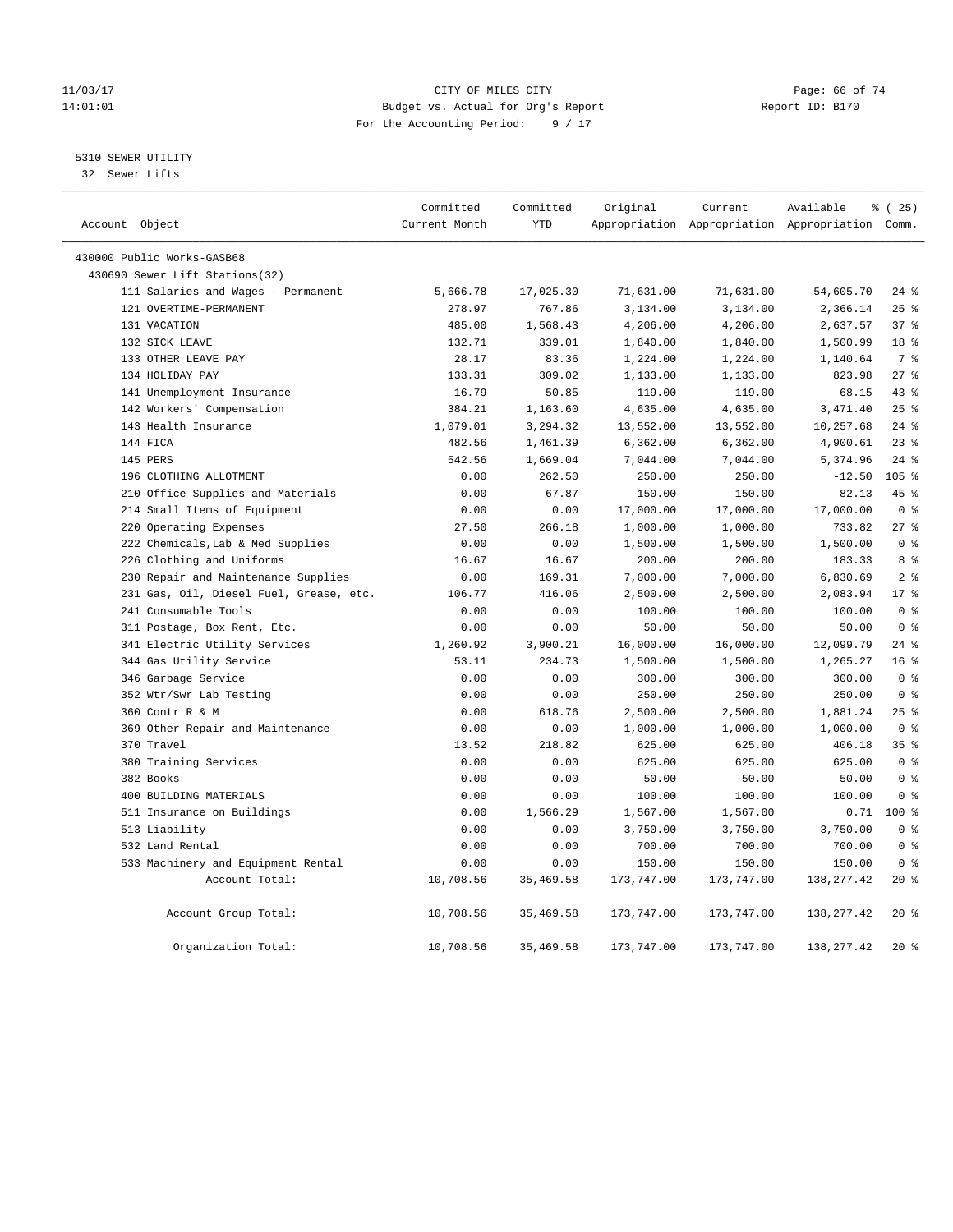#### 11/03/17 Page: 67 of 74 14:01:01 Budget vs. Actual for Org's Report Report ID: B170 For the Accounting Period: 9 / 17

————————————————————————————————————————————————————————————————————————————————————————————————————————————————————————————————————

#### 5310 SEWER UTILITY

33 Sewer Plant

|                                         | Committed        | Committed  | Original     | Current      | Available                                       | % (25)          |
|-----------------------------------------|------------------|------------|--------------|--------------|-------------------------------------------------|-----------------|
| Account Object                          | Current Month    | YTD        |              |              | Appropriation Appropriation Appropriation Comm. |                 |
| 430000 Public Works-GASB68              |                  |            |              |              |                                                 |                 |
| 430640 Sewer Treatment and Disposal(33) |                  |            |              |              |                                                 |                 |
| 111 Salaries and Wages - Permanent      | 8,916.14         | 26,698.70  | 116,945.00   | 116,945.00   | 90,246.30                                       | 23 %            |
| 121 OVERTIME-PERMANENT                  | 420.64           | 1,153.88   | 6,848.00     | 6,848.00     | 5,694.12                                        | $17*$           |
| 131 VACATION                            | 769.74           | 2,566.96   | 6,309.00     | 6,309.00     | 3,742.04                                        | 41 %            |
| 132 SICK LEAVE                          | 199.05           | 508.59     | 2,810.00     | 2,810.00     | 2,301.41                                        | 18 %            |
| 133 OTHER LEAVE PAY                     | 42.26            | 125.05     | 4,192.00     | 4,192.00     | 4,066.95                                        | 3 <sup>8</sup>  |
| 134 HOLIDAY PAY                         | 199.97           | 463.53     | 2,167.00     | 2,167.00     | 1,703.47                                        | $21$ %          |
| 141 Unemployment Insurance              | 26.34            | 79.68      | 194.00       | 194.00       | 114.32                                          | 41 %            |
| 142 Workers' Compensation               | 599.79           | 1,816.47   | 7,866.00     | 7,866.00     | 6,049.53                                        | $23$ $%$        |
| 143 Health Insurance                    | 1,672.22         | 5,102.38   | 21,615.00    | 21,615.00    | 16,512.62                                       | $24$ %          |
| 144 FICA                                | 758.58           | 2,297.01   | 10,653.00    | 10,653.00    | 8,355.99                                        | $22$ %          |
| 145 PERS                                | 852.89           | 2,620.14   | 11,795.00    | 11,795.00    | 9,174.86                                        | $22$ %          |
| 196 CLOTHING ALLOTMENT                  | 0.00             | 405.00     | 351.00       | 351.00       | $-54.00$                                        | $115$ %         |
| 210 Office Supplies and Materials       | 0.00             | 0.00       | 250.00       | 250.00       | 250.00                                          | 0 <sup>8</sup>  |
| 214 Small Items of Equipment            | 0.00             | 0.00       | 2,550.00     | 2,550.00     | 2,550.00                                        | 0 <sup>8</sup>  |
| 220 Operating Expenses                  | 67.46            | 1,015.46   | 7,000.00     | 7,000.00     | 5,984.54                                        | 15 <sup>°</sup> |
| 222 Chemicals, Lab & Med Supplies       | 609.88           | 1,190.40   | 7,000.00     | 7,000.00     | 5,809.60                                        | $17*$           |
| 226 Clothing and Uniforms               | 50.00            | 164.99     | 600.00       | 600.00       | 435.01                                          | $27$ %          |
| 230 Repair and Maintenance Supplies     | 577.32           | 1,713.22   | 12,000.00    | 12,000.00    | 10,286.78                                       | $14*$           |
| 231 Gas, Oil, Diesel Fuel, Grease, etc. | 85.53            | 531.76     | 2,000.00     | 2,000.00     | 1,468.24                                        | 27%             |
| 241 Consumable Tools                    | 0.00             | 0.00       | 100.00       | 100.00       | 100.00                                          | 0 <sup>8</sup>  |
| 311 Postage, Box Rent, Etc.             | 0.00             | 0.00       | 100.00       | 100.00       | 100.00                                          | 0 <sup>8</sup>  |
| 320 Printing, Duplicating, Typing &     | 0.00             | 0.00       | 100.00       | 100.00       | 100.00                                          | 0 <sup>8</sup>  |
| 330 Publicity, Subscriptions & Dues     | 0.00             | 0.00       | 170.00       | 170.00       | 170.00                                          | 0 <sup>8</sup>  |
| 334 Memberships, Registrations & Dues   |                  | 270.00     | 600.00       | 600.00       | 330.00                                          | 45 %            |
| 341 Electric Utility Services           | 0.00<br>4,831.99 | 13,949.64  | 100,000.00   | 100,000.00   | 86,050.36                                       | $14*$           |
| 342 Water Utility Services              | 105.86           | 296.61     | 1,000.00     | 1,000.00     | 703.39                                          | $30*$           |
| 343 Sewer Utility Services              | 74.64            | 222.20     | 600.00       | 600.00       | 377.80                                          | 37%             |
| 345 Telephone                           | 37.47            | 104.01     | 800.00       | 800.00       | 695.99                                          | $13*$           |
| 346 Garbage Service                     | 740.42           | 913.84     | 800.00       | 800.00       | $-113.84$                                       | 114 %           |
| 347 Internet                            | 45.60            | 136.80     | 500.00       | 500.00       | 363.20                                          | $27$ %          |
| 350 Professional Services               | 0.00             | 7.25       | 500.00       | 500.00       | 492.75                                          | 1 <sup>8</sup>  |
| 352 Wtr/Swr Lab Testing                 | 1,951.00         | 2,128.00   | 8,000.00     | 8,000.00     | 5,872.00                                        | $27$ %          |
| 357 Architectual, Engineering Serv Etc. | 0.00             | 0.00       | 5,000.00     | 5,000.00     | 5,000.00                                        | 0 <sup>8</sup>  |
| 360 Contr R & M                         | 19.20            | 1,035.76   | 7,500.00     | 7,500.00     | 6,464.24                                        | $14*$           |
| 363 R&M Vehicles/Equip/Labor-PW         | 0.00             | 36.78      | 8,000.00     | 8,000.00     | 7,963.22                                        | 0 <sup>8</sup>  |
| 370 Travel                              | 19.45            | 196.45     | 900.00       | 900.00       | 703.55                                          | $22$ %          |
| 380 Training Services                   | 0.00             | 0.00       | 900.00       | 900.00       | 900.00                                          | 0 <sup>8</sup>  |
| 382 Books                               | 0.00             | 164.00     | 200.00       | 200.00       | 36.00                                           | 82 %            |
| 400 BUILDING MATERIALS                  | 0.00             | 0.00       | 500.00       | 500.00       | 500.00                                          | $0$ %           |
| 511 Insurance on Buildings              | 0.00             | 6,751.87   | 6,752.00     | 6,752.00     | 0.13                                            | 100 %           |
| 512 Insurance on Vehicles & Equipment   | 0.00             | 76.61      | 77.00        | 77.00        | 0.39                                            | 99 %            |
| 513 Liability                           | 0.00             | 0.00       | 2,000.00     | 2,000.00     | 2,000.00                                        | 0 <sup>8</sup>  |
| 533 Machinery and Equipment Rental      | 0.00             | 0.00       | 2,000.00     | 2,000.00     | 2,000.00                                        | 0 <sup>8</sup>  |
| 940 Machinery & Equipment               | 293,140.76       | 694,647.04 | 3,800,000.00 | 3,800,000.00 | 3,105,352.96                                    | 18 %            |
| Account Total:                          | 316,814.20       | 769,390.08 | 4,170,244.00 | 4,170,244.00 | 3,400,853.92                                    | 18 %            |
|                                         |                  |            |              |              |                                                 |                 |
| Account Group Total:                    | 316,814.20       | 769,390.08 | 4,170,244.00 | 4,170,244.00 | 3,400,853.92                                    | 18 %            |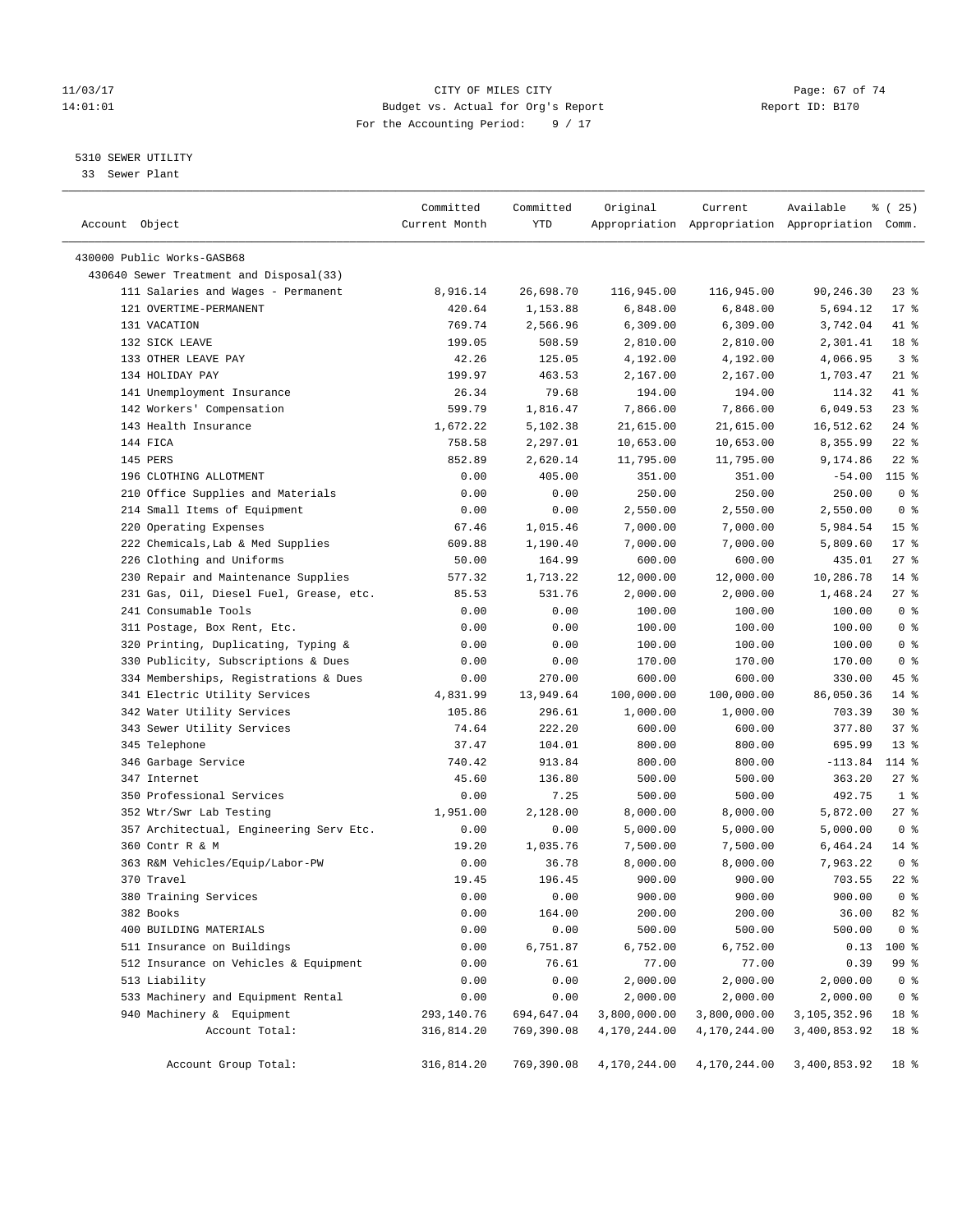#### 11/03/17 Page: 68 of 74 14:01:01 Budget vs. Actual for Org's Report Changer Report ID: B170 For the Accounting Period: 9 / 17

# 5310 SEWER UTILITY

33 Sewer Plant

| Account Object      | Committed<br>Current Month | Committed<br>YTD        | Original     | Current<br>Appropriation Appropriation | Available<br>Appropriation Comm. | 8 (25) |
|---------------------|----------------------------|-------------------------|--------------|----------------------------------------|----------------------------------|--------|
| Organization Total: | 316,814.20                 | 769,390.08              | 4,170,244.00 | 4,170,244.00                           | 3,400,853.92                     | 18 %   |
| Fund Total:         |                            | 363,840.26 1,059,839.06 | 5,468,524.00 | 5,468,524.00                           | 4,408,684.94 19 %                |        |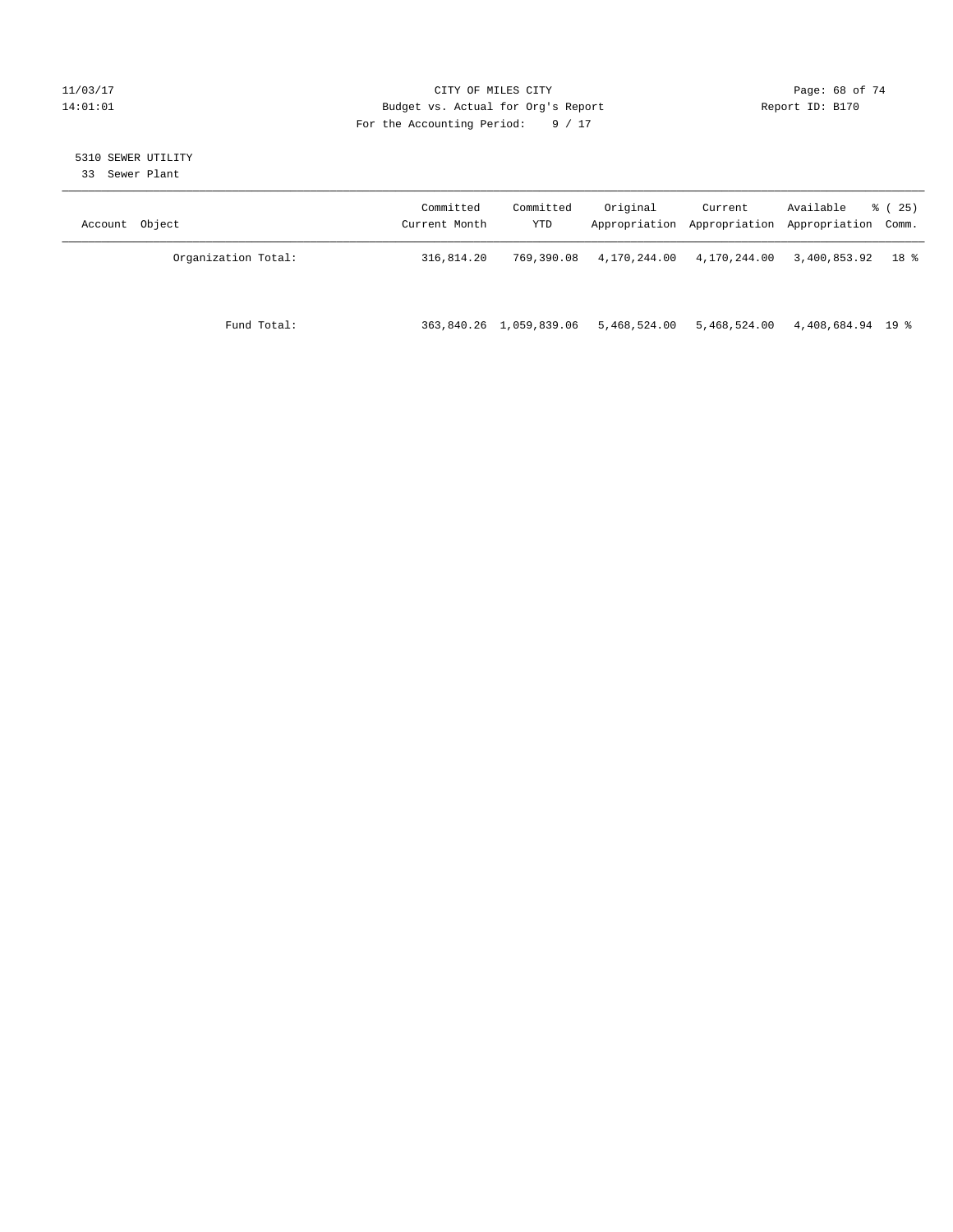#### 11/03/17 Page: 69 of 74 14:01:01 Budget vs. Actual for Org's Report Report ID: B170 For the Accounting Period: 9 / 17

### 5510 AMBULANCE FUND

10 Ambulance

| Account Object                              | Committed<br>Current Month | Committed<br>YTD | Original     | Current      | Available<br>Appropriation Appropriation Appropriation Comm. | $*(25)$         |
|---------------------------------------------|----------------------------|------------------|--------------|--------------|--------------------------------------------------------------|-----------------|
| 420000 PUBLIC SAFETY-GASB68                 |                            |                  |              |              |                                                              |                 |
| 420460 Fire Suppression(07)                 |                            |                  |              |              |                                                              |                 |
| 350 Professional Services                   | 0.00                       | 2,400.91         | 0.00         | 0.00         | $-2,400.91$                                                  |                 |
| Account Total:                              | 0.00                       | 2,400.91         | 0.00         | 0.00         | $-2,400.91$                                                  | $***$ $%$       |
|                                             |                            |                  |              |              |                                                              |                 |
| 420730 Emergency Medical Services-Ambulance |                            |                  |              |              |                                                              |                 |
| 111 Salaries and Wages - Permanent          | 15,614.31                  | 47, 418.98       | 170,849.00   | 170,849.00   | 123,430.02                                                   | $28$ %          |
| 112 SALARIES AND WAGES - PART PAID          | 1,522.00                   | 1,522.00         | 3,108.00     | 3,108.00     | 1,586.00                                                     | 49 %            |
| 121 OVERTIME-PERMANENT                      | 1,300.65                   | 4,896.31         | 25,000.00    | 25,000.00    | 20,103.69                                                    | $20*$           |
| 131 VACATION                                | 1,418.28                   | 6,331.53         | 16,000.00    | 16,000.00    | 9,668.47                                                     | 40 %            |
| 132 SICK LEAVE                              | 2,609.70                   | 3,070.78         | 15,000.00    | 15,000.00    | 11,929.22                                                    | $20*$           |
| 133 OTHER LEAVE PAY                         | 329.35                     | 488.14           | 4,000.00     | 4,000.00     | 3,511.86                                                     | $12*$           |
| 134 HOLIDAY PAY                             | 447.64                     | 861.74           | 10,000.00    | 10,000.00    | 9,138.26                                                     | 9 <sub>8</sub>  |
| 141 Unemployment Insurance                  | 58.11                      | 161.54           | 362.00       | 362.00       | 200.46                                                       | 45 %            |
| 142 Workers' Compensation                   | 781.40                     | 2,188.56         | 7,554.00     | 7,554.00     | 5,365.44                                                     | 29%             |
| 143 Health Insurance                        | 2,600.89                   | 7,903.10         | 34,824.00    | 34,824.00    | 26,920.90                                                    | 23%             |
| 144 FICA                                    | 430.66                     | 1,028.62         | 3,492.00     | 3,492.00     | 2,463.38                                                     | 29%             |
| 147 Firemen's Pension                       | 2,246.60                   | 6,710.44         | 34,586.00    | 34,586.00    | 27,875.56                                                    | 19 <sup>°</sup> |
| 210 Office Supplies and Materials           | 58.41                      | 84.82            | 3,000.00     | 3,000.00     | 2,915.18                                                     | 3 <sup>8</sup>  |
| 214 Small Items of Equipment                | 224.80                     | 978.54           | 7,600.00     | 7,600.00     | 6,621.46                                                     | $13*$           |
| 220 Operating Expenses                      | 274.91                     | 476.06           | 115,500.00   | 115,500.00   | 115,023.94                                                   | 0 <sup>8</sup>  |
| 222 Chemicals, Lab & Med Supplies           | 1,825.21                   | 5,283.87         | 25,000.00    | 25,000.00    | 19,716.13                                                    | $21$ %          |
| 230 Repair and Maintenance Supplies         | 146.45                     | 312.43           | 3,000.00     | 3,000.00     | 2,687.57                                                     | $10*$           |
| 231 Gas, Oil, Diesel Fuel, Grease, etc.     | 911.17                     | 2,608.01         | 15,000.00    | 15,000.00    | 12,391.99                                                    | $17*$           |
| 241 Consumable Tools                        | 0.00                       | 0.00             | 5,000.00     | 5,000.00     | 5,000.00                                                     | 0 <sup>8</sup>  |
| 300 PURCHASED SERVICES                      | 0.00                       | 0.00             | 2,000.00     | 2,000.00     | 2,000.00                                                     | 0 <sup>8</sup>  |
| 311 Postage, Box Rent, Etc.                 | 3.72                       | 4.18             | 100.00       | 100.00       | 95.82                                                        | $4\degree$      |
| 320 Printing, Duplicating, Typing &         | 0.00                       | 0.00             | 200.00       | 200.00       | 200.00                                                       | 0 <sup>8</sup>  |
| 341 Electric Utility Services               | 165.67                     | 533.50           | 2,000.00     | 2,000.00     | 1,466.50                                                     | 27%             |
| 342 Water Utility Services                  | 24.21                      | 76.11            | 400.00       | 400.00       | 323.89                                                       | 19 <sup>°</sup> |
| 343 Sewer Utility Services                  | 28.65                      | 84.83            | 300.00       | 300.00       | 215.17                                                       | $28$ %          |
| 344 Gas Utility Service                     | 5.82                       | 19.40            | 1,200.00     | 1,200.00     | 1,180.60                                                     | 2 <sup>8</sup>  |
| 345 Telephone                               | 136.30                     | 376.24           | 1,500.00     | 1,500.00     | 1,123.76                                                     | $25$ %          |
| 346 Garbage Service                         | 47.41                      | 356.62           | 1,064.00     | 1,064.00     | 707.38                                                       | 34%             |
| 347 Internet                                | 28.24                      | 84.72            | 400.00       | 400.00       | 315.28                                                       | $21$ %          |
| 350 Professional Services                   | 1,654.84                   | 4,051.04         | 35,000.00    | 35,000.00    | 30,948.96                                                    | $12*$           |
| 360 Contr R & M                             | 0.00                       | 125.00           | 5,000.00     | 5,000.00     | 4,875.00                                                     | 3 <sup>8</sup>  |
| 364 R&M Vehicles - Fire/Amb                 | 393.46                     | 1,105.57         | 16,000.00    | 16,000.00    | 14,894.43                                                    | 7 <sup>°</sup>  |
| 370 Travel                                  | 0.00                       | 99.37            | 2,500.00     | 2,500.00     | 2,400.63                                                     | $4\degree$      |
| 380 Training Services                       | 222.00                     | 1,048.63         | 20,000.00    | 20,000.00    | 18,951.37                                                    | 5 <sup>°</sup>  |
| 382 Books                                   | 0.00                       | 0.00             | 1,500.00     | 1,500.00     | 1,500.00                                                     | 0 <sup>8</sup>  |
| 400 BUILDING MATERIALS                      | 46.47                      | 133.60           | 3,000.00     | 3,000.00     | 2,866.40                                                     | 4%              |
| 512 Insurance on Vehicles & Equipment       | 0.00                       | 1,159.02         | 1,160.00     | 1,160.00     | 0.98                                                         | 100 %           |
| 810 Losses (Bad debt expense - Enterprise   | 15,597.46                  | 15,565.14        | 175,000.00   | 175,000.00   | 159,434.86                                                   | 9 <sup>8</sup>  |
| 811 Contractual Allowances (Ambl)           | 5,030.34                   | 39,232.59        | 165,000.00   | 165,000.00   | 125,767.41                                                   | $24$ %          |
| 940 Machinery & Equipment                   | 0.00                       | 0.00             | 230,000.00   | 230,000.00   | 230,000.00                                                   | 0 <sup>8</sup>  |
| Account Total:                              | 56,185.13                  | 156,381.03       | 1,162,199.00 | 1,162,199.00 | 1,005,817.97                                                 | $13*$           |
| Account Group Total:                        | 56,185.13                  | 158,781.94       | 1,162,199.00 | 1,162,199.00 | 1,003,417.06                                                 | $14*$           |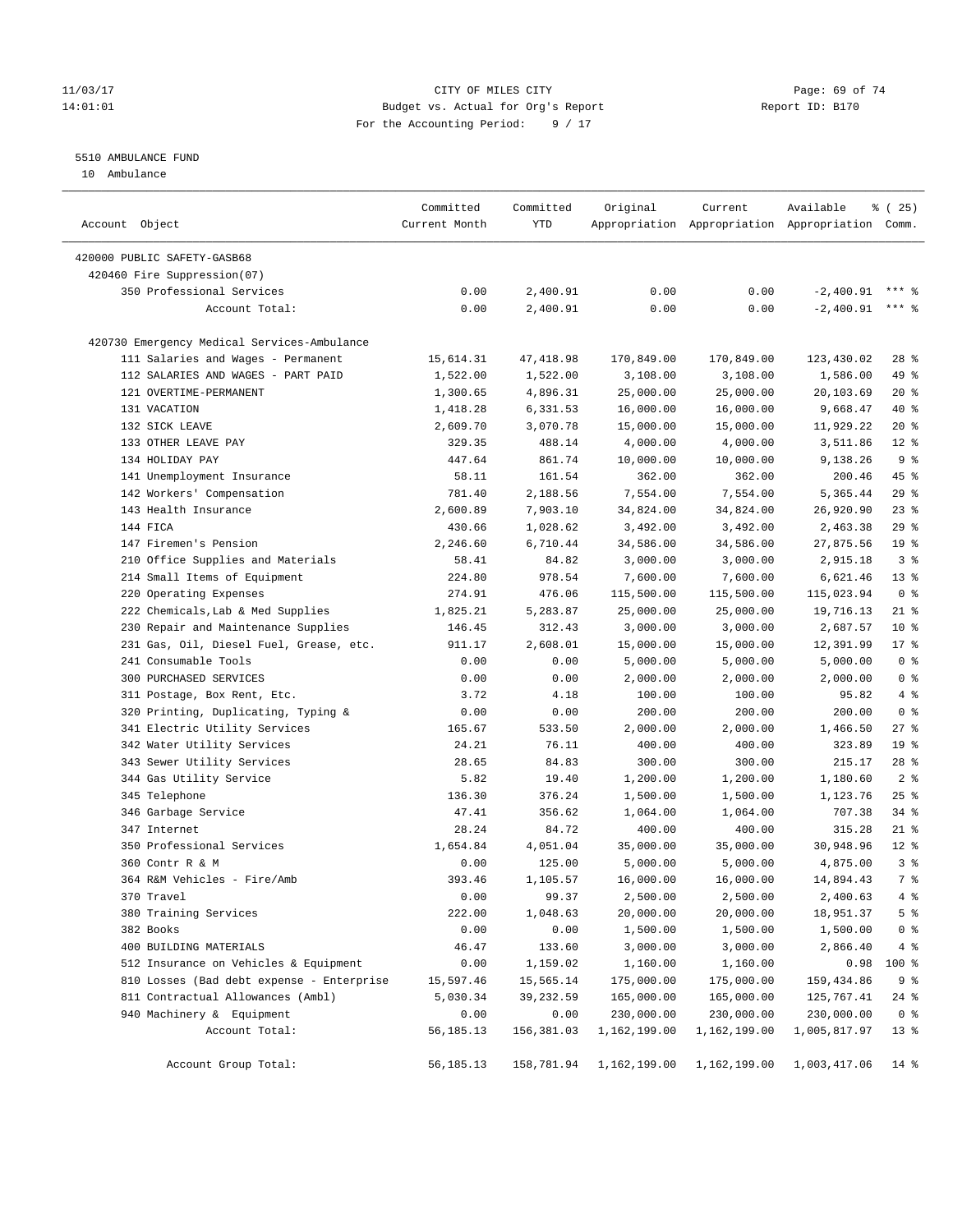#### 11/03/17 Page: 70 of 74 14:01:01 Budget vs. Actual for Org's Report Report ID: B170 For the Accounting Period: 9 / 17

#### 5510 AMBULANCE FUND

10 Ambulance

| Account Object                           | Committed<br>Current Month | Committed<br><b>YTD</b> | Original     | Current      | Available<br>Appropriation Appropriation Appropriation | % (25)<br>Comm. |  |
|------------------------------------------|----------------------------|-------------------------|--------------|--------------|--------------------------------------------------------|-----------------|--|
| 510000 MISCELLANEOUS                     |                            |                         |              |              |                                                        |                 |  |
| 510330 Comprehensive Liability Insurance |                            |                         |              |              |                                                        |                 |  |
| 513 Liability                            | 0.00                       | 2,208.75                | 2,209.00     | 2,209.00     | 0.25                                                   | $100*$          |  |
| Account Total:                           | 0.00                       | 2,208.75                | 2,209.00     | 2,209.00     | 0.25                                                   | $100$ %         |  |
| Account Group Total:                     | 0.00                       | 2,208.75                | 2,209.00     | 2,209.00     | 0.25                                                   | $100*$          |  |
| 520000 OTHER FINANCING USES              |                            |                         |              |              |                                                        |                 |  |
| 521000 Interfund Operating Transfers Out |                            |                         |              |              |                                                        |                 |  |
| 820 Transfers to Other Funds             | 2,809.75                   | 8,429.25                | 43,717.00    | 43,717.00    | 35, 287. 75                                            | 19 <sup>°</sup> |  |
| Account Total:                           | 2,809.75                   | 8,429.25                | 43,717.00    | 43,717.00    | 35, 287. 75                                            | 19 <sup>8</sup> |  |
| Account Group Total:                     | 2,809.75                   | 8,429.25                | 43,717.00    | 43,717.00    | 35, 287. 75                                            | 19 <sup>8</sup> |  |
| Organization Total:                      | 58,994.88                  | 169, 419.94             | 1,208,125.00 | 1,208,125.00 | 1,038,705.06                                           | $14*$           |  |
| Fund Total:                              | 58,994.88                  | 169,419.94              | 1,208,125.00 | 1,208,125.00 | 1,038,705.06 14 %                                      |                 |  |
|                                          |                            |                         |              |              |                                                        |                 |  |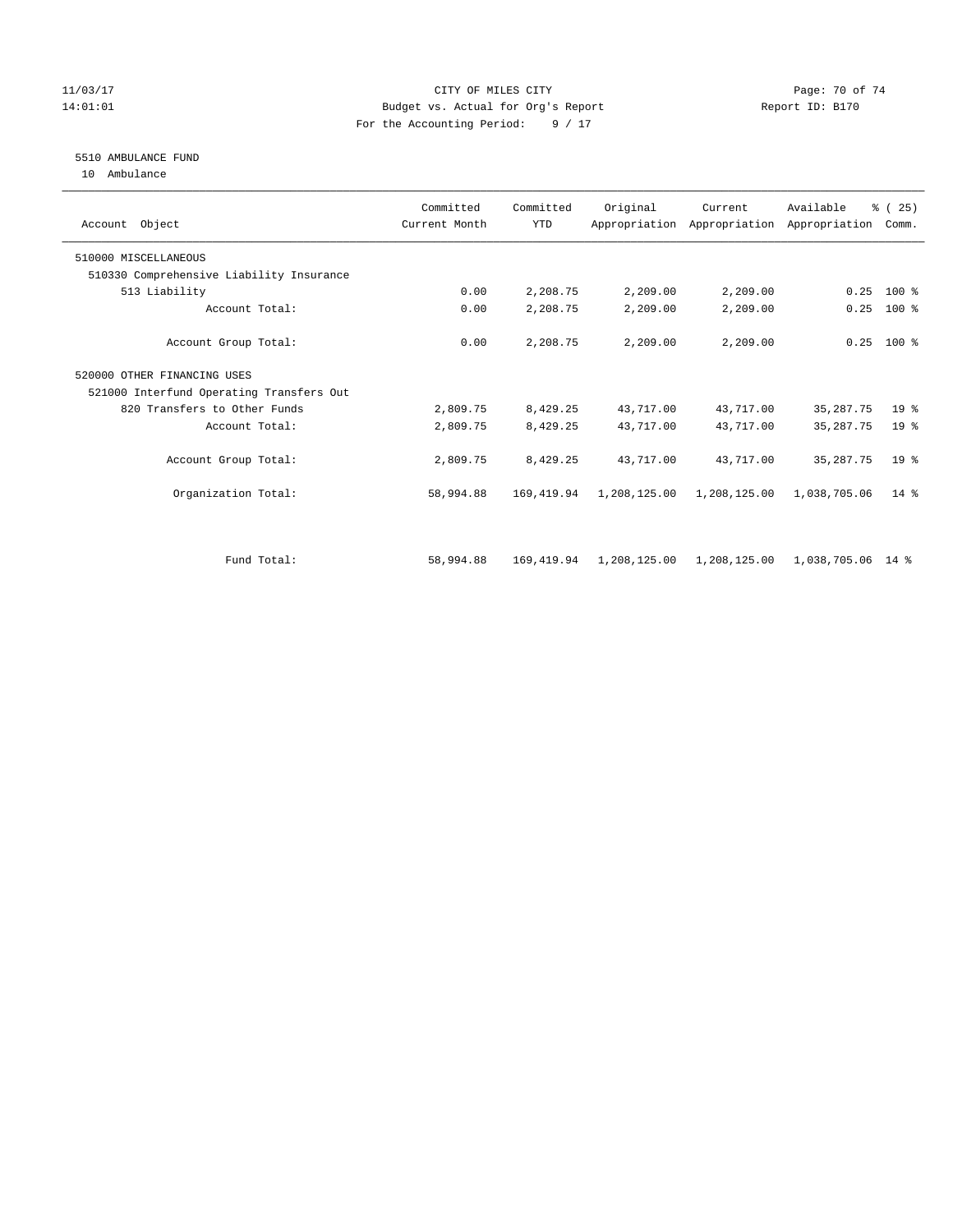#### 11/03/17 Page: 71 of 74 14:01:01 Budget vs. Actual for Org's Report Report ID: B170 For the Accounting Period: 9 / 17

#### 5610 AIRPORT OPERATING

87 Airport

| Account Object |                                            | Committed<br>Current Month | Committed<br>YTD | Original               | Current                | Available<br>Appropriation Appropriation Appropriation Comm. | $*(25)$                  |
|----------------|--------------------------------------------|----------------------------|------------------|------------------------|------------------------|--------------------------------------------------------------|--------------------------|
|                | 430000 Public Works-GASB68                 |                            |                  |                        |                        |                                                              |                          |
|                | 430300 Airport (87)                        |                            |                  |                        |                        |                                                              |                          |
|                | 111 Salaries and Wages - Permanent         | 9,047.92                   | 28, 264.80       | 87,705.00              | 87,705.00              | 59,440.20                                                    | $32$ $%$                 |
|                | 121 OVERTIME-PERMANENT                     | 397.13                     | 2,172.25         | 3,000.00               | 3,000.00               | 827.75                                                       | 72 %                     |
|                | 131 VACATION                               | 282.40                     | 855.75           | 10,000.00              | 10,000.00              | 9,144.25                                                     | 9 <sup>°</sup>           |
|                | 132 SICK LEAVE                             | 141.20                     | 141.20           | 6,000.00               | 6,000.00               | 5,858.80                                                     | 2 <sup>8</sup>           |
|                | 133 OTHER LEAVE PAY                        | 844.30                     | 1,767.75         | 4,788.00               | 4,788.00               | 3,020.25                                                     | 37%                      |
|                | 134 HOLIDAY PAY                            | 212.40                     | 212.40           | 2,500.00               | 2,500.00               | 2,287.60                                                     | 8 %                      |
|                | 141 Unemployment Insurance                 | 27.31                      | 84.49            | 174.00                 | 174.00                 | 89.51                                                        | 49 %                     |
|                | 142 Workers' Compensation                  | 547.62                     | 1,688.90         | 6,465.00               | 6,465.00               | 4,776.10                                                     | 26%                      |
|                | 143 Health Insurance                       | 1,429.05                   | 4,287.15         | 17,155.00              | 17,155.00              | 12,867.85                                                    | $25$ %                   |
|                | 144 FICA                                   | 835.78                     | 2,584.88         | 8,873.00               | 8,873.00               | 6,288.12                                                     | 29%                      |
|                | 145 PERS                                   | 925.36                     | 2,830.14         | 9,825.00               | 9,825.00               | 6,994.86                                                     | 29%                      |
|                | 196 CLOTHING ALLOTMENT                     | 0.00                       | 375.00           | 375.00                 | 375.00                 | 0.00                                                         | 100 %                    |
|                | 210 Office Supplies and Materials          | 90.75                      | 126.36           | 900.00                 | 900.00                 | 773.64                                                       | $14*$                    |
|                | 214 Small Items of Equipment               | 0.00                       | 0.00             | 500.00                 | 500.00                 | 500.00                                                       | 0 <sup>8</sup>           |
|                | 220 Operating Expenses                     | 603.61                     | 1,273.81         | 3,800.00               | 3,800.00               | 2,526.19                                                     | 34%                      |
|                | 230 Repair and Maintenance Supplies        | 1,876.13                   | 2,835.62         | 10,000.00              | 10,000.00              | 7,164.38                                                     | $28$ %                   |
|                | 231 Gas, Oil, Diesel Fuel, Grease, etc.    | 84.46                      | 340.57           | 4,000.00               | 4,000.00               | 3,659.43                                                     | 9 <sup>°</sup>           |
|                | 237 Aviation Fuel                          | 47,551.64                  | 294,938.89       | 250,000.00             | 250,000.00             | $-44,938.89$                                                 | $118*$                   |
|                | 239 Tires, Tubes Etc.                      | 0.00                       | 977.28           | 2,500.00               | 2,500.00               | 1,522.72                                                     | 39%                      |
|                | 250 Supplies for Resale                    | 239.52                     | 1,361.09         | 300.00                 | 300.00                 | $-1,061.09$                                                  | 454 %                    |
|                | 311 Postage, Box Rent, Etc.                | 0.00                       | 77.81            | 300.00                 | 300.00                 | 222.19                                                       | $26$ %                   |
|                | 319 Other Communication and Transportation | 72.95                      | 173.85           | 650.00                 | 650.00                 | 476.15                                                       | 27%                      |
|                | 330 Publicity, Subscriptions & Dues        | 0.00                       | 42.50            | 500.00                 | 500.00                 | 457.50                                                       | 9 <sup>°</sup>           |
|                | 334 Memberships, Registrations & Dues      | 0.00                       | 0.00             | 100.00                 | 100.00                 | 100.00                                                       | 0 <sup>8</sup>           |
|                | 341 Electric Utility Services              | 927.87                     | 2,794.08         | 9,000.00               | 9,000.00               | 6,205.92                                                     | $31$ %                   |
|                | 344 Gas Utility Service                    | 78.27                      | 221.90           | 5,000.00               | 5,000.00               | 4,778.10                                                     | 4%                       |
|                | 345 Telephone                              | 233.25                     | 686.60           | 3,600.00               | 3,600.00               | 2,913.40                                                     | 19 <sup>°</sup>          |
|                | 347 Internet                               | 40.35                      | 140.85           | 500.00                 | 500.00                 | 359.15                                                       | $28$ %                   |
|                | 350 Professional Services                  | 0.00                       | 0.00             | 1,500.00               | 1,500.00               | 1,500.00                                                     | 0 <sup>8</sup>           |
|                | 363 R&M Vehicles/Equip/Labor-PW            | 0.00                       | 233.75           | 6,000.00               | 6,000.00               | 5,766.25                                                     | 4%                       |
|                | 367 Plumbing, Heating, Electrical          | 0.00                       | 0.00             | 1,000.00               | 1,000.00               | 1,000.00                                                     | 0 <sup>8</sup>           |
|                | 380 Training Services                      | 0.00                       | 0.00             | 150.00                 | 150.00                 | 150.00                                                       | 0 <sup>8</sup>           |
|                | 511 Insurance on Buildings                 | 0.00                       | 3,328.87         | 3,329.00               | 3,329.00               | 0.13                                                         | 100 %                    |
|                | 512 Insurance on Vehicles & Equipment      | 0.00                       | 1,732.79         | 1,733.00               | 1,733.00               | 0.21                                                         | $100*$<br>0 <sup>8</sup> |
|                | 513 Liability<br>911 FFA AIP17-2017        | 0.00<br>0.00               | 0.00<br>0.00     | 4,793.00<br>435,500.00 | 4,793.00<br>435,500.00 | 4,793.00<br>435,500.00                                       | 0 <sup>8</sup>           |
|                | Account Total:                             | 66,489.27                  |                  | 902,515.00             |                        |                                                              | $40*$                    |
|                |                                            |                            | 356,551.33       |                        | 902,515.00             | 545,963.67                                                   |                          |
|                | 430320 Airport - Improvements              |                            |                  |                        |                        |                                                              |                          |
|                | 360 Contr R & M                            | 0.00                       | 0.00             | 21,000.00              | 21,000.00              | 21,000.00                                                    | 0 <sup>8</sup>           |
|                | Account Total:                             | 0.00                       | 0.00             | 21,000.00              | 21,000.00              | 21,000.00                                                    | 0 <sup>8</sup>           |
|                | Account Group Total:                       | 66,489.27                  | 356,551.33       | 923,515.00             | 923,515.00             | 566,963.67                                                   | 39%                      |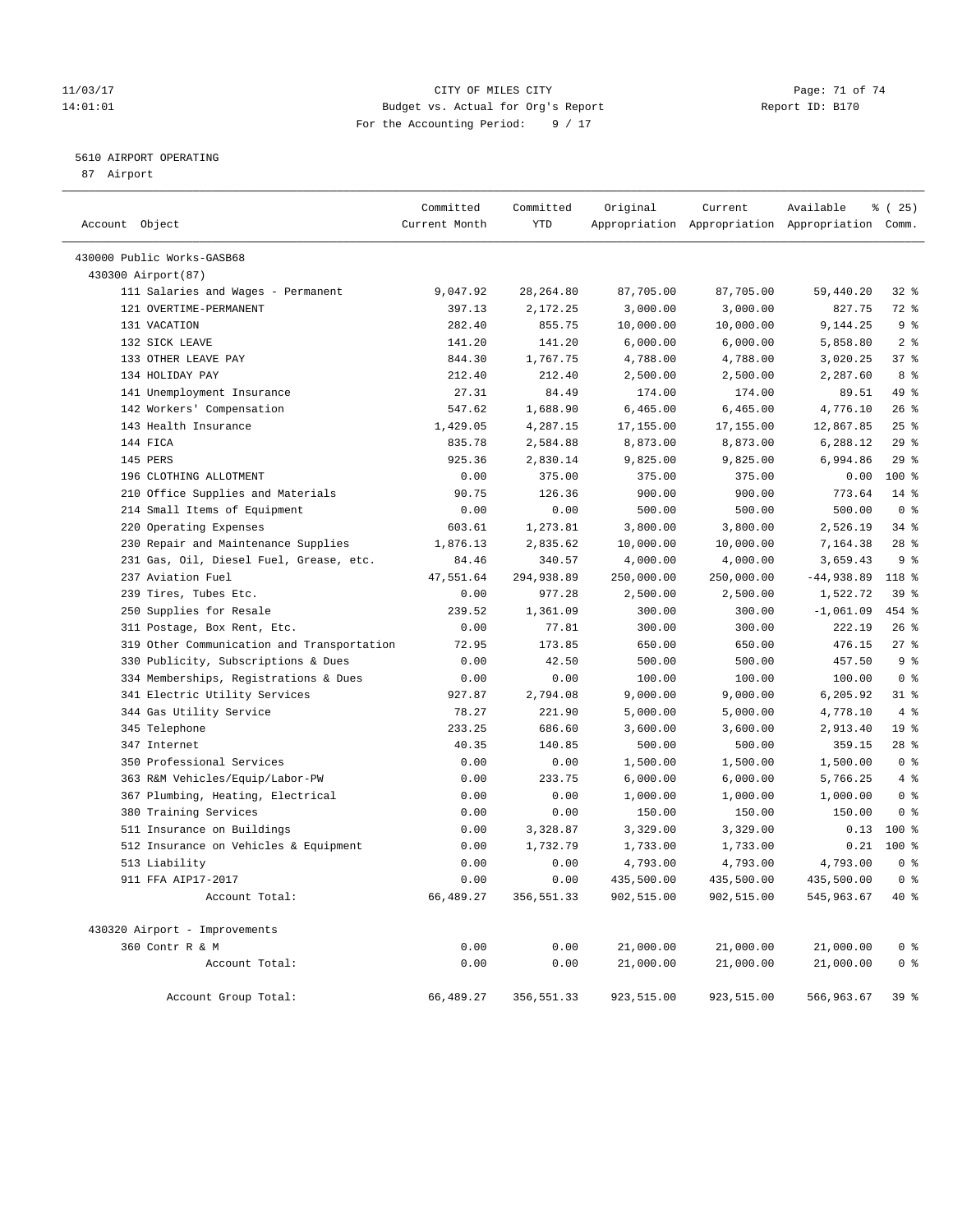#### 11/03/17 Page: 72 of 74 14:01:01 Budget vs. Actual for Org's Report Changer Report ID: B170 For the Accounting Period: 9 / 17

#### 5610 AIRPORT OPERATING

87 Airport

| Account Object                           | Committed<br>Current Month | Committed<br><b>YTD</b> | Original   | Current    | Available<br>Appropriation Appropriation Appropriation Comm. | % (25)          |
|------------------------------------------|----------------------------|-------------------------|------------|------------|--------------------------------------------------------------|-----------------|
| 490000 DEBT SERVICE                      |                            |                         |            |            |                                                              |                 |
| 490500 Other Debt Service Payments       |                            |                         |            |            |                                                              |                 |
| 641 Principal - Aeronautics Loan 08      | 0.00                       | 0.00                    | 4,921.00   | 4,921.00   | 4,921.00                                                     | 0 <sup>8</sup>  |
| 642 Interest - Aeronautics Loan 08       | 0.00                       | 0.00                    | 179.00     | 179.00     | 179.00                                                       | 0 <sup>8</sup>  |
| 645 Equipment-Principle                  | 422.14                     | 1,266.42                | 2,818.00   | 2,818.00   | 1,551.58                                                     | 45%             |
| 646 Equipment-Interest                   | 54.09                      | 162.27                  | 42.00      | 42.00      | $-120.27$                                                    | 386 %           |
| 648 MT Aero Principle 06-2015            | 0.00                       | 0.00                    | 16,953.00  | 16,953.00  | 16,953.00                                                    | 0 <sup>8</sup>  |
| 649 MT Aero Interest06-2015              | 0.00                       | 0.00                    | 2,204.00   | 2,204.00   | 2,204.00                                                     | 0 <sup>8</sup>  |
| 650 Principle-Purchase Fuel Truck        | 1,803.45                   | 5,387.92                | 20,892.00  | 20,892.00  | 15,504.08                                                    | $26$ %          |
| 651 Interest-Purchase Fuel Truck         | 46.55                      | 162.08                  | 1,308.00   | 1,308.00   | 1,145.92                                                     | $12*$           |
| Account Total:                           | 2,326.23                   | 6,978.69                | 49, 317.00 | 49, 317.00 | 42, 338.31                                                   | $14$ %          |
| Account Group Total:                     | 2,326.23                   | 6,978.69                | 49, 317.00 | 49, 317.00 | 42, 338.31                                                   | $14*$           |
| 520000 OTHER FINANCING USES              |                            |                         |            |            |                                                              |                 |
| 521000 Interfund Operating Transfers Out |                            |                         |            |            |                                                              |                 |
| 820 Transfers to Other Funds             | 1,607.67                   | 4,823.01                | 19,292.00  | 19,292.00  | 14,468.99                                                    | 25%             |
| Account Total:                           | 1,607.67                   | 4,823.01                | 19,292.00  | 19,292.00  | 14,468.99                                                    | 25%             |
| Account Group Total:                     | 1,607.67                   | 4,823.01                | 19,292.00  | 19,292.00  | 14,468.99                                                    | $25$ $%$        |
| Organization Total:                      | 70,423.17                  | 368, 353.03             | 992,124.00 | 992,124.00 | 623,770.97                                                   | 37 <sup>8</sup> |
|                                          |                            |                         |            |            |                                                              |                 |
| Fund Total:                              | 70,423.17                  | 368, 353.03             | 992,124.00 | 992,124.00 | 623,770.97                                                   | $37*$           |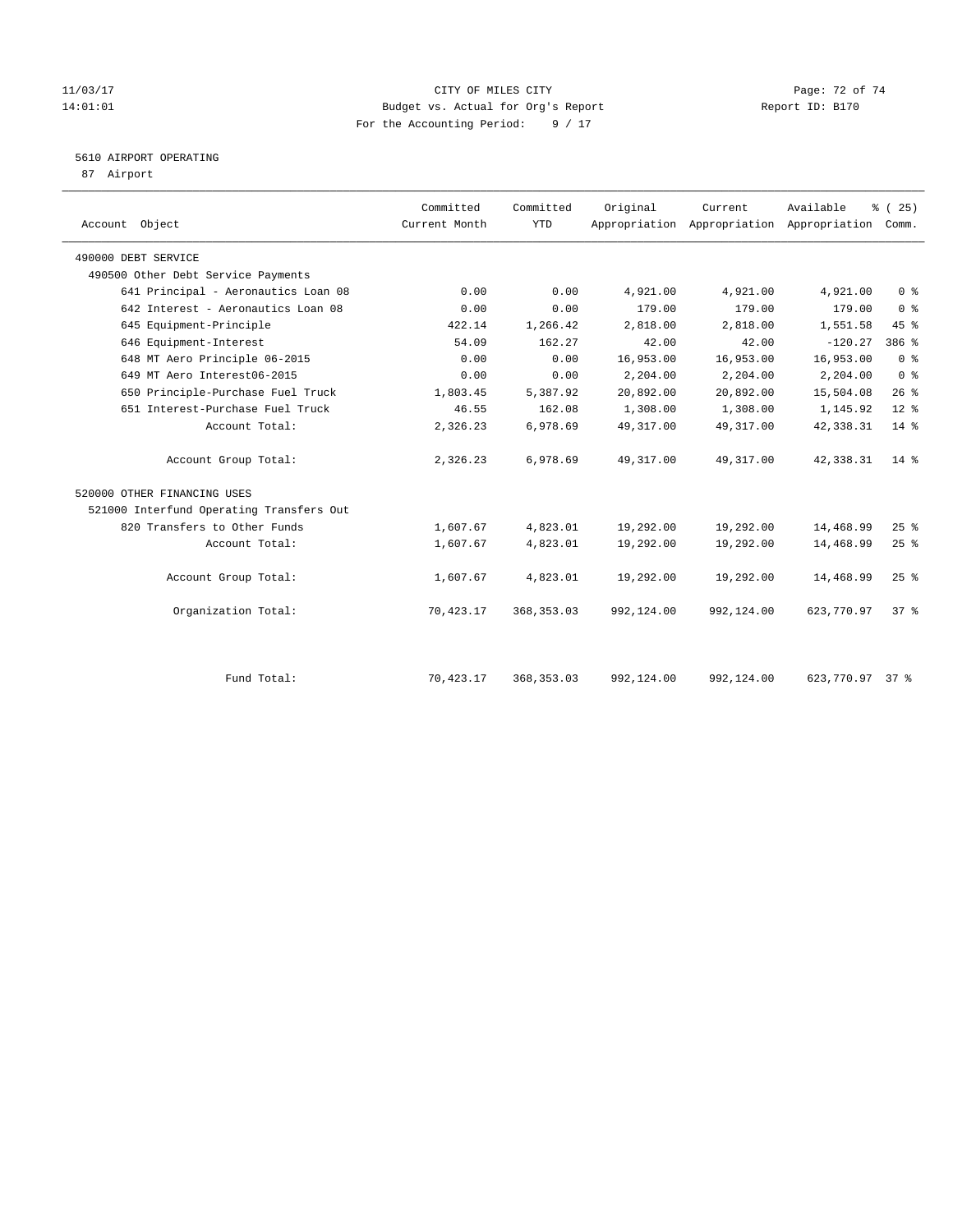## 11/03/17 Page: 73 of 74 14:01:01 Budget vs. Actual for Org's Report Report ID: B170 For the Accounting Period: 9 / 17

## 6040 PUBLIC WORKS

910 Public Works City Garage

| Account Object                           | Committed<br>Current Month | Committed<br><b>YTD</b> | Original   | Current<br>Appropriation Appropriation Appropriation Comm. | Available   | % (25)          |
|------------------------------------------|----------------------------|-------------------------|------------|------------------------------------------------------------|-------------|-----------------|
| 430000 Public Works-GASB68               |                            |                         |            |                                                            |             |                 |
| 430220 Operations                        |                            |                         |            |                                                            |             |                 |
| 111 Salaries and Wages - Permanent       | 7.431.02                   | 22,098.62               | 107,100.00 | 107,100.00                                                 | 85,001.38   | $21$ %          |
| 121 OVERTIME-PERMANENT                   | 92.70                      | 249.06                  | 1,220.00   | 1,220.00                                                   | 970.94      | $20*$           |
| 131 VACATION                             | 1,122.23                   | 3,682.69                | 1,000.00   | 1,000.00                                                   | $-2,682.69$ | $368$ %         |
| 132 SICK LEAVE                           | 541.24                     | 1,031.94                | 4,500.00   | 4,500.00                                                   | 3,468.06    | $23$ $%$        |
| 133 OTHER LEAVE PAY                      | 107.05                     | 314.21                  | 2,000.00   | 2,000.00                                                   | 1,685.79    | 16 <sup>°</sup> |
| 134 HOLIDAY PAY                          | 0.00                       | 32.31                   | 250.00     | 250.00                                                     | 217.69      | 13 <sup>°</sup> |
| 141 Unemployment Insurance               | 23.23                      | 69.37                   | 166.00     | 166.00                                                     | 96.63       | 42 %            |
| 142 Workers' Compensation                | 474.67                     | 1,417.49                | 6,174.00   | 6,174.00                                                   | 4,756.51    | 23%             |
| 143 Health Insurance                     | 1,607.96                   | 4,824.11                | 19,299.00  | 19,299.00                                                  | 14,474.89   | 25%             |
| 144 FICA                                 | 705.93                     | 2,105.54                | 8,459.00   | 8,459.00                                                   | 6,353.46    | 25%             |
| 145 PERS                                 | 787.22                     | 2,321.07                | 9,365.00   | 9,365.00                                                   | 7,043.93    | $25$ %          |
| 196 CLOTHING ALLOTMENT                   | 0.00                       | 337.50                  | 400.00     | 400.00                                                     | 62.50       | 84 %            |
| 210 Office Supplies and Materials        | 58.73                      | 58.73                   | 500.00     | 500.00                                                     | 441.27      | $12*$           |
| 214 Small Items of Equipment             | 0.00                       | 822.51                  | 10,000.00  | 10,000.00                                                  | 9,177.49    | 8 %             |
| 220 Operating Expenses                   | 159.54                     | 633.16                  | 3,000.00   | 3,000.00                                                   | 2,366.84    | $21$ %          |
| 222 Chemicals, Lab & Med Supplies        | 0.00                       | 0.00                    | 150.00     | 150.00                                                     | 150.00      | 0 <sup>8</sup>  |
| 226 Clothing and Uniforms                | 0.00                       | 150.00                  | 400.00     | 400.00                                                     | 250.00      | 38 %            |
| 230 Repair and Maintenance Supplies      | 0.00                       | 0.00                    | 600.00     | 600.00                                                     | 600.00      | 0 <sup>8</sup>  |
| 231 Gas, Oil, Diesel Fuel, Grease, etc.  | 43.94                      | 232.35                  | 700.00     | 700.00                                                     | 467.65      | 33 <sup>8</sup> |
| 241 Consumable Tools                     | 95.93                      | 95.93                   | 100.00     | 100.00                                                     | 4.07        | 96%             |
| 341 Electric Utility Services            | 496.55                     | 1,585.66                | 5,287.00   | 5,287.00                                                   | 3,701.34    | $30*$           |
| 342 Water Utility Services               | 106.09                     | 314.15                  | 1,300.00   | 1,300.00                                                   | 985.85      | 24%             |
| 343 Sewer Utility Services               | 123.86                     | 366.72                  | 1,200.00   | 1,200.00                                                   | 833.28      | $31$ %          |
| 344 Gas Utility Service                  | 27.07                      | 85.44                   | 2,500.00   | 2,500.00                                                   | 2,414.56    | 3 <sup>8</sup>  |
| 345 Telephone                            | 40.54                      | 828.22                  | 550.00     | 550.00                                                     | $-278.22$   | 151 %           |
| 346 Garbage Service                      | 71.12                      | 142.24                  | 5,000.00   | 5,000.00                                                   | 4,857.76    | 3 <sup>°</sup>  |
| 347 Internet                             | 58.43                      | 166.89                  | 550.00     | 550.00                                                     | 383.11      | $30*$           |
| 350 Professional Services                | 0.00                       | 0.00                    | 1,000.00   | 1,000.00                                                   | 1,000.00    | 0 <sup>8</sup>  |
| 360 Contr R & M                          | 250.00                     | 750.00                  | 3,000.00   | 3,000.00                                                   | 2,250.00    | 25%             |
| 370 Travel                               | 0.00                       | 0.00                    | 200.00     | 200.00                                                     | 200.00      | 0 <sup>8</sup>  |
| 380 Training Services                    | 0.00                       | 0.00                    | 100.00     | 100.00                                                     | 100.00      | 0 <sup>8</sup>  |
| 513 Liability                            | 0.00                       | 0.00                    | 1,561.00   | 1,561.00                                                   | 1,561.00    | 0 <sup>8</sup>  |
| Account Total:                           | 14,425.05                  | 44,715.91               | 197,631.00 | 197,631.00                                                 | 152,915.09  | $23$ $%$        |
| Account Group Total:                     | 14,425.05                  | 44,715.91               | 197,631.00 | 197,631.00                                                 | 152,915.09  | $23$ $%$        |
| 510000 MISCELLANEOUS                     |                            |                         |            |                                                            |             |                 |
| 510330 Comprehensive Liability Insurance |                            |                         |            |                                                            |             |                 |
| 513 Liability                            | 0.00                       | 1,063.95                | 1,064.00   | 1,064.00                                                   |             | $0.05$ 100 %    |
| Account Total:                           | 0.00                       | 1,063.95                | 1,064.00   | 1,064.00                                                   |             | $0.05$ 100 %    |
| Account Group Total:                     | 0.00                       | 1,063.95                | 1,064.00   | 1,064.00                                                   |             | $0.05$ 100 %    |
| Organization Total:                      | 14,425.05                  | 45,779.86               | 198,695.00 | 198,695.00                                                 | 152,915.14  | 238             |